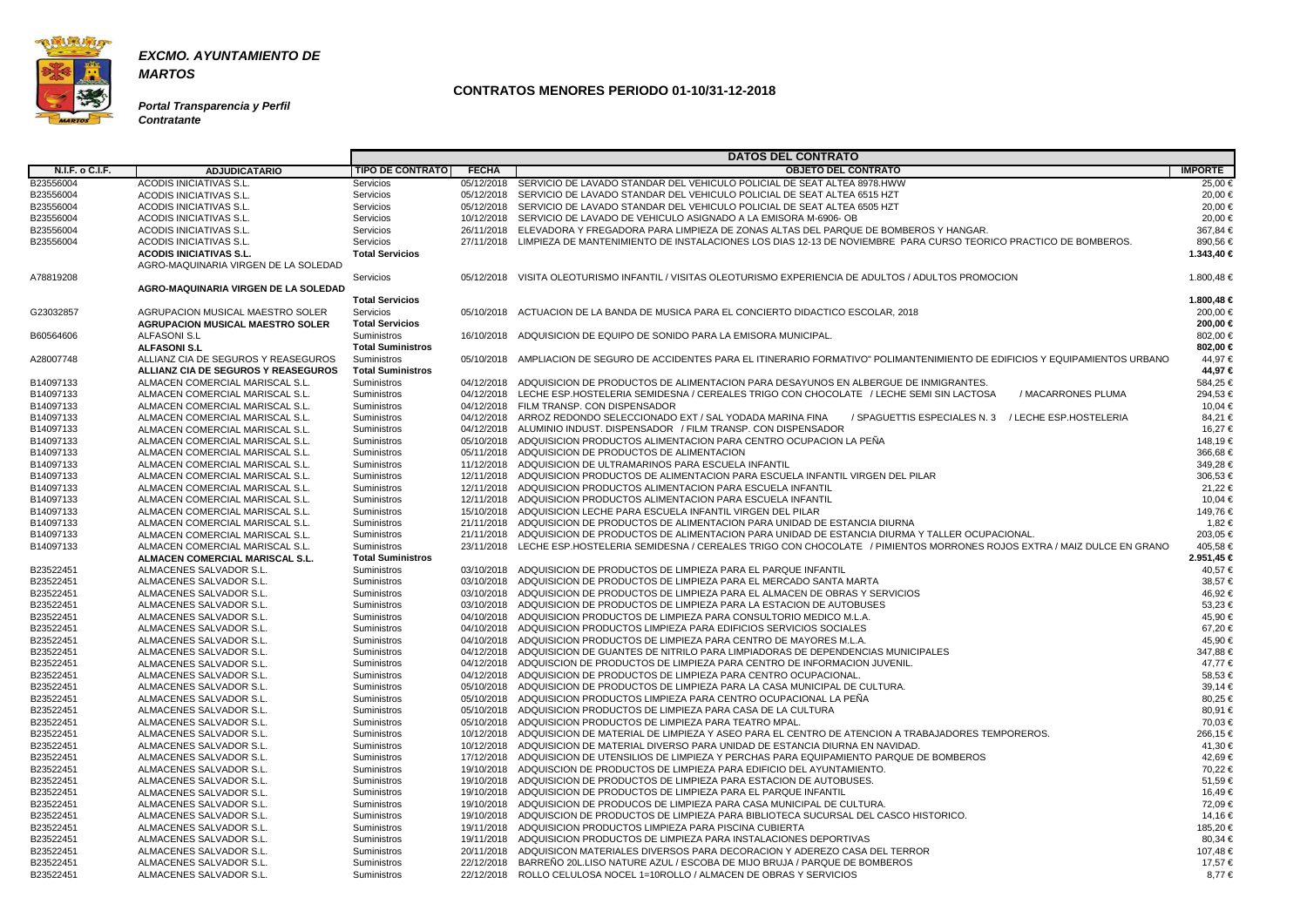

**Portal Transparencia y Perfil Contratante**

|                        |                                 |                          |              | <b>DATOS DEL CONTRATO</b>                                                                                                           |                |
|------------------------|---------------------------------|--------------------------|--------------|-------------------------------------------------------------------------------------------------------------------------------------|----------------|
| <b>N.I.F. o C.I.F.</b> | <b>ADJUDICATARIO</b>            | <b>TIPO DE CONTRATO</b>  | <b>FECHA</b> | <b>OBJETO DEL CONTRATO</b>                                                                                                          | <b>IMPORTE</b> |
| B23522451              | ALMACENES SALVADOR S.L.         | Suministros              | 22/12/2018   | B.BASURA COMUNIDAD NEGRA / B.BASURA ATOC.15 UDS.AZUL PERF / GUANTE MULT LATEX TM C100 / AMBIENTADOR CAMPERO ROYAL / AMB             | 61,67€         |
| B23522451              | ALMACENES SALVADOR S.L.         | Suministros              | 22/12/2018   | B.BASURA COMUNIDAD NEGRA / B.BASURA ATOC.15 UDS.AZUL PERF / RECOGEDOR SUPER 1028 / ROLLO CELULOSA NOCEL 1=10ROLLO / LIMF            | 66,04 €        |
| B23522451              | ALMACENES SALVADOR S.L.         | <b>Suministros</b>       |              | 22/12/2018 B.BASURA ATOC.15 UDS.AZUL PERF / LEJIA DETERGENTE 2LT / AMBIENTADOR CAMPERO ROYAL / AMBIENTADOR CAMPERO ROSAS 750M / RO  | $38.34 \in$    |
|                        |                                 |                          |              | AMBIENTADOR CAMPERO ROSAS 750M / SERVICIO GESTION/RECAU.TRIBUTA / ROLLO CELULOSA NOCEL 1=10ROLLO / AMBIENTADOR CAMPER               |                |
| B23522451              | ALMACENES SALVADOR S.L.         | <b>Suministros</b>       | 22/12/2018   |                                                                                                                                     | 17,36 €        |
| B23522451              | ALMACENES SALVADOR S.L.         | Suministros              | 22/12/2018   | B.BASURA COMUNIDAD NEGRA / B.BASURA ATOC.15 UDS.AZUL PERF / DERMO ALIN 14X750ML / ROLLO CELULOSA NOCEL 1=10ROLLO / HIGIE            | 111,80 €       |
| B23522451              | ALMACENES SALVADOR S.L.         | Suministros              | 22/12/2018   | B.BASURA COMUNIDAD NEGRA / B.BASURA ATOC.15 UDS.AZUL PERF / BOLSA LAGARTO MULTIUSOS / ROLLO CELULOSA NOCEL 1=10ROLLO / E            | 21,82 €        |
| B23522451              | ALMACENES SALVADOR S.L.         | Suministros              | 22/12/2018   | GUANTE MULT LATEX TM C100 / AMBIENTADOR CAMPERO RABAM PR / ROLLO CELULOSA NOCEL 1=10ROLLO / AMBIENTADOR CAMPERO CLAS                | 18,21 €        |
| B23522451              | ALMACENES SALVADOR S.L.         | <b>Suministros</b>       | 22/12/2018   | LEJIA DETERGENTE 2LT / LIMPIADOR GRES Y MARMOL 1L. / AMBIENTADOR CAMPERO ROYAL / AMBIENTADOR CAMPERO RABAM PR / AMBIENT             | 45.83 €        |
| B23522451              | ALMACENES SALVADOR S.L.         | Suministros              | 22/12/2018   | B.BASURA COMUNIDAD NEGRA / B.BASURA ATOC.15 UDS.AZUL PERF / LEJIA DETERGENTE 2LT / LIMPIADOR GRES Y MARMOL 1L. / AMBIENT            | $80,84 \in$    |
| B23522451              | ALMACENES SALVADOR S.L.         | Suministros              | 22/12/2018   | LEJIA DETERGENTE 2LT / AMBIENTADOR CAMPERO ROYAL / AMBIENTADOR CAMPERO RABAM PR / ROLLO CELULOSA NOCEL 1=10ROLLO / AMI              | 44.25 €        |
| B23522451              | ALMACENES SALVADOR S.L.         | Suministros              | 22/12/2018   | B.BASURA COMUNIDAD NEGRA / DERMO ALIN 14X750ML / LIMPIADOR GRES Y MARMOL 1L. / ROLLO CELULOSA NOCEL 1=10ROLLO / HIGIENIC            | 79.62 €        |
| B23522451              | ALMACENES SALVADOR S.L.         | <b>Suministros</b>       | 22/12/2018   | B.BASURA COMUNIDAD NEGRA / PAÑO MICROFIBRA PAMEX 30X40 / LEJIA DETERGENTE 2LT / LIMPIADOR GRES Y MARMOL 1L. / ROLLO CELU            | 53,82 €        |
| B23522451              | ALMACENES SALVADOR S.L.         | <b>Suministros</b>       |              | 22/12/2018 B.BASURA COMUNIDAD NEGRA / B.BASURA ATOC.15 UDS.AZUL PERF / DERMO ALIN 14X750ML / LEJIA DETERGENTE 2LT / AGUA FUERTE ALI | 65,04 €        |
| B23522451              | ALMACENES SALVADOR S.L.         | Suministros              | 22/12/2018   | PAPELERA BLANCA / B.BASURA COMUNIDAD NEGRA / B.BASURA ATOC.15 UDS.AZUL PERF / DERMO ALIN 14X750ML / LEJIA DETERGENTE 2LT            | 37,05 €        |
| B23522451              | ALMACENES SALVADOR S.L.         | Suministros              | 22/12/2018   | B.BASURA COMUNIDAD NEGRA / PAÑO MICROFIBRA PAMEX 30X40 / RASQUETA 14 C/RECAMBIOS PAMEX / DERMO ALIN 14X750ML / LEJIA DET            | 90.62 €        |
| B23522451              | ALMACENES SALVADOR S.L.         | <b>Suministros</b>       | 22/12/2018   | PAPELERA BLANCA / B.BASURA COMUNIDAD NEGRA / PAÑO MICROFIBRA PAMEX 30X40 / GUANTE MULT LATEX TM C100 / BOLSA LAGARTO MUI            | 98.11 €        |
| B23522451              | ALMACENES SALVADOR S.L.         | <b>Suministros</b>       |              | 22/12/2018 B.BASURA COMUNIDAD NEGRA / PAÑO MICROFIBRA PAMEX 30X40 / LEJIA DETERGENTE 2LT / LIMPIADOR GRES Y MARMOL 1L. / ROLLO CELU | 92.83 $\in$    |
| B23522451              | ALMACENES SALVADOR S.L.         | <b>Suministros</b>       | 22/12/2018   | B.BASURA COMUNIDAD NEGRA / B.BASURA ATOC.15 UDS.AZUL PERF / LEJIA DETERGENTE 2LT / AGUA FUERTE ALIN 1L. / AMBIENTADOR CA            | 42,16€         |
| B23522451              | ALMACENES SALVADOR S.L.         | Suministros              | 22/12/2018   | GUANTE MULT LATEX TM C100 / GUANTE MULT LATEX TG C100 / LEJIA DETERGENTE 2LT / INSECTICIDA VINFERMATON / AMBIENTADOR CAM            | 28,29€         |
| B23522451              | ALMACENES SALVADOR S.L.         | Suministros              | 22/12/2018   | AGUA FUERTE ALIN 1L. / ROLLO CELULOSA NOCEL 1=10ROLLO / HIGIENICO TINA X12 ROLLOS / CUBO+ESC.16L RECT.LISO NATURE / TEAT            | 37,46€         |
| B23522451              | ALMACENES SALVADOR S.L.         | <b>Suministros</b>       | 23/10/2018   | ADQUISICION DE PRODUCTOS DE LIMPIEZA PARA EL CENTRO DE INFORMACION JUVENIL.                                                         | 20,09€         |
| B23522451              | ALMACENES SALVADOR S.L.         |                          |              | 23/10/2018 ADQUISICION DE PRODUCTOS DE LIMPIEZA PARA EL COLEGIO VIRGEN DE LA VILLA                                                  | 52,04 €        |
|                        |                                 | <b>Suministros</b>       |              |                                                                                                                                     |                |
| B23522451              | ALMACENES SALVADOR S.L.         | Suministros              |              | 23/10/2018 ADQUISICION DE PRODUCTOS DE LIMPIEZA PARA EL COLEGIO SAN AMADOR                                                          | 58,03 €        |
| B23522451              | ALMACENES SALVADOR S.L.         | Suministros              | 23/10/2018   | ADQUISICION DE PRODUCTOS DE LIMPIEZA PARA EL COLEGIO SAN FERNANDO                                                                   | 105,92€        |
| B23522451              | ALMACENES SALVADOR S.L          | <b>Suministros</b>       | 23/10/2018   | ADQUISICION DE PRODUCTOS DE LIMPIEZA PARA SERVICIOS SOCIALES                                                                        | 32,02 €        |
| B23522451              | ALMACENES SALVADOR S.L.         | <b>Suministros</b>       | 23/11/2018   | ADQUISICION DE PRODUCTOS DE LIMPIEZA PARA EMISORA MUNICIPAL DE RADIO                                                                | 25,41 €        |
| B23522451              | ALMACENES SALVADOR S.L.         | Suministros              |              | 23/11/2018 ADQUISICION DE PRODUCTOS DE LIMPIEZA Y VARIOS PARA ALMACEN DE OBRAS.                                                     | 12.66 €        |
| B23522451              | ALMACENES SALVADOR S.L.         | Suministros              | 23/11/2018   | ADQUISICION DE PRODUCTOS DE LIMPIEZA PARA EL MERCADO DE SANTA MARTA.                                                                | 33,86 €        |
| B23522451              | ALMACENES SALVADOR S.L.         | Suministros              | 23/11/2018   | ADQUISICION DE PRODUCTOS DE LIMPIEZA PARA LA ESTACION DE AUTOBUSES.                                                                 | 72,09€         |
| B23522451              | ALMACENES SALVADOR S.L.         | Suministros              | 24/11/2018   | B.BASURA COMUNIDAD NEGRA / B.BASURA ATOC.15 UDS.AZUL PERF / GUANTE MULT LATEX TM C100 / LEJIA DETERGENTE 2LT / INSECTICI            | 66.48€         |
| B23522451              | ALMACENES SALVADOR S.L.         | Suministros              | 24/11/2018   | B.BASURA COMUNIDAD NEGRA / B.BASURA ATOC.15 UDS.AZUL PERF / LEJIA DETERGENTE 2LT / ROLLO CELULOSA NOCEL 1=10ROLLO / PAÑO            | 87,27€         |
| B23522451              | ALMACENES SALVADOR S.L.         | Suministros              | 24/11/2018   | B.BASURA COMUNIDAD NEGRA / PALOS METALICOS C/ADAPT.S/ADAP / CEPILLO FREGAR 4X9 ECON. / B.BASURA ATOC.15 UDS.AZUL PERF /             | 94,36€         |
| B23522451              | ALMACENES SALVADOR S.L.         | Suministros              | 25/10/2018   | ADQUISCION DE PRODUCTOS DE LIMPIEZA PARA COLEGIO PUBLICO TUCCI.                                                                     | 104,28 €       |
| B23522451              | ALMACENES SALVADOR S.L.         | Suministros              | 25/10/2018   | ADQUISICION DE PRODUCTOS DE LIMPIEZA PARA CENTRO DE EDUCACION DE ADULTOS.                                                           | 39,17€         |
| B23522451              | ALMACENES SALVADOR S.L.         | <b>Suministros</b>       | 25/10/2018   | ADQUISICION DE PRODUCTOS DE LIMPIEZA PARA ESCUELA INFANTIL                                                                          | 82,28€         |
| B23522451              | ALMACENES SALVADOR S.L.         | Suministros              | 25/10/2018   | ADQUISICION DE PRODUCTOS DE LIMPIEZA PARA COLEGIO DE HERMANOS CARVAJALES.                                                           | 76,29€         |
| B23522451              | ALMACENES SALVADOR S.L.         | Suministros              |              | 26/11/2018 ADQUISICION DE PRODUCTOS DE LIMPIEZA PARA EL ARRESTO MUNICIPAL.                                                          | 31,22 €        |
| B23522451              | ALMACENES SALVADOR S.L.         | Suministros              | 26/11/2018   | ADQUISICION DE PRODUCTOS DE LIMPIEZA PARA EMISORA MUNICIPAL DE RADIO                                                                | 4.67 €         |
| B23522451              | ALMACENES SALVADOR S.L.         | <b>Suministros</b>       |              | 26/11/2018 ADQUISICION DE PRODUCTOS DE LIMPIEZA PARA CONSULTORIO MEDICO DE MONTE LOPE ALVAREZ.                                      | 38,28 €        |
| B23522451              | ALMACENES SALVADOR S.L          | Suministros              |              | 26/11/2018 ADQUISICION DE PRODUCTOS DE LIMPIEZA PARA CENTRO DE MAYORES DE MONTE LOPEZ ALVAREZ                                       | 34,76 €        |
| B23522451              | ALMACENES SALVADOR S.L.         | <b>Suministros</b>       |              | 26/11/2018 ADQUISICION DE PRODUCTOS DE LIMPIEZA PARA SERVICIOS SOCIALES                                                             | 55,10 €        |
| B23522451              | ALMACENES SALVADOR S.L.         | Suministros              |              | 26/11/2018 ADQUISICION DE PRODUCTOS DE LIMPIEZA PARA EDIFICIO DEL AYUNTAMIENTO                                                      | 69,53 €        |
| B23522451              | ALMACENES SALVADOR S.L.         | Suministros              |              | 26/11/2018 ADQUISICION DE PRODUCTOS DE LIMPIEZA PARA EDICIFIO DE CALLE DOLORES TORRES.41                                            | 39,52 €        |
| B23522451              | ALMACENES SALVADOR S.L.         | Suministros              |              | 26/11/2018 ADQUISICION DE PRODUCTOS DE LIMPIEZA PARA EL SERVICIO DE GESTION Y RECAUDACION TRIBUTARIA.                               | 47,89€         |
|                        |                                 |                          |              |                                                                                                                                     |                |
| B23522451              | ALMACENES SALVADOR S.L.         | Suministros              |              | 26/11/2018 ADQUISICION DE PRODUCTOS DE LIMPIEZA PARA TEATRO MUNICIPAL.                                                              | 63,36€         |
| B23522451              | ALMACENES SALVADOR S.L.         | Suministros              |              | 26/11/2018 ADQUISICION DE PRODUCTOS DE LIMPIEZA PARA BIBLIOTECA DE BARRIO                                                           | 43,45 €        |
| B23522451              | ALMACENES SALVADOR S.L.         | Suministros              |              | 26/11/2018 ADQUISICION DE PRODUCTOS D LIMPIEZA PARA CASA DE LA CULTURA.                                                             | 59,54 €        |
| B23522451              | ALMACENES SALVADOR S.L.         | Suministros              |              | 26/11/2018 ADQUISICION DE PRODUCTOS DE LIMPIEZA PARA ESCUELA INFANTIL                                                               | 88,03 €        |
| B23522451              | ALMACENES SALVADOR S.L.         | Suministros              |              | 26/11/2018 ADQUISICION DE PRODUCTOS DE LIMPIEZA PARA COLEGIO DE HERMANOS CARVAJALES.                                                | 73,52 €        |
| B23522451              | ALMACENES SALVADOR S.L.         | Suministros              |              | 27/11/2018 ADQUISICION DE PRODUCTOS DE LIMPIEZA PARA EL COLEGIO FERNANDO IV                                                         | 49,96 €        |
| B23522451              | ALMACENES SALVADOR S.L.         | Suministros              |              | 27/11/2018 ADQUISICION DE PRODUCTOS DE LIMPIEZA PARA EL COLEGIO SAN FERNANDO                                                        | 110,68 €       |
| B23522451              | ALMACENES SALVADOR S.L.         | Suministros              |              | 27/11/2018 ADQUISICION DE PRODUCTOS DE LIMPIEZA PARA EL COLEGIO SAN AMADOR.                                                         | 94,46 €        |
| B23522451              | ALMACENES SALVADOR S.L.         | Suministros              |              | 27/11/2018 ADQUISICION DE PRODUCTOS DE LIMPIEZA PARA EL COLEGIO TUCCI                                                               | 127,85 €       |
| B23522451              | ALMACENES SALVADOR S.L.         | Suministros              |              | 27/11/2018 ADQUISICION DE PRODUCTOS DE LIMPIEZA PARA EL COLEGIO VIRGEN DE LA VILLA                                                  | 57,56 €        |
| B23522451              | ALMACENES SALVADOR S.L.         | Suministros              |              | 30/10/2018 ADQUISICION DE PRODUCTOS DE LIMPIEZA PARA TEATRO MUNICIPAL.                                                              | 62,02€         |
| B23522451              | ALMACENES SALVADOR S.L.         | Suministros              |              | 30/11/2018 CORTINA LED 352 LUCES BLANCA / CENTRO OCUPACIONAL                                                                        | 33,46 €        |
| B23522451              | ALMACENES SALVADOR S.L.         | Suministros              |              | 30/11/2018 CARTULINA 50X65 COLORES SURT. / HILO PESCA 0.25MM 100MTS. / PERLAS 450X1.4CM.ROJO/ORO/PLAT / CINTA AISLANTE 25MM BLANCO  | 53,86 €        |
|                        | ALMACENES SALVADOR S.L.         | <b>Total Suministros</b> |              |                                                                                                                                     | 5.368,98 €     |
|                        | ANDALUZA DE HTAS, FABRICACION Y |                          |              |                                                                                                                                     |                |
| B14869754              | AFILADOS S.L.                   | Suministros              |              | 28/11/2018 ADQUISICION DE MATERIAL PARA CARPINTERIA DE MANTENIMIENTO                                                                | 53,00 €        |
|                        |                                 |                          |              |                                                                                                                                     |                |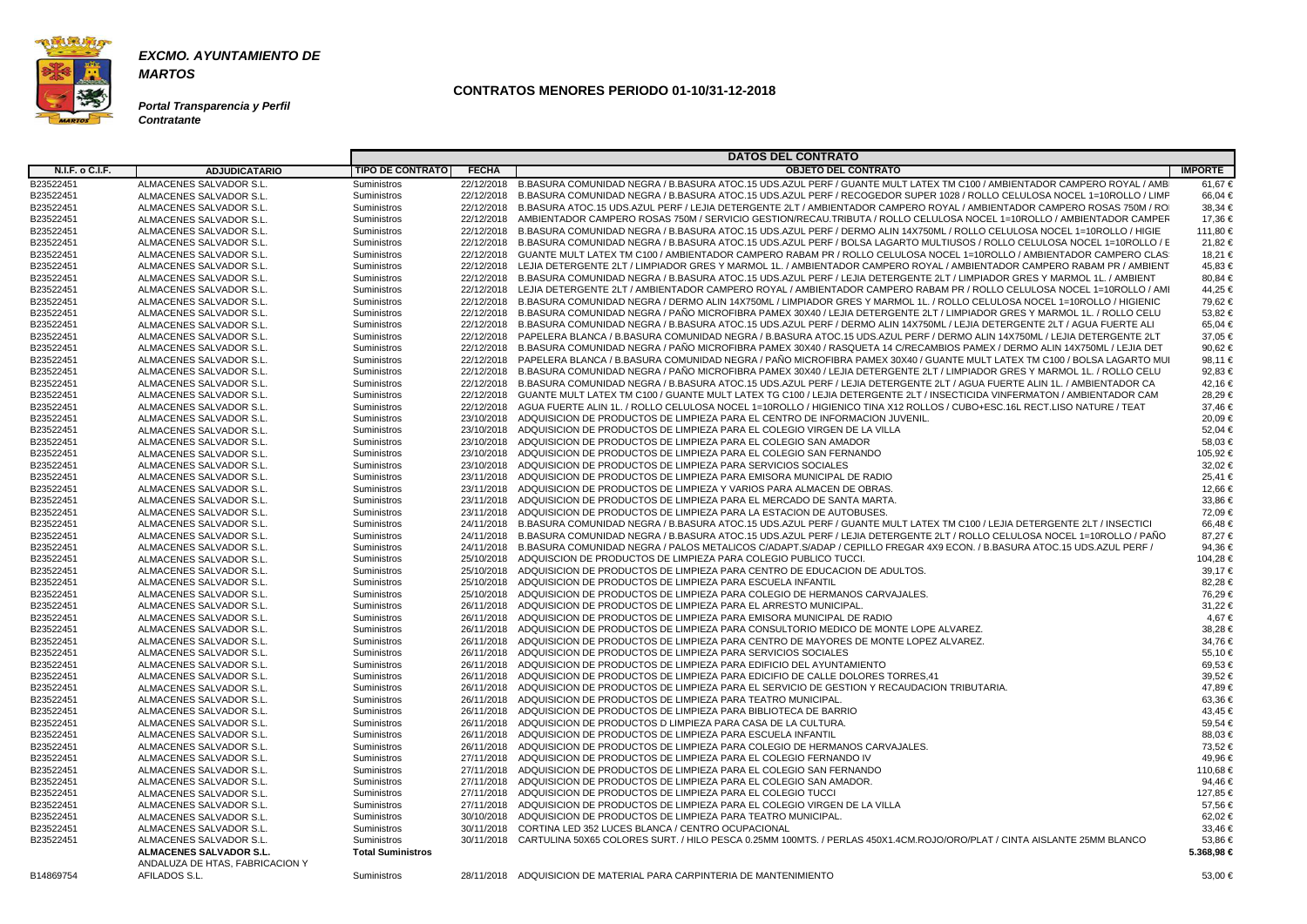

**Portal Transparencia y Perfil Contratante**

|                        |                                                               |                                     |              | <b>DATOS DEL CONTRATO</b>                                                                                                           |                          |
|------------------------|---------------------------------------------------------------|-------------------------------------|--------------|-------------------------------------------------------------------------------------------------------------------------------------|--------------------------|
| <b>N.I.F. o C.I.F.</b> | <b>ADJUDICATARIO</b>                                          | <b>TIPO DE CONTRATO</b>             | <b>FECHA</b> | <b>OBJETO DEL CONTRATO</b>                                                                                                          | <b>IMPORTE</b>           |
|                        | ANDALUZA DE HTAS, FABRICACION Y                               |                                     |              |                                                                                                                                     |                          |
| B14869754              | AFILADOS S.L.                                                 | <b>Suministros</b>                  |              | 29/11/2018 ADQUISCION DE COLA AMARILLA PARA MANTENIMIENTOS EN AREA DE CARPINTERIA.                                                  | 117,76€                  |
|                        | ANDALUZA DE HTAS, FABRICACION Y                               |                                     |              |                                                                                                                                     |                          |
|                        | <b>AFILADOS S.L.</b>                                          | <b>Total Suministros</b>            |              |                                                                                                                                     | 170,76 €                 |
| 75011703D              | ANGUSTIAS MARIA OCAÑA MARTOS                                  | <b>Suministros</b>                  |              | 26/11/2018 ADQUISICION DE PLACA HOMENAJE PREGON DE GLORIAS 2018 PARA JUAN CARLOS ROSA CANO                                          | 80,01 €                  |
|                        | ANGUSTIAS MARIA OCAÑA MARTOS                                  | <b>Total Suministros</b>            |              |                                                                                                                                     | 80,01 €                  |
| 52550410X              | ANTONIO CALABRIA CALABRIA                                     | Suministros                         |              | 10/12/2018 ADQUISICION DE MANTELES, TOALLAS, CUCHILLOS Y VASOS DE CRISTAL PARA SERVICIOS DE ATENCION AL TEMPORERO.                  | 295,24 €                 |
| 52550410X              | ANTONIO CALABRIA CALABRIA                                     | <b>Suministros</b>                  |              | 22/11/2018 ADQUISICION DE REGALO PARA CONCURSO DE FOTOGRAFIA SOBRE LACTANCIA MATERNA.                                               | 100,01 €                 |
| 52550410X              | ANTONIO CALABRIA CALABRIA                                     | <b>Suministros</b>                  |              | 31/12/2018 500 VASOS DE PLASTICO Y 150 TOALLAS                                                                                      | 387,20€                  |
|                        | <b>ANTONIO CALABRIA CALABRIA</b>                              | <b>Total Suministros</b>            |              |                                                                                                                                     | 782,45 €                 |
| 25929848Q              | ANTONIO JIMENEZ CABRERA                                       | <b>Suministros</b>                  |              | 04/10/2018 ADQUISICION PRODUCTOS ULTRACONGELADOS PARA CENTRO TERAPIA DIURNA OCUPACIONAL                                             | 37,95 €                  |
| 25929848Q              | ANTONIO JIMENEZ CABRERA                                       | <b>Suministros</b>                  |              | 04/10/2018 ADQUISICION PRODUCTOS ULTRACONGELADOS PARA CENTRO TERAPIA OCUPACIONAL                                                    | 125,82 €                 |
| 25929848Q              | ANTONIO JIMENEZ CABRERA                                       | Suministros                         |              | 05/10/2018 ADQUISICION ULTRACONGELADOS PARA CENTRO OCUPACIONAL LA PEÑA                                                              | 51,81 €                  |
| 25929848Q              | ANTONIO JIMENEZ CABRERA                                       | Suministros                         |              | 05/10/2018 ADQUISICION PRODUCTOS ULTRACONGELADOS PARA CENTRO OCUPACIONAL LA PEÑA                                                    | 91,08 €                  |
| 25929848Q              | ANTONIO JIMENEZ CABRERA                                       | Suministros                         |              | 15/10/2018 ADQUISICION PESCADO PARA ESCUELA INFANTIL VIRGEN DEL PILAR                                                               | 107,04 €                 |
| 25929848Q              | ANTONIO JIMENEZ CABRERA                                       | Suministros                         |              | 15/10/2018 ADQUISICION PESCADO PARA ESCUELA INFANTIL VIRGEN DEL PILAR                                                               | 109,07€                  |
| 25929848Q              | ANTONIO JIMENEZ CABRERA                                       | Suministros                         | 15/10/2018   | ADQUISICION PESCADO PARA ESCUELA INFANTIL VIRGEN DEL PILAR                                                                          | 37,95 €                  |
| 25929848Q              | ANTONIO JIMENEZ CABRERA                                       | <b>Suministros</b>                  | 15/10/2018   | ADQUISICION PESCADO PARA ESCUELA INFANTIL VIRGEN DEL PILAR                                                                          | 37,95 €                  |
|                        | <b>ANTONIO JIMENEZ CABRERA</b>                                | <b>Total Suministros</b>            |              |                                                                                                                                     | 598,67 €                 |
| 26033951K              | ANTONIO LUIS RUBIA DE LA TORRE                                | Servicios                           |              | 30/10/2018 SERVICIO DE ANIMACION PARA NOCHEVIEJA INFANTIL 2018                                                                      | 400,00 €                 |
|                        | <b>ANTONIO LUIS RUBIA DE LA TORRE</b>                         | <b>Total Servicios</b>              |              |                                                                                                                                     | 400,00 €                 |
| 75018551A              | ANTONIO LUQUE FERNANDEZ                                       | Servicios                           |              | 06/11/2018 MINUTA DE PROCURADOR                                                                                                     | 764,26 €                 |
|                        | <b>ANTONIO LUQUE FERNANDEZ</b>                                | <b>Total Servicios</b>              |              |                                                                                                                                     | 764,26 €                 |
| 52551371M              | ANTONIO ROSA HIDALGO                                          | Servicios                           |              | 06/11/2018 ARBITRAJE DOS PARTIDOS DE FUTBOL 7 7 XII LIGA LOCAL                                                                      | 42,35 €                  |
| 52551371M              | ANTONIO ROSA HIDALGO                                          | Servicios                           |              | 17/12/2018 ARBITRAJE 15 PARTIDOS DE FUTBOL SALA COPA ALCALDE 2018                                                                   | 282,35 €                 |
| 52551371M              | ANTONIO ROSA HIDALGO                                          | Servicios                           | 28/12/2018   | ARBITRAJE 6 PARTIDOS DE FUTBOL SALA COPA ACALDE 2018                                                                                | 112,94 €                 |
|                        | <b>ANTONIO ROSA HIDALGO</b>                                   | <b>Total Servicios</b>              |              |                                                                                                                                     | 437,64 €                 |
| B23545882              | AORA COMUNICACION S.L.                                        | Servicios<br><b>Total Servicios</b> |              | 04/12/2018 PUBLICIDAD FIESTA DE LA ACEITUNA 2018 Y FITUR 2019                                                                       | 1.512,50 €<br>1.512,50 € |
|                        | <b>AORA COMUNICACION S.L.</b><br>ARTEPAN SOCIEDAD COOPERATIVA | Suministros                         |              | 13/11/2018 TORTAS Y BIZCOCHO                                                                                                        | 99,83 €                  |
| F23069370              | <b>ARTEPAN SOCIEDAD COOPERATIVA</b>                           | <b>Total Suministros</b>            |              |                                                                                                                                     | 99,83 €                  |
| G23720246              | ASOCIACION CULTURAL LUZ DE TIERRA                             | <b>Servicios</b>                    |              | 09/11/2018 DANZA ACTO DE SENSIBILIZACION CONTRA LA VIOLENCIA DE GENERO                                                              | 150,00 €                 |
|                        | <b>ASOCIACION CULTURAL LUZ DE TIERRA</b>                      | <b>Total Servicios</b>              |              |                                                                                                                                     | 150,00 €                 |
| G81721607              | ASOCIACION DE PROFESORADO ADAL                                | Servicios                           |              | 30/11/2018 RECURSOS PARA IMPLANTAR DEPORTES ALTERNATIVOS                                                                            | 666,00€                  |
|                        | <b>ASOCIACION DE PROFESORADO ADAL</b>                         | <b>Total Servicios</b>              |              |                                                                                                                                     | 666,00 €                 |
|                        | ASOCIACION ESPAÑOLA DE KIN-BALL SPORT                         |                                     |              |                                                                                                                                     |                          |
| G83893016              |                                                               | <b>Suministros</b>                  |              | 21/12/2018 BALON OFICIAL Y CAMARA DE BALON KIM-BALL                                                                                 | 265,00 €                 |
|                        | ASOCIACION ESPAÑOLA DE KIN-BALL SPORT                         |                                     |              |                                                                                                                                     |                          |
|                        |                                                               | <b>Total Suministros</b>            |              |                                                                                                                                     | 265,00 €                 |
| 25935641J              | AURORA PEGALAJAR GODINO                                       | Suministros                         |              | 20/12/2018 CHANDAL ACETATO LA PEÑA / CHAQUETA CHANDAL LA PEÑA / PANTALON CHANDAL LA PEÑA                                            | 943,80 €                 |
|                        | <b>AURORA PEGALAJAR GODINO</b>                                | <b>Total Suministros</b>            |              |                                                                                                                                     | 943,80 €                 |
| B23387632              | AUTOCARES CALVIBUS S.L.                                       | Servicios                           |              | 19/12/2018 15.12.2018 VIAJE DE MARTOS A SEVILLA Y REGRESO CON DOS CONDUCTORES                                                       | 715,00 €                 |
|                        | <b>AUTOCARES CALVIBUS S.L.</b>                                | <b>Total Servicios</b>              |              |                                                                                                                                     | 715,00 €                 |
| B23024433              | AUTOCARES CALVO S.L.                                          | Servicios                           |              | 05/11/2018 VIAJE DE LAS CASILLAS A MARTOS Y REGRESO PARA CENA DE MAYORES 2018.                                                      | 363,00 €                 |
| B23024433              | AUTOCARES CALVO S.L.                                          | Servicios                           |              | 10/10/2018  10.06.18 VIAJE DE MARTOS A VALDEPEÑAS Y REGRESO                                                                         | 280,00 €                 |
| B23024433              | AUTOCARES CALVO S.L.                                          | Servicios                           |              | 11/12/2018 TRANSPORTE EN AUTOBUS PARA RUTA DE SENDERISMO"PASEO POR LOS CAMINOS DEL ACEITE", EL 1 DE DICIEMBRE.                      | 242,00 €                 |
| B23024433              | AUTOCARES CALVO S.L.                                          | Servicios                           |              | 16/10/2018 DESPLAZAMIENTO A JAEN A DIA 17/03/2018 PARA VISITA A V FERIA DE LOS PUEBLOS.                                             | 407,00 €                 |
| B23024433              | AUTOCARES CALVO S.L.                                          | Servicios                           |              | 16/10/2018 DESPLAZAMIENTO A JAEN A DIA 17/03/2018 POR VISITA A LA V FERIA DE LOS PUEBLOS DE MIEMBROS DE ESCUELA DE DANZA.           | 275,00 €                 |
| B23024433              | AUTOCARES CALVO S.L.                                          | Servicios                           | 16/10/2018   | DESPLAZAMIENTO A JAEN AL DIA 16/03/2018 PARA VISITA A LA V FERIA DE LOS PUEBLOS POR I.E.S. SAN FELIPE NERI                          | 275,00 €                 |
| B23024433              | AUTOCARES CALVO S.L.                                          | Servicios                           |              | 16/10/2018 DESPLAZAMIENTO A JAEN A DIA 18/03/2018 PARA VISITA A LA V FERIA DE LOS PUEBLOS POR MIEMBROS DE LA ACADEMIA "DOCE PALMAS" | 275,00 €                 |
| B23024433              | AUTOCARES CALVO S.L.                                          | Servicios                           |              | 16/10/2018 DESPLAZAMIENTO A JAEN DURANTE EL 17/03/2018 POR ASISTENCIA A IV FERIA DE LOS PUEBLOS POR DIEFERENTES ASOCIACIONES.       | 275,00 €                 |
| B23024433              | AUTOCARES CALVO S.L.                                          | Servicios                           |              | 17/12/2018 DESPLAZAMIENTO DE AUTOBUS CENTRO DE PARTICIPACION ACTIVA" EL PARQUE" A CORTIJO EL MADROÑO PARA VISITA OLEOTURISTICA      | 198,00 €                 |
| B23024433              | AUTOCARES CALVO S.L.                                          | Servicios                           | 17/12/2018   | DESPLAZAMIENTO EN AUTOBUS INTEGRANTES DE ASOCIACIONES AL CORTIJO EL MADROÑO PARA VISITA OLEOTURISTICA EL 28 NOVIEMBRE               | 198,00 €                 |
| B23024433              | AUTOCARES CALVO S.L.                                          | Servicios                           |              | 17/12/2018 DESPLAZAMIENTO AUTOBUS ESCOLARES DEL COLEGIO SAN AMADOR A CORTIJO EL MADROÑO PARA VISITA OLEOTURISTICA EL 27 NOVIEMBI    | 242,00 €                 |
| B23024433              | AUTOCARES CALVO S.L.                                          | Servicios                           |              | 17/12/2018 DESPLAZAMIENTO EN AUTOBUS ESCOLARES DEL COLEGIO VIRGEN DE LA VILLA AL CORTIJO EL MADROÑO PARA VISITA OLEOTURISTICA       | 242,00 €                 |
| B23024433              | AUTOCARES CALVO S.L.                                          | Servicios                           |              | 17/12/2018 DESPLAZAMIENTO EN ATOBUS DEL CENTRO DE EDUCACION DE ADULTOS FEDERICO GARCIA LORCA A TIERRA ADENTRO 2018 EL 26 OCTUBRI    | 484,00 €                 |
| B23024433              | AUTOCARES CALVO S.L.                                          | Servicios                           |              | 17/12/2018 DESPLAZAMIENTO EN AUTOBUS DE ASOCIACIONES DE MARTOS TIERRA ADENTRO 2018. DIA 27 DE OCTUBRE DE 2018.                      | 264,00 €                 |
| B23024433              | AUTOCARES CALVO S.L.                                          | Servicios                           | 18/12/2018   | DESPLAZAMIENTO EN AUTOBUS DE ESCOLARES DEL COLEGIO FERNANDO VI A MENGIBAR EL DIA 30 DE NOVIEMBRE.                                   | 363,00 €                 |
| B23024433              | AUTOCARES CALVO S.L.                                          | Servicios                           |              | 19/12/2018 15.12.2018 VIAJE DE MARTOS A SANTA ELENA Y REGRESO                                                                       | 330,00 €                 |
| B23024433              | AUTOCARES CALVO S.L.                                          | Servicios                           |              | 26/10/2018 SERVICIO DE TRASLADO DESDE MARTOS Y ANEJOS POR MOTIVOS DE AYUNTAMIENTOS DEMOCRATICOS.                                    | 484,00 €                 |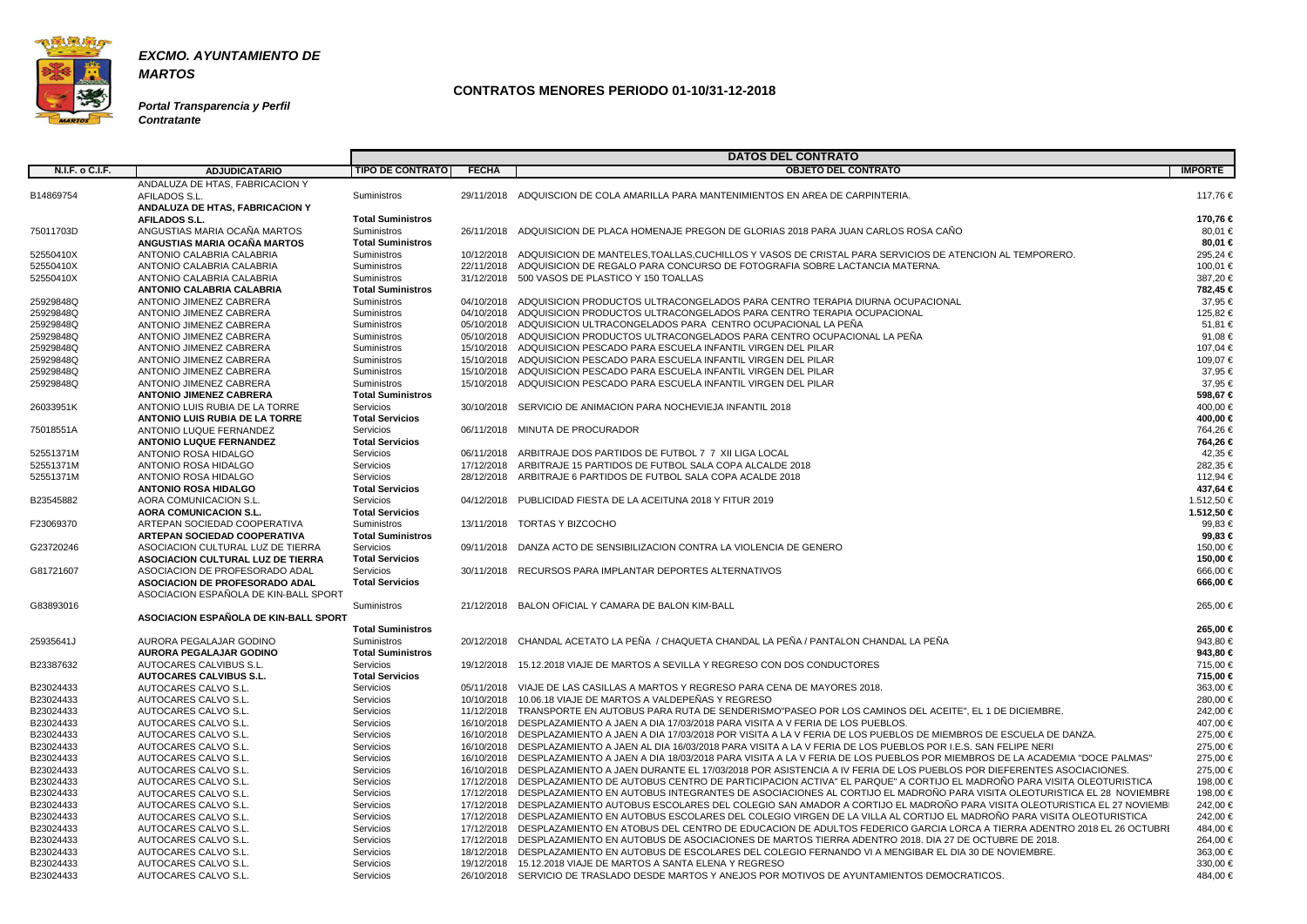

**Portal Transparencia y Perfil Contratante**

|                        |                                            |                                     |              | <b>DATOS DEL CONTRATO</b>                                                                                                         |                |
|------------------------|--------------------------------------------|-------------------------------------|--------------|-----------------------------------------------------------------------------------------------------------------------------------|----------------|
| <b>N.I.F. o C.I.F.</b> | <b>ADJUDICATARIO</b>                       | <b>TIPO DE CONTRATO</b>             | <b>FECHA</b> | <b>OBJETO DEL CONTRATO</b>                                                                                                        | <b>IMPORTE</b> |
|                        | <b>AUTOCARES CALVO S.L.</b>                | <b>Total Servicios</b>              |              |                                                                                                                                   | 5.197,00 €     |
| B23733371              | AUTOSPORT MARTOS, S.L.                     | Servicios                           |              | 10/12/2018 SERVICIO DE ARRANQUE / BATERIA 75AH AXCAR 640EN / MANO DE OBRA                                                         | 101,64 €       |
| B23733371              | AUTOSPORT MARTOS, S.L.                     | Servicios                           |              | 10/12/2018 DESCARBONIZACION MOTOR / LAMPARA P21W 12V / LAMPARA P21/5W 12V / MANO DE OBRA                                          | 140,68 €       |
|                        | <b>AUTOSPORT MARTOS, S.L.</b>              | <b>Total Servicios</b>              |              |                                                                                                                                   | 242,32 €       |
| B91586529              | AXATON, S.L.                               | Suministros                         |              | 14/12/2018 ADQUISICION DE TRAJES DE INTERVENCION, GUANTES INTERVENCION Y GUANTES MECANICOS PARA EL SERVICIO DE BOMBEROS.          | 14.279,77 €    |
|                        | <b>AXATON, S.L</b>                         | <b>Total Suministros</b>            |              |                                                                                                                                   | 14.279,77 €    |
| P2305000H              | AYUNTAMIENTO DE JAEN                       | Servicios                           |              | 16/11/2018 SERVICIO DE EXTINCION DE INCENDIO EN ESTADIO MUNICIPAL                                                                 | 434,79 €       |
|                        | <b>AYUNTAMIENTO DE JAEN</b>                | <b>Total Servicios</b>              |              |                                                                                                                                   | 434,79 €       |
| 25976607Q              | <b>BARRANCO GARCEL MANUEL</b>              | Servicios                           |              | 09/11/2018 REPASOS DE PINTURA PLASTICA EN EL PARQUE DE BOMBEROS                                                                   | 198.44 €       |
|                        | <b>BARRANCO GARCEL MANUEL</b>              | <b>Total Servicios</b>              |              |                                                                                                                                   | 198,44 €       |
| 25976607Q              | <b>BARRANCO GARCEL MANUEL</b>              | Suministros                         |              | 05/10/2018 LIJADO,TINTADO Y BARNIZADO A DOS CAPAS DE LAS PUERTAS DEL EDIFICIO DE URBANISMO, CALLE DOLORES TORRES                  | 387,20€        |
|                        | <b>BARRANCO GARCEL MANUEL</b>              | <b>Total Suministros</b>            |              |                                                                                                                                   | 387,20 €       |
| 26031244M              | <b>BELEN LOPEZ FUNEZ</b>                   | Suministros                         |              | 26/11/2018 TELAS PARA DECORACION DE CARROZA DE REYES EN CABALGATA 2018.                                                           | 320,00 €       |
| 26031244M              | <b>BELEN LOPEZ FUNEZ</b>                   | Suministros                         |              | 26/11/2018 ADQUISICION DE TELAS PARA LA PORTADA DE FERIA DE SAN JUAN 2018.                                                        | 360,00 €       |
| 26031244M              | <b>BELEN LOPEZ FUNEZ</b>                   | Suministros                         |              | 27/12/2018 20 METROS PUNTO COLOR MORADO                                                                                           | 100,00 €       |
|                        | <b>BELEN LOPEZ FUNEZ</b>                   | <b>Total Suministros</b>            |              |                                                                                                                                   | 780,00 €       |
| 26051548T              | <b>BENJAMIN GALLEGO CONTRERAS</b>          | Servicios                           |              | 11/12/2018 DEGUSTACION PAC INSTITUCIONAL                                                                                          | 440,00 €       |
| 26051548T              | BENJAMIN GALLEGO CONTRERAS                 | Servicios                           |              | 19/10/2018 INVITACION CON MOTIVO INAUGURACION PARQUES ZONA NUEVO MARTOS                                                           | 600,00 €       |
| 26051548T              | <b>BENJAMIN GALLEGO CONTRERAS</b>          | Servicios                           |              | 28/12/2018 INVITACIONES CONCURSO DE TAPAS 2018 EN S.C.A. SAN AMADOR                                                               | 72,60 €        |
|                        | <b>BENJAMIN GALLEGO CONTRERAS</b>          | <b>Total Servicios</b>              |              |                                                                                                                                   | 1.112,60 €     |
| 26051548T              | BENJAMIN GALLEGO CONTRERAS                 | Suministros                         |              | 19/10/2018 INVITACION PERSONAL ASISTENTES AL ACTO DE ENTREGA DE MEDALLAS A LA POLICIA LOCAL                                       | 1.000,00 €     |
|                        | <b>BENJAMIN GALLEGO CONTRERAS</b>          | <b>Total Suministros</b>            |              |                                                                                                                                   | 1.000,00 €     |
| 26035687D              | <b>BLAS RUEDA GARCIA</b>                   | Suministros                         |              | 03/12/2018 CUENTACUENTOS DE NAVIDAD                                                                                               | 250,00 €       |
|                        | <b>BLAS RUEDA GARCIA</b>                   | <b>Total Suministros</b>            |              |                                                                                                                                   | 250,00 €       |
| B23490071              | <b>CABAEXPO SL</b>                         | Servicios                           |              | 04/12/2018 REPARACION DE BARANDILLA TUBO DE ACERADOEN AVENIDA PRINCIPE FELIPE                                                     | 68,84 €        |
| B23490071              | <b>CABAEXPO SL</b>                         | Servicios                           |              | 30/10/2018 SERVICIO DE CORTE DE CHAPAS GALVANIZADAS Y REPASO PARA FAROLAS DEL SECTOR IV                                           | 33,28€         |
|                        | <b>CABAEXPO SL</b>                         | <b>Total Servicios</b>              |              |                                                                                                                                   | 102,12 €       |
| B23490071              | CABAEXPO SL                                | Suministros                         |              | 04/12/2018 ADQUISICION DE MATERIAL DE HERRERIA PARA MANTENIMIENTO GENERAL EN TALLER                                               | 23,20€         |
| B23490071              | <b>CABAEXPO SL</b>                         | Suministros                         |              | 04/12/2018 METROS DE REDONDO DE 50                                                                                                | 13,43 €        |
| B23490071              | <b>CABAEXPO SL</b>                         | Suministros                         |              | 04/12/2018 HORAS DE ATORNILLAR CHAPAS DE LUZ DE LUCERNARIOS DE CUBIERTA                                                           | 105,88 €       |
| B23490071              | CABAEXPO SL                                | Suministros                         |              | 04/12/2018 HORAS DE FABRICACION DE PROTECCION / MATERIAL DE CHAPA DE 1.5 Y CHAPA GALVANIZADA                                      | 42,05 €        |
| B23490071              | CABAEXPO SL                                | Suministros                         |              | 07/12/2018 METROS DE PLETINA 40X10 / METROS DE REDONDO HUECO DE 16 / METROS DE PLETINA DE 20X4                                    | 21,24 €        |
| B23490071              | CABAEXPO SL                                | Suministros                         |              | 08/11/2018 APORTACION MUNICIPAL MATERIALES P.F.E.A. 2018 "ADECUACION DE ZONAS VERDES Y CALLES EN MARTOS".-                        | 82,76€         |
| B23490071              | <b>CABAEXPO SL</b>                         | Suministros                         |              | 12/11/2018 METROS DE PLETINA DE 40X4                                                                                              | 10,53 €        |
| B23490071              | <b>CABAEXPO SL</b>                         | Suministros                         |              | 12/12/2018 METROS CUADRADOS DE CHAPA NEGRA DE 1.5 MM / METROS DE RECTANGULAR 30X20 / 1 HORA DE CORTE DE MATEIRAL                  | 26,49€         |
| B23490071              | CABAEXPO SL                                | Suministros                         |              | 14/11/2018 HORAS DE CORTAR Y PUNZONAR PLETINAS PARA PARQUE DE SECTOR 3 / METROS DE PLETINA 40X10                                  | 97,47€         |
| B23490071              | <b>CABAEXPO SL</b>                         | Suministros                         |              | 14/11/2018 METROS DE CUADRADO DE 20 / METROS DE CUADRADO DE 25                                                                    | 29,77 €        |
| B23490071              | <b>CABAEXPO SL</b>                         | Suministros                         |              | 18/12/2018 APORTACION MUNICIPAL MATERIALES P.F.E.A. 2018 "ADECUACION DE ZONAS VERDES Y CALLES EN MARTOS".-                        | $0,01 \in$     |
| B23490071              | <b>CABAEXPO SL</b>                         | Suministros                         |              | 18/12/2018 ADQUISICION PUERTA PARA CUADRO DE MANDO SEGUN EXIGENCIA DE LA OCA PARA CUMPLIR NORMATIVA VIGENTE, CASA SOCIAL VILLARB/ | 87,13€         |
| B23490071              | CABAEXPO SL                                | Suministros                         |              | 19/10/2018 3 HORAS DE SOLDAR ANCLAJES DE LONA.                                                                                    | 63,53€         |
| B23490071              | <b>CABAEXPO SL</b>                         | Suministros                         |              | 20/11/2018 METROS DE CUADRADO DE 40                                                                                               | 42,47€         |
| B23490071              | CABAEXPO SL                                | Suministros                         |              | 21/12/2018 FABRICACION Y COLOCACION DE CRISTAL 6+6 CON CANTO PULIDO Y DOS CAJEOS EN LA PARTE INFERIROR ENMARCADO EN LOS LATERALES | 514,25€        |
| B23490071              | CABAEXPO SL                                | Suministros                         |              | 29/11/2018 MALLAZO ESCOLAR DE 1.5X2.6                                                                                             | 76,23 €        |
| B23490071              | CABAEXPO SL                                | Suministros                         |              | 29/11/2018 BISAGRAS 40X20 L/B                                                                                                     | 2,36 €         |
| B23490071              | <b>CABAEXPO SL</b>                         | Suministros                         |              | 29/11/2018 FABRICACION Y COLOCACION DE CUCAÑA DE ACERO INOXIDABLE Y BARANDILLA DE PROTECCION CON PUERTAS ABATIBLES                | 1.899,70 €     |
| B23490071              | <b>CABAEXPO SL</b>                         | Suministros                         |              | 30/10/2018 ADQUISCION DE METROS DE CHAPA Y ARQUETA PARA MANTENIMIENTIS REALIZADOSEN AVD/OLIVARES                                  | 37,51 €        |
|                        | <b>CABAEXPO SL</b>                         |                                     |              | 30/11/2018 HORAS DE CORTAR Y FABRICAR PLETINAS CON VARILLAS ROSCAS PARA PORTERIAS / MATERIAL DE PLETINAS, VARILLAS Y TUERCAS      | 130,07 €       |
| B23490071<br>B23490071 | <b>CABAEXPO SL</b>                         | Suministros<br>Suministros          |              | 31/12/2018 METROS DE RECTANGULAR DE 60X40                                                                                         | 59,53 €        |
|                        |                                            | <b>Total Suministros</b>            |              |                                                                                                                                   | 3.365,61 €     |
|                        | <b>CABAEXPO SL</b><br>CAMPIÑA DIGITAL S.L. |                                     |              | 20/12/2018 CAMPAÑA DE PUBLICIDAD VIVA MARTOS                                                                                      | 406,56 €       |
| B23605348              | <b>CAMPIÑA DIGITAL S.L.</b>                | Servicios<br><b>Total Servicios</b> |              |                                                                                                                                   | 406,56 €       |
|                        |                                            |                                     |              |                                                                                                                                   |                |
| B23355902              | <b>CANO MARCHAL EUROPA S.L</b>             | Servicios                           |              | 11/12/2018 DOS DESCRIPCIONES Y ESTRELLAS SENSORIALES                                                                              | 121,00 €       |
| B23355902              | CANO MARCHAL EUROPA S.L                    | Servicios<br><b>Total Servicios</b> |              | 18/12/2018 CONFERENCIA ROSA MARIA MARCHAL LOPEZ DENTRO DE LAS JORNADAS SOBRE ACEITE Y SALUD.                                      | 150,00 €       |
|                        | <b>CANO MARCHAL EUROPA S.L</b>             |                                     |              |                                                                                                                                   | 271,00 €       |
| 52551886Z              | CARLOS LOPEZ HERNANDEZ                     | Suministros                         |              | 08/10/2018 AYUDA LIBROS EDUCACION INFANTIL CURSO 2018/2019                                                                        | 75,97 €        |
| 52551886Z              | CARLOS LOPEZ HERNANDEZ                     | Suministros                         |              | 08/10/2018 AYUDA LIBROS EDUCACION INFANTIL CURSO 2018/2019                                                                        | 121,72 €       |
| 52551886Z              | CARLOS LOPEZ HERNANDEZ                     | Suministros                         |              | 08/10/2018 AYUDA LIBROS EDUCACION INFANTIL CURSO 2018/2019                                                                        | 59,32 €        |
| 52551886Z              | CARLOS LOPEZ HERNANDEZ                     | Suministros                         |              | 08/10/2018 AYUDA LIBROS EDUCACION INFANTIL CURSO 2018/2019                                                                        | 18,95 €        |
| 52551886Z              | CARLOS LOPEZ HERNANDEZ                     | Suministros                         |              | 08/10/2018 AYUDA LIBROS EDUCACION INFANTIL CURSO 2018/2019                                                                        | 75,97 €        |
|                        | <b>CARLOS LOPEZ HERNANDEZ</b>              | <b>Total Suministros</b>            |              |                                                                                                                                   | 351,93 €       |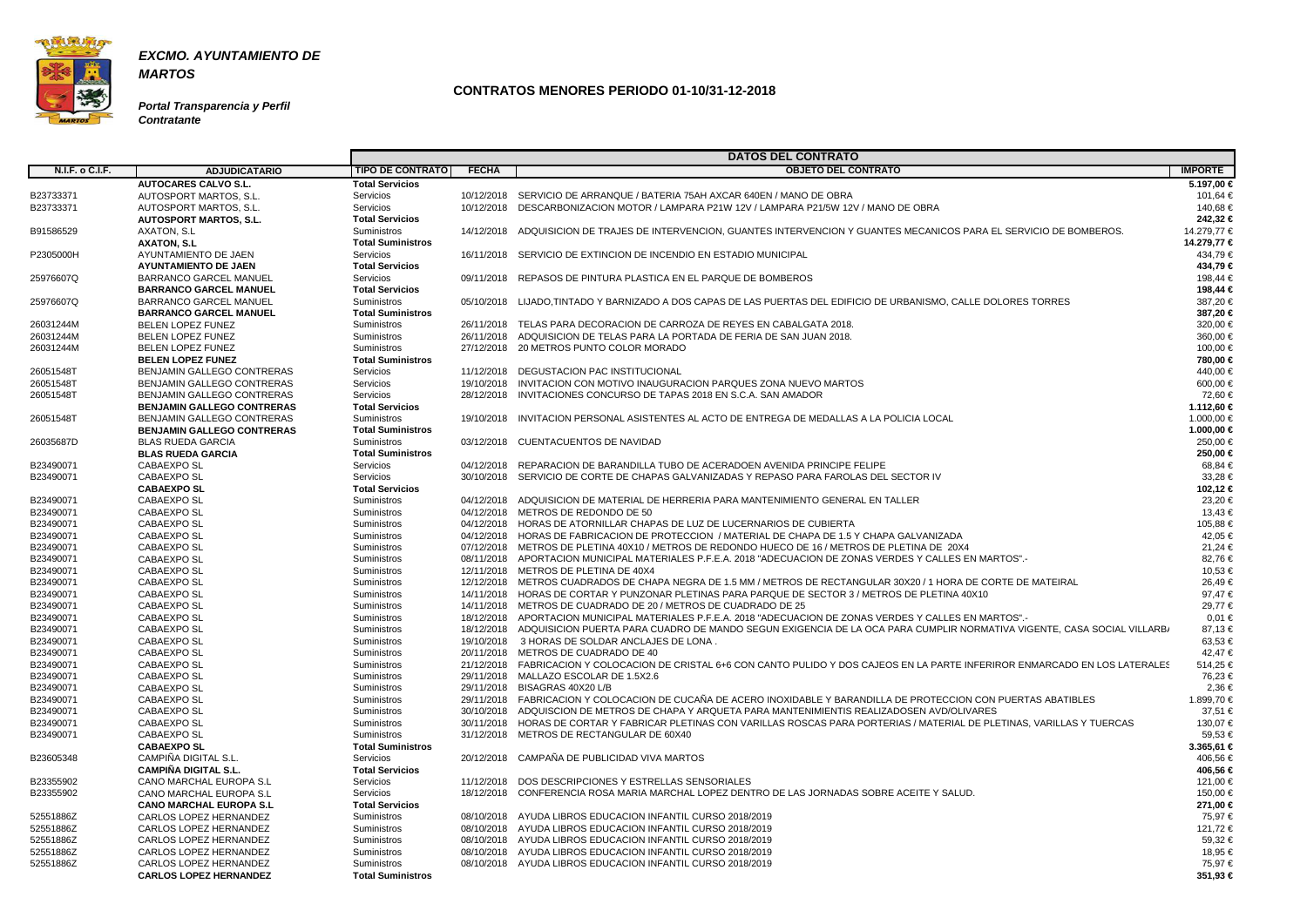

#### **Portal Transparencia y Perfil Contratante**

|                        |                                                  |                          |              | <b>DATOS DEL CONTRATO</b>                                                                                                           |                |
|------------------------|--------------------------------------------------|--------------------------|--------------|-------------------------------------------------------------------------------------------------------------------------------------|----------------|
| <b>N.I.F. o C.I.F.</b> | <b>ADJUDICATARIO</b>                             | <b>TIPO DE CONTRATO</b>  | <b>FECHA</b> | <b>OBJETO DEL CONTRATO</b>                                                                                                          | <b>IMPORTE</b> |
| 25979378G              | <b>CARMEN CARRILLO AMATE</b>                     | Suministros              |              | 26/12/2018 PRENSA Y REVISTAS PARA LA CASA DE LA CULTURA                                                                             | 72,20 €        |
| 25979378G              | <b>CARMEN CARRILLO AMATE</b>                     | <b>Suministros</b>       |              | 26/12/2018 PRENSA Y REVISTAS PARA LA CASA DE LA CULTURA                                                                             | 77,50 €        |
| 25979378G              | <b>CARMEN CARRILLO AMATE</b>                     | <b>Suministros</b>       |              | 28/12/2018 PRENSA Y REVISTAS PARA LA BIBLIOTECA PUBLICA MUNICIPAL - MAYO                                                            | 157,35 €       |
| 25979378G              | <b>CARMEN CARRILLO AMATE</b>                     | Suministros              |              | 28/12/2018 PRENSA Y REVISTAS PARA LA BIBLIOTECA PUBLICA MUNICIPAL - JUNIO                                                           | 126,90 €       |
| 25979378G              | <b>CARMEN CARRILLO AMATE</b>                     | <b>Suministros</b>       |              | 28/12/2018 PRENSA Y REVISTAS PARA LA BIBLIOTECA PUBLICA MUNICIPAL - JULIO                                                           | 143.60 €       |
| 25979378G              | <b>CARMEN CARRILLO AMATE</b>                     | Suministros              |              | 28/12/2018 PRENSA Y REVISTAS PARA LA BIBLIOTECA PUBLICA MUNICIPAL - AGOSTO                                                          | 65,70€         |
| 25979378G              | <b>CARMEN CARRILLO AMATE</b>                     | <b>Suministros</b>       |              | 28/12/2018 PRENSA Y REVISTAS PARA LA BIBLIOTECA PUBLICA MUNICIPAL - SEPTIEMBRE                                                      | 69,20€         |
| 25979378G              | <b>CARMEN CARRILLO AMATE</b>                     | <b>Suministros</b>       |              | 28/12/2018 PRENSA Y REVISTAS PARA LA BIBLIOTECA PUBLICA MUNICIPAL - OCTUBRE                                                         | 74,70 €        |
|                        | <b>CARMEN CARRILLO AMATE</b>                     | <b>Total Suministros</b> |              |                                                                                                                                     | 787,15 €       |
| 52550660F              | <b>CARMEN LOPEZ LUQUE</b>                        | <b>Suministros</b>       |              | 05/10/2018 TRES BANDEJAS DE DULCES VARIADOS SERVIDOS AA.VV. SANTA MARTA - LA PLAZA / 40 ANIVERSARIO AYUNTAMIENTOS DEMOCRATICOS      | 59,51€         |
| 52550660F              | <b>CARMEN LOPEZ LUQUE</b>                        | Suministros              |              | 05/11/2018 ADQUISICION DE BANDEJA DE DULCES VARIOS PARA ACTIVIDAD EN AAVV FUENTE DE LA VILLA, 40 ANIVERS.AYUNTAMIENTOS DEMOCRATICO  | 54,97€         |
| 52550660F              | <b>CARMEN LOPEZ LUQUE</b>                        | Suministros              |              | 19/10/2018 ADQUISICION DE 450 BOLLOS DE PAN PARA FIESTA DEL HOYO EN MONTE LOPE ALVAREZ /2018.                                       | 280,80 €       |
|                        | <b>CARMEN LOPEZ LUQUE</b>                        | <b>Total Suministros</b> |              |                                                                                                                                     | 395,28 €       |
|                        | CENTRO ESPAÑOL DE METROLOGIA -                   |                          |              |                                                                                                                                     |                |
|                        | MINISTERIO DE ECONOMIA, INDUSTRIA Y              |                          |              |                                                                                                                                     |                |
| S2817035E              | <b>COMPETITIVIDAD</b>                            | Servicios                |              | 27/11/2018 181864001 Certificado de Verificación Periódica Etilómetro Dräger MK-III E AREC-0023                                     | 486,42 €       |
|                        | <b>CENTRO ESPAÑOL DE METROLOGIA -</b>            |                          |              |                                                                                                                                     |                |
|                        | <b>MINISTERIO DE ECONOMIA. INDUSTRIA Y</b>       |                          |              |                                                                                                                                     |                |
|                        | <b>COMPETITIVIDAD</b>                            | <b>Total Servicios</b>   |              |                                                                                                                                     | 486,42 €       |
| B23460611              | <b>COBEDISCOMESTIBLES Y BEBIDAS S.L.</b>         | Suministros              |              | 13/12/2018 MANTEL ROLLO 100 M / PONDEROSA SURTIDO 5KG / MATA SURTIDO ESTUCHE 2.5 KG / VASOS DE VINO TRANSPARENTES 50 UND / MATA MIN | 105,09€        |
| B23460611              | COBEDISCOMESTIBLES Y BEBIDAS S.L.                | Suministros              |              | 13/12/2018 EL ARTESANO DE MARTOS PATATAS FRITAS 500 GR / PLATOS HONDOS 20.5 12 UND / OLEOMAR ACEITE OLIVA VIRGEN EXTRA 500 ML / REN | 21,12€         |
| B23460611              | COBEDISCOMESTIBLES Y BEBIDAS S.L.                | Suministros              |              | 13/12/2018 BLASCO BACALAO 40/60 TRICEADO / CUCHILLOS 100 UND / KONY SERVILLETAS DECORADAS 160 UND / CAZALILLA ACEITUNAS MACHACADAS  | 304,44 €       |
| B23460611              | <b>COBEDISCOMESTIBLES Y BEBIDAS S.L.</b>         | Suministros              |              | 13/12/2018 BACALAO TROZOS 200 GR / CAZALILLA ACEITUNAS C/H 4K                                                                       | 136,18€        |
| B23460611              | COBEDISCOMESTIBLES Y BEBIDAS S.L.                | Suministros              |              | 14/11/2018 ADQUISICION DE PRODUCTOS VARIOS PARA ACTIVIDAD DE HALLOWEEN EN EL CENTRO DEL MONTE LOPE ALVAREZ                          | 54.77 €        |
| B23460611              | COBEDISCOMESTIBLES Y BEBIDAS S.L.                | Suministros              |              | 16/10/2018 ADQUISICION DE JAMONES PARA GANADORES DEL CONCURSO DE LA CARRERA DE SAN JUAN 2018.                                       | 62,07€         |
| B23460611              | <b>COBEDISCOMESTIBLES Y BEBIDAS S.L.</b>         | <b>Suministros</b>       |              | 18/12/2018 MATA SURTIDO ESTUCHE 4 KG / MATA SURTIDO ESTUCHE 2.5 KG                                                                  | 241,97 €       |
| B23460611              | COBEDISCOMESTIBLES Y BEBIDAS S.L.                | Suministros              |              | 18/12/2018 CRUZ CONDE DULCE MATIPE GARRAFA 2L                                                                                       | 10.67 €        |
| B23460611              | COBEDISCOMESTIBLES Y BEBIDAS S.L.                | Suministros              |              | 18/12/2018 MATA SURTIDO ESTUCHE 2.5 KG / MATA SURTIDO ESTUCHE 4 KG                                                                  | 72,73 €        |
| B23460611              | COBEDISCOMESTIBLES Y BEBIDAS S.L.                | Suministros              |              | 19/11/2018 ADQUISICION DE BACALAO Y ACEITUNAS PARA LA FIESTA DE LA ACEITUNA.                                                        | 4.517,77 €     |
| B23460611              | COBEDISCOMESTIBLES Y BEBIDAS S.L.                | Suministros              |              | 20/11/2018 ADQUISICION REFRESCOS PARA ALMUERZO COLABORADORAS ORGANIZACION CASA DEL TERROR                                           | 13,40 €        |
| B23460611              | COBEDISCOMESTIBLES Y BEBIDAS S.L.                | Suministros              |              | 21/11/2018 BACALAO, ACEITUNAS Y SERVILLETAS PARA LA PREPARACION DEL HOYO EN LA FIESTA DEL MONTE LOPE ALVAREZ 2018.                  | 458,60 €       |
| B23460611              | COBEDISCOMESTIBLES Y BEBIDAS S.L.                | Suministros              |              | 23/11/2018 VASO 200 CC BLANCO 100 UND / NESCAFE DESCAFEINADO 100 SOBRES / PLATOS TAPA 13.7 25 UND / CUCHARAS POSTRE 20 U / NESCAFE  | 14,20 €        |
| B23460611              | COBEDISCOMESTIBLES Y BEBIDAS S.L.                | Suministros              | 26/11/2018   | SURTIDO DE MANTECADOS Y VINO DULCE PARA CELEBRACION "NAVIDAD SALE A LA CALLE"                                                       | 247,33 €       |
|                        | <b>COBEDISCOMESTIBLES Y BEBIDAS S.L.</b>         | <b>Total Suministros</b> |              |                                                                                                                                     | 6.260,34 €     |
| B93363539              | <b>COENERGIA MANAGER</b>                         | Servicios                | 19/10/2018   | APORTACION MUNICIPAL A LA ADHESION AL PROGRAMA ENREDATE 2018. "CLOWN SIN TIERRA" A DIA 18/10/2018.                                  | 778.43 €       |
|                        | <b>COENERGIA MANAGER</b>                         | <b>Total Servicios</b>   |              |                                                                                                                                     | 778,43 €       |
| B45231198              | <b>COMARFI S.L.</b>                              | <b>Suministros</b>       |              | 26/11/2018 ADQUISICION DE OCHO BANDERAS INSTITUICIONALES PARA EL MONUMENTO DE ACEITUNEROS.                                          | 266,62 €       |
|                        | <b>COMARFI S.L.</b>                              | <b>Total Suministros</b> |              |                                                                                                                                     | 266,62 €       |
| B59156034              | <b>COMERCIAL BLAUTEC S.L.</b>                    | Servicios                |              | 29/11/2018 ReparaciOn modelo DOLPHIN PROX segUn presupuesto SAT/952 correspondiente al aviso SAT/1011                               | 1.019,63 €     |
|                        | <b>COMERCIAL BLAUTEC S.L</b>                     | <b>Total Servicios</b>   |              |                                                                                                                                     | 1.019,63 €     |
| B59156034              | COMERCIAL BLAUTEC S.L.                           | Suministros              |              | 12/12/2018 ADQUISICION DE LIMPIAFONDOS AUTOMATICO PARA PISCINA CUBIERTA.                                                            | 2.964,50 €     |
|                        | <b>COMERCIAL BLAUTEC S.L.</b>                    | <b>Total Suministros</b> |              |                                                                                                                                     | 2.964,50 €     |
| B53899779              | COMERCIAL MUÑOZ LIBROS S.L.                      | Suministros              |              | 14/11/2018 ADQUISICION DE LIBROS Y REVISTAS PARA BIBLIOTECA PUBLICA MUNICIPAL.                                                      | 223,19€        |
|                        | <b>COMERCIAL MUÑOZ LIBROS S.L.</b>               | <b>Total Suministros</b> |              |                                                                                                                                     | 223,19 €       |
| B23313521              | COMERCIAL PULPILLO RAMIREZ S.L.                  | Suministros              |              | 19/10/2018 JUGUETES                                                                                                                 | 572,05 €       |
|                        | <b>COMERCIAL PULPILLO RAMIREZ S.L.</b>           | <b>Total Suministros</b> |              |                                                                                                                                     | 572,05 €       |
| B23563166              | COMEST. Y HOST. MOYA Y LOPEZ S.L.                | Suministros              |              | 18/10/2018 REFRESCOS, CERVEZA Y AGUA PARA ACTIVIDAD 40 ANIVERSARIO AYUNTAMIENTOS DEMOCARTICOS EN LA CARRASCA                        | 465,85 €       |
| B23563166              | COMEST. Y HOST. MOYA Y LOPEZ S.L.                | Suministros              |              | 18/10/2018 REFRESCOS, CERVEZA, ACEITUNAS, CORTEZAS Y PATATAS PARA JORNADA DE CONVIVENCIA VECINAL LAS CASILLAS                       | 179,68 €       |
|                        | <b>COMEST. Y HOST. MOYA Y LOPEZ S.L.</b>         | <b>Total Suministros</b> |              |                                                                                                                                     | 645,53 €       |
|                        | CONSTRUCCIONES METALICAS PEÑA<br>CABALLERO       |                          |              |                                                                                                                                     |                |
| B23633092              | <b>CONSTRUCCIONES METALICAS PEÑA</b>             | Suministros              |              | 26/12/2018 INSTALACION DE RECEPTORES EN PUERTAS AUTOMATICAS                                                                         | 834,90 €       |
|                        |                                                  |                          |              |                                                                                                                                     |                |
|                        | <b>CABALLERO</b>                                 | <b>Total Suministros</b> |              |                                                                                                                                     | 834,90 €       |
|                        | CONTROL DE SISTEMAS Y SERVICIOS I.A. S.L.        | Suministros              |              |                                                                                                                                     |                |
| B23437007              |                                                  |                          |              | 21/11/2018 LICENCIAS DE ANTIVIRUS.                                                                                                  | 1.851,30 €     |
|                        | <b>CONTROL DE SISTEMAS Y SERVICIOS I.A. S.L.</b> | <b>Total Suministros</b> |              |                                                                                                                                     | 1.851,30 €     |
| F23012776              | COOPERATIVA DOMINGO SOLIS                        | Suministros              |              | 28/12/2018 2 BOTELLAS DE ACEITE DE OLIVA                                                                                            | 7,00 €         |
| F23012776              | COOPERATIVA DOMINGO SOLIS                        | Suministros              |              | 28/12/2018 GARRAFA DE ACEITE DE OLIVA                                                                                               | 19,50 €        |
|                        | <b>COOPERATIVA DOMINGO SOLIS</b>                 | <b>Total Suministros</b> |              |                                                                                                                                     | 26,50 €        |
|                        |                                                  |                          |              |                                                                                                                                     |                |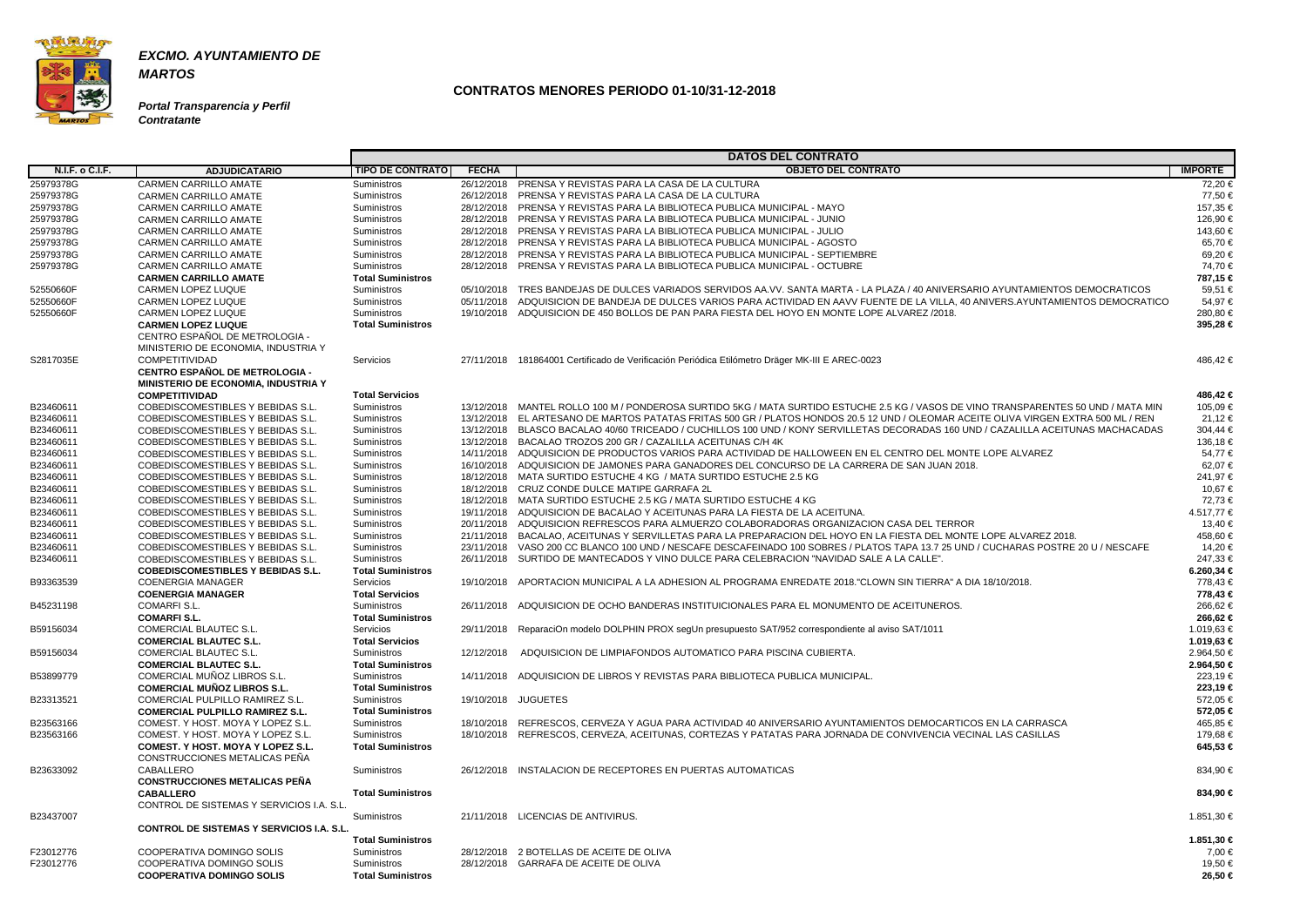

**Portal Transparencia y Perfil Contratante**

|                        |                                           |                          |              | <b>DATOS DEL CONTRATO</b>                                                                                                           |                |
|------------------------|-------------------------------------------|--------------------------|--------------|-------------------------------------------------------------------------------------------------------------------------------------|----------------|
| <b>N.I.F. o C.I.F.</b> | <b>ADJUDICATARIO</b>                      | <b>TIPO DE CONTRATO</b>  | <b>FECHA</b> | <b>OBJETO DEL CONTRATO</b>                                                                                                          | <b>IMPORTE</b> |
| F23002934              | COOPERATIVA VIRGEN DE LA VILLA            | Suministros              |              | 04/12/2018 ADQUISICION DE 6 BOTELLAS DE 250 CC PARA FIESTA DE LA ACEITUNA                                                           | 18,00 €        |
|                        | <b>COOPERATIVA VIRGEN DE LA VILLA</b>     | <b>Total Suministros</b> |              |                                                                                                                                     | 18,00 €        |
| 77347857F              | <b>CORTES SANCHEZ EMILIO</b>              | Suministros              |              | 10/12/2018 TEJIDO SACO PARA FIESTA ACEITUNA 2018                                                                                    | 326,70€        |
|                        | <b>CORTES SANCHEZ EMILIO</b>              | <b>Total Suministros</b> |              |                                                                                                                                     | 326.70 €       |
| B23331176              | CRUZ DEL LLORO S.L.                       | Obras                    |              | 27/12/2018 CONTRATACION EJECUCION PROYECTO "MURO ESCOLLERA EN APARCAMIENTO CEMENTERIO MUNICIPAL DE MARTOS".                         | 30.000,00 €    |
|                        | <b>CRUZ DEL LLORO S.L.</b>                | <b>Total Obras</b>       |              |                                                                                                                                     | 30.000,00 €    |
|                        | DAVILA RESTAURACION DE MONUMENTOS.        |                          |              |                                                                                                                                     |                |
| B18486969              | S.L.                                      | Obras                    |              | 19/11/2018 ADJUDICACION PROYECTO BASILICA PALEOCRISTIANA JUNTA GOBIERNO DE FECHA 8/11/2018.-                                        | 19.999,99 €    |
|                        | DAVILA RESTAURACION DE MONUMENTOS,        |                          |              |                                                                                                                                     |                |
|                        | S.L.                                      | <b>Total Obras</b>       |              |                                                                                                                                     | 19.999,99 €    |
| A14100531              | DIARIO JAEN S.A.                          | Servicios                |              | 02/10/2018 PUBLICACION EN DIARIO JAEN EDICTO ANUNCIO EXPOSICION PUBLICA CONTRIBUCIONES ESPECIALES POR PARQUE DE BOMBEROS.           | 270,80 €       |
| A14100531              | DIARIO JAEN S.A.                          | Servicios                |              | 02/11/2018 PUBLICACION EDICTO APROBA, INICIAL EXPEDIENTES AREA HACIENDA PLENO OCTUBRE 2018, MODIF, ORDENANZAS FISCALES 2019 Y OTRO. | 180.53 €       |
| A14100531              | DIARIO JAEN S.A.                          | Servicios                |              | 18/12/2018 PUBLICIDAD DIARIO JAEN FIESTA DE LA ACEITUNA 2018.                                                                       | 1.089,00 €     |
| A14100531              | DIARIO JAEN S.A.                          | Servicios                |              | 28/12/2018 PUBLICACIÓN DE EDICTO, MODIFICIACIÓN Nº 3 DEL P.G.O.U. DE MARTOS                                                         | 361,06 €       |
|                        | DIARIO JAEN S.A.                          | <b>Total Servicios</b>   |              |                                                                                                                                     | 1.901,39 €     |
| B23367493              | DISTRIBUCIONES MARIN CHAMORRO S.L.        | Suministros              |              | 04/12/2018 AGUA Y REFRESCOS PARA GUARDIA CIVIL - PROTECCION CIVIL Y CRUZ ROJA - ROMERIA                                             | 180,50 €       |
| B23367493              | DISTRIBUCIONES MARIN CHAMORRO S.L.        | Suministros              |              | 04/12/2018 AGUA, REFRESCOS Y CERVEZA PARA POLICIA LOCAL, CRUZ ROJA Y PROTECCION CIVIL                                               | 413,10€        |
| B23367493              | DISTRIBUCIONES MARIN CHAMORRO S.L         | Suministros              |              | 19/11/2018 235 CAJAS DE 35 UNIDADES DE BOTELLINES DE AGUA DE 33 CL SIERRA DE JAEN PARA FIESTA DE LA ACEITUNA.                       | 1.266,65 €     |
| B23367493              | DISTRIBUCIONES MARIN CHAMORRO S.L         | Suministros              |              | 31/12/2018 RESTO FACTURA DE AGUA PARA FIESTA DE LA ACEITUNA                                                                         | 70.07 €        |
|                        | <b>DISTRIBUCIONES MARIN CHAMORRO S.L.</b> | <b>Total Suministros</b> |              |                                                                                                                                     | 1.930,32 €     |
| 25982698N              | DOLORES PULIDO PEREZ                      | Suministros              |              | 04/10/2018 REGALOS PARA RECONOCIMIENTOS AL MEJOR EXPEDIENTE ACADEMICO CURSO 2017/2018                                               | 254,39€        |
| 25982698N              | DOLORES PULIDO PEREZ                      | Suministros              |              | 22/11/2018 ADQUISICION DE 6 PING PLATA Y 6 PING DE PLATA CHAPADA PARA ALCALDIA Y DESARROLLO ECONOMICO.                              | 159.72 €       |
| 25982698N              | DOLORES PULIDO PEREZ                      | Suministros              |              | 31/12/2018 TROFEOS PARA TORNEO NAVIDAD - CONCEJALIA DE DEPORTES                                                                     | 197,05 €       |
|                        | <b>DOLORES PULIDO PEREZ</b>               | <b>Total Suministros</b> |              |                                                                                                                                     | 611,16 €       |
| 25953554D              | DOMINGO CHAICHIO TRIGO                    | Servicios                |              | 05/11/2018 SERVICIO DE GRUA PRESTADO A LA POLICIA LOCAL 1114-JSJ 01/11/2018                                                         | 100,30 €       |
| 25953554D              | DOMINGO CHAICHIO TRIGO                    | Servicios                |              | 08/10/2018 SERVICIO DE GRUA PRESTADO A LA POLICIA LOCAL 4661-GWP 20/09/2018                                                         | 100,30 €       |
| 25953554D              | DOMINGO CHAICHIO TRIGO                    | Servicios                |              | 10/12/2018 SERVICIO DE GRUA PRESTADO A LA POLICIA LOCAL 7326-CCF - 30/11/2018                                                       | 70,80 €        |
| 25953554D              | DOMINGO CHAICHIO TRIGO                    | Servicios                |              | 26/12/2018 SERVICIO DE GRUA PRESTADO A LA POLICIA LOCAL 2462-CJL 17/12/2018                                                         | 70.80 €        |
| 25953554D              | DOMINGO CHAICHIO TRIGO                    | Servicios                |              | 29/10/2018 SERVICIO DE GRUA PRESTADO A LA POLICIA LOCAL 9339-BTW 19/10/2018                                                         | 70,80 €        |
|                        | <b>DOMINGO CHAICHIO TRIGO</b>             | <b>Total Servicios</b>   |              |                                                                                                                                     | 413,00 €       |
| B50301217              | ELKSPORT DISTRIBUCIONES S.L.              | Suministros              |              | 11/10/2018 VAR707 - ROTULACIÓN ESCUDO + LETRAS + CONCEJALÍA                                                                         | 384,78€        |
| B50301217              | ELKSPORT DISTRIBUCIONES S.L.              | Suministros              |              | 18/10/2018 TUNEL SALIDA JUGADORES                                                                                                   | 2.970,55 €     |
|                        | <b>ELKSPORT DISTRIBUCIONES S.L.</b>       | <b>Total Suministros</b> |              |                                                                                                                                     | $3.355,33 \in$ |
| 25969813F              | <b>EMILIO VALLEJO ORTEGA</b>              | Servicios                | 31/12/2018   | GASTOS FIESTA ACEITUNA 2018. ALQUILER DE PRENSA PARA EXTRACCION DEL PRIMER ACEITE EN FIESTA DE ACEITUNA 2018.                       | 111,44 €       |
| 25969813F              | <b>EMILIO VALLEJO ORTEGA</b>              | <b>Servicios</b>         |              | 31/12/2018 RESTO DE ALQUILER DE PRENSA PARA EXTRACCION DEL PRIMER ACEITE PARA FIESTA DE LA ACEITUNA 2018.                           | 429,43€        |
|                        | <b>EMILIO VALLEJO ORTEGA</b>              | <b>Total Servicios</b>   |              |                                                                                                                                     | 540.87 €       |
| 25973961S              | <b>ENRIQUE CUESTA MONTIEL</b>             | Suministros              |              | 03/12/2018 LOTES DE ARTICULOS NAVIDAD CELEBRACION "LA NAVIDAD SALE A LA CALLE ".                                                    | 125,05 €       |
| 25973961S              | <b>ENRIQUE CUESTA MONTIEL</b>             | Suministros              |              | 17/12/2018 ADQUISICION DE MATERIAL PARA ATENCION DE STAND DE MARTOS EN TIERRA ADENTRO 2018.                                         | 16.71 €        |
| 25973961S              | <b>ENRIQUE CUESTA MONTIEL</b>             | <b>Suministros</b>       |              | 21/12/2018 GOMA EVA PURPURINA                                                                                                       | 11,05 €        |
| 25973961S              | <b>ENRIQUE CUESTA MONTIEL</b>             | Suministros              |              | 23/12/2018 GLOBO ROSA / VELA / ENCENDEDORES / MANTEL / PAQUETE VASO LICOR / VASOS DE AGUA / PANDERETAS / PLATO DE MACETA            | 44,85 €        |
| 25973961S              | <b>ENRIQUE CUESTA MONTIEL</b>             | Suministros              |              | 25/10/2018 ADQUISICION DE MATERIAL DIDACTICO PARA ESCUELA INFANTIL                                                                  | 76,20 €        |
|                        | <b>ENRIQUE CUESTA MONTIEL</b>             | <b>Total Suministros</b> |              |                                                                                                                                     | 273,86 €       |
| 77339331Z              | ESTEFANIA CASTRO HIDALGO                  | Servicios                |              | 03/12/2018 ANIMACION INFANTIL EN EL MONTE, LAS CASILLAS Y MARTOS, CON MOTIVO DE LA CELEBRACION DE LA NAVIDAD SALE A LA CALLE        | 423,50 €       |
|                        | <b>ESTEFANIA CASTRO HIDALGO</b>           | <b>Total Servicios</b>   |              |                                                                                                                                     | 423,50 €       |
| B81709685              | EUROSCENA S.L.                            | Servicios                |              | 26/11/2018 80% RECAUDACION TAQUILLA OBRA "TEBAS LAND" EL 01/12/2018(PLATEA).-                                                       | 2.431,43 €     |
|                        | <b>EUROSCENA S.L.</b>                     | <b>Total Servicios</b>   |              |                                                                                                                                     | 2.431,43 €     |
| B23759996              | EVENTOS INTEGRALES 2015 S.L.              | Servicios                |              | 19/11/2018 SONORIZACION DE ACTOS EN JORNADAS MEDIEVALES LOS DIAS 22 Y 23 DE JUNIO DE 2018.                                          | 500,00 €       |
|                        | <b>EVENTOS INTEGRALES 2015 S.L.</b>       | <b>Total Servicios</b>   |              |                                                                                                                                     | 500,00 €       |
| B23562713              | FERMARTOS, S.L.L.                         | Suministros              |              | 13/12/2018 MATERIAL DE FERRETERIA PARA POLIDEPORTIVO MUNICIPAL                                                                      | 9,24 €         |
|                        | <b>FERMARTOS, S.L.L.</b>                  | <b>Total Suministros</b> |              |                                                                                                                                     | $9,24 \in$     |
| 77335143N              | FERNANDO CASTILLO ORTEGA                  | Servicios                |              | 08/11/2018 ELEMENTO DE RADIADOR BAXI MODELO DUBAL 60 / PURGADOR BAXI MANUAL 1/8 / TAPON 1X1/2 DERECHA CINCADO / TAPON 1X1/2 IZQUIE  | 524,71 €       |
| 77335143N              | FERNANDO CASTILLO ORTEGA                  | Servicios                |              | 12/11/2018 ADQUISICION MANDOS UNIVERSALES PARA SPLIT AULAS ESCUELA INFANTIL                                                         | 31,15 €        |
|                        | <b>FERNANDO CASTILLO ORTEGA</b>           | <b>Total Servicios</b>   |              |                                                                                                                                     | 555,86 €       |
| 77335143N              | FERNANDO CASTILLO ORTEGA                  | Suministros              |              | 09/10/2018 BOMBA ACS SBY10                                                                                                          | 282,20€        |
| 77335143N              | FERNANDO CASTILLO ORTEGA                  | Suministros              |              | 12/11/2018 BOMBA ACS SBY10                                                                                                          | 282,20 €       |
| 77335143N              | FERNANDO CASTILLO ORTEGA                  | Suministros              |              | 12/12/2018 MONTAJE DE CHIMENEAS PARA LA EVACUACIÓN DE HUMOS DE ESTUFAS INSTALADOS EN PASILLOS DE VESTUARIOS DE LA PISCINA CUBIERT   | 550,94 €       |
| 77335143N              | FERNANDO CASTILLO ORTEGA                  | Suministros              |              | 12/12/2018 ADQUISICION DE DOS ESTUFAS DE PELLETS PARA CLIMATIZAR ZONA DE VESTUARIOS                                                 | 1.998,00 €     |
|                        | <b>FERNANDO CASTILLO ORTEGA</b>           | <b>Total Suministros</b> |              |                                                                                                                                     | 3.113,34 €     |
| B23411648              | FERRETERIA LAS DOS LLAVES S.L.            | Servicios                |              | 19/11/2018 ADQUISICION DE RADIADOR DE INFRARROJOS Y PILAS ALKALINAS PARA EMISORA MPAL.                                              | 25,25 €        |
|                        | <b>FERRETERIA LAS DOS LLAVES S.L.</b>     | <b>Total Servicios</b>   |              |                                                                                                                                     | 25,25 €        |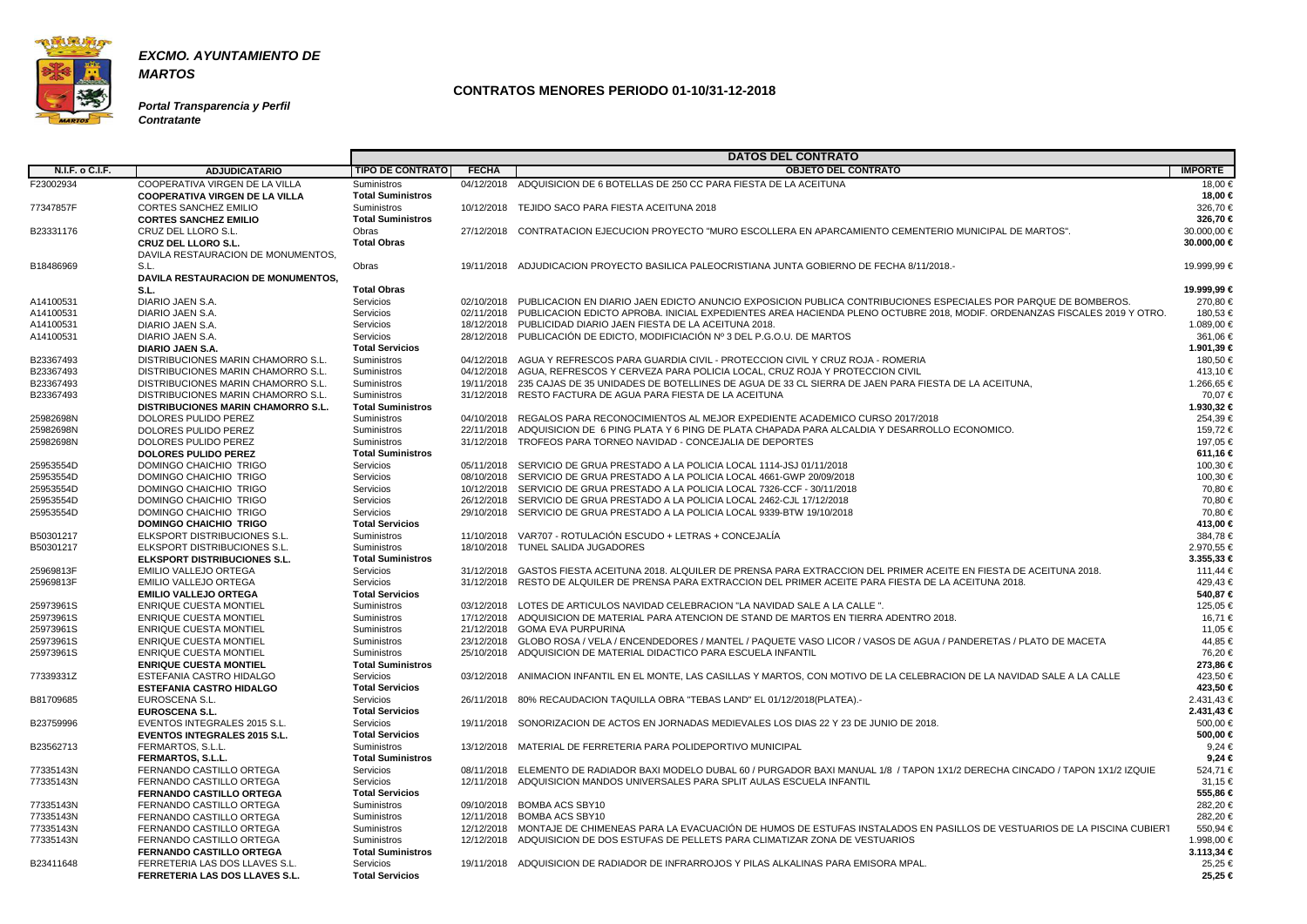

**Portal Transparencia y Perfil Contratante**

|                        |                                                                |                            |                  | <b>DATOS DEL CONTRATO</b>                                                                                                                                     |                     |
|------------------------|----------------------------------------------------------------|----------------------------|------------------|---------------------------------------------------------------------------------------------------------------------------------------------------------------|---------------------|
| <b>N.I.F. o C.I.F.</b> | <b>ADJUDICATARIO</b>                                           | <b>TIPO DE CONTRATO</b>    | <b>FECHA</b>     | <b>OBJETO DEL CONTRATO</b>                                                                                                                                    | <b>IMPORTE</b>      |
| B23411648              | FERRETERIA LAS DOS LLAVES S.L.                                 | Suministros                |                  | 20/12/2018 BOTE GRASA NAUTICA SPRAY ECO SERVICE 400 ML. (OBRA.: --/COLEGIOS) / CARTUCHO POLIURETANO SISTA SP101 BLANCO (OBRA.: -                              | 43,51 €             |
| B23411648              | FERRETERIA LAS DOS LLAVES S.L.                                 | Suministros                |                  | 20/12/2018 TERMINAL POLIETILENO ELECTR. BR. 63 - 2" H-M (OBRA.: --/PISCINA MUNICIPAL) / REDUCCION POLIETILENO ELECTROSOLDABL                                  | 109.97 €            |
|                        | <b>FERRETERIA LAS DOS LLAVES S.L.</b>                          | <b>Total Suministros</b>   |                  |                                                                                                                                                               | 153,48 €            |
| 25941581L              | <b>FRANCISCO GARCIA RAMOS</b>                                  | <b>Suministros</b>         |                  | 05/10/2018 5 RECOGEDORES DE CONTA ANCHA,40 TOPES METROS DE LAMA PARA MANTENIMIENTO DE COLEGIO VIRGEN DE LA VILLA                                              | 225,67€             |
|                        | <b>FRANCISCO GARCIA RAMOS</b>                                  | <b>Total Suministros</b>   |                  |                                                                                                                                                               | 225,67 €            |
| 02504682M              | FRANCISCO JAVIER AVILA LATORRE                                 | <b>Servicios</b>           |                  | 22/11/2018 SERVICIOS DE MONITORES PARA LAS III JORNADAS DE INICIACION DEL GOLF                                                                                | 700,00 €            |
|                        | <b>FRANCISCO JAVIER AVILA LATORRE</b>                          | <b>Total Servicios</b>     |                  |                                                                                                                                                               | 700,00 €            |
| 25976075J              | <b>FRANCISCO LOPEZ PULIDO</b>                                  | <b>Suministros</b>         |                  | 15/10/2018 ADQUISICION DE TURBA                                                                                                                               | 55,00 €             |
| 25976075J              | <b>FRANCISCO LOPEZ PULIDO</b>                                  | Suministros                |                  | 19/10/2018 PRODUCTOS FITOSANITARIOS PARA MANTENIMIENTO DE CAMPO DE FUTBOL                                                                                     | 107,25 €            |
| 25976075J              | <b>FRANCISCO LOPEZ PULIDO</b>                                  | Suministros                |                  | 19/10/2018 ADQUISICION DE 5 SACOS DE TURBA PARA VIVERO MUNICIPAL PARA TRNSPLANTE DE PLANTAS.                                                                  | 55,00 €             |
| 25976075J              | <b>FRANCISCO LOPEZ PULIDO</b>                                  | <b>Suministros</b>         |                  | 19/10/2018 ADQUISCION DE CESPED PARA MANTENIMIENTOS DE JARDINES EN RESIDENCIAL BELLAVISTA.                                                                    | 175.00 €            |
| 25976075J              | <b>FRANCISCO LOPEZ PULIDO</b>                                  | Suministros                |                  | 19/11/2018 ADQUISICION TURBA PARA MANTENIMIENTO CAMPO DE FUTBOL                                                                                               | 11,00 €             |
| 25976075J              | <b>FRANCISCO LOPEZ PULIDO</b>                                  | Suministros                |                  | 19/11/2018 ADQUISICION TERRA SORB MACRO RADICULAR Y CARFAL PARA CAMPO DE FUTBOL                                                                               | 87,50€              |
| 25976075J              | <b>FRANCISCO LOPEZ PULIDO</b>                                  | Suministros                | 20/12/2018 TURBA |                                                                                                                                                               | 33,00 €             |
| 25976075J              | <b>FRANCISCO LOPEZ PULIDO</b>                                  | Suministros                |                  | 26/10/2018 ADQUISICION DE TURBA PARA UNIDAD DE ESTANCIA DIURNA Y TALLER OCUPACIONAL.                                                                          | 55,00 €             |
|                        | <b>FRANCISCO LOPEZ PULIDO</b>                                  |                            |                  |                                                                                                                                                               |                     |
| 25976075J              |                                                                | Suministros<br>Suministros |                  | 26/10/2018 ADQUISICION DE YARA MILA COMPLEX PARA UNIDAD DE ESTANCIA DIURNA Y TALLER OCUPACIONAL.<br>30/11/2018 ADQUISICION DE TURBA PARA EL VIVERO MUNICIPAL. | 17,50 €<br>110,00 € |
| 25976075J              | <b>FRANCISCO LOPEZ PULIDO</b><br><b>FRANCISCO LOPEZ PULIDO</b> | <b>Total Suministros</b>   |                  |                                                                                                                                                               | 706.25 €            |
|                        |                                                                |                            |                  |                                                                                                                                                               |                     |
| 25974061T              | <b>FRANCISCO RAMIREZ GARCIA</b>                                | <b>Suministros</b>         |                  | 09/11/2018 CINTA AISLANTE BLANCA PARA POLIDEPORTIVO                                                                                                           | 10,90 €             |
| 25974061T              | <b>FRANCISCO RAMIREZ GARCIA</b>                                | Suministros                |                  | 12/11/2018 ADQUISICION VASO EXPANSION PARA DEPOSITO PISCINA CUBIERTA                                                                                          | 189,66 €            |
| 25974061T              | <b>FRANCISCO RAMIREZ GARCIA</b>                                | Suministros                |                  | 12/11/2018 ADQUISICOIN MATERIAL DIVERSO PARA MANTENIMIENTO ALUMBRADO PUBLICO                                                                                  | 36,00 €             |
| 25974061T              | <b>FRANCISCO RAMIREZ GARCIA</b>                                | Suministros                |                  | 12/11/2018 ADQUISICION DIFERENCIAL Y MAGNETOTERMICO PARA ALUMBRADO PUBLICO                                                                                    | 160,93 €            |
| 25974061T              | <b>FRANCISCO RAMIREZ GARCIA</b>                                | Suministros                |                  | 20/12/2018 ALBARAN 387 (2007202 APLIQUES DECORATIVOS CILINDRICOS ESTANCOS)                                                                                    | 84,70 €             |
| 25974061T              | <b>FRANCISCO RAMIREZ GARCIA</b>                                | Suministros                |                  | 20/12/2018 ALBARAN 388 (SR2USB01 CABLE PROGRAMACION PARA ZELIO 920400)                                                                                        | 134,60 €            |
| 25974061T              | <b>FRANCISCO RAMIREZ GARCIA</b>                                | Suministros                |                  | 30/11/2018 CREDITO RETENIDO APORTACION MUNICIPAL REFORMADO PROYECTO ADECUACION PLAZAS Y ZONAS VERDES P.F.E.A 2017                                             | 148,22 €            |
| 25974061T              | <b>FRANCISCO RAMIREZ GARCIA</b>                                | Suministros                |                  | 30/11/2018 ADQUISICION DE CUADRO DE AUTOMAATA DE RIEGO DE VALVULAS PARA ZOCALOS EN PLAZA DE ALMAZARA (PFEA/2017).                                             | 323,68€             |
|                        | <b>FRANCISCO RAMIREZ GARCIA</b>                                | <b>Total Suministros</b>   |                  |                                                                                                                                                               | 1.088,69 €          |
| 25935701G              | FRANCISCO UREÑA CIVANTO                                        | Suministros                |                  | 10/12/2018 17 MTS PASILLERO PARA POLIDEPORTIVO                                                                                                                | 165,75 €            |
| 25935701G              | FRANCISCO UREÑA CIVANTO                                        | Suministros                |                  | 10/12/2018 TRES CORREAS PARA PISCINA CUBIERTA                                                                                                                 | 52,74 €             |
|                        | <b>FRANCISCO UREÑA CIVANTO</b>                                 | <b>Total Suministros</b>   |                  |                                                                                                                                                               | 218,49 €            |
| B91514455              | <b>FUNDICION PRODUCCIONES</b>                                  | Servicios                  |                  | 19/10/2018 APORTACION MUNICIPAL A LA ADHESIÓN AL PROGRAMA ENREDATE 2018."PRIMER CONCIERTO" A DIA 24/10/2018.                                                  | 715,00 €            |
|                        | <b>FUNDICION PRODUCCIONES</b>                                  | <b>Total Servicios</b>     |                  |                                                                                                                                                               | 715,00 €            |
|                        | GENERALI ESPAÑA S.A. DE SEGUROS Y                              |                            |                  |                                                                                                                                                               |                     |
| A28007268              | <b>REASEGUROS</b>                                              | Servicios                  |                  | 29/10/2018 SEGURO ACCIDENTES COLECTIVOS Nº G-L6-391000098 PERIODO 01/10/2018 - 27/01/2019                                                                     | 13,13 €             |
|                        | GENERALI ESPAÑA S.A. DE SEGUROS Y                              |                            |                  |                                                                                                                                                               |                     |
| A28007268              | <b>REASEGUROS</b>                                              | Servicios                  |                  | 31/12/2018 SEGURO ACCIDENTES COLECTIVOS Nº L6-G-391000098 PERIODO 27/07/2018 - 27/01/2019                                                                     | 409,55 €            |
|                        | GENERALI ESPAÑA S.A. DE SEGUROS Y                              |                            |                  |                                                                                                                                                               |                     |
| A28007268              | <b>REASEGUROS</b>                                              | Servicios                  |                  | 31/12/2018 SEGURO ACCIDENTES COLECTIVOS Nº L6-G-391000098 PERIODO 29/11/2018 - 27/01/2019 SUPLEMENTO POR NUEVO ASEGURADO                                      | 19,71 €             |
|                        | <b>GENERALI ESPAÑA S.A. DE SEGUROS Y</b>                       |                            |                  |                                                                                                                                                               |                     |
|                        | <b>REASEGUROS</b>                                              | <b>Total Servicios</b>     |                  |                                                                                                                                                               | 442,39 €            |
| 77323431F              | GONZALEZ VERA EVA MARIA                                        | Suministros                |                  | 19/10/2018 ADQUISICION DE 450 BOLLOS DE PAN PARA FIESTA DEL HOYO EN MONTE LOPE ALVAREZ 2018.                                                                  | 270,73€             |
| 77323431F              | GONZALEZ VERA EVA MARIA                                        | Suministros                |                  | 19/11/2018 ADQUISICION DE 200 BOLLOS SIN GLUTEN PARA FIESTA DE LA ACEITUNA 2018.                                                                              | 139,98 €            |
| 77323431F              | <b>GONZALEZ VERA EVA MARIA</b>                                 | Suministros                |                  | 31/12/2018 RESTO FACTURA 200 BOLLOS SIN GLUTEN PARA FIESTA DE LA ACEITUNA                                                                                     | 20,80 €             |
|                        | <b>GONZALEZ VERA EVA MARIA</b>                                 | <b>Total Suministros</b>   |                  |                                                                                                                                                               | 431,51 €            |
| B23671332              | GRAFICAS LA RAMBLA S.L.                                        | Servicios                  |                  | 11/10/2018 IMPRESION 100 SEÑALES DE ESTACIONAMIENTO PROHIBIDO                                                                                                 | 48,40 €             |
| B23671332              | <b>GRAFICAS LA RAMBLA S.L.</b>                                 | Servicios                  |                  | 16/10/2018 IMPRESION DE FOTOGRAFIAS PARA EXPOSICION DE FOTOGRAFIAS ANTIGUAS PARA LAS IV JORNADAS DE TURISMO.                                                  | 84,70 €             |
|                        | <b>GRAFICAS LA RAMBLA S.L.</b>                                 | <b>Total Servicios</b>     |                  |                                                                                                                                                               | 133,10 €            |
| B23671332              | <b>GRAFICAS LA RAMBLA S.L.</b>                                 | Suministros                |                  | 03/12/2018 ESTUCHES PARA COLOREAR Y ETIQUETAS ADHESIVAS PARA REGALAR A LOS NIÑOS EN LA CELEBRACION DE LA NAVIDAD SALE A LA CALLE.                             | 183,92 €            |
| B23671332              | <b>GRAFICAS LA RAMBLA S.L.</b>                                 | Suministros                |                  | 04/10/2018 ADQUISICION 10.000 FOLIOS A4 PARA GESTION PROYECTO EMPLEATE-PROGRESA MARTOS 2020                                                                   | 60,50€              |
| B23671332              | <b>GRAFICAS LA RAMBLA S.L.</b>                                 | Suministros                |                  | 05/12/2018 ADQUISICION DE DIPTICOS DERECHOS DE LA INFANCIA A COLOR                                                                                            | 266,20€             |
| B23671332              | <b>GRAFICAS LA RAMBLA S.L.</b>                                 | Suministros                |                  | 05/12/2018 9500 BOTELLAS DE 30 CL PARA FIESTA DE LA ACEITUNA 2018                                                                                             | 3.678,40 €          |
| B23671332              | <b>GRAFICAS LA RAMBLA S.L.</b>                                 | Suministros                |                  | 05/12/2018 3000 DIPTICOS, PARA FIESTA DE LA ACEITUNA.                                                                                                         | 450,12 €            |
| B23671332              | <b>GRAFICAS LA RAMBLA S.L.</b>                                 | Suministros                |                  | 05/12/2018 18000 BOLSAS DE PLASTICO TRANSPARENTE DE 15X10 PARA FIESTA DE LA ACEITUNA                                                                          | 360,58€             |
| B23671332              | <b>GRAFICAS LA RAMBLA S.L.</b>                                 | Suministros                |                  | 07/11/2018 carteles fiesta hoyo monte lope alvarez                                                                                                            | 36,30 €             |
| B23671332              | <b>GRAFICAS LA RAMBLA S.L.</b>                                 | Suministros                |                  | 09/11/2018 REGALOS PARA EL CONCURSO DE DIBUJO ESCOLAR SOBRE LACTANCIA MATERNA.                                                                                | 42,35 €             |
| B23671332              | <b>GRAFICAS LA RAMBLA S.L.</b>                                 | Suministros                |                  | 10/10/2018 RESTO IDENTIFICADORES PARA ALUMNADO EN PRACTICAS Y CARPETAS PARA LOS ITIRENARIOS FORMATIVOS DEL PROYECTO EMPLEATE                                  | $0,01 \in$          |
| B23671332              | <b>GRAFICAS LA RAMBLA S.L.</b>                                 | Suministros                |                  | 16/10/2018 ADQUISICION DE 1000 FOLIOS DE COLORES PARA CASA DE LA JUVENTUD                                                                                     | 25,41 €             |
| B23671332              | <b>GRAFICAS LA RAMBLA S.L.</b>                                 | Suministros                |                  | 19/11/2018 RESTO FACTURA MATERIA DE FORMACION TEORICA PARA LOS ALUMNOS DEL PROYECTO EMPLEATE PROGRESA MARTOS.                                                 | $0.01 \in$          |
| B23671332              | <b>GRAFICAS LA RAMBLA S.L.</b>                                 | Suministros                |                  | 19/11/2018 ADQUISICION DE CUARTILLAS A COLOR, GUIA RUTA TURISTICA EN PANELES CERAMICOS DE LA LEYENDA DE LOS HERMANOS CARVAJALES.                              | 302,50 €            |
| B23671332              | <b>GRAFICAS LA RAMBLA S.L.</b>                                 | Suministros                |                  | 20/12/2018 carteles cross del pantano                                                                                                                         | 60,50 €             |
|                        |                                                                |                            |                  |                                                                                                                                                               |                     |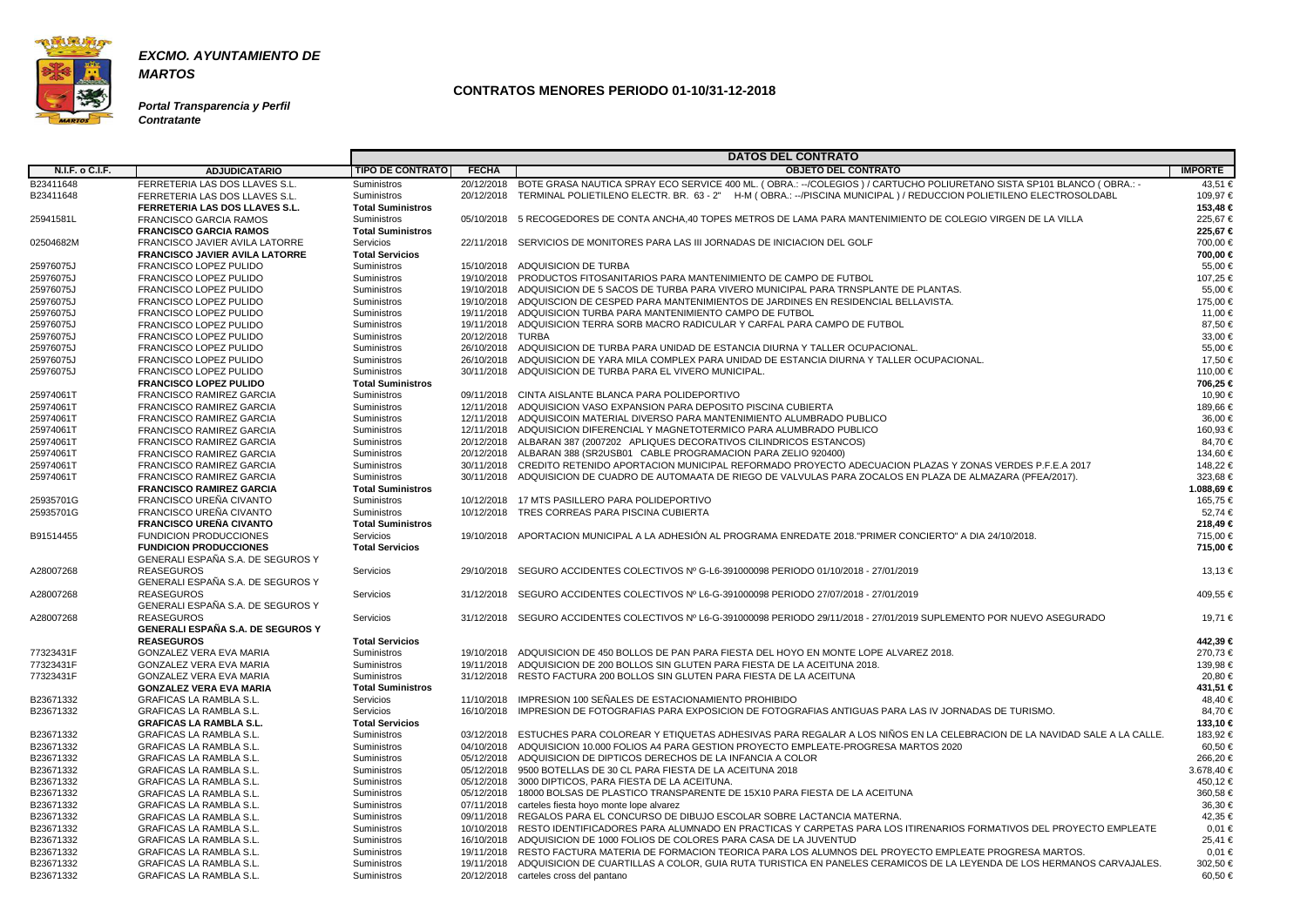

**Portal Transparencia y Perfil Contratante**

|                 |                                        |                          |              | <b>DATOS DEL CONTRATO</b>                                                                                                     |                |
|-----------------|----------------------------------------|--------------------------|--------------|-------------------------------------------------------------------------------------------------------------------------------|----------------|
| N.I.F. o C.I.F. | <b>ADJUDICATARIO</b>                   | <b>TIPO DE CONTRATO</b>  | <b>FECHA</b> | <b>OBJETO DEL CONTRATO</b>                                                                                                    | <b>IMPORTE</b> |
| B23671332       | <b>GRAFICAS LA RAMBLA S.L</b>          | Suministros              |              | 20/12/2018 regalos certamen de villancicos y etiquetas                                                                        | 208,12€        |
| B23671332       | <b>GRAFICAS LA RAMBLA S.L.</b>         | Suministros              |              | 20/12/2018 CARTELES CAMPAÑA SOLIDARIA CB MARTOS                                                                               | 29,04 €        |
| B23671332       | <b>GRAFICAS LA RAMBLA S.L.</b>         | Suministros              |              | 22/11/2018 ADQUISICION DE ETIQUETAS PARA BOTELLA DE ACEITE Y BOLSAS TRANSPARENTES PARA HOY ACEITUNERO EN TIERRA ADENTRO 2018  | 70,18 €        |
| B23671332       | <b>GRAFICAS LA RAMBLA S.L.</b>         | Suministros              |              | 22/11/2018 ADQUISICION DE BOLSAS DE FOLIO PARA HOYO ACEITUNERO DE LA FIESTA DE LA ACEITUNA PARA REPARTIR EN TIERRA ADENTRO    | 75.50 €        |
| B23671332       | <b>GRAFICAS LA RAMBLA S.L.</b>         | Suministros              |              | 26/10/2018 ADQUISICION DE 100.000 FOLIOS A4 DE COLORES PARA AREA DE DEPORTES.                                                 | 25,41 €        |
| B23671332       | <b>GRAFICAS LA RAMBLA S.L.</b>         | Suministros              |              | 31/12/2018 RESTO FACTURA BOLSA DE PLASTICO TRANSPARENTE 15X10                                                                 | 20,03 €        |
|                 | <b>GRAFICAS LA RAMBLA S.L.</b>         | <b>Total Suministros</b> |              |                                                                                                                               | 5.895,08 €     |
| B73646135       | <b>GRUPO VISIONA IBERICA, S.L.</b>     | <b>Suministros</b>       |              | 14/11/2018 CÁMARAS PARA EL POLIGONO INDUSTRIAL.                                                                               | 2.038,61 €     |
|                 | <b>GRUPO VISIONA IBERICA, S.L.</b>     | <b>Total Suministros</b> |              |                                                                                                                               | 2.038,61 €     |
| B23046840       | GUILLERMO GARCIA MUÑOZ S.L.            | Suministros              |              | 17/12/2018 11 ANORAK ARTIC CON VINILO REFLECTANTE EN PECHO Y ESPALDA PARA BOMBEROS.                                           | 2.023,12 €     |
| B23046840       | GUILLERMO GARCIA MUÑOZ S.L.            | Suministros              |              | 19/11/2018 ADQUISICION DE SEÑALES DE TRAFICO Y ELEMENTOS DE SOPORTE.                                                          | 1.868,29 €     |
| B23046840       | GUILLERMO GARCIA MUÑOZ S.L.            | Suministros              |              | 19/11/2018 RESTO ADQUISICION DE SEÑALES DE TRAFICO Y ELEMENTOS DE SOPORTE                                                     | 1.357,07 €     |
|                 | <b>GUILLERMO GARCIA MUÑOZ S.L.</b>     | <b>Total Suministros</b> |              |                                                                                                                               | 5.248,48 €     |
|                 | HELVETIA PREVISION S.A. DE SEGUROS Y   |                          |              |                                                                                                                               |                |
| A41003864       | <b>REASEGUROS</b>                      | Servicios                |              | 19/11/2018 POLIZA DE SEGUROS CON COBERTURA PARA LA REALIZACION DEL CURSO TEORICO PRACTICO DE BOMBEROS DE MARTOS (11 BOMBEROS) | 136,62 €       |
|                 | HELVETIA PREVISION S.A. DE SEGUROS Y   |                          |              |                                                                                                                               |                |
| A41003864       | <b>REASEGUROS</b>                      | Servicios                |              | 25/10/2018 Helvetia Sector Servicios Póliza: S0K150000498                                                                     | 37,40 €        |
|                 | HELVETIA PREVISION S.A. DE SEGUROS Y   |                          |              |                                                                                                                               |                |
|                 | <b>REASEGUROS</b>                      | <b>Total Servicios</b>   |              |                                                                                                                               | 174,02 €       |
| B90134701       | HIPERBÓLICAS PRODUCCIONES              | Servicios                |              | 19/10/2018 APORTACION MUNICIPAL A LA ADHESION AL PROGRAMA ENREDATE 2018. "JACARA DE PICAROS" A DIA 14/11/2018                 | 1.520,95 €     |
| B90134701       | HIPERBÓLICAS PRODUCCIONES              | Servicios                |              | 19/10/2018 PROGRAMA ENREDATE 2018. "JACARA DE PICAROS" A DIA 14/11/2018.                                                      | 410,71 €       |
|                 | <b>HIPERBÓLICAS PRODUCCIONES</b>       | <b>Total Servicios</b>   |              |                                                                                                                               | 1.931,66 €     |
| B23770639       | HOSTELERIA LUQUE LARA S.L.             | Suministros              |              | 28/12/2018 MENU ALMUERZO FIESTA DE LA ACEITUNA 2018                                                                           | 145,20 €       |
|                 | <b>HOSTELERIA LUQUE LARA S.L.</b>      | <b>Total Suministros</b> |              |                                                                                                                               | 145,20 €       |
| B23479249       | I.G.S INGENIERIA, S.L                  | Servicios                |              | 26/11/2018 REDACCION DE ESTUDIO GEOTECNICO PARA CAMINO VILLABAJO Y EL MADROÑO.                                                | 605,00 €       |
|                 | I.G.S INGENIERIA, S.L                  | <b>Total Servicios</b>   |              |                                                                                                                               | 605,00 €       |
|                 | <b>IBERICA DE SUMINISTROS Y</b>        |                          |              |                                                                                                                               |                |
| A30617377       | CONSRUCCIONES IBERCO, S.A.             | Suministros              |              | 26/10/2018 ADQUISICION DE ARMARIO ACORAZADO PARA CENTRO DE CARGA DE DOS BOTELLAS DE HASTA 300 BARES.                          | $9.922,00 \in$ |
|                 | <b>IBERICA DE SUMINISTROS Y</b>        |                          |              |                                                                                                                               |                |
|                 | <b>CONSRUCCIONES IBERCO, S.A.</b>      | <b>Total Suministros</b> |              |                                                                                                                               | 9.922,00 $\in$ |
| B45881828       | IGOD-SPORTEC, S.L.                     | <b>Suministros</b>       |              | 03/12/2018 PROYECTO ASESORAMIENTO Y EVALUACION DEL COMPORTAMIENTO MUSCULAR DE JUGADORES DE CLUBES DEPORTIVOS DE MARTOS.       | 3.025,00 €     |
|                 | IGOD-SPORTEC, S.L.                     | <b>Total Suministros</b> |              |                                                                                                                               | 3.025,00 €     |
| B95437810       | <b>INFOBLIBLIOTECAS S.L.</b>           | Suministros              |              | 14/11/2018 ADQUISICION DE LIBROS PARA LA BIBLIOTECA MUNICIPAL                                                                 | 166,21 €       |
| B95437810       | <b>INFOBLIBLIOTECAS S.L.</b>           | Suministros              |              | 23/11/2018 ADQUISICION DE LIBROS Y REVISTAS PARA BIBLIOTECA PUBLICA MUNICIPAL.                                                | 82,27 €        |
| B95437810       | <b>INFOBLIBLIOTECAS S.L.</b>           | Suministros              |              | 31/12/2018 LIBROS SERVIDOS A LA BIBLIOTECA PUBLICA MUNICIPAL                                                                  | 313,01 €       |
|                 | <b>INFOBLIBLIOTECAS S.L.</b>           | <b>Total Suministros</b> |              |                                                                                                                               | 561,49 €       |
|                 | INSTITUTO NACIONAL DE LAS ARTES        |                          |              |                                                                                                                               |                |
| Q2818024H       | ESCENICAS Y DE LA MUSICA               | Servicios                |              | 04/10/2018 5% RECAUDACION OBRA SAFARI EN EL TEATRO MPAL. DENTRO DEL PROGRAMA PLATEA EL 27/10/2018.-                           | 46,15 €        |
|                 | INSTITUTO NACIONAL DE LAS ARTES        |                          |              |                                                                                                                               |                |
| Q2818024H       | <b>ESCENICAS Y DE LA MUSICA</b>        | Servicios                |              | 31/12/2018 5% RECAUDACION TAQUILLA OBRA "TEBAS LAND" EL 01/12/2018(PLATEA).-                                                  | 37,17€         |
|                 | <b>INSTITUTO NACIONAL DE LAS ARTES</b> |                          |              |                                                                                                                               |                |
|                 | <b>ESCENICAS Y DE LA MUSICA</b>        | <b>Total Servicios</b>   |              |                                                                                                                               | 83,32 €        |
| B96079835       | IVIVA S.L.                             | Suministros              |              | 26/10/2018 ADQUISICION DE VARIOS TIPOS DE MATERIAL DEPORTIVO PARA AREA DE DEPORTES.                                           | 302,16€        |
|                 | <b>IVIVA S.L.</b>                      | <b>Total Suministros</b> |              |                                                                                                                               | 302,16 €       |
| B23585128       | <b>J&amp;L RECAMBIOS MARTOS S.L</b>    | Servicios                |              | 21/12/2018 CRISTAL PILOTO PARA CAMION VOLVO                                                                                   | 24,14 €        |
|                 | <b>J&amp;L RECAMBIOS MARTOS S.L</b>    | <b>Total Servicios</b>   |              |                                                                                                                               | 24,14 €        |
| B23585128       | <b>J&amp;L RECAMBIOS MARTOS S.L</b>    | Suministros              |              | 03/12/2018 ADQUISICION DE MALETIN, GRASA LITICA Y PISTOLA DE SILICONA                                                         | 108,43 €       |
| B23585128       | <b>J&amp;L RECAMBIOS MARTOS S.L</b>    | Suministros              |              | 03/12/2018 ADQUISICION DE PLACA DE MATRICULA PARA LA PICADORA.                                                                | 12,10 €        |
| B23585128       | <b>J&amp;L RECAMBIOS MARTOS S.L</b>    | Suministros              |              | 04/10/2018 ADQUISICION ALFOMBRA DE GOMA A MEDIDA PARA VEHICULO SERVICIO JARDINERIA                                            | 60,50 €        |
| B23585128       | <b>J&amp;L RECAMBIOS MARTOS S.L</b>    | Suministros              |              | 19/10/2018 ADQUISICION DE FUNDA MEDIDA 5 PLAZAS, AIRBAG Y FUNDA VOLANTE GP PARA VEHICULO DE JARDINERIA                        | 374,13€        |
| B23585128       | <b>J&amp;L RECAMBIOS MARTOS S.L</b>    | Suministros              |              | 19/10/2018 ADQUISICION DE ENCHUFE ESPIRAL                                                                                     | 23,70 €        |
| B23585128       | <b>J&amp;L RECAMBIOS MARTOS S.L</b>    | Suministros              |              | 22/11/2018 ADQUISICION DE 4 LAMPARAS PARA MANTENIMIENTOS REALIZADOS EN VEHICULOS POLICIALES.                                  | 32,26 €        |
| B23585128       | <b>J&amp;L RECAMBIOS MARTOS S.L</b>    | Suministros              |              | 25/10/2018 ADQUISICION DE TRES GARRAFAS DE ACEITE HIDRAULICO PARA PALA BENIERI E-9152-BCC.                                    | 69,59€         |
| B23585128       | <b>J&amp;L RECAMBIOS MARTOS S.L</b>    | Suministros              |              | 26/10/2018 ADQUISICION DE 20 LITROS DE ACEITE HIDRAULICO PARA PALA VENIERI (E-9152-BCC).                                      | 76,98 €        |
| B23585128       | <b>J&amp;L RECAMBIOS MARTOS S.L</b>    | Suministros              |              | 26/11/2018 ADQUISICION DE 4 BUJIAS DE PRECALENTAMIENTO PARA VEHICULO C-15 (J-3335-W).                                         | 92,25 €        |
| B23585128       | <b>J&amp;L RECAMBIOS MARTOS S.L</b>    | Suministros              |              | 31/12/2018 RECAMBIOS PARA VEHICULOS Y MAQUINARIA MUNICIPAL                                                                    | 60,79€         |
|                 | <b>J&amp;L RECAMBIOS MARTOS S.L</b>    | <b>Total Suministros</b> |              |                                                                                                                               | 910,73 €       |
| B23786437       | J. MONTIEL RESTAURACION S.L.           | Servicios                |              | 12/12/2018 MENUS MAESTROS MOLINEROS FIESTA DE LA ACEITUNA 2018.                                                               | 630,00 €       |
| B23786437       | J. MONTIEL RESTAURACION S.L.           | Servicios                |              | 28/12/2018 SERVICIO DE MENU PARA EL VOLUNTARIADO DE PROTECCION CIVIL DURANTE EL SEGUNDO SEMENTRE DEL AÑO 20128.               | 1.145,10 €     |
| B23786437       | J. MONTIEL RESTAURACION S.L.           | Servicios                |              | 28/12/2018 CENA/COCKTAIL (Cena convivencia de voluntariado de Protección Civil)                                               | 1.100,00 €     |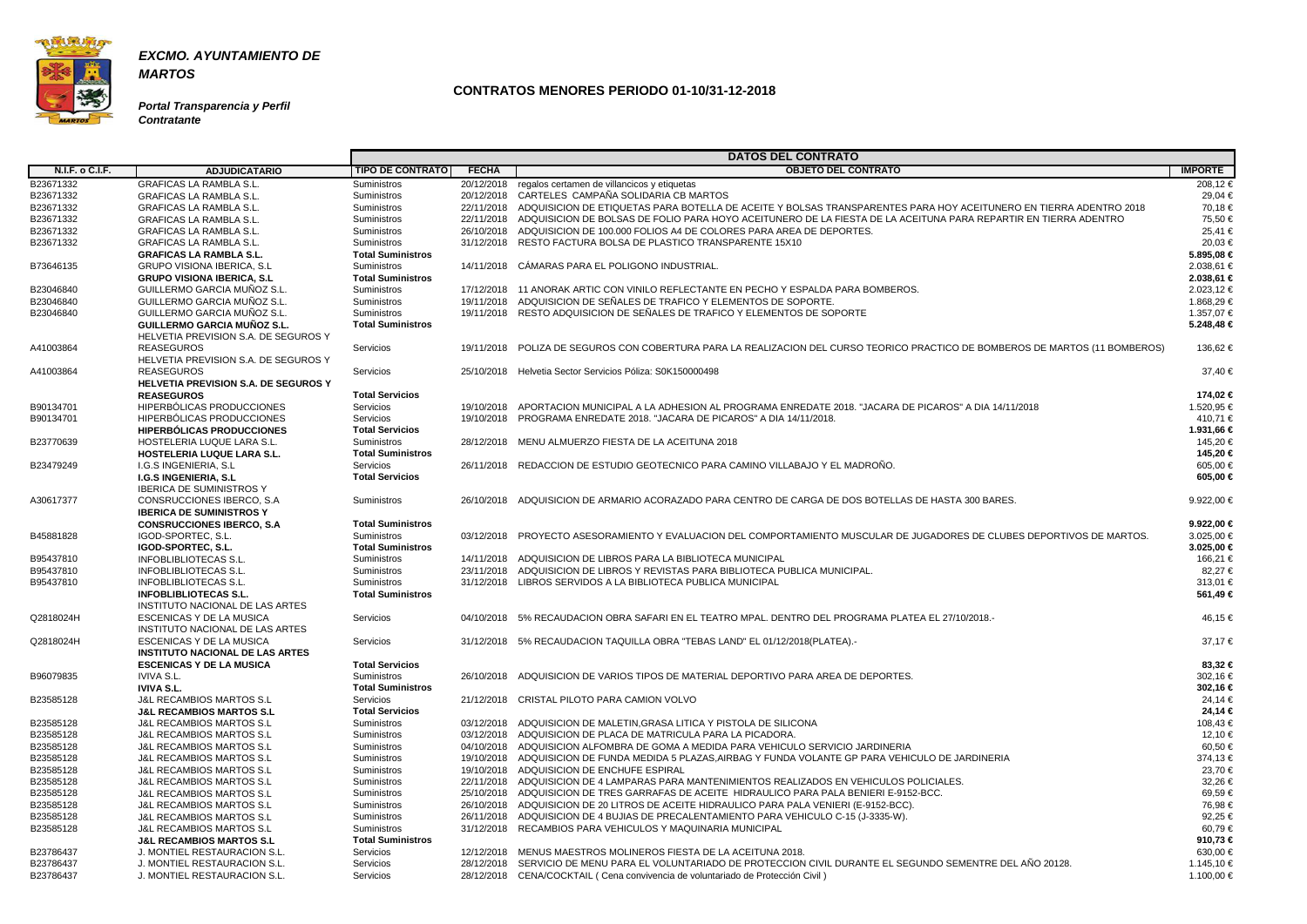

**Portal Transparencia y Perfil Contratante**

|                        |                                      |                          |              | <b>DATOS DEL CONTRATO</b>                                                                                                    |                |
|------------------------|--------------------------------------|--------------------------|--------------|------------------------------------------------------------------------------------------------------------------------------|----------------|
| N.I.F. o C.I.F.        | <b>ADJUDICATARIO</b>                 | <b>TIPO DE CONTRATO</b>  | <b>FECHA</b> | <b>OBJETO DEL CONTRATO</b>                                                                                                   | <b>IMPORTE</b> |
| B23786437              | <b>J. MONTIEL RESTAURACION S.L.</b>  | Servicios                |              | 31/12/2018 ENCUENTRO PROVINCIAL DE CLUBES DE LECTURA CELEBRADO EN MARTOS(DESAYUNO OFRECIDO A LOS ASISTENTES)                 | 180,23 €       |
| B23786437              | J. MONTIEL RESTAURACION S.L.         | Servicios                |              | 31/12/2018 RESTO ENCUENTRO PROVINCIAL DE CLUBES DE LECTURA CELEBRADO EN MARTOS (DESAYUNO OFRECIDO A LOS ASISTENTES AL MISMO) | 79,77 €        |
|                        | <b>J. MONTIEL RESTAURACION S.L.</b>  | <b>Total Servicios</b>   |              |                                                                                                                              | 3.135,10 €     |
| A23012719              | JADISA S.A.                          | Servicios                |              | 28/12/2018 11141605 (MANTENIMIENTO CAMIÓN DE BOMBEROS MATRÍCULA 1708JFN)                                                     | 947,36€        |
| A23012719              | JADISA S.A.                          | Servicios                |              | 28/12/2018 PA934 180 00 09 (Factura taller camión bomberos matrícula 1745JFN)                                                | 1.025,43 €     |
|                        | <b>JADISA S.A.</b>                   | <b>Total Servicios</b>   |              |                                                                                                                              | 1.972,79 €     |
| 77324489F              | JESUS MONTIEL CONTRERAS              | Servicios                |              | 11/12/2018 CENA/COCKTAIL ACTORES Y DIRECTORES SERIA LA PESTE PROYECTADA EN TEATRO ALVAREZ ALONSO.                            | 225,01 €       |
|                        | <b>JESUS MONTIEL CONTRERAS</b>       |                          |              | 11/12/2018 SERVICIO COFFE EN CASA JUVENTUD Y DE AGUAS EN CASA DE LA CULTURA                                                  | 250,00 €       |
| 77324489F<br>77324489F |                                      | Servicios<br>Servicios   |              | 28/12/2018 SERVICIO DE MENU PARA EL VOLUNTARIADO DE PROTECCION CIVIL DURANTE EL PRIMER SEMENTRE DEL AÑO 20128.               | 1.269,99 €     |
|                        | <b>JESUS MONTIEL CONTRERAS</b>       |                          |              |                                                                                                                              |                |
|                        | <b>JESUS MONTIEL CONTRERAS</b>       | <b>Total Servicios</b>   |              |                                                                                                                              | 1.745,00 €     |
| 26016813H              | JOAQUIN LOPEZ DONAIRE                | Servicios                |              | 17/12/2018 ARBITRAJE 14 PARTIDOS DE FUTBOL SALA COPA ALCALDE 2018                                                            | 263,53 €       |
| 26016813H              | JOAQUIN LOPEZ DONAIRE                | Servicios                |              | 28/12/2018 ARBITRAJE 7 PARTIDOS DE FUTBOL SALA COPA ALCALDE 2018                                                             | 131,76 €       |
|                        | <b>JOAQUIN LOPEZ DONAIRE</b>         | <b>Total Servicios</b>   |              |                                                                                                                              | 395,29 €       |
| 77348442V              | <b>JOSE GUERRERO MORAL</b>           | Suministros              |              | 07/12/2018 OBRA GUARDERIA MUNICIPAL: TRATAMIENTO DE RESINAS EN ESCUELA INFANTIL                                              | 2.274,00 €     |
| 77348442V              | <b>JOSE GUERRERO MORAL</b>           | Suministros              |              | 11/10/2018 REPARACION Y ARREGLO DE HORMIGON EN PISTA DE SKATE                                                                | 1.028,50 €     |
| 77348442V              | <b>JOSE GUERRERO MORAL</b>           | Suministros              |              | 11/10/2018 TRABAJOS DE HORMIGON REALIZADOS EN EL PARQUE PLAZA BELLAVISTA DE MARTOS                                           | 665,50 €       |
|                        | <b>JOSE GUERRERO MORAL</b>           | <b>Total Suministros</b> |              |                                                                                                                              | 3.968,00 €     |
| 26191828A              | JOSE JUAN GAFORIO MARTINEZ           | Servicios                |              | 31/12/2018 HONORARIOS DE PONENCIA EN JORNADAS TECNICAS "ACEITE DE OLIVA Y SALUD" POR XXXVIII FIESTA DE ACEITUNA.             | 150.00 €       |
|                        | <b>JOSE JUAN GAFORIO MARTINEZ</b>    | <b>Total Servicios</b>   |              |                                                                                                                              | 150,00 €       |
| 75005502H              | <b>JOSE LUIS MOYA VILLAREJO</b>      | Suministros              |              | 19/11/2018 MATERIALES EJECUCION PROYECTO "MEJORA ALUMBRADO PUBLICO EN LAS CASILLAS". S/A/J/G/L/ DE 16/11/2017.               | 17,84 €        |
|                        | <b>JOSE LUIS MOYA VILLAREJO</b>      | <b>Total Suministros</b> |              |                                                                                                                              | 17,84 €        |
| 75017257C              | JOSE LUIS SANCHEZ VILLAGRAN          | Servicios                |              | 23/10/2018 REVISION CUENTA JUSTIFICATIVA CON INFORME AUDITOR DEL EXPTE 98/2011/E/3771                                        | 635,25€        |
|                        | <b>JOSE LUIS SANCHEZ VILLAGRÁN</b>   | <b>Total Servicios</b>   |              |                                                                                                                              | 635,25 €       |
| 75013326E              | JOSE MANUEL BARRANCO LUQUE           | Suministros              |              | 02/10/2018 SOBRES PARA EMPLEATE                                                                                              | 1,79 €         |
| 75013326E              | JOSE MANUEL BARRANCO LUQUE           | Suministros              |              | 04/12/2018 ADQUISICION DE 500 TICKETS PARA EL SORTEO"TU PARTICIPAS EN LA FIESTA DE LA ACEITUNA".                             | 30,25 €        |
| 75013326E              | JOSE MANUEL BARRANCO LUQUE           | Suministros              |              | 05/10/2018 200 DIPTICOS INFORMATIVOS SOBRE INCENTIVOS A LA CONTRATACION PARA EMPRESAS                                        | 60,50€         |
| 75013326E              | JOSE MANUEL BARRANCO LUQUE           | Suministros              |              | 17/12/2018 EDICION DE 75 GUIAS DE ORIENTACION LABORAL DENTRO DEL PROYECTO EMPLEATE-PROGRESA MARTOS 2020                      | 847,00 €       |
| 75013326E              | JOSE MANUEL BARRANCO LUQUE           | Suministros              |              | 17/12/2018 INCREMENTO EN LA EDICION DE 75 GUIAS DE ORIENTACION LABORAL DENTRO DEL PROYECTO EMPLEATE-PROGRESA 2020            | 242,00 €       |
| 75013326E              | JOSE MANUEL BARRANCO LUQUE           | Suministros              |              | 19/11/2018 ADQUISICION DE TRIPTICOS PUBLICITARIOS DE FIESTA DE LA ACEITUNA, DECLARADA DE INTERES TURISTICO DE ANDALUCIA.     | 363,00 €       |
| 75013326E              | JOSE MANUEL BARRANCO LUQUE           | Suministros              |              | 20/12/2018 sobres muestra 33                                                                                                 | 30,25 €        |
| 75013326E              | JOSE MANUEL BARRANCO LUQUE           | Suministros              |              | 21/11/2018 ADQUISICION DE 500 TARJETONES INFORMATIVOS (ANEXO 11) PARA SESIBILIZACION EN CONTRA VIOLENCIA DE GENERO.          | 108,90 €       |
| 75013326E              | JOSE MANUEL BARRANCO LUQUE           | Suministros              |              | 21/12/2018 Sobres muestra 26 / Sobres muestra 23 / Sobres muestra 25 / Sobres muestra 28 / Sobres muestra 29                 | 591,69€        |
| 75013326E              | JOSE MANUEL BARRANCO LUQUE           | Suministros              |              | 25/10/2018 IMPRESION DE 30 CARTTELES PARA FESTIVIDAD DE SAN MIGUEL 2018.                                                     | 36,30 €        |
| 75013326E              | JOSE MANUEL BARRANCO LUQUE           | Suministros              |              | 26/11/2018 IMPRESION DE ACUSES DE RECIBO DE CIRREOS (MUESTRA 7).                                                             | 411,40 €       |
|                        |                                      | Suministros              |              |                                                                                                                              | 108,90 €       |
| 75013326E              | JOSE MANUEL BARRANCO LUQUE           |                          | 29/11/2018   | Carpetas Expediente Muestra 39<br>30/10/2018 Folios micro al centro Anexo 17                                                 |                |
| 75013326E              | JOSE MANUEL BARRANCO LUQUE           | Suministros              |              |                                                                                                                              | 78,65 €        |
|                        | <b>JOSE MANUEL BARRANCO LUQUE</b>    | <b>Total Suministros</b> |              |                                                                                                                              | 2.910,63 €     |
| 52550155P              | <b>JUAN GARCIA GOMEZ</b>             | Suministros              |              | 31/12/2018 ADQUISICION DE CARAMELOS Y GOMINOLAS PARA CABALGATA DE REYES 2019.                                                | 1.421,15 €     |
|                        | <b>JUAN GARCIA GOMEZ</b>             | <b>Total Suministros</b> |              |                                                                                                                              | 1.421,15 €     |
| 30968104F              | JUAN MANUEL SANCHEZ VILLEGAS         | Servicios                |              | 05/12/2018 ACTUACION DE ALAS CIRCO TEATRO EN LAS ACTIVIDADES DEL DIA 8 DE DICIEMBRE DE 2018, EN LA FIESTA DE LA ACEITUNA.    | 1.815,00 €     |
|                        | <b>JUAN MANUEL SANCHEZ VILLEGAS</b>  | <b>Total Servicios</b>   |              |                                                                                                                              | 1.815,00 €     |
| A83905075              | LA SEPULVEDANA S.A.                  | Servicios                |              | 31/12/2018 BILLETES DE TRANSEUNTES MES NOVIEMBRE 2018                                                                        | 130,80 €       |
| A83905075              | LA SEPULVEDANA S.A.                  | Servicios                |              | 31/12/2018 BILLETES DE TRANSEUNTES MES DE DICIEMBRE 2018                                                                     | 187,61 €       |
|                        | LA SEPULVEDANA S.A.                  | <b>Total Servicios</b>   |              |                                                                                                                              | 318,41 €       |
| B23708670              | LABORATORIO HERGOLAB S.L.            | Servicios                |              | 08/11/2018 DECAPACION DE PINTURA PARA ENSAYOS E INSPECCION DE CONTROL DE SOLDADURAS EN POLIDEPORTIVO MONTE LOPE ALVAREZ      | 847,00 €       |
|                        | <b>LABORATORIO HERGOLAB S.L.</b>     | <b>Total Servicios</b>   |              |                                                                                                                              | 847,00 €       |
| B23788847              | LOCAL DE MEDIOS, S.L                 | Suministros              |              | 04/12/2018 CAMPANA PROMOCION EN PERIODICOS DE LA COMARCA DE MARTOS CON MOTIVO DE LA FIESTA DE LA ACEITUNA                    | 822,80 €       |
|                        | <b>LOCAL DE MEDIOS, S.L.</b>         | <b>Total Suministros</b> |              |                                                                                                                              | 822,80 €       |
| B23602667              | LOPEZ ACEBRON AUTOMOCION S.L         | Servicios                |              | 17/12/2018 REVISION Y REPARACIONES VARIAS DEL VEHICULO RENAULT LAGUNA 0653DYY                                                | 489,02 €       |
| B23602667              | LOPEZ ACEBRON AUTOMOCION S.L         | Servicios                |              | 20/12/2018 SUSTITUCION DE ESCOBILLAS Y NEUMATICOS NISSAN 5302-HFB                                                            | 531,31 €       |
|                        | <b>LOPEZ ACEBRON AUTOMOCION S.L.</b> | <b>Total Servicios</b>   |              |                                                                                                                              | 1.020,33 €     |
| B23602667              | LOPEZ ACEBRON AUTOMOCION S.L         | Suministros              |              | 31/10/2018 SUSTITUCION Y REPARACION DE CINTA MANDO VOLANTE NISSAN PICK MATRICULA 5302-HFD ASIGNADO A PROTECCION CIVIL.       | 443,00 €       |
|                        | <b>LOPEZ ACEBRON AUTOMOCION S.L</b>  | <b>Total Suministros</b> |              |                                                                                                                              | 443,00 €       |
| 77345303Y              | LUCIA HIGUERAS JIMENEZ               | Servicios                |              | 31/12/2018 MAQUILLAJE REYES MAGOS                                                                                            | 266,20€        |
|                        | <b>LUCIA HIGUERAS JIMENEZ</b>        | <b>Total Servicios</b>   |              |                                                                                                                              | 266,20 €       |
| 26003176C              | LUCIA JURADO VALERO                  | Servicios                |              | 26/11/2018 HONORARIOS PROCURADORA RECURSO C.A. Nº 50/17 SALA C.A. TSJA                                                       | 170,43 €       |
| 26003176C              | LUCIA JURADO VALERO                  | Servicios                |              | 29/10/2018 MINUTA HONORARIOS PROCURADORA RECURSO APELACION CA Nº 511/17 TSJA SECCION PRIMERA                                 | 170,43 €       |
|                        | LUCIA JURADO VALERO                  | <b>Total Servicios</b>   |              |                                                                                                                              | 340,86 €       |
| B23412646              | MADERAS MORAL BLANCA S.L.            | Suministros              |              | 30/10/2018 ADQUISCION DE MADERA Y CORTES ESPECIALES PARA TRABAJOS REALIZADOS POR AREA DE CARPINTERIA.                        | 93,90€         |
|                        | <b>MADERAS MORAL BLANCA S.L.</b>     | <b>Total Suministros</b> |              |                                                                                                                              | 93,90€         |
|                        |                                      |                          |              |                                                                                                                              |                |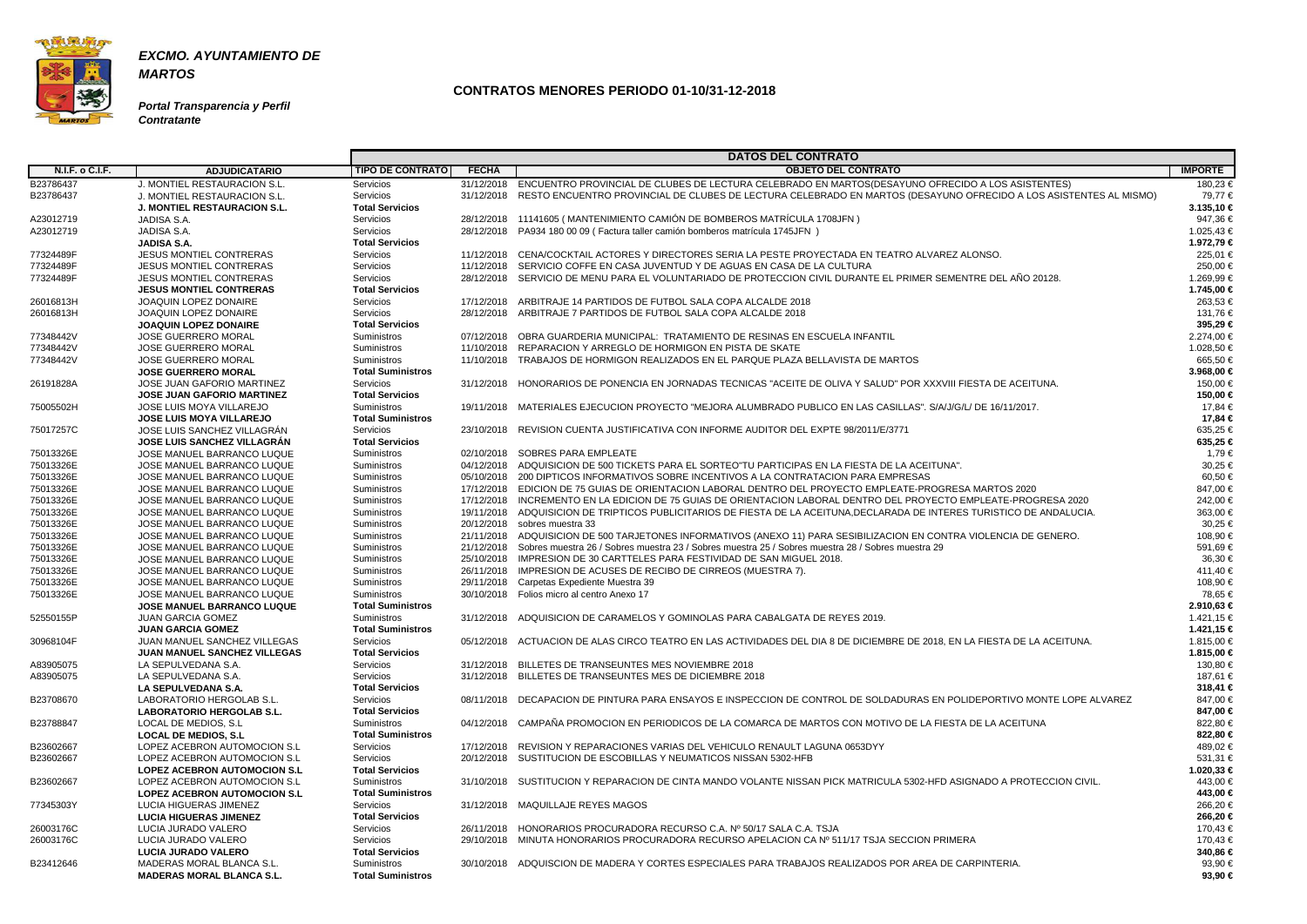

**Portal Transparencia y Perfil Contratante**

|                        |                                                  |                                   |              | <b>DATOS DEL CONTRATO</b>                                                                                                                                                                                    |                    |
|------------------------|--------------------------------------------------|-----------------------------------|--------------|--------------------------------------------------------------------------------------------------------------------------------------------------------------------------------------------------------------|--------------------|
| <b>N.I.F. o C.I.F.</b> | <b>ADJUDICATARIO</b>                             | <b>TIPO DE CONTRATO</b>           | <b>FECHA</b> | <b>OBJETO DEL CONTRATO</b>                                                                                                                                                                                   | <b>IMPORTE</b>     |
| B23531379              | MADERAS Y SECADEROS MORAL S.L.                   | <b>Suministros</b>                |              | 14/12/2018 GALLEGO 20 MM                                                                                                                                                                                     | 15,66 €            |
|                        | <b>MADERAS Y SECADEROS MORAL S.L.</b>            | <b>Total Suministros</b>          |              |                                                                                                                                                                                                              | 15,66 €            |
| X2237105X              | MAGNUS OLSON(TODO FLOORBALL)                     | Suministros                       |              | 03/12/2018 MATERIAL DEPORTIVO SET STREET 87CM (12 STICK + 6 BOLAS)                                                                                                                                           | 198,50 €           |
|                        | <b>MAGNUS OLSON(TODO FLOORBALL)</b>              | <b>Total Suministros</b>          |              |                                                                                                                                                                                                              | 198,50 €           |
| 25952230L              | MANUEL CABALLERO CHICA                           | Servicios                         |              | 03/10/2018 RULO GRANDE CARRILES / DESPLAZARSE A LOS "CUARTOS BAJOS", REPARAR / REPARAR INSTALACIÓN DE BATERÍA, COLOCANDO / CABLEAD                                                                           | 207,35 €           |
| 25952230L              | MANUEL CABALLERO CHICA                           | Servicios                         |              | 03/10/2018 NISSAN RIEGOS, GR-6422-AB / DESM,PRENSA DE BOMBA Y COLOCAR TORNILLOS Y / Y PRENSA NUEVA, SOLDAR SOPORTE DE BOMBA, / REPA                                                                          | 180,48 €           |
| 25952230L              | MANUEL CABALLERO CHICA                           | Servicios                         |              | 04/12/2018 MULTILINE AUSA, E-9558-BGC, 3.904 H. / CAMBIAR ACEITE, FILTRO DE ACEITE, REVISAR / NIVELES, ENGRASARLO. / MANO DE OBRA                                                                            | 109,02 €           |
| 25952230L              | MANUEL CABALLERO CHICA                           | Servicios                         |              | 05/11/2018 PALA KOMANSU, E-8097BBH / DEPLAZARSE A LOS "CUARTOS BAJOS", PARA COMPRO / BAR, SENSORES, DESMONTAR MANDO DE MARCHAS /                                                                             | 254,34 €           |
| 25952230L              | MANUEL CABALLERO CHICA                           | Servicios                         |              | 06/11/2018 RULO GRANDE, J-32911-VE / REPARAR LUCES Y SUSTITUIR LIMPIAPARABRISAS. / COLOCAR ORNILLOS A TAPA DE BATERÍA. MONTAJE. / M                                                                          | 154,28 €           |
| 25952230L              | MANUEL CABALLERO CHICA                           | Servicios                         |              | 08/10/2018 PALA KOMATSU, E-8097-BBH / DESPLAZARSE AL CAMPO DE FULTBOL, PARA ARRANCA / PALA, PUENTEANDO INSTALACIÓN. / TRAERLA AL TA                                                                          | 176,94 €           |
| 25952230L              | MANUEL CABALLERO CHICA                           | Servicios                         |              | 14/11/2018 PLATAFORMA ELEVADORA JARDINES / DESPLAZARSE AL MONTE LOPE ALVAREZ, PARA / LOCALIZAR AVERÍA DE PATAS DE SUSPENSIÓN DE / F                                                                          | 121,30 €           |
| 25952230L              | MANUEL CABALLERO CHICA                           | Servicios                         |              | 16/10/2018 MAN, J-2772-AC, 183.879 KM / SUSTITUIR RETENES DE BUJES TRASEROS. LOCALIZA / RUIDO DE MOTORDE VENTILADOR DE LA CALEFACCI                                                                          | 386,96€            |
| 25952230L              | MANUEL CABALLERO CHICA                           | Servicios                         |              | 19/12/2018 IVECO 9221BLN, 77.272 KM JARDINES / CAMBIAR ACEITE, FILTRO DE ACEITE, R. NIVELES / LOCALIZAR FUGA D AGUA, REPARARLA SUST                                                                          | 397,86 €           |
| 25952230L              | MANUEL CABALLERO CHICA                           | Servicios                         |              | 23/10/2018 FORD TRANSIT, 6621-GNT, 60.838 KM / SUSTITUIR BOMBA Y BOMBÍN DE EMBRAGUE.MONTAJE. / REVISAR NIVELES. ECHAR ANTICONGELANT                                                                          | 297,12€            |
| 25952230L              | MANUEL CABALLERO CHICA                           | Servicios                         |              | 27/11/2018 SERVICIO DE REPARACION DEL CAMION NISSAN DE RIEGOS                                                                                                                                                | 276,36€            |
| 25952230L              | MANUEL CABALLERO CHICA                           | Servicios                         |              | 27/11/2018 SERVICIO DE REPARACION DEL CAMION IVECO MATRICULA 9221 BLN                                                                                                                                        | 21,33 €            |
| 25952230L              | MANUEL CABALLERO CHICA                           | Servicios                         |              | 27/11/2018 SERVICIO DE MANO DE OBRA DE LA PALA MUSTANG CON MATRICULA E6465BBP                                                                                                                                | 28,44 €            |
| 25952230L              | MANUEL CABALLERO CHICA                           | Servicios                         |              | 27/11/2018 NISSAN RIEGO, GR-6422-AB / REPARAR INSTALACIÓN ELÉCTRICA DE PILOTOS TRAS / Y SUSTITUIR LÁMPARAS. MONTAJE. / MANO DE OBRA                                                                          | 44.59€             |
| 25952230L              | MANUEL CABALLERO CHICA                           | Servicios                         |              | 27/11/2018 PALA VENIERI, E-9152-BCC, 13.413 H. / CORREGIR PÉRDIDA DE COMBUSTIBLE, REPARARLA / COLOCANCO MANGUITO NUEVO. SOLDAR CAZO                                                                          | 217,78€            |
| 25952230L              | MANUEL CABALLERO CHICA                           | Servicios                         |              | 29/10/2018 VOLVO OBRAS, 7332-CVY / DESM. Y REPARAR ELEMENTOS DE B. INYECTORA / PARA CORREGIR PÉRDIDA DE COMBUSTIBLE Y COLOCA / RETE                                                                          | 280,05 €           |
| 25952230L              | MANUEL CABALLERO CHICA                           | Servicios                         |              | 29/10/2018 CITROEN YUMPY, 8072-CMX, 373.014 KM / COMPROBAR COMPONENTES ELÉCTRICOS DE VENTILADO / DE AIRE ACONDICCIONADO, LOCALIZAR                                                                           | 71,09 €            |
|                        | MANUEL CABALLERO CHICA                           | <b>Total Servicios</b>            |              |                                                                                                                                                                                                              | 3.225,29 €         |
| 25952230L              | MANUEL CABALLERO CHICA                           | <b>Suministros</b>                |              | 02/11/2018 SERVICIO DE REPARACION DEL VEHICULO CITROEN C-15 CON MATRICULA J-0574-T DEL SERVICIO DE PINTURA.                                                                                                  | 42,35 €            |
| 25952230L              | MANUEL CABALLERO CHICA                           | <b>Suministros</b><br>Suministros |              | 16/10/2018 VOLVO, 7332CVY, 75.184 KM / CAMBIAR ACEITE, FILTROS DE ACEITE Y DE COMBUS / TIBLE, REVISAR NIVELES. / MANO DE OBRA / FIL                                                                          | 450,53 €           |
| 25952230L              | MANUEL CABALLERO CHICA                           |                                   |              | 23/10/2018 FORD TRANSIT, 6621GNT, 61.011 KM / LOCALIZAR AVERÍA DE CERRADURA DLT/IZQ., Y / Y COLOCAR NUEVA. MONTAJE / MANO DE OBRA                                                                            | 469,03 €           |
| 25952230L              | MANUEL CABALLERO CHICA<br>MANUEL CABALLERO CHICA | Suministros                       |              | 27/11/2018 SERVICIO DE REPARACION DE VEHICULO MERCEDES 6276-DLN DEL SERVICIO DE JARDINES.                                                                                                                    | 53,26€<br>164,60 € |
| 25952230L<br>25952230L | MANUEL CABALLERO CHICA                           | Suministros<br>Suministros        |              | 27/11/2018 SERVICIO DE REPARACION DE DUMPER (JARDINES) CON MATRICULA E2989BBM SUSTITUIR BATERIA Y MONTAJE.<br>27/11/2018 SERVICIO DE MANTENIMIENTO DEL DUMPER DE JARDINES.                                   | 129,59€            |
| 25952230L              | MANUEL CABALLERO CHICA                           | <b>Suministros</b>                |              | 27/11/2018 SERVICIO DE REPARACION DEL CAMION NISSAN DE RIEGO.                                                                                                                                                | 94,54 €            |
| 25952230L              | MANUEL CABALLERO CHICA                           | <b>Suministros</b>                |              | 29/10/2018 PALA VENIERI, E-9252BCC, 13.334 H. / CAMBIAR ACEITE, FILTRO DE ACEITE,CORREGIR / PERDIDA DE ACEITE HIDRAULICO. REPARAR M                                                                          | 248,90 €           |
| 25952230L              | MANUEL CABALLERO CHICA                           | Suministros                       |              | 29/11/2018 RULO LEBRERO GRANDE, J-39911-VE / DESPLAZARSE FUERA PARA SUSTITUIR LATIGUILLOS / ROTOS, Y PILOTO INTERMITENCIA. / ECHAR                                                                           | 2.242,86 €         |
|                        | <b>MANUEL CABALLERO CHICA</b>                    | <b>Total Suministros</b>          |              |                                                                                                                                                                                                              | 3.895,66 €         |
| 77321666J              | MANUEL FRANCISCO GOMEZ CAZALLA                   | <b>Suministros</b>                | 29/11/2018   | DOS NEUMATICOS PARA VEHICULO MATRICULA 9221-BLN                                                                                                                                                              | 158,00 €           |
|                        | <b>MANUEL FRANCISCO GOMEZ CAZALLA</b>            | <b>Total Suministros</b>          |              |                                                                                                                                                                                                              | 158,00 €           |
| 75016689G              | MANUEL MARCHAL LOPEZ                             | Servicios                         |              | 25/10/2018 SERVICIO DE REPARACION DE CABLE NARTILLO DE NEUMATICOS PARA VEHICULOS DEL AREA DE OBRAS.                                                                                                          | 25,41 €            |
| 75016689G              | MANUEL MARCHAL LOPEZ                             | Servicios                         |              | 28/12/2018 5 METROS DE CABLE Y MANO DE OBRA / MARTILLO DE SENALIZACION / ACEITE CASTROL POWER 1 LITRO 4T 10W-40 / CANON SIGPI (RD 6                                                                          | 100,02 €           |
| 75016689G              | MANUEL MARCHAL LOPEZ                             | Servicios                         |              | 28/12/2018 BUJIA NGK BPMR 7 A MOTOSIERRA / LIMPIADO DE FILTRO DE AIRE Y MANO DE OBRA DE LA SOPLADORA BENZA / POLIDEPORTIVO                                                                                   | 17,22 €            |
|                        | <b>MANUEL MARCHAL LOPEZ</b>                      | <b>Total Servicios</b>            |              |                                                                                                                                                                                                              | 142,65 €           |
| 75016689G              | <b>MANUEL MARCHAL LOPEZ</b>                      | Suministros                       |              | 03/10/2018 1 GRASA LIQUIDA PARA MANTENIMIENTO DE PUERTAS EN CASA DE JUVENTUD                                                                                                                                 | 14,86 €            |
| 75016689G              | <b>MANUEL MARCHAL LOPEZ</b>                      | Suministros                       |              | 03/12/2018 ADQUISICION DE CADENA PICCO MICRO, ACEITE DE CADENA STHIL 5 LITROS, CILINDRO DE MS 170                                                                                                            | 178,90 €           |
| 75016689G              | MANUEL MARCHAL LOPEZ                             | <b>Suministros</b>                |              | 03/12/2018 ADQUISICION DE AFILADO DE CADENA MOTOSIERRA                                                                                                                                                       | 2,00 €             |
| 75016689G              | MANUEL MARCHAL LOPEZ                             | Suministros                       |              | 03/12/2018 ADQUISICION DE AFILADO DE CUCHILLA DE CORTASETOS                                                                                                                                                  | 5,45 €             |
| 75016689G              | MANUEL MARCHAL LOPEZ                             | Suministros                       |              | 03/12/2018 ADQUISICION DE FILTRO DE AIRE. LIMPIADO DE BOXTER DE ESCAPE Y PUESTA A PUNTO                                                                                                                      | 51,11 €            |
| 75016689G              | MANUEL MARCHAL LOPEZ                             | Suministros                       |              | 03/12/2018 ADQUISICION DE CILINDRO CON PISTON Y MANO DE OBRA                                                                                                                                                 | 239,81 €           |
| 75016689G              | MANUEL MARCHAL LOPEZ                             | Suministros                       |              | 03/12/2018 ADQUISICION DE ACEITE DE CADENA STHILL 5 LITROS.                                                                                                                                                  | 27,80 €            |
| 75016689G              | MANUEL MARCHAL LOPEZ                             | Suministros                       |              | 04/12/2018 SERVICIO DE REPARACION DE UNA RADIAL DEL SERVICIO DE OBRAS.                                                                                                                                       | 33,88 €            |
| 75016689G              | MANUEL MARCHAL LOPEZ                             | <b>Suministros</b>                |              | 05/10/2018 ADQUISICION DE MATERIALES PARA ARREGLO DE MAQUINARIA DE JARDINES                                                                                                                                  | 448,11 €           |
| 75016689G              | MANUEL MARCHAL LOPEZ                             | Suministros                       |              | 09/11/2018 ADQUISICION DE MT BLUE 25 LITROS PARA MANTENIMIENTO VEHICULOS                                                                                                                                     | $23,00 \in$        |
| 75016689G              | MANUEL MARCHAL LOPEZ                             | Suministros                       |              | 09/11/2018 ADQUISICION DE ACEOTE REPSOL TURBO DIELES EN 20 LITROS PARA GRUPO CAMION DE BOMBEROS.                                                                                                             | 82,80 €            |
| 75016689G              | MANUEL MARCHAL LOPEZ                             | Suministros                       |              | 09/11/2018 ADQUISICION DE 1 GRASA ADHESIVA DE BERNER PARA MANTENIMEINTO DE LA PALA VINIERI                                                                                                                   | 14,00 €            |
| 75016689G              | MANUEL MARCHAL LOPEZ                             | Suministros                       |              | 09/11/2018 CORREA DE TRACCION DE TRACTOR CORTACESPED PARNET Y CORREA DEL CORTE DE TRACTOR CORTACESPED                                                                                                        | 287,01 €           |
| 75016689G              | MANUEL MARCHAL LOPEZ                             | Suministros                       |              | 19/10/2018 ADQUISICION DE FILTRO DE AIRE Y BUJIAS PARA MANTENIMIENTOS REALIZADOS EN REDUCTORAS.                                                                                                              | 18,79 €            |
| 75016689G              | MANUEL MARCHAL LOPEZ                             | Suministros                       |              | 19/10/2018 ADQUISCION DE CADENA DE PICCO PARA MANTENIMIENTOS REALIZADOS A MAQUINARIA DEL AREA DE JARDINES.                                                                                                   | 16,00 €            |
| 75016689G              | MANUEL MARCHAL LOPEZ                             | Suministros                       |              | 19/10/2018 ADQUISICION DE ACEITE DE CADENA PARA MANTENIMIENTOS DE MAQUINARIA EN EL AREA DE JARDINERIA.                                                                                                       | 13,90 €            |
| 75016689G              | MANUEL MARCHAL LOPEZ                             | Suministros                       |              | 19/10/2018 ADQUISCION DE LIMA PLANA Y REDONDA PARA MANTENIMIENTOS REALIZADOS EN MAQUINARIA DE JARDINES.                                                                                                      | $8,08 \in$         |
| 75016689G              | MANUEL MARCHAL LOPEZ                             | Suministros                       |              | 19/10/2018 ADQUISICION DE CADENA PICCO Y LIMA PARA MANTENIMIENTOS DE MAQUINARIA DEL SERVICIO DE JARDINERIA.                                                                                                  | 17,06 €            |
| 75016689G              | MANUEL MARCHAL LOPEZ                             | <b>Suministros</b>                |              | 23/11/2018 ADQUISICION DE GARRAFA DE 25 LITROS DE ANTICONGELANTE PARA MANTENIMIENTOS REALIZADOS EN MAQUINARIAS EN GENERAL.                                                                                   | 28,93 €            |
| 75016689G              | MANUEL MARCHAL LOPEZ                             | Suministros                       |              | 23/11/2018 ADQUISICION DE CODILLO MATABI PARA MANTENIMIENTO DE MAQUINARIA EN JARDINES.                                                                                                                       | 7,50 €             |
| 75016689G              | MANUEL MARCHAL LOPEZ                             | Suministros                       |              | 26/11/2018 ADQUISICION DE MASCARILLA Y DOS FILTROS PARA MANTENIMIENTOS GENERALES.<br>26/11/2018 SERVICIO DE REPARACION DE GRUPO ELECTROGENO, LIMPIADO DE CARBURADOR Y PUESTA A PUNTO DE ARRANQUE MAQUINARIA. | 27,30 €            |
| 75016689G              | MANUEL MARCHAL LOPEZ                             | Suministros                       |              |                                                                                                                                                                                                              | 76,00 €            |
|                        |                                                  |                                   |              |                                                                                                                                                                                                              |                    |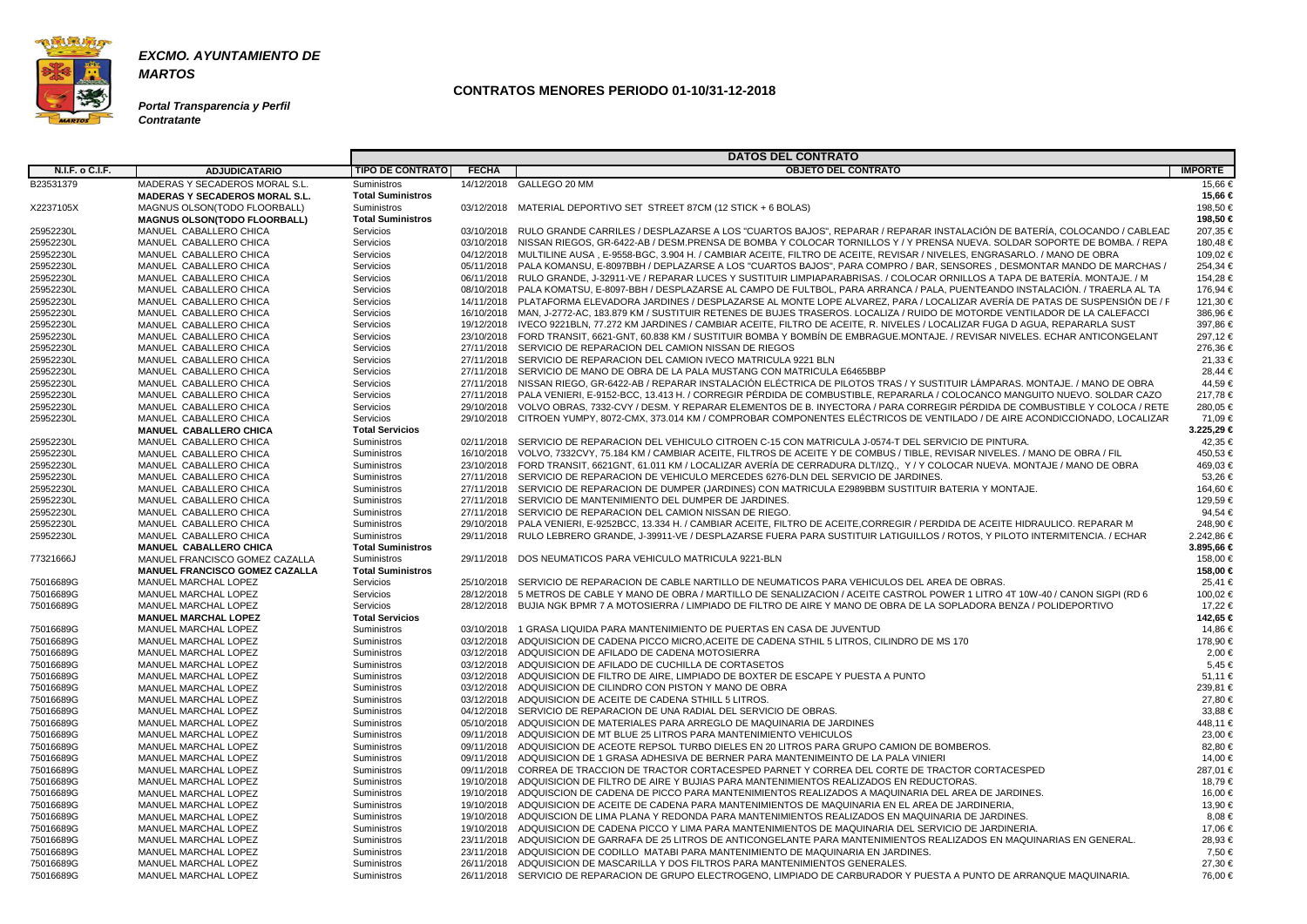

**Portal Transparencia y Perfil Contratante**

|                        |                                              |                                   |              | <b>DATOS DEL CONTRATO</b>                                                                                                                                                                                                       |                    |
|------------------------|----------------------------------------------|-----------------------------------|--------------|---------------------------------------------------------------------------------------------------------------------------------------------------------------------------------------------------------------------------------|--------------------|
| <b>N.I.F. o C.I.F.</b> | <b>ADJUDICATARIO</b>                         | <b>TIPO DE CONTRATO</b>           | <b>FECHA</b> | <b>OBJETO DEL CONTRATO</b>                                                                                                                                                                                                      | <b>IMPORTE</b>     |
| 75016689G              | MANUEL MARCHAL LOPEZ                         | Suministros                       |              | 27/11/2018 ADQUISICION DE 20 LITROS DE ACEITE HIDRAULICO PARA LA PALA VINIERI                                                                                                                                                   | 75,02 €            |
|                        | <b>MANUEL MARCHAL LOPEZ</b>                  | <b>Total Suministros</b>          |              |                                                                                                                                                                                                                                 | 1.697,31 €         |
| 25974382E              | MANUEL ORTEGA TEJERO                         | <b>Suministros</b>                |              | 04/10/2018 ADQUISICION FRUTA Y VERDURA PARA CENTRO ESTANCIA DIURNA OCUPACIONAL                                                                                                                                                  | 36,39€             |
| 25974382E              | MANUEL ORTEGA TEJERO                         | Suministros                       |              | 04/12/2018 ADQUISICION DE FRUTA Y VERDURA PARA ALIMENTACION DE ESTANCIA DIURNA Y TALLER OCUPACIONAL                                                                                                                             | 29,08 €            |
| 25974382E              | MANUEL ORTEGA TEJERO                         | Suministros                       |              | 05/10/2018 ADQUISICION FRUTA Y VERDURA PARA CENTRO OCUPACIONAL LA PEÑA                                                                                                                                                          | 22,93 €            |
| 25974382E              | MANUEL ORTEGA TEJERO                         | Suministros                       | 05/11/2018   | ADQUISICION DE FRUTA Y VERDURA PARA CENTRO OCUPACIONAL                                                                                                                                                                          | 48.86 €            |
| 25974382E              | MANUEL ORTEGA TEJERO                         | Suministros                       |              | 09/11/2018 COMPRA DE 60 MELONES PARA LA ACTIVIDAD DE "MELLOWEEN" , ACTIVIDAD INCLUIDA DENTRO DE LA PROGRAMACION DE HALLOWEN 2018                                                                                                | 65,83 €            |
| 25974382E              | MANUEL ORTEGA TEJERO                         | Suministros                       |              | 10/12/2018 ADQUISICION DE FRUTA Y VERDURA PARA UNIDAD DE ESTANCIA DIURNA Y TALLER OCUPACIONAL.                                                                                                                                  | 55.68€             |
| 25974382E              | MANUEL ORTEGA TEJERO                         | Suministros                       |              | 10/12/2018 ADQUISICION DE FRUTA Y VERDURA PARA UNIDAD DE ESTANCIA DIURNA Y TALLER OCUPACIONAL.                                                                                                                                  | 39,00 €            |
| 25974382E              | MANUEL ORTEGA TEJERO                         | Suministros                       |              | 11/12/2018 ADQUISICION DE FRUTA Y VERDURA PARA ESCUELA INFANTIL                                                                                                                                                                 | 10.92 €            |
| 25974382E              | MANUEL ORTEGA TEJERO                         | Suministros                       |              | 11/12/2018 ADQUISICION DE FRUTA Y VERDURA PAR ESCUELA INFANTIL                                                                                                                                                                  | 67,39€             |
| 25974382E              | MANUEL ORTEGA TEJERO                         | Suministros                       |              | 11/12/2018 ADQUISICION DE FRUTA Y VERDURA PARA ESCUELA INFANTIL                                                                                                                                                                 | 76,51 €            |
| 25974382E              | MANUEL ORTEGA TEJERO                         | Suministros                       |              | 11/12/2018 ADQUISICION DE FRUTA Y VERDURA PARA ESCUELA INFANTIL                                                                                                                                                                 | 99,00 €            |
| 25974382E              | MANUEL ORTEGA TEJERO                         | Suministros                       |              | 11/12/2018 ADQUISICION DE FRUTA Y VERDURA PARA ESCUELA INFANTIL                                                                                                                                                                 | 12.48 €            |
| 25974382E              | MANUEL ORTEGA TEJERO                         | Suministros                       |              | 11/12/2018 ADQUISICION DE FRUTA Y VERDURA PARA ESCUELA INFANTIL                                                                                                                                                                 | 52.50 €            |
| 25974382E              | MANUEL ORTEGA TEJERO                         | Suministros                       |              | 12/11/2018 ADQUISICION DE FRUTAS Y VERDURAS PARA ESCUELA INFANTIL                                                                                                                                                               | 64,22 €            |
| 25974382E              | MANUEL ORTEGA TEJERO                         | Suministros                       |              | 12/11/2018 ADQUISICION DE FRUTAS Y VERDURAS PARA ESCUELA INFANTIL                                                                                                                                                               | 91,44 €            |
| 25974382E              | MANUEL ORTEGA TEJERO                         | Suministros                       |              | 12/11/2018 ADQUISICION DE FRUTAS Y VERDURAS PARA ESCUELA INFANTIL                                                                                                                                                               | 23,66 €            |
| 25974382E              | MANUEL ORTEGA TEJERO                         | Suministros                       |              | 12/11/2018 ADQUISICION DE FRUTAS Y VERDURAS PARA ESCUELA INFANTIL                                                                                                                                                               | 59,22 €            |
| 25974382E              | MANUEL ORTEGA TEJERO                         | Suministros                       |              | 12/11/2018 ADQUISICION DE FRUTAS Y VERDURAS PARA ESCUELA INFANTIL                                                                                                                                                               | 67,70 €            |
| 25974382E              | MANUEL ORTEGA TEJERO                         | Suministros                       |              | 12/11/2018 ADQUISICION DE FRUTAS Y VERDURAS PARA ESCUELA INFANTIL                                                                                                                                                               | 12,52 €            |
| 25974382E              | MANUEL ORTEGA TEJERO                         | Suministros                       |              | 12/11/2018 ADQUISICION DE FRUTAS Y VERDURAS PARA ESCUELA INFANTIL                                                                                                                                                               | 77.70€             |
| 25974382E              | MANUEL ORTEGA TEJERO                         | Suministros                       |              | 12/11/2018 ADQUISICION FRUTA Y VERDURAS PARA ESCUELA INFANTIL                                                                                                                                                                   | 101,07 €           |
| 25974382E              | MANUEL ORTEGA TEJERO                         | Suministros                       |              | 15/10/2018 ADQUISICION FRUTA Y VERDURAS PARA ESCUELA INFANTIL VIRGEN DEL PILAR                                                                                                                                                  | 71.71 €            |
| 25974382E              | MANUEL ORTEGA TEJERO                         | Suministros                       |              | 15/10/2018 ADQUISICION FRUTA Y VERDURAS PARA ESCUELA INFANTIL VIRGEN DEL PILAR                                                                                                                                                  | 47,53 €            |
| 25974382E              | MANUEL ORTEGA TEJERO                         | Suministros                       |              | 15/10/2018 ADQUISICION FRUTA Y VERDURAS PARA ESCUELA INFANTIL VIRGEN DEL PILAR                                                                                                                                                  | 91,71 €            |
| 25974382E              | MANUEL ORTEGA TEJERO                         | Suministros                       |              | 15/10/2018 ADQUISICION FRUTAS Y VERDURAS PARA ESCUELA INFANTIL VIRGEN DEL PILAR                                                                                                                                                 | 12,48 €            |
| 25974382E              | MANUEL ORTEGA TEJERO                         | Suministros                       |              | 15/10/2018 ADQUISICION FRUTAS Y VERDURAS PARA ESCUELA INFANTIL VIRGEN DEL PILAR                                                                                                                                                 | 13,29 €            |
| 25974382E              | MANUEL ORTEGA TEJERO                         | Suministros                       |              | 15/10/2018 ADQUISICION DE FRUTA Y VERDURA PARA EL CENTRO OCUPACIONAL                                                                                                                                                            | 52,44 €            |
| 25974382E              | <b>MANUEL ORTEGA TEJERO</b>                  | Suministros                       |              | 19/10/2018 ADQUISICION DE FRUTA Y VERDURA PARA ALIMENTACION DE UNIDAD DE ESTANCIA DIURNA Y TALLER OCUPACIONAL.                                                                                                                  | 23.45 €            |
| 25974382E              | MANUEL ORTEGA TEJERO                         | Suministros                       |              | 19/10/2018 ADQUISICION DE FRUTA Y VERDURA PARA ALIMENTACION DE UNIDAD DE ESTANCIA DIURNA.                                                                                                                                       | 72,54 €            |
| 25974382E              | MANUEL ORTEGA TEJERO                         | Suministros                       |              | 19/10/2018 ADQUISICION DE FRUTA Y VERDURA PARA UNIDAD DE ESTANCIA DIURMA Y TALLER OCUPACIONAL.                                                                                                                                  | 17,99 €            |
| 25974382E              | MANUEL ORTEGA TEJERO                         | Suministros                       |              | 19/12/2018 AJOS / CEBOLLAS / ZANAHORIA BANDEJA / TOMATE VERDE / CALABACIN / PATATA FRESCA / PUERROS / SANDIA NEGRA SIN PEPITAS / ME                                                                                             | 99.35 €            |
| 25974382E              | MANUEL ORTEGA TEJERO                         | Suministros                       |              | 21/11/2018 ADQUISICION DE FRUTA Y VERDURA PARA ALIMENTACION DE UNIDAD DE ESTANCIA DIURNA Y TALLER OCUPACIONAL                                                                                                                   | 40.04 €            |
| 25974382E              | MANUEL ORTEGA TEJERO                         | Suministros                       |              | 21/11/2018 ADQUISICION DE FRUTA Y VERDURA PARA ALIMENTACION DE UNIDAD DE ESTANCIA DIURNA Y TALLER OCUPACIONAL.                                                                                                                  | 52,67 €            |
| 25974382E              | MANUEL ORTEGA TEJERO                         | Suministros                       |              | 21/11/2018 ADQUISICION DE FRUTA Y VERDURA PARA ALIMENTACION DE UNIDAD DE ESTANCIA DIURNA Y TALLER OCUPACIONAL                                                                                                                   | 77,94 €            |
| 25974382E              | MANUEL ORTEGA TEJERO                         | Suministros                       |              | 21/12/2018 CEBOLLAS / AJOS / TOMATE DANIELA / ZANAHORIA BANDEJA / MANZANA GOLDEN / PERA ALCOLINA / NARANJA LANELATE / PATATAS                                                                                                   | 69,68 €            |
| 25974382E              | MANUEL ORTEGA TEJERO                         | Suministros<br>Suministros        |              | 23/12/2018 LECHUGA / ZANAHORIA BANDEJA / TOMATE DANIELA / MELON / PIMIENTOS ITALIANOS                                                                                                                                           | 17.90 €<br>50,28 € |
| 25974382E              | MANUEL ORTEGA TEJERO                         |                                   |              | 26/12/2018 AJOS / CEBOLLAS / PATATA FRESCA / PLATANOS / MANZANA GOLDEN / PERA CONFERENCIA<br>26/12/2018 PATATAS BOLSA / CEBOLLAS / PLATANOS / LECHUGA BANDEJA / CALABACIN / ZANAHORIA BANDEJA / MANZANA GOLDEN / TOMATE DANIELA |                    |
| 25974382E<br>25974382E | MANUEL ORTEGA TEJERO<br>MANUEL ORTEGA TEJERO | Suministros<br><b>Suministros</b> |              | 26/12/2018  CALABACIN / ZANAHORIA BANDEJA / PATATAS BOLSA / MANZANA GOLDEN                                                                                                                                                      | 38,00 €<br>27,56 € |
| 25974382E              | MANUEL ORTEGA TEJERO                         | <b>Suministros</b>                |              | 26/12/2018 PATATAS BOLSA / AJOS / CEBOLLAS / MANZANA GOLDEN / LECHUGA BANDEJA / TOMATE DANIELA                                                                                                                                  | 41.53 €            |
| 25974382E              | MANUEL ORTEGA TEJERO                         | Suministros                       |              | 26/12/2018 TOMATE DANIELA / ZANAHORIA BANDEJA / PLATANOS / MANZANA GOLDEN / PERA CONFERENCIA / PATATAS BOLSA                                                                                                                    | 51,41 €            |
| 25974382E              | <b>MANUEL ORTEGA TEJERO</b>                  | Suministros                       |              | 26/12/2018 NARANJA CLEMENTINA CHUPI / NAVEL 1ª                                                                                                                                                                                  | 17,47 €            |
| 25974382E              | MANUEL ORTEGA TEJERO                         | Suministros                       |              | 26/12/2018 PLATANOS / TOMATE DANIELA / NAVEL 1ª / MANZANA GOLDEN / PATATAS BOLSA / ZANAHORIA BANDEJA / LECHUGA                                                                                                                  | 46,45 €            |
| 25974382E              | MANUEL ORTEGA TEJERO                         | <b>Suministros</b>                |              | 26/12/2018 PIMIENTOS ITALIANOS / PATATAS BOLSA / CALABACIN / TOMATE DANIELA / ZANAHORIA BANDEJA / MANZANA GOLDEN / PERA CONFERENCIA                                                                                             | 81,32 €            |
|                        | <b>MANUEL ORTEGA TEJERO</b>                  | <b>Total Suministros</b>          |              |                                                                                                                                                                                                                                 | 2.228,84 €         |
| 77335339R              | MANUEL RAMIREZ RUIZ                          | Suministros                       |              | 05/11/2018 ADQUISICION DE PINTURA PARA CENTRO OCUPACIONAL                                                                                                                                                                       | 61,50 €            |
| 77335339R              | MANUEL RAMIREZ RUIZ                          | Suministros                       |              | 15/10/2018 ADQUISICION PINTURA Y ESMALTE PARA CURSO DE POLIMANTENIMIENTO                                                                                                                                                        | 149,65 €           |
| 77335339R              | MANUEL RAMIREZ RUIZ                          | Suministros                       |              | 16/10/2018 MATERIAL DE PINTURA PARA MANTENIMIENTO GENERAL                                                                                                                                                                       | 267,45 €           |
| 77335339R              | MANUEL RAMIREZ RUIZ                          | Suministros                       |              | 19/10/2018 DECAPANTE GEL DOSMAR 1 L. PARA INSTALACIONES DEPORTIVAS.                                                                                                                                                             | 23,56 €            |
| 77335339R              | MANUEL RAMIREZ RUIZ                          | Suministros                       |              | 19/10/2018 ADQUISICION DE PINTURA PARA EL ALBERGUE DE INMIGRANTES.                                                                                                                                                              | 3.898,14 €         |
| 77335339R              | MANUEL RAMIREZ RUIZ                          | <b>Suministros</b>                |              | 20/11/2018 ADQUISICION PINTURA FLUORESCENTE EN OSCURIDAD PARA DECORACION CASA DEL TERROR                                                                                                                                        | 20,19€             |
| 77335339R              | MANUEL RAMIREZ RUIZ                          | <b>Suministros</b>                |              | 20/12/2018 MATERIAL DE PINTURA PARA CEMENTERIO MONTE LOPE ALVAREZ Y DIVERSAS DEPENDENCIAS.                                                                                                                                      | 1.438,04 €         |
| 77335339R              | MANUEL RAMIREZ RUIZ                          | Suministros                       |              | 20/12/2018 MATERIAL DE PINTURA PARA LA FIESTA DE LA ACEITUNA                                                                                                                                                                    | 85,23 €            |
| 77335339R              | MANUEL RAMIREZ RUIZ                          | <b>Suministros</b>                |              | 30/10/2018 ADQUISICION DE MATERIAL DE PINTURA, BARNIZ Y PINCELES PARA MANTENIMIENTOS REALIZADOS EN PATIO DE GUARDERIA.                                                                                                          | 51,73 €            |
| 77335339R              | MANUEL RAMIREZ RUIZ                          | <b>Suministros</b>                |              | 31/12/2018 PINTURA PLASTICA MATE INTERIOR 15 LITROS PARA STAND EN TIERRA ADENTRO                                                                                                                                                | 80,87 €            |
|                        | <b>MANUEL RAMIREZ RUIZ</b>                   | <b>Total Suministros</b>          |              |                                                                                                                                                                                                                                 | 6.076,36 €         |
|                        | MANUFACTURAS METALICAS LUISIANERAS,          |                                   |              |                                                                                                                                                                                                                                 |                    |
| B41834508              | S.L                                          | Suministros                       |              | 17/12/2018 BATERIA METALU                                                                                                                                                                                                       | 157,30 €           |
|                        |                                              |                                   |              |                                                                                                                                                                                                                                 |                    |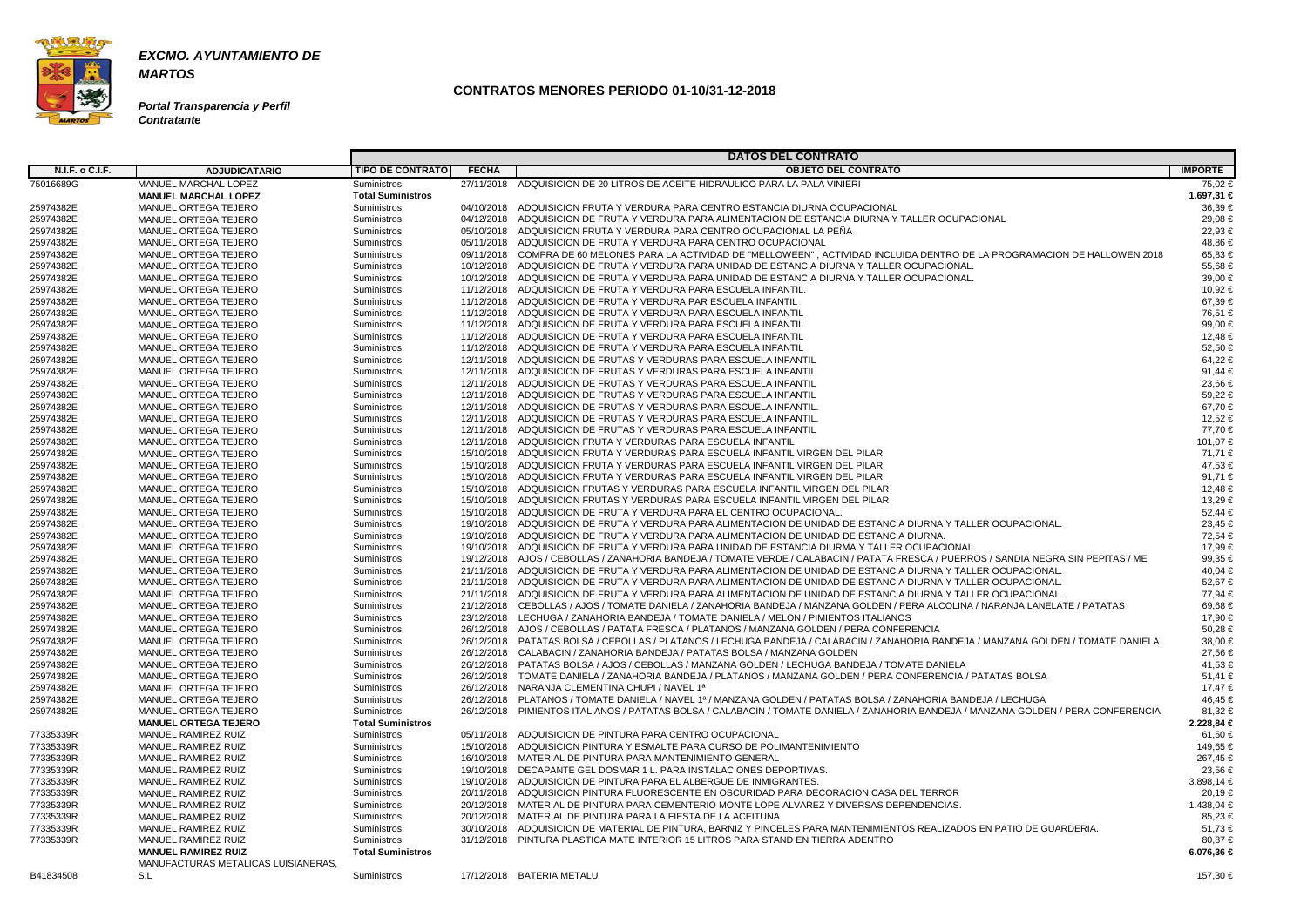

**Portal Transparencia y Perfil Contratante**

| <b>N.I.F. o C.I.F.</b><br><b>OBJETO DEL CONTRATO</b><br><b>IMPORTE</b><br><b>TIPO DE CONTRATO</b><br><b>FECHA</b><br><b>ADJUDICATARIO</b><br><b>MANUFACTURAS METALICAS LUISIANERAS,</b><br><b>Total Suministros</b><br>S.L<br>157,30 €<br>Suministros<br>19/10/2018 ALQUILER DE MAQUINARIA ESPECIAL PARA PODA DE PALMERAS AVD/SAN AMADOR Y SUBIDA DE TEATRO.<br>1.720,00 €<br>B23771546<br>MAQUINARIA MARTEÑA S.L.<br>MAQUINARIA MARTEÑA S.L.<br><b>Total Suministros</b><br>1.720,00 €<br>Suministros<br>19/12/2018 ADQUISICION DE SEGADORA TORO TIMECUTTER HD 122 PARA SERVICIO DE JARDINES.<br>7.381,00 €<br>B23305683<br>MAQUINARIA Y SERVICIOS GARMO S.L.<br><b>Total Suministros</b><br>7.381,00 €<br><b>MAQUINARIA Y SERVICIOS GARMO S.L.</b><br>75005838D<br>Suministros<br>16/11/2018 PAELLA SERVIDA CON MOTIVO V JORNADA DE PARTICIPACION CIUDADANA - 29/09/2018<br>1.650,00 €<br>MARIA ANTONIA AGUILA HERVAS<br><b>Total Suministros</b><br>1.650,00 €<br><b>MARIA ANTONIA AGUILA HERVAS</b><br>338,80 €<br>Suministros<br>16/10/2018 CORTINAS VERTICALES PARA REGISTRO Y CAMBIO DE LAMAS EN CORTINA POLICIA<br>52551885J<br>MARIA DE LA VILLA MAESTRO SANTIAGO<br><b>MARIA DE LA VILLA MAESTRO SANTIAGO</b><br><b>Total Suministros</b><br>338,80 €<br>Suministros<br>31/12/2018 ADQUISICION PRODUCTOS DE FARMACIA PARA INSTALACIONES DEPORTIVAS<br>564,70 €<br>24081645R<br>MARIA DOLORES TORRES VILLAR<br>24,15 €<br>MARIA DOLORES TORRES VILLAR<br>Suministros<br>31/12/2018 ADQUISICION PRODUCTOS DE FARMACIA PARA PISCINA CUBIERTA<br>24081645R<br>588,85 €<br><b>Total Suministros</b><br><b>MARIA DOLORES TORRES VILLAR</b><br>400,00 €<br>MARIA LUISA PEREZ GARCIA<br>Servicios<br>31/12/2018 SERVICIOS PROFESIONALES DE FORMACION PROFESIONAL EMPRESARIAL "ESCUELA DE PADRES" PERIODO 28/09/2018 - 13/12/2018<br>77335632H<br><b>Total Servicios</b><br>400,00 €<br><b>MARIA LUISA PEREZ GARCIA</b><br>MARIA MACARENA TORRES ARENAS<br>Suministros<br>17/12/2018 DOS NOCHES DE HOTEL SEGUN SORTEO DE TIERRA ADENTRO<br>120,00 €<br>77362834B<br><b>Total Suministros</b><br>120,00 €<br><b>MARIA MACARENA TORRES ARENAS</b><br>13.11 €<br>25984254G<br>MARIA SOL CONTRERAS GARCIA<br>Suministros<br>15/11/2018 DESPLAZAMIENTOS A OTRAS DEPENDENCIAS SEGUN NECESIDADES DEL SERVICIO Y LLEVAR CORREO DURANTE SEPTIEMBRE Y OCTUBRE.<br><b>Total Suministros</b><br>13,11 €<br><b>MARIA SOL CONTRERAS GARCIA</b><br><b>MARTIN GARCIA PADILLA</b><br>Suministros<br>21/12/2018 DIN A-3 MUESTRA 14<br>151,25 €<br>25971082B<br><b>Total Suministros</b><br>151,25 €<br><b>MARTIN GARCIA PADILLA</b><br>74,00 €<br>MARTOS VIAJES S.L.<br>Servicios<br>07/12/2018 ALOJAMIENTO JOSE M. LUCENA ZAMORA HOTEL ZURBARAN 03 A 04/10/2018 - JORNADA ASPECTOS PRACTICOS GESTION ESTRATEGIAS EDUS<br>B23623895<br>269,96€<br>B23623895<br>Servicios<br>07/12/2018 BILLETES DE TREN Y ALOJAMIENTO EN HOTEL CONDE DUQUE 07 y 08/11/2018<br>MARTOS VIAJES S.L.<br>Servicios<br>07/12/2018 BILLETE DE TREN Y ALOJAMIENTO EN HOTEL SELECT SOL 14 y 15/11/2018 ASISTENCIA JORNADAS EDUSI<br>213.54 €<br>MARTOS VIAJES S.L.<br>B23623895<br><b>Total Servicios</b><br>557,50 €<br><b>MARTOS VIAJES S.L.</b><br>139,00 €<br>25977134Z<br>MERCEDES FUNEZ VALDIVIA<br>Suministros<br>05/11/2018 LIBROS PARA LA CASA DE LA CULTURA<br>25977134Z<br>MERCEDES FUNEZ VALDIVIA<br>Suministros<br>09/11/2018 CUENTOS COEDUCATIVOS PARA CENTROS EDUCATIVOS PARTICIPANTES EN LA EXPOSICION DE CARTELES CONTRA LA VIOLENCIA DE GENEF<br>237,61 €<br>25977134Z<br>MERCEDES FUNEZ VALDIVIA<br>Suministros<br>14/11/2018 ADQUISICION DE LIBROS PARA LA BIBLIOTECA PUBLICA MUNICIPAL<br>140,75 €<br>25977134Z<br>MERCEDES FUNEZ VALDIVIA<br>Suministros<br>29/10/2018 PREMIADAS EN EL XXX CERTAMEN DE POESIA PARA AUTORES INFANTILES, CON VALES A CANJEAR POR LIBROS.<br>300,00 €<br>52,80 €<br>25977134Z<br>MERCEDES FUNEZ VALDIVIA<br>Suministros<br>30/10/2018 ADQUISICION DE LIBROS PARA III CONCURSO DE MICRORELATOS ORGANIZADOS POR CASA DE LA JUVENTUD.<br>25977134Z<br>31/12/2018 ADQUISICION DE LIBROS Y REVISTAS PARA BIBLIOTECA PUBLICA MUNICIPAL.<br>509,88 €<br>MERCEDES FUNEZ VALDIVIA<br>Suministros<br>2,38 €<br>25977134Z<br>MERCEDES FUNEZ VALDIVIA<br>Suministros<br>31/12/2018 ADQUISICION DE LIBROS Y REVISTAS PARA BIBLIOTECA PUBLICA MUNICIPAL.<br><b>Total Suministros</b><br><b>MERCEDES FUNEZ VALDIVIA</b><br>MG CRISTO DE MEDINACELLI S.L.<br>Suministros<br>23/11/2018 ADQUISICION DE PLACA GRABADA PARA HOSPITAL DE SAN JUAN DE DIOS Y PARA ERMITA SAN BARTOLOME<br>484,00 €<br>B23782857<br>66,55 €<br>MG CRISTO DE MEDINACELLI S.L.<br>Suministros<br>25/10/2018 BOTES DE POLIMERO, MASILLA Y CATALIZADOR PARA ACONDICIONAMIENTO DE PLAZAS<br>B23782857<br><b>MG CRISTO DE MEDINACELLI S.L.</b><br><b>Total Suministros</b><br>550,55 €<br>MIGUEL ANGEL GARRIDO PEÑA<br>01/10/2018 SESIONES DE FISIOTERAPIA PARA EL PRIMER SEMESTRE DEL AÑO 2018 DE LA PISCINA CUBIERTA.<br>26044817P<br>Servicios<br>612,00 €<br>MIGUEL ANGEL GARRIDO PEÑA<br><b>Total Servicios</b><br>612,00 €<br>MIGUEL ANGEL GARRIDO PEÑA<br>27/11/2018 TALLER DE ESTIMULACION PRECOZ.<br>500,00 €<br>26044817P<br>Suministros<br>MIGUEL ANGEL GARRIDO PEÑA<br><b>Total Suministros</b><br>500,00 €<br>MIGUEL PEREZ CORTES<br>02/10/2018 ADQUISICION PINTURA PLASTICA Y MATERIALES PARA MANTENIMIENTO PINTURA COLEGIO TUCCI<br>26022057H<br>Suministros<br>287,62 €<br>Suministros<br>02/10/2018 ADQUISICION PINTURA PLASTICA. TINTES Y MATERIALES PARA MANTENIMIENTO PINTURA ESCUELA INFANTIL<br>26022057H<br>MIGUEL PEREZ CORTES<br>186,69 €<br>26022057H<br>MIGUEL PEREZ CORTES<br>241,37 €<br>Suministros<br>02/10/2018 ADQUISICION MATERIALES Y PINTURA PARA MANTENIMIENTO COLEGIO SAN FERNANDO<br>18,22 €<br>03/10/2018 ADQUISICION DE PRODUCTOS DE LIMPIEZA PARA EL PARQUE INFANTIL.<br>26022057H<br>MIGUEL PEREZ CORTES<br>Suministros<br>22,48€<br>26022057H<br>MIGUEL PEREZ CORTES<br>03/10/2018 ADQUISICION DE PRODUCTOS DE LIMPIEZA PARA EL MERCADO SANTA MARTA<br>Suministros<br>03/10/2018 ADQUISICION DE PRODUCTOS DE LIMPIEZA PARA LA ESTACION DE AUTOBUSES<br>25,07 €<br>26022057H<br>MIGUEL PEREZ CORTES<br>Suministros<br>26022057H<br>MIGUEL PEREZ CORTES<br>03/10/2018 PINTURA PARA MANTENIMIENTO DE BORDILLOS<br>60,45 €<br>Suministros<br>03/10/2018 ADQUISICION DE PRODUCTOS DE LIMPIEZA Y PINTURA<br>29,27 €<br>26022057H<br>Suministros<br>MIGUEL PEREZ CORTES<br>24,27 €<br>MIGUEL PEREZ CORTES<br>04/10/2018 ADQUISICION PRODUCTOS DE LIMPIEZA PARA SERVICIOS SOCIALES<br>26022057H<br>Suministros<br>04/10/2018 ADQUISICION PRODUCTOS DE LIMPIEZA PARA CONSULTORIO MEDICO DE M.L.A.<br>61,47 €<br>26022057H<br>MIGUEL PEREZ CORTES<br>Suministros<br>MIGUEL PEREZ CORTES<br>04/10/2018 ADQUISICION PRODUCTOS ALIMENTACION PARA CENTRO TERAPIA OCUPACIONAL<br>11,00 €<br>26022057H<br>Suministros<br>26022057H<br>04/10/2018 ADQUISICION PRODUCTOS ULTRACONGELADOS PARA CENTRO TERAPIA OCUPACIONAL<br>11,00 €<br>MIGUEL PEREZ CORTES<br>Suministros<br>61,47 €<br>26022057H<br>MIGUEL PEREZ CORTES<br>04/10/2018 ADQUISICION PRODUCTOS DE LIMPIEZA PARA CENTRO MAYORES M.L.A.<br>Suministros<br>26022057H<br>04/10/2018 ADQUISICION PRODUCTO DESINFECTANTE DE AGUA DE VASOS DE LA PISCINA MPAL. CUBIERTA<br>598,95 €<br>MIGUEL PEREZ CORTES<br>Suministros<br>04/10/2018 ADQUISICION PRODUCTO REVESTIMIENTO CANAL DESAGÜE VASOS PISCINA CUBIERTA<br>MIGUEL PEREZ CORTES<br>39,93 €<br>26022057H<br>Suministros<br>05/10/2018 ADQUISICION DE PRODUCTOS DE LIMPIEZA PARA LA BIBLIOTECA SUCURSAL CASCO HISTORICO<br>32,84 €<br>MIGUEL PEREZ CORTES<br>Suministros<br>05/10/2018 ADQUISICION DE PRODUCTOS DE LIMPIEZA PARA LA CASA DE LA CULTURA<br>63,30 €<br>26022057H<br>MIGUEL PEREZ CORTES<br>Suministros<br>22,18€<br>05/10/2018 ADQUISICION DE BOTELLINES DE AGUA MINERAL PARA LA ALCALDIA<br>26022057H<br>MIGUEL PEREZ CORTES<br>Suministros<br>26022057H<br>MIGUEL PEREZ CORTES<br>05/10/2018 ADQUISICION PRODUCTOS ALIMENTACION PARA CENTRO TERAPIA OCUPACIONAL DIURNA<br>11,00 €<br>Suministros<br>05/10/2018 ADQUISICION PRODUCTOS ALIMENTACION PARA CENTRO OCUPACIONAL LA PEÑA<br>11,00 €<br>MIGUEL PEREZ CORTES<br>Suministros |           |  | <b>DATOS DEL CONTRATO</b> |  |
|-------------------------------------------------------------------------------------------------------------------------------------------------------------------------------------------------------------------------------------------------------------------------------------------------------------------------------------------------------------------------------------------------------------------------------------------------------------------------------------------------------------------------------------------------------------------------------------------------------------------------------------------------------------------------------------------------------------------------------------------------------------------------------------------------------------------------------------------------------------------------------------------------------------------------------------------------------------------------------------------------------------------------------------------------------------------------------------------------------------------------------------------------------------------------------------------------------------------------------------------------------------------------------------------------------------------------------------------------------------------------------------------------------------------------------------------------------------------------------------------------------------------------------------------------------------------------------------------------------------------------------------------------------------------------------------------------------------------------------------------------------------------------------------------------------------------------------------------------------------------------------------------------------------------------------------------------------------------------------------------------------------------------------------------------------------------------------------------------------------------------------------------------------------------------------------------------------------------------------------------------------------------------------------------------------------------------------------------------------------------------------------------------------------------------------------------------------------------------------------------------------------------------------------------------------------------------------------------------------------------------------------------------------------------------------------------------------------------------------------------------------------------------------------------------------------------------------------------------------------------------------------------------------------------------------------------------------------------------------------------------------------------------------------------------------------------------------------------------------------------------------------------------------------------------------------------------------------------------------------------------------------------------------------------------------------------------------------------------------------------------------------------------------------------------------------------------------------------------------------------------------------------------------------------------------------------------------------------------------------------------------------------------------------------------------------------------------------------------------------------------------------------------------------------------------------------------------------------------------------------------------------------------------------------------------------------------------------------------------------------------------------------------------------------------------------------------------------------------------------------------------------------------------------------------------------------------------------------------------------------------------------------------------------------------------------------------------------------------------------------------------------------------------------------------------------------------------------------------------------------------------------------------------------------------------------------------------------------------------------------------------------------------------------------------------------------------------------------------------------------------------------------------------------------------------------------------------------------------------------------------------------------------------------------------------------------------------------------------------------------------------------------------------------------------------------------------------------------------------------------------------------------------------------------------------------------------------------------------------------------------------------------------------------------------------------------------------------------------------------------------------------------------------------------------------------------------------------------------------------------------------------------------------------------------------------------------------------------------------------------------------------------------------------------------------------------------------------------------------------------------------------------------------------------------------------------------------------------------------------------------------------------------------------------------------------------------------------------------------------------------------------------------------------------------------------------------------------------------------------------------------------------------------------------------------------------------------------------------------------------------------------------------------------------------------------------------------------------------------------------------------------------------------------------------------------------------------------------------------------------------------------------------------------------------------------------------------------------------------------------------------------------------------------------------------------------------------------------------------------------------------------------------------------------------------------------------------------------------------------------------------------------------------------------------------------------------------------------------------------------------------------------------------------------------------------------------------------------------------------------------------------------------------------------------------------------------------------------------------------------------------------------------------------------------------------------------------------------------------------------------------------------------------------------------------------------------------------------------------------------------------------------------------------------------------------------------------------------------------------------------------------------------------------------------------------------------------------------------------------------------------------------------------------------------------------------------------------------------------------------------------------------------------------------------------------------------------------------------------------------------------------------------------------------------------------------------------------------------------------------------------------------------------------------------------------------------------------------------------------------------------|-----------|--|---------------------------|--|
|                                                                                                                                                                                                                                                                                                                                                                                                                                                                                                                                                                                                                                                                                                                                                                                                                                                                                                                                                                                                                                                                                                                                                                                                                                                                                                                                                                                                                                                                                                                                                                                                                                                                                                                                                                                                                                                                                                                                                                                                                                                                                                                                                                                                                                                                                                                                                                                                                                                                                                                                                                                                                                                                                                                                                                                                                                                                                                                                                                                                                                                                                                                                                                                                                                                                                                                                                                                                                                                                                                                                                                                                                                                                                                                                                                                                                                                                                                                                                                                                                                                                                                                                                                                                                                                                                                                                                                                                                                                                                                                                                                                                                                                                                                                                                                                                                                                                                                                                                                                                                                                                                                                                                                                                                                                                                                                                                                                                                                                                                                                                                                                                                                                                                                                                                                                                                                                                                                                                                                                                                                                                                                                                                                                                                                                                                                                                                                                                                                                                                                                                                                                                                                                                                                                                                                                                                                                                                                                                                                                                                                                                                                                                                                                                                                                                                                                                                                                                                                                                                                                                                                                                                                                                                                                                                                                                                                                                                                                                                                                                                                                                                                                                                                                                                                                       |           |  |                           |  |
|                                                                                                                                                                                                                                                                                                                                                                                                                                                                                                                                                                                                                                                                                                                                                                                                                                                                                                                                                                                                                                                                                                                                                                                                                                                                                                                                                                                                                                                                                                                                                                                                                                                                                                                                                                                                                                                                                                                                                                                                                                                                                                                                                                                                                                                                                                                                                                                                                                                                                                                                                                                                                                                                                                                                                                                                                                                                                                                                                                                                                                                                                                                                                                                                                                                                                                                                                                                                                                                                                                                                                                                                                                                                                                                                                                                                                                                                                                                                                                                                                                                                                                                                                                                                                                                                                                                                                                                                                                                                                                                                                                                                                                                                                                                                                                                                                                                                                                                                                                                                                                                                                                                                                                                                                                                                                                                                                                                                                                                                                                                                                                                                                                                                                                                                                                                                                                                                                                                                                                                                                                                                                                                                                                                                                                                                                                                                                                                                                                                                                                                                                                                                                                                                                                                                                                                                                                                                                                                                                                                                                                                                                                                                                                                                                                                                                                                                                                                                                                                                                                                                                                                                                                                                                                                                                                                                                                                                                                                                                                                                                                                                                                                                                                                                                                                       |           |  |                           |  |
| 1.382,42 €                                                                                                                                                                                                                                                                                                                                                                                                                                                                                                                                                                                                                                                                                                                                                                                                                                                                                                                                                                                                                                                                                                                                                                                                                                                                                                                                                                                                                                                                                                                                                                                                                                                                                                                                                                                                                                                                                                                                                                                                                                                                                                                                                                                                                                                                                                                                                                                                                                                                                                                                                                                                                                                                                                                                                                                                                                                                                                                                                                                                                                                                                                                                                                                                                                                                                                                                                                                                                                                                                                                                                                                                                                                                                                                                                                                                                                                                                                                                                                                                                                                                                                                                                                                                                                                                                                                                                                                                                                                                                                                                                                                                                                                                                                                                                                                                                                                                                                                                                                                                                                                                                                                                                                                                                                                                                                                                                                                                                                                                                                                                                                                                                                                                                                                                                                                                                                                                                                                                                                                                                                                                                                                                                                                                                                                                                                                                                                                                                                                                                                                                                                                                                                                                                                                                                                                                                                                                                                                                                                                                                                                                                                                                                                                                                                                                                                                                                                                                                                                                                                                                                                                                                                                                                                                                                                                                                                                                                                                                                                                                                                                                                                                                                                                                                                            |           |  |                           |  |
|                                                                                                                                                                                                                                                                                                                                                                                                                                                                                                                                                                                                                                                                                                                                                                                                                                                                                                                                                                                                                                                                                                                                                                                                                                                                                                                                                                                                                                                                                                                                                                                                                                                                                                                                                                                                                                                                                                                                                                                                                                                                                                                                                                                                                                                                                                                                                                                                                                                                                                                                                                                                                                                                                                                                                                                                                                                                                                                                                                                                                                                                                                                                                                                                                                                                                                                                                                                                                                                                                                                                                                                                                                                                                                                                                                                                                                                                                                                                                                                                                                                                                                                                                                                                                                                                                                                                                                                                                                                                                                                                                                                                                                                                                                                                                                                                                                                                                                                                                                                                                                                                                                                                                                                                                                                                                                                                                                                                                                                                                                                                                                                                                                                                                                                                                                                                                                                                                                                                                                                                                                                                                                                                                                                                                                                                                                                                                                                                                                                                                                                                                                                                                                                                                                                                                                                                                                                                                                                                                                                                                                                                                                                                                                                                                                                                                                                                                                                                                                                                                                                                                                                                                                                                                                                                                                                                                                                                                                                                                                                                                                                                                                                                                                                                                                                       |           |  |                           |  |
|                                                                                                                                                                                                                                                                                                                                                                                                                                                                                                                                                                                                                                                                                                                                                                                                                                                                                                                                                                                                                                                                                                                                                                                                                                                                                                                                                                                                                                                                                                                                                                                                                                                                                                                                                                                                                                                                                                                                                                                                                                                                                                                                                                                                                                                                                                                                                                                                                                                                                                                                                                                                                                                                                                                                                                                                                                                                                                                                                                                                                                                                                                                                                                                                                                                                                                                                                                                                                                                                                                                                                                                                                                                                                                                                                                                                                                                                                                                                                                                                                                                                                                                                                                                                                                                                                                                                                                                                                                                                                                                                                                                                                                                                                                                                                                                                                                                                                                                                                                                                                                                                                                                                                                                                                                                                                                                                                                                                                                                                                                                                                                                                                                                                                                                                                                                                                                                                                                                                                                                                                                                                                                                                                                                                                                                                                                                                                                                                                                                                                                                                                                                                                                                                                                                                                                                                                                                                                                                                                                                                                                                                                                                                                                                                                                                                                                                                                                                                                                                                                                                                                                                                                                                                                                                                                                                                                                                                                                                                                                                                                                                                                                                                                                                                                                                       |           |  |                           |  |
|                                                                                                                                                                                                                                                                                                                                                                                                                                                                                                                                                                                                                                                                                                                                                                                                                                                                                                                                                                                                                                                                                                                                                                                                                                                                                                                                                                                                                                                                                                                                                                                                                                                                                                                                                                                                                                                                                                                                                                                                                                                                                                                                                                                                                                                                                                                                                                                                                                                                                                                                                                                                                                                                                                                                                                                                                                                                                                                                                                                                                                                                                                                                                                                                                                                                                                                                                                                                                                                                                                                                                                                                                                                                                                                                                                                                                                                                                                                                                                                                                                                                                                                                                                                                                                                                                                                                                                                                                                                                                                                                                                                                                                                                                                                                                                                                                                                                                                                                                                                                                                                                                                                                                                                                                                                                                                                                                                                                                                                                                                                                                                                                                                                                                                                                                                                                                                                                                                                                                                                                                                                                                                                                                                                                                                                                                                                                                                                                                                                                                                                                                                                                                                                                                                                                                                                                                                                                                                                                                                                                                                                                                                                                                                                                                                                                                                                                                                                                                                                                                                                                                                                                                                                                                                                                                                                                                                                                                                                                                                                                                                                                                                                                                                                                                                                       |           |  |                           |  |
|                                                                                                                                                                                                                                                                                                                                                                                                                                                                                                                                                                                                                                                                                                                                                                                                                                                                                                                                                                                                                                                                                                                                                                                                                                                                                                                                                                                                                                                                                                                                                                                                                                                                                                                                                                                                                                                                                                                                                                                                                                                                                                                                                                                                                                                                                                                                                                                                                                                                                                                                                                                                                                                                                                                                                                                                                                                                                                                                                                                                                                                                                                                                                                                                                                                                                                                                                                                                                                                                                                                                                                                                                                                                                                                                                                                                                                                                                                                                                                                                                                                                                                                                                                                                                                                                                                                                                                                                                                                                                                                                                                                                                                                                                                                                                                                                                                                                                                                                                                                                                                                                                                                                                                                                                                                                                                                                                                                                                                                                                                                                                                                                                                                                                                                                                                                                                                                                                                                                                                                                                                                                                                                                                                                                                                                                                                                                                                                                                                                                                                                                                                                                                                                                                                                                                                                                                                                                                                                                                                                                                                                                                                                                                                                                                                                                                                                                                                                                                                                                                                                                                                                                                                                                                                                                                                                                                                                                                                                                                                                                                                                                                                                                                                                                                                                       |           |  |                           |  |
|                                                                                                                                                                                                                                                                                                                                                                                                                                                                                                                                                                                                                                                                                                                                                                                                                                                                                                                                                                                                                                                                                                                                                                                                                                                                                                                                                                                                                                                                                                                                                                                                                                                                                                                                                                                                                                                                                                                                                                                                                                                                                                                                                                                                                                                                                                                                                                                                                                                                                                                                                                                                                                                                                                                                                                                                                                                                                                                                                                                                                                                                                                                                                                                                                                                                                                                                                                                                                                                                                                                                                                                                                                                                                                                                                                                                                                                                                                                                                                                                                                                                                                                                                                                                                                                                                                                                                                                                                                                                                                                                                                                                                                                                                                                                                                                                                                                                                                                                                                                                                                                                                                                                                                                                                                                                                                                                                                                                                                                                                                                                                                                                                                                                                                                                                                                                                                                                                                                                                                                                                                                                                                                                                                                                                                                                                                                                                                                                                                                                                                                                                                                                                                                                                                                                                                                                                                                                                                                                                                                                                                                                                                                                                                                                                                                                                                                                                                                                                                                                                                                                                                                                                                                                                                                                                                                                                                                                                                                                                                                                                                                                                                                                                                                                                                                       |           |  |                           |  |
|                                                                                                                                                                                                                                                                                                                                                                                                                                                                                                                                                                                                                                                                                                                                                                                                                                                                                                                                                                                                                                                                                                                                                                                                                                                                                                                                                                                                                                                                                                                                                                                                                                                                                                                                                                                                                                                                                                                                                                                                                                                                                                                                                                                                                                                                                                                                                                                                                                                                                                                                                                                                                                                                                                                                                                                                                                                                                                                                                                                                                                                                                                                                                                                                                                                                                                                                                                                                                                                                                                                                                                                                                                                                                                                                                                                                                                                                                                                                                                                                                                                                                                                                                                                                                                                                                                                                                                                                                                                                                                                                                                                                                                                                                                                                                                                                                                                                                                                                                                                                                                                                                                                                                                                                                                                                                                                                                                                                                                                                                                                                                                                                                                                                                                                                                                                                                                                                                                                                                                                                                                                                                                                                                                                                                                                                                                                                                                                                                                                                                                                                                                                                                                                                                                                                                                                                                                                                                                                                                                                                                                                                                                                                                                                                                                                                                                                                                                                                                                                                                                                                                                                                                                                                                                                                                                                                                                                                                                                                                                                                                                                                                                                                                                                                                                                       |           |  |                           |  |
|                                                                                                                                                                                                                                                                                                                                                                                                                                                                                                                                                                                                                                                                                                                                                                                                                                                                                                                                                                                                                                                                                                                                                                                                                                                                                                                                                                                                                                                                                                                                                                                                                                                                                                                                                                                                                                                                                                                                                                                                                                                                                                                                                                                                                                                                                                                                                                                                                                                                                                                                                                                                                                                                                                                                                                                                                                                                                                                                                                                                                                                                                                                                                                                                                                                                                                                                                                                                                                                                                                                                                                                                                                                                                                                                                                                                                                                                                                                                                                                                                                                                                                                                                                                                                                                                                                                                                                                                                                                                                                                                                                                                                                                                                                                                                                                                                                                                                                                                                                                                                                                                                                                                                                                                                                                                                                                                                                                                                                                                                                                                                                                                                                                                                                                                                                                                                                                                                                                                                                                                                                                                                                                                                                                                                                                                                                                                                                                                                                                                                                                                                                                                                                                                                                                                                                                                                                                                                                                                                                                                                                                                                                                                                                                                                                                                                                                                                                                                                                                                                                                                                                                                                                                                                                                                                                                                                                                                                                                                                                                                                                                                                                                                                                                                                                                       |           |  |                           |  |
|                                                                                                                                                                                                                                                                                                                                                                                                                                                                                                                                                                                                                                                                                                                                                                                                                                                                                                                                                                                                                                                                                                                                                                                                                                                                                                                                                                                                                                                                                                                                                                                                                                                                                                                                                                                                                                                                                                                                                                                                                                                                                                                                                                                                                                                                                                                                                                                                                                                                                                                                                                                                                                                                                                                                                                                                                                                                                                                                                                                                                                                                                                                                                                                                                                                                                                                                                                                                                                                                                                                                                                                                                                                                                                                                                                                                                                                                                                                                                                                                                                                                                                                                                                                                                                                                                                                                                                                                                                                                                                                                                                                                                                                                                                                                                                                                                                                                                                                                                                                                                                                                                                                                                                                                                                                                                                                                                                                                                                                                                                                                                                                                                                                                                                                                                                                                                                                                                                                                                                                                                                                                                                                                                                                                                                                                                                                                                                                                                                                                                                                                                                                                                                                                                                                                                                                                                                                                                                                                                                                                                                                                                                                                                                                                                                                                                                                                                                                                                                                                                                                                                                                                                                                                                                                                                                                                                                                                                                                                                                                                                                                                                                                                                                                                                                                       |           |  |                           |  |
|                                                                                                                                                                                                                                                                                                                                                                                                                                                                                                                                                                                                                                                                                                                                                                                                                                                                                                                                                                                                                                                                                                                                                                                                                                                                                                                                                                                                                                                                                                                                                                                                                                                                                                                                                                                                                                                                                                                                                                                                                                                                                                                                                                                                                                                                                                                                                                                                                                                                                                                                                                                                                                                                                                                                                                                                                                                                                                                                                                                                                                                                                                                                                                                                                                                                                                                                                                                                                                                                                                                                                                                                                                                                                                                                                                                                                                                                                                                                                                                                                                                                                                                                                                                                                                                                                                                                                                                                                                                                                                                                                                                                                                                                                                                                                                                                                                                                                                                                                                                                                                                                                                                                                                                                                                                                                                                                                                                                                                                                                                                                                                                                                                                                                                                                                                                                                                                                                                                                                                                                                                                                                                                                                                                                                                                                                                                                                                                                                                                                                                                                                                                                                                                                                                                                                                                                                                                                                                                                                                                                                                                                                                                                                                                                                                                                                                                                                                                                                                                                                                                                                                                                                                                                                                                                                                                                                                                                                                                                                                                                                                                                                                                                                                                                                                                       |           |  |                           |  |
|                                                                                                                                                                                                                                                                                                                                                                                                                                                                                                                                                                                                                                                                                                                                                                                                                                                                                                                                                                                                                                                                                                                                                                                                                                                                                                                                                                                                                                                                                                                                                                                                                                                                                                                                                                                                                                                                                                                                                                                                                                                                                                                                                                                                                                                                                                                                                                                                                                                                                                                                                                                                                                                                                                                                                                                                                                                                                                                                                                                                                                                                                                                                                                                                                                                                                                                                                                                                                                                                                                                                                                                                                                                                                                                                                                                                                                                                                                                                                                                                                                                                                                                                                                                                                                                                                                                                                                                                                                                                                                                                                                                                                                                                                                                                                                                                                                                                                                                                                                                                                                                                                                                                                                                                                                                                                                                                                                                                                                                                                                                                                                                                                                                                                                                                                                                                                                                                                                                                                                                                                                                                                                                                                                                                                                                                                                                                                                                                                                                                                                                                                                                                                                                                                                                                                                                                                                                                                                                                                                                                                                                                                                                                                                                                                                                                                                                                                                                                                                                                                                                                                                                                                                                                                                                                                                                                                                                                                                                                                                                                                                                                                                                                                                                                                                                       |           |  |                           |  |
|                                                                                                                                                                                                                                                                                                                                                                                                                                                                                                                                                                                                                                                                                                                                                                                                                                                                                                                                                                                                                                                                                                                                                                                                                                                                                                                                                                                                                                                                                                                                                                                                                                                                                                                                                                                                                                                                                                                                                                                                                                                                                                                                                                                                                                                                                                                                                                                                                                                                                                                                                                                                                                                                                                                                                                                                                                                                                                                                                                                                                                                                                                                                                                                                                                                                                                                                                                                                                                                                                                                                                                                                                                                                                                                                                                                                                                                                                                                                                                                                                                                                                                                                                                                                                                                                                                                                                                                                                                                                                                                                                                                                                                                                                                                                                                                                                                                                                                                                                                                                                                                                                                                                                                                                                                                                                                                                                                                                                                                                                                                                                                                                                                                                                                                                                                                                                                                                                                                                                                                                                                                                                                                                                                                                                                                                                                                                                                                                                                                                                                                                                                                                                                                                                                                                                                                                                                                                                                                                                                                                                                                                                                                                                                                                                                                                                                                                                                                                                                                                                                                                                                                                                                                                                                                                                                                                                                                                                                                                                                                                                                                                                                                                                                                                                                                       |           |  |                           |  |
|                                                                                                                                                                                                                                                                                                                                                                                                                                                                                                                                                                                                                                                                                                                                                                                                                                                                                                                                                                                                                                                                                                                                                                                                                                                                                                                                                                                                                                                                                                                                                                                                                                                                                                                                                                                                                                                                                                                                                                                                                                                                                                                                                                                                                                                                                                                                                                                                                                                                                                                                                                                                                                                                                                                                                                                                                                                                                                                                                                                                                                                                                                                                                                                                                                                                                                                                                                                                                                                                                                                                                                                                                                                                                                                                                                                                                                                                                                                                                                                                                                                                                                                                                                                                                                                                                                                                                                                                                                                                                                                                                                                                                                                                                                                                                                                                                                                                                                                                                                                                                                                                                                                                                                                                                                                                                                                                                                                                                                                                                                                                                                                                                                                                                                                                                                                                                                                                                                                                                                                                                                                                                                                                                                                                                                                                                                                                                                                                                                                                                                                                                                                                                                                                                                                                                                                                                                                                                                                                                                                                                                                                                                                                                                                                                                                                                                                                                                                                                                                                                                                                                                                                                                                                                                                                                                                                                                                                                                                                                                                                                                                                                                                                                                                                                                                       |           |  |                           |  |
|                                                                                                                                                                                                                                                                                                                                                                                                                                                                                                                                                                                                                                                                                                                                                                                                                                                                                                                                                                                                                                                                                                                                                                                                                                                                                                                                                                                                                                                                                                                                                                                                                                                                                                                                                                                                                                                                                                                                                                                                                                                                                                                                                                                                                                                                                                                                                                                                                                                                                                                                                                                                                                                                                                                                                                                                                                                                                                                                                                                                                                                                                                                                                                                                                                                                                                                                                                                                                                                                                                                                                                                                                                                                                                                                                                                                                                                                                                                                                                                                                                                                                                                                                                                                                                                                                                                                                                                                                                                                                                                                                                                                                                                                                                                                                                                                                                                                                                                                                                                                                                                                                                                                                                                                                                                                                                                                                                                                                                                                                                                                                                                                                                                                                                                                                                                                                                                                                                                                                                                                                                                                                                                                                                                                                                                                                                                                                                                                                                                                                                                                                                                                                                                                                                                                                                                                                                                                                                                                                                                                                                                                                                                                                                                                                                                                                                                                                                                                                                                                                                                                                                                                                                                                                                                                                                                                                                                                                                                                                                                                                                                                                                                                                                                                                                                       |           |  |                           |  |
|                                                                                                                                                                                                                                                                                                                                                                                                                                                                                                                                                                                                                                                                                                                                                                                                                                                                                                                                                                                                                                                                                                                                                                                                                                                                                                                                                                                                                                                                                                                                                                                                                                                                                                                                                                                                                                                                                                                                                                                                                                                                                                                                                                                                                                                                                                                                                                                                                                                                                                                                                                                                                                                                                                                                                                                                                                                                                                                                                                                                                                                                                                                                                                                                                                                                                                                                                                                                                                                                                                                                                                                                                                                                                                                                                                                                                                                                                                                                                                                                                                                                                                                                                                                                                                                                                                                                                                                                                                                                                                                                                                                                                                                                                                                                                                                                                                                                                                                                                                                                                                                                                                                                                                                                                                                                                                                                                                                                                                                                                                                                                                                                                                                                                                                                                                                                                                                                                                                                                                                                                                                                                                                                                                                                                                                                                                                                                                                                                                                                                                                                                                                                                                                                                                                                                                                                                                                                                                                                                                                                                                                                                                                                                                                                                                                                                                                                                                                                                                                                                                                                                                                                                                                                                                                                                                                                                                                                                                                                                                                                                                                                                                                                                                                                                                                       |           |  |                           |  |
|                                                                                                                                                                                                                                                                                                                                                                                                                                                                                                                                                                                                                                                                                                                                                                                                                                                                                                                                                                                                                                                                                                                                                                                                                                                                                                                                                                                                                                                                                                                                                                                                                                                                                                                                                                                                                                                                                                                                                                                                                                                                                                                                                                                                                                                                                                                                                                                                                                                                                                                                                                                                                                                                                                                                                                                                                                                                                                                                                                                                                                                                                                                                                                                                                                                                                                                                                                                                                                                                                                                                                                                                                                                                                                                                                                                                                                                                                                                                                                                                                                                                                                                                                                                                                                                                                                                                                                                                                                                                                                                                                                                                                                                                                                                                                                                                                                                                                                                                                                                                                                                                                                                                                                                                                                                                                                                                                                                                                                                                                                                                                                                                                                                                                                                                                                                                                                                                                                                                                                                                                                                                                                                                                                                                                                                                                                                                                                                                                                                                                                                                                                                                                                                                                                                                                                                                                                                                                                                                                                                                                                                                                                                                                                                                                                                                                                                                                                                                                                                                                                                                                                                                                                                                                                                                                                                                                                                                                                                                                                                                                                                                                                                                                                                                                                                       |           |  |                           |  |
|                                                                                                                                                                                                                                                                                                                                                                                                                                                                                                                                                                                                                                                                                                                                                                                                                                                                                                                                                                                                                                                                                                                                                                                                                                                                                                                                                                                                                                                                                                                                                                                                                                                                                                                                                                                                                                                                                                                                                                                                                                                                                                                                                                                                                                                                                                                                                                                                                                                                                                                                                                                                                                                                                                                                                                                                                                                                                                                                                                                                                                                                                                                                                                                                                                                                                                                                                                                                                                                                                                                                                                                                                                                                                                                                                                                                                                                                                                                                                                                                                                                                                                                                                                                                                                                                                                                                                                                                                                                                                                                                                                                                                                                                                                                                                                                                                                                                                                                                                                                                                                                                                                                                                                                                                                                                                                                                                                                                                                                                                                                                                                                                                                                                                                                                                                                                                                                                                                                                                                                                                                                                                                                                                                                                                                                                                                                                                                                                                                                                                                                                                                                                                                                                                                                                                                                                                                                                                                                                                                                                                                                                                                                                                                                                                                                                                                                                                                                                                                                                                                                                                                                                                                                                                                                                                                                                                                                                                                                                                                                                                                                                                                                                                                                                                                                       |           |  |                           |  |
|                                                                                                                                                                                                                                                                                                                                                                                                                                                                                                                                                                                                                                                                                                                                                                                                                                                                                                                                                                                                                                                                                                                                                                                                                                                                                                                                                                                                                                                                                                                                                                                                                                                                                                                                                                                                                                                                                                                                                                                                                                                                                                                                                                                                                                                                                                                                                                                                                                                                                                                                                                                                                                                                                                                                                                                                                                                                                                                                                                                                                                                                                                                                                                                                                                                                                                                                                                                                                                                                                                                                                                                                                                                                                                                                                                                                                                                                                                                                                                                                                                                                                                                                                                                                                                                                                                                                                                                                                                                                                                                                                                                                                                                                                                                                                                                                                                                                                                                                                                                                                                                                                                                                                                                                                                                                                                                                                                                                                                                                                                                                                                                                                                                                                                                                                                                                                                                                                                                                                                                                                                                                                                                                                                                                                                                                                                                                                                                                                                                                                                                                                                                                                                                                                                                                                                                                                                                                                                                                                                                                                                                                                                                                                                                                                                                                                                                                                                                                                                                                                                                                                                                                                                                                                                                                                                                                                                                                                                                                                                                                                                                                                                                                                                                                                                                       |           |  |                           |  |
|                                                                                                                                                                                                                                                                                                                                                                                                                                                                                                                                                                                                                                                                                                                                                                                                                                                                                                                                                                                                                                                                                                                                                                                                                                                                                                                                                                                                                                                                                                                                                                                                                                                                                                                                                                                                                                                                                                                                                                                                                                                                                                                                                                                                                                                                                                                                                                                                                                                                                                                                                                                                                                                                                                                                                                                                                                                                                                                                                                                                                                                                                                                                                                                                                                                                                                                                                                                                                                                                                                                                                                                                                                                                                                                                                                                                                                                                                                                                                                                                                                                                                                                                                                                                                                                                                                                                                                                                                                                                                                                                                                                                                                                                                                                                                                                                                                                                                                                                                                                                                                                                                                                                                                                                                                                                                                                                                                                                                                                                                                                                                                                                                                                                                                                                                                                                                                                                                                                                                                                                                                                                                                                                                                                                                                                                                                                                                                                                                                                                                                                                                                                                                                                                                                                                                                                                                                                                                                                                                                                                                                                                                                                                                                                                                                                                                                                                                                                                                                                                                                                                                                                                                                                                                                                                                                                                                                                                                                                                                                                                                                                                                                                                                                                                                                                       |           |  |                           |  |
|                                                                                                                                                                                                                                                                                                                                                                                                                                                                                                                                                                                                                                                                                                                                                                                                                                                                                                                                                                                                                                                                                                                                                                                                                                                                                                                                                                                                                                                                                                                                                                                                                                                                                                                                                                                                                                                                                                                                                                                                                                                                                                                                                                                                                                                                                                                                                                                                                                                                                                                                                                                                                                                                                                                                                                                                                                                                                                                                                                                                                                                                                                                                                                                                                                                                                                                                                                                                                                                                                                                                                                                                                                                                                                                                                                                                                                                                                                                                                                                                                                                                                                                                                                                                                                                                                                                                                                                                                                                                                                                                                                                                                                                                                                                                                                                                                                                                                                                                                                                                                                                                                                                                                                                                                                                                                                                                                                                                                                                                                                                                                                                                                                                                                                                                                                                                                                                                                                                                                                                                                                                                                                                                                                                                                                                                                                                                                                                                                                                                                                                                                                                                                                                                                                                                                                                                                                                                                                                                                                                                                                                                                                                                                                                                                                                                                                                                                                                                                                                                                                                                                                                                                                                                                                                                                                                                                                                                                                                                                                                                                                                                                                                                                                                                                                                       |           |  |                           |  |
|                                                                                                                                                                                                                                                                                                                                                                                                                                                                                                                                                                                                                                                                                                                                                                                                                                                                                                                                                                                                                                                                                                                                                                                                                                                                                                                                                                                                                                                                                                                                                                                                                                                                                                                                                                                                                                                                                                                                                                                                                                                                                                                                                                                                                                                                                                                                                                                                                                                                                                                                                                                                                                                                                                                                                                                                                                                                                                                                                                                                                                                                                                                                                                                                                                                                                                                                                                                                                                                                                                                                                                                                                                                                                                                                                                                                                                                                                                                                                                                                                                                                                                                                                                                                                                                                                                                                                                                                                                                                                                                                                                                                                                                                                                                                                                                                                                                                                                                                                                                                                                                                                                                                                                                                                                                                                                                                                                                                                                                                                                                                                                                                                                                                                                                                                                                                                                                                                                                                                                                                                                                                                                                                                                                                                                                                                                                                                                                                                                                                                                                                                                                                                                                                                                                                                                                                                                                                                                                                                                                                                                                                                                                                                                                                                                                                                                                                                                                                                                                                                                                                                                                                                                                                                                                                                                                                                                                                                                                                                                                                                                                                                                                                                                                                                                                       |           |  |                           |  |
|                                                                                                                                                                                                                                                                                                                                                                                                                                                                                                                                                                                                                                                                                                                                                                                                                                                                                                                                                                                                                                                                                                                                                                                                                                                                                                                                                                                                                                                                                                                                                                                                                                                                                                                                                                                                                                                                                                                                                                                                                                                                                                                                                                                                                                                                                                                                                                                                                                                                                                                                                                                                                                                                                                                                                                                                                                                                                                                                                                                                                                                                                                                                                                                                                                                                                                                                                                                                                                                                                                                                                                                                                                                                                                                                                                                                                                                                                                                                                                                                                                                                                                                                                                                                                                                                                                                                                                                                                                                                                                                                                                                                                                                                                                                                                                                                                                                                                                                                                                                                                                                                                                                                                                                                                                                                                                                                                                                                                                                                                                                                                                                                                                                                                                                                                                                                                                                                                                                                                                                                                                                                                                                                                                                                                                                                                                                                                                                                                                                                                                                                                                                                                                                                                                                                                                                                                                                                                                                                                                                                                                                                                                                                                                                                                                                                                                                                                                                                                                                                                                                                                                                                                                                                                                                                                                                                                                                                                                                                                                                                                                                                                                                                                                                                                                                       |           |  |                           |  |
|                                                                                                                                                                                                                                                                                                                                                                                                                                                                                                                                                                                                                                                                                                                                                                                                                                                                                                                                                                                                                                                                                                                                                                                                                                                                                                                                                                                                                                                                                                                                                                                                                                                                                                                                                                                                                                                                                                                                                                                                                                                                                                                                                                                                                                                                                                                                                                                                                                                                                                                                                                                                                                                                                                                                                                                                                                                                                                                                                                                                                                                                                                                                                                                                                                                                                                                                                                                                                                                                                                                                                                                                                                                                                                                                                                                                                                                                                                                                                                                                                                                                                                                                                                                                                                                                                                                                                                                                                                                                                                                                                                                                                                                                                                                                                                                                                                                                                                                                                                                                                                                                                                                                                                                                                                                                                                                                                                                                                                                                                                                                                                                                                                                                                                                                                                                                                                                                                                                                                                                                                                                                                                                                                                                                                                                                                                                                                                                                                                                                                                                                                                                                                                                                                                                                                                                                                                                                                                                                                                                                                                                                                                                                                                                                                                                                                                                                                                                                                                                                                                                                                                                                                                                                                                                                                                                                                                                                                                                                                                                                                                                                                                                                                                                                                                                       |           |  |                           |  |
|                                                                                                                                                                                                                                                                                                                                                                                                                                                                                                                                                                                                                                                                                                                                                                                                                                                                                                                                                                                                                                                                                                                                                                                                                                                                                                                                                                                                                                                                                                                                                                                                                                                                                                                                                                                                                                                                                                                                                                                                                                                                                                                                                                                                                                                                                                                                                                                                                                                                                                                                                                                                                                                                                                                                                                                                                                                                                                                                                                                                                                                                                                                                                                                                                                                                                                                                                                                                                                                                                                                                                                                                                                                                                                                                                                                                                                                                                                                                                                                                                                                                                                                                                                                                                                                                                                                                                                                                                                                                                                                                                                                                                                                                                                                                                                                                                                                                                                                                                                                                                                                                                                                                                                                                                                                                                                                                                                                                                                                                                                                                                                                                                                                                                                                                                                                                                                                                                                                                                                                                                                                                                                                                                                                                                                                                                                                                                                                                                                                                                                                                                                                                                                                                                                                                                                                                                                                                                                                                                                                                                                                                                                                                                                                                                                                                                                                                                                                                                                                                                                                                                                                                                                                                                                                                                                                                                                                                                                                                                                                                                                                                                                                                                                                                                                                       |           |  |                           |  |
|                                                                                                                                                                                                                                                                                                                                                                                                                                                                                                                                                                                                                                                                                                                                                                                                                                                                                                                                                                                                                                                                                                                                                                                                                                                                                                                                                                                                                                                                                                                                                                                                                                                                                                                                                                                                                                                                                                                                                                                                                                                                                                                                                                                                                                                                                                                                                                                                                                                                                                                                                                                                                                                                                                                                                                                                                                                                                                                                                                                                                                                                                                                                                                                                                                                                                                                                                                                                                                                                                                                                                                                                                                                                                                                                                                                                                                                                                                                                                                                                                                                                                                                                                                                                                                                                                                                                                                                                                                                                                                                                                                                                                                                                                                                                                                                                                                                                                                                                                                                                                                                                                                                                                                                                                                                                                                                                                                                                                                                                                                                                                                                                                                                                                                                                                                                                                                                                                                                                                                                                                                                                                                                                                                                                                                                                                                                                                                                                                                                                                                                                                                                                                                                                                                                                                                                                                                                                                                                                                                                                                                                                                                                                                                                                                                                                                                                                                                                                                                                                                                                                                                                                                                                                                                                                                                                                                                                                                                                                                                                                                                                                                                                                                                                                                                                       |           |  |                           |  |
|                                                                                                                                                                                                                                                                                                                                                                                                                                                                                                                                                                                                                                                                                                                                                                                                                                                                                                                                                                                                                                                                                                                                                                                                                                                                                                                                                                                                                                                                                                                                                                                                                                                                                                                                                                                                                                                                                                                                                                                                                                                                                                                                                                                                                                                                                                                                                                                                                                                                                                                                                                                                                                                                                                                                                                                                                                                                                                                                                                                                                                                                                                                                                                                                                                                                                                                                                                                                                                                                                                                                                                                                                                                                                                                                                                                                                                                                                                                                                                                                                                                                                                                                                                                                                                                                                                                                                                                                                                                                                                                                                                                                                                                                                                                                                                                                                                                                                                                                                                                                                                                                                                                                                                                                                                                                                                                                                                                                                                                                                                                                                                                                                                                                                                                                                                                                                                                                                                                                                                                                                                                                                                                                                                                                                                                                                                                                                                                                                                                                                                                                                                                                                                                                                                                                                                                                                                                                                                                                                                                                                                                                                                                                                                                                                                                                                                                                                                                                                                                                                                                                                                                                                                                                                                                                                                                                                                                                                                                                                                                                                                                                                                                                                                                                                                                       |           |  |                           |  |
|                                                                                                                                                                                                                                                                                                                                                                                                                                                                                                                                                                                                                                                                                                                                                                                                                                                                                                                                                                                                                                                                                                                                                                                                                                                                                                                                                                                                                                                                                                                                                                                                                                                                                                                                                                                                                                                                                                                                                                                                                                                                                                                                                                                                                                                                                                                                                                                                                                                                                                                                                                                                                                                                                                                                                                                                                                                                                                                                                                                                                                                                                                                                                                                                                                                                                                                                                                                                                                                                                                                                                                                                                                                                                                                                                                                                                                                                                                                                                                                                                                                                                                                                                                                                                                                                                                                                                                                                                                                                                                                                                                                                                                                                                                                                                                                                                                                                                                                                                                                                                                                                                                                                                                                                                                                                                                                                                                                                                                                                                                                                                                                                                                                                                                                                                                                                                                                                                                                                                                                                                                                                                                                                                                                                                                                                                                                                                                                                                                                                                                                                                                                                                                                                                                                                                                                                                                                                                                                                                                                                                                                                                                                                                                                                                                                                                                                                                                                                                                                                                                                                                                                                                                                                                                                                                                                                                                                                                                                                                                                                                                                                                                                                                                                                                                                       |           |  |                           |  |
|                                                                                                                                                                                                                                                                                                                                                                                                                                                                                                                                                                                                                                                                                                                                                                                                                                                                                                                                                                                                                                                                                                                                                                                                                                                                                                                                                                                                                                                                                                                                                                                                                                                                                                                                                                                                                                                                                                                                                                                                                                                                                                                                                                                                                                                                                                                                                                                                                                                                                                                                                                                                                                                                                                                                                                                                                                                                                                                                                                                                                                                                                                                                                                                                                                                                                                                                                                                                                                                                                                                                                                                                                                                                                                                                                                                                                                                                                                                                                                                                                                                                                                                                                                                                                                                                                                                                                                                                                                                                                                                                                                                                                                                                                                                                                                                                                                                                                                                                                                                                                                                                                                                                                                                                                                                                                                                                                                                                                                                                                                                                                                                                                                                                                                                                                                                                                                                                                                                                                                                                                                                                                                                                                                                                                                                                                                                                                                                                                                                                                                                                                                                                                                                                                                                                                                                                                                                                                                                                                                                                                                                                                                                                                                                                                                                                                                                                                                                                                                                                                                                                                                                                                                                                                                                                                                                                                                                                                                                                                                                                                                                                                                                                                                                                                                                       |           |  |                           |  |
|                                                                                                                                                                                                                                                                                                                                                                                                                                                                                                                                                                                                                                                                                                                                                                                                                                                                                                                                                                                                                                                                                                                                                                                                                                                                                                                                                                                                                                                                                                                                                                                                                                                                                                                                                                                                                                                                                                                                                                                                                                                                                                                                                                                                                                                                                                                                                                                                                                                                                                                                                                                                                                                                                                                                                                                                                                                                                                                                                                                                                                                                                                                                                                                                                                                                                                                                                                                                                                                                                                                                                                                                                                                                                                                                                                                                                                                                                                                                                                                                                                                                                                                                                                                                                                                                                                                                                                                                                                                                                                                                                                                                                                                                                                                                                                                                                                                                                                                                                                                                                                                                                                                                                                                                                                                                                                                                                                                                                                                                                                                                                                                                                                                                                                                                                                                                                                                                                                                                                                                                                                                                                                                                                                                                                                                                                                                                                                                                                                                                                                                                                                                                                                                                                                                                                                                                                                                                                                                                                                                                                                                                                                                                                                                                                                                                                                                                                                                                                                                                                                                                                                                                                                                                                                                                                                                                                                                                                                                                                                                                                                                                                                                                                                                                                                                       |           |  |                           |  |
|                                                                                                                                                                                                                                                                                                                                                                                                                                                                                                                                                                                                                                                                                                                                                                                                                                                                                                                                                                                                                                                                                                                                                                                                                                                                                                                                                                                                                                                                                                                                                                                                                                                                                                                                                                                                                                                                                                                                                                                                                                                                                                                                                                                                                                                                                                                                                                                                                                                                                                                                                                                                                                                                                                                                                                                                                                                                                                                                                                                                                                                                                                                                                                                                                                                                                                                                                                                                                                                                                                                                                                                                                                                                                                                                                                                                                                                                                                                                                                                                                                                                                                                                                                                                                                                                                                                                                                                                                                                                                                                                                                                                                                                                                                                                                                                                                                                                                                                                                                                                                                                                                                                                                                                                                                                                                                                                                                                                                                                                                                                                                                                                                                                                                                                                                                                                                                                                                                                                                                                                                                                                                                                                                                                                                                                                                                                                                                                                                                                                                                                                                                                                                                                                                                                                                                                                                                                                                                                                                                                                                                                                                                                                                                                                                                                                                                                                                                                                                                                                                                                                                                                                                                                                                                                                                                                                                                                                                                                                                                                                                                                                                                                                                                                                                                                       |           |  |                           |  |
|                                                                                                                                                                                                                                                                                                                                                                                                                                                                                                                                                                                                                                                                                                                                                                                                                                                                                                                                                                                                                                                                                                                                                                                                                                                                                                                                                                                                                                                                                                                                                                                                                                                                                                                                                                                                                                                                                                                                                                                                                                                                                                                                                                                                                                                                                                                                                                                                                                                                                                                                                                                                                                                                                                                                                                                                                                                                                                                                                                                                                                                                                                                                                                                                                                                                                                                                                                                                                                                                                                                                                                                                                                                                                                                                                                                                                                                                                                                                                                                                                                                                                                                                                                                                                                                                                                                                                                                                                                                                                                                                                                                                                                                                                                                                                                                                                                                                                                                                                                                                                                                                                                                                                                                                                                                                                                                                                                                                                                                                                                                                                                                                                                                                                                                                                                                                                                                                                                                                                                                                                                                                                                                                                                                                                                                                                                                                                                                                                                                                                                                                                                                                                                                                                                                                                                                                                                                                                                                                                                                                                                                                                                                                                                                                                                                                                                                                                                                                                                                                                                                                                                                                                                                                                                                                                                                                                                                                                                                                                                                                                                                                                                                                                                                                                                                       |           |  |                           |  |
|                                                                                                                                                                                                                                                                                                                                                                                                                                                                                                                                                                                                                                                                                                                                                                                                                                                                                                                                                                                                                                                                                                                                                                                                                                                                                                                                                                                                                                                                                                                                                                                                                                                                                                                                                                                                                                                                                                                                                                                                                                                                                                                                                                                                                                                                                                                                                                                                                                                                                                                                                                                                                                                                                                                                                                                                                                                                                                                                                                                                                                                                                                                                                                                                                                                                                                                                                                                                                                                                                                                                                                                                                                                                                                                                                                                                                                                                                                                                                                                                                                                                                                                                                                                                                                                                                                                                                                                                                                                                                                                                                                                                                                                                                                                                                                                                                                                                                                                                                                                                                                                                                                                                                                                                                                                                                                                                                                                                                                                                                                                                                                                                                                                                                                                                                                                                                                                                                                                                                                                                                                                                                                                                                                                                                                                                                                                                                                                                                                                                                                                                                                                                                                                                                                                                                                                                                                                                                                                                                                                                                                                                                                                                                                                                                                                                                                                                                                                                                                                                                                                                                                                                                                                                                                                                                                                                                                                                                                                                                                                                                                                                                                                                                                                                                                                       |           |  |                           |  |
|                                                                                                                                                                                                                                                                                                                                                                                                                                                                                                                                                                                                                                                                                                                                                                                                                                                                                                                                                                                                                                                                                                                                                                                                                                                                                                                                                                                                                                                                                                                                                                                                                                                                                                                                                                                                                                                                                                                                                                                                                                                                                                                                                                                                                                                                                                                                                                                                                                                                                                                                                                                                                                                                                                                                                                                                                                                                                                                                                                                                                                                                                                                                                                                                                                                                                                                                                                                                                                                                                                                                                                                                                                                                                                                                                                                                                                                                                                                                                                                                                                                                                                                                                                                                                                                                                                                                                                                                                                                                                                                                                                                                                                                                                                                                                                                                                                                                                                                                                                                                                                                                                                                                                                                                                                                                                                                                                                                                                                                                                                                                                                                                                                                                                                                                                                                                                                                                                                                                                                                                                                                                                                                                                                                                                                                                                                                                                                                                                                                                                                                                                                                                                                                                                                                                                                                                                                                                                                                                                                                                                                                                                                                                                                                                                                                                                                                                                                                                                                                                                                                                                                                                                                                                                                                                                                                                                                                                                                                                                                                                                                                                                                                                                                                                                                                       |           |  |                           |  |
|                                                                                                                                                                                                                                                                                                                                                                                                                                                                                                                                                                                                                                                                                                                                                                                                                                                                                                                                                                                                                                                                                                                                                                                                                                                                                                                                                                                                                                                                                                                                                                                                                                                                                                                                                                                                                                                                                                                                                                                                                                                                                                                                                                                                                                                                                                                                                                                                                                                                                                                                                                                                                                                                                                                                                                                                                                                                                                                                                                                                                                                                                                                                                                                                                                                                                                                                                                                                                                                                                                                                                                                                                                                                                                                                                                                                                                                                                                                                                                                                                                                                                                                                                                                                                                                                                                                                                                                                                                                                                                                                                                                                                                                                                                                                                                                                                                                                                                                                                                                                                                                                                                                                                                                                                                                                                                                                                                                                                                                                                                                                                                                                                                                                                                                                                                                                                                                                                                                                                                                                                                                                                                                                                                                                                                                                                                                                                                                                                                                                                                                                                                                                                                                                                                                                                                                                                                                                                                                                                                                                                                                                                                                                                                                                                                                                                                                                                                                                                                                                                                                                                                                                                                                                                                                                                                                                                                                                                                                                                                                                                                                                                                                                                                                                                                                       |           |  |                           |  |
|                                                                                                                                                                                                                                                                                                                                                                                                                                                                                                                                                                                                                                                                                                                                                                                                                                                                                                                                                                                                                                                                                                                                                                                                                                                                                                                                                                                                                                                                                                                                                                                                                                                                                                                                                                                                                                                                                                                                                                                                                                                                                                                                                                                                                                                                                                                                                                                                                                                                                                                                                                                                                                                                                                                                                                                                                                                                                                                                                                                                                                                                                                                                                                                                                                                                                                                                                                                                                                                                                                                                                                                                                                                                                                                                                                                                                                                                                                                                                                                                                                                                                                                                                                                                                                                                                                                                                                                                                                                                                                                                                                                                                                                                                                                                                                                                                                                                                                                                                                                                                                                                                                                                                                                                                                                                                                                                                                                                                                                                                                                                                                                                                                                                                                                                                                                                                                                                                                                                                                                                                                                                                                                                                                                                                                                                                                                                                                                                                                                                                                                                                                                                                                                                                                                                                                                                                                                                                                                                                                                                                                                                                                                                                                                                                                                                                                                                                                                                                                                                                                                                                                                                                                                                                                                                                                                                                                                                                                                                                                                                                                                                                                                                                                                                                                                       |           |  |                           |  |
|                                                                                                                                                                                                                                                                                                                                                                                                                                                                                                                                                                                                                                                                                                                                                                                                                                                                                                                                                                                                                                                                                                                                                                                                                                                                                                                                                                                                                                                                                                                                                                                                                                                                                                                                                                                                                                                                                                                                                                                                                                                                                                                                                                                                                                                                                                                                                                                                                                                                                                                                                                                                                                                                                                                                                                                                                                                                                                                                                                                                                                                                                                                                                                                                                                                                                                                                                                                                                                                                                                                                                                                                                                                                                                                                                                                                                                                                                                                                                                                                                                                                                                                                                                                                                                                                                                                                                                                                                                                                                                                                                                                                                                                                                                                                                                                                                                                                                                                                                                                                                                                                                                                                                                                                                                                                                                                                                                                                                                                                                                                                                                                                                                                                                                                                                                                                                                                                                                                                                                                                                                                                                                                                                                                                                                                                                                                                                                                                                                                                                                                                                                                                                                                                                                                                                                                                                                                                                                                                                                                                                                                                                                                                                                                                                                                                                                                                                                                                                                                                                                                                                                                                                                                                                                                                                                                                                                                                                                                                                                                                                                                                                                                                                                                                                                                       |           |  |                           |  |
|                                                                                                                                                                                                                                                                                                                                                                                                                                                                                                                                                                                                                                                                                                                                                                                                                                                                                                                                                                                                                                                                                                                                                                                                                                                                                                                                                                                                                                                                                                                                                                                                                                                                                                                                                                                                                                                                                                                                                                                                                                                                                                                                                                                                                                                                                                                                                                                                                                                                                                                                                                                                                                                                                                                                                                                                                                                                                                                                                                                                                                                                                                                                                                                                                                                                                                                                                                                                                                                                                                                                                                                                                                                                                                                                                                                                                                                                                                                                                                                                                                                                                                                                                                                                                                                                                                                                                                                                                                                                                                                                                                                                                                                                                                                                                                                                                                                                                                                                                                                                                                                                                                                                                                                                                                                                                                                                                                                                                                                                                                                                                                                                                                                                                                                                                                                                                                                                                                                                                                                                                                                                                                                                                                                                                                                                                                                                                                                                                                                                                                                                                                                                                                                                                                                                                                                                                                                                                                                                                                                                                                                                                                                                                                                                                                                                                                                                                                                                                                                                                                                                                                                                                                                                                                                                                                                                                                                                                                                                                                                                                                                                                                                                                                                                                                                       |           |  |                           |  |
|                                                                                                                                                                                                                                                                                                                                                                                                                                                                                                                                                                                                                                                                                                                                                                                                                                                                                                                                                                                                                                                                                                                                                                                                                                                                                                                                                                                                                                                                                                                                                                                                                                                                                                                                                                                                                                                                                                                                                                                                                                                                                                                                                                                                                                                                                                                                                                                                                                                                                                                                                                                                                                                                                                                                                                                                                                                                                                                                                                                                                                                                                                                                                                                                                                                                                                                                                                                                                                                                                                                                                                                                                                                                                                                                                                                                                                                                                                                                                                                                                                                                                                                                                                                                                                                                                                                                                                                                                                                                                                                                                                                                                                                                                                                                                                                                                                                                                                                                                                                                                                                                                                                                                                                                                                                                                                                                                                                                                                                                                                                                                                                                                                                                                                                                                                                                                                                                                                                                                                                                                                                                                                                                                                                                                                                                                                                                                                                                                                                                                                                                                                                                                                                                                                                                                                                                                                                                                                                                                                                                                                                                                                                                                                                                                                                                                                                                                                                                                                                                                                                                                                                                                                                                                                                                                                                                                                                                                                                                                                                                                                                                                                                                                                                                                                                       |           |  |                           |  |
|                                                                                                                                                                                                                                                                                                                                                                                                                                                                                                                                                                                                                                                                                                                                                                                                                                                                                                                                                                                                                                                                                                                                                                                                                                                                                                                                                                                                                                                                                                                                                                                                                                                                                                                                                                                                                                                                                                                                                                                                                                                                                                                                                                                                                                                                                                                                                                                                                                                                                                                                                                                                                                                                                                                                                                                                                                                                                                                                                                                                                                                                                                                                                                                                                                                                                                                                                                                                                                                                                                                                                                                                                                                                                                                                                                                                                                                                                                                                                                                                                                                                                                                                                                                                                                                                                                                                                                                                                                                                                                                                                                                                                                                                                                                                                                                                                                                                                                                                                                                                                                                                                                                                                                                                                                                                                                                                                                                                                                                                                                                                                                                                                                                                                                                                                                                                                                                                                                                                                                                                                                                                                                                                                                                                                                                                                                                                                                                                                                                                                                                                                                                                                                                                                                                                                                                                                                                                                                                                                                                                                                                                                                                                                                                                                                                                                                                                                                                                                                                                                                                                                                                                                                                                                                                                                                                                                                                                                                                                                                                                                                                                                                                                                                                                                                                       |           |  |                           |  |
|                                                                                                                                                                                                                                                                                                                                                                                                                                                                                                                                                                                                                                                                                                                                                                                                                                                                                                                                                                                                                                                                                                                                                                                                                                                                                                                                                                                                                                                                                                                                                                                                                                                                                                                                                                                                                                                                                                                                                                                                                                                                                                                                                                                                                                                                                                                                                                                                                                                                                                                                                                                                                                                                                                                                                                                                                                                                                                                                                                                                                                                                                                                                                                                                                                                                                                                                                                                                                                                                                                                                                                                                                                                                                                                                                                                                                                                                                                                                                                                                                                                                                                                                                                                                                                                                                                                                                                                                                                                                                                                                                                                                                                                                                                                                                                                                                                                                                                                                                                                                                                                                                                                                                                                                                                                                                                                                                                                                                                                                                                                                                                                                                                                                                                                                                                                                                                                                                                                                                                                                                                                                                                                                                                                                                                                                                                                                                                                                                                                                                                                                                                                                                                                                                                                                                                                                                                                                                                                                                                                                                                                                                                                                                                                                                                                                                                                                                                                                                                                                                                                                                                                                                                                                                                                                                                                                                                                                                                                                                                                                                                                                                                                                                                                                                                                       |           |  |                           |  |
|                                                                                                                                                                                                                                                                                                                                                                                                                                                                                                                                                                                                                                                                                                                                                                                                                                                                                                                                                                                                                                                                                                                                                                                                                                                                                                                                                                                                                                                                                                                                                                                                                                                                                                                                                                                                                                                                                                                                                                                                                                                                                                                                                                                                                                                                                                                                                                                                                                                                                                                                                                                                                                                                                                                                                                                                                                                                                                                                                                                                                                                                                                                                                                                                                                                                                                                                                                                                                                                                                                                                                                                                                                                                                                                                                                                                                                                                                                                                                                                                                                                                                                                                                                                                                                                                                                                                                                                                                                                                                                                                                                                                                                                                                                                                                                                                                                                                                                                                                                                                                                                                                                                                                                                                                                                                                                                                                                                                                                                                                                                                                                                                                                                                                                                                                                                                                                                                                                                                                                                                                                                                                                                                                                                                                                                                                                                                                                                                                                                                                                                                                                                                                                                                                                                                                                                                                                                                                                                                                                                                                                                                                                                                                                                                                                                                                                                                                                                                                                                                                                                                                                                                                                                                                                                                                                                                                                                                                                                                                                                                                                                                                                                                                                                                                                                       |           |  |                           |  |
|                                                                                                                                                                                                                                                                                                                                                                                                                                                                                                                                                                                                                                                                                                                                                                                                                                                                                                                                                                                                                                                                                                                                                                                                                                                                                                                                                                                                                                                                                                                                                                                                                                                                                                                                                                                                                                                                                                                                                                                                                                                                                                                                                                                                                                                                                                                                                                                                                                                                                                                                                                                                                                                                                                                                                                                                                                                                                                                                                                                                                                                                                                                                                                                                                                                                                                                                                                                                                                                                                                                                                                                                                                                                                                                                                                                                                                                                                                                                                                                                                                                                                                                                                                                                                                                                                                                                                                                                                                                                                                                                                                                                                                                                                                                                                                                                                                                                                                                                                                                                                                                                                                                                                                                                                                                                                                                                                                                                                                                                                                                                                                                                                                                                                                                                                                                                                                                                                                                                                                                                                                                                                                                                                                                                                                                                                                                                                                                                                                                                                                                                                                                                                                                                                                                                                                                                                                                                                                                                                                                                                                                                                                                                                                                                                                                                                                                                                                                                                                                                                                                                                                                                                                                                                                                                                                                                                                                                                                                                                                                                                                                                                                                                                                                                                                                       |           |  |                           |  |
|                                                                                                                                                                                                                                                                                                                                                                                                                                                                                                                                                                                                                                                                                                                                                                                                                                                                                                                                                                                                                                                                                                                                                                                                                                                                                                                                                                                                                                                                                                                                                                                                                                                                                                                                                                                                                                                                                                                                                                                                                                                                                                                                                                                                                                                                                                                                                                                                                                                                                                                                                                                                                                                                                                                                                                                                                                                                                                                                                                                                                                                                                                                                                                                                                                                                                                                                                                                                                                                                                                                                                                                                                                                                                                                                                                                                                                                                                                                                                                                                                                                                                                                                                                                                                                                                                                                                                                                                                                                                                                                                                                                                                                                                                                                                                                                                                                                                                                                                                                                                                                                                                                                                                                                                                                                                                                                                                                                                                                                                                                                                                                                                                                                                                                                                                                                                                                                                                                                                                                                                                                                                                                                                                                                                                                                                                                                                                                                                                                                                                                                                                                                                                                                                                                                                                                                                                                                                                                                                                                                                                                                                                                                                                                                                                                                                                                                                                                                                                                                                                                                                                                                                                                                                                                                                                                                                                                                                                                                                                                                                                                                                                                                                                                                                                                                       |           |  |                           |  |
|                                                                                                                                                                                                                                                                                                                                                                                                                                                                                                                                                                                                                                                                                                                                                                                                                                                                                                                                                                                                                                                                                                                                                                                                                                                                                                                                                                                                                                                                                                                                                                                                                                                                                                                                                                                                                                                                                                                                                                                                                                                                                                                                                                                                                                                                                                                                                                                                                                                                                                                                                                                                                                                                                                                                                                                                                                                                                                                                                                                                                                                                                                                                                                                                                                                                                                                                                                                                                                                                                                                                                                                                                                                                                                                                                                                                                                                                                                                                                                                                                                                                                                                                                                                                                                                                                                                                                                                                                                                                                                                                                                                                                                                                                                                                                                                                                                                                                                                                                                                                                                                                                                                                                                                                                                                                                                                                                                                                                                                                                                                                                                                                                                                                                                                                                                                                                                                                                                                                                                                                                                                                                                                                                                                                                                                                                                                                                                                                                                                                                                                                                                                                                                                                                                                                                                                                                                                                                                                                                                                                                                                                                                                                                                                                                                                                                                                                                                                                                                                                                                                                                                                                                                                                                                                                                                                                                                                                                                                                                                                                                                                                                                                                                                                                                                                       |           |  |                           |  |
|                                                                                                                                                                                                                                                                                                                                                                                                                                                                                                                                                                                                                                                                                                                                                                                                                                                                                                                                                                                                                                                                                                                                                                                                                                                                                                                                                                                                                                                                                                                                                                                                                                                                                                                                                                                                                                                                                                                                                                                                                                                                                                                                                                                                                                                                                                                                                                                                                                                                                                                                                                                                                                                                                                                                                                                                                                                                                                                                                                                                                                                                                                                                                                                                                                                                                                                                                                                                                                                                                                                                                                                                                                                                                                                                                                                                                                                                                                                                                                                                                                                                                                                                                                                                                                                                                                                                                                                                                                                                                                                                                                                                                                                                                                                                                                                                                                                                                                                                                                                                                                                                                                                                                                                                                                                                                                                                                                                                                                                                                                                                                                                                                                                                                                                                                                                                                                                                                                                                                                                                                                                                                                                                                                                                                                                                                                                                                                                                                                                                                                                                                                                                                                                                                                                                                                                                                                                                                                                                                                                                                                                                                                                                                                                                                                                                                                                                                                                                                                                                                                                                                                                                                                                                                                                                                                                                                                                                                                                                                                                                                                                                                                                                                                                                                                                       |           |  |                           |  |
|                                                                                                                                                                                                                                                                                                                                                                                                                                                                                                                                                                                                                                                                                                                                                                                                                                                                                                                                                                                                                                                                                                                                                                                                                                                                                                                                                                                                                                                                                                                                                                                                                                                                                                                                                                                                                                                                                                                                                                                                                                                                                                                                                                                                                                                                                                                                                                                                                                                                                                                                                                                                                                                                                                                                                                                                                                                                                                                                                                                                                                                                                                                                                                                                                                                                                                                                                                                                                                                                                                                                                                                                                                                                                                                                                                                                                                                                                                                                                                                                                                                                                                                                                                                                                                                                                                                                                                                                                                                                                                                                                                                                                                                                                                                                                                                                                                                                                                                                                                                                                                                                                                                                                                                                                                                                                                                                                                                                                                                                                                                                                                                                                                                                                                                                                                                                                                                                                                                                                                                                                                                                                                                                                                                                                                                                                                                                                                                                                                                                                                                                                                                                                                                                                                                                                                                                                                                                                                                                                                                                                                                                                                                                                                                                                                                                                                                                                                                                                                                                                                                                                                                                                                                                                                                                                                                                                                                                                                                                                                                                                                                                                                                                                                                                                                                       |           |  |                           |  |
|                                                                                                                                                                                                                                                                                                                                                                                                                                                                                                                                                                                                                                                                                                                                                                                                                                                                                                                                                                                                                                                                                                                                                                                                                                                                                                                                                                                                                                                                                                                                                                                                                                                                                                                                                                                                                                                                                                                                                                                                                                                                                                                                                                                                                                                                                                                                                                                                                                                                                                                                                                                                                                                                                                                                                                                                                                                                                                                                                                                                                                                                                                                                                                                                                                                                                                                                                                                                                                                                                                                                                                                                                                                                                                                                                                                                                                                                                                                                                                                                                                                                                                                                                                                                                                                                                                                                                                                                                                                                                                                                                                                                                                                                                                                                                                                                                                                                                                                                                                                                                                                                                                                                                                                                                                                                                                                                                                                                                                                                                                                                                                                                                                                                                                                                                                                                                                                                                                                                                                                                                                                                                                                                                                                                                                                                                                                                                                                                                                                                                                                                                                                                                                                                                                                                                                                                                                                                                                                                                                                                                                                                                                                                                                                                                                                                                                                                                                                                                                                                                                                                                                                                                                                                                                                                                                                                                                                                                                                                                                                                                                                                                                                                                                                                                                                       |           |  |                           |  |
|                                                                                                                                                                                                                                                                                                                                                                                                                                                                                                                                                                                                                                                                                                                                                                                                                                                                                                                                                                                                                                                                                                                                                                                                                                                                                                                                                                                                                                                                                                                                                                                                                                                                                                                                                                                                                                                                                                                                                                                                                                                                                                                                                                                                                                                                                                                                                                                                                                                                                                                                                                                                                                                                                                                                                                                                                                                                                                                                                                                                                                                                                                                                                                                                                                                                                                                                                                                                                                                                                                                                                                                                                                                                                                                                                                                                                                                                                                                                                                                                                                                                                                                                                                                                                                                                                                                                                                                                                                                                                                                                                                                                                                                                                                                                                                                                                                                                                                                                                                                                                                                                                                                                                                                                                                                                                                                                                                                                                                                                                                                                                                                                                                                                                                                                                                                                                                                                                                                                                                                                                                                                                                                                                                                                                                                                                                                                                                                                                                                                                                                                                                                                                                                                                                                                                                                                                                                                                                                                                                                                                                                                                                                                                                                                                                                                                                                                                                                                                                                                                                                                                                                                                                                                                                                                                                                                                                                                                                                                                                                                                                                                                                                                                                                                                                                       |           |  |                           |  |
|                                                                                                                                                                                                                                                                                                                                                                                                                                                                                                                                                                                                                                                                                                                                                                                                                                                                                                                                                                                                                                                                                                                                                                                                                                                                                                                                                                                                                                                                                                                                                                                                                                                                                                                                                                                                                                                                                                                                                                                                                                                                                                                                                                                                                                                                                                                                                                                                                                                                                                                                                                                                                                                                                                                                                                                                                                                                                                                                                                                                                                                                                                                                                                                                                                                                                                                                                                                                                                                                                                                                                                                                                                                                                                                                                                                                                                                                                                                                                                                                                                                                                                                                                                                                                                                                                                                                                                                                                                                                                                                                                                                                                                                                                                                                                                                                                                                                                                                                                                                                                                                                                                                                                                                                                                                                                                                                                                                                                                                                                                                                                                                                                                                                                                                                                                                                                                                                                                                                                                                                                                                                                                                                                                                                                                                                                                                                                                                                                                                                                                                                                                                                                                                                                                                                                                                                                                                                                                                                                                                                                                                                                                                                                                                                                                                                                                                                                                                                                                                                                                                                                                                                                                                                                                                                                                                                                                                                                                                                                                                                                                                                                                                                                                                                                                                       |           |  |                           |  |
|                                                                                                                                                                                                                                                                                                                                                                                                                                                                                                                                                                                                                                                                                                                                                                                                                                                                                                                                                                                                                                                                                                                                                                                                                                                                                                                                                                                                                                                                                                                                                                                                                                                                                                                                                                                                                                                                                                                                                                                                                                                                                                                                                                                                                                                                                                                                                                                                                                                                                                                                                                                                                                                                                                                                                                                                                                                                                                                                                                                                                                                                                                                                                                                                                                                                                                                                                                                                                                                                                                                                                                                                                                                                                                                                                                                                                                                                                                                                                                                                                                                                                                                                                                                                                                                                                                                                                                                                                                                                                                                                                                                                                                                                                                                                                                                                                                                                                                                                                                                                                                                                                                                                                                                                                                                                                                                                                                                                                                                                                                                                                                                                                                                                                                                                                                                                                                                                                                                                                                                                                                                                                                                                                                                                                                                                                                                                                                                                                                                                                                                                                                                                                                                                                                                                                                                                                                                                                                                                                                                                                                                                                                                                                                                                                                                                                                                                                                                                                                                                                                                                                                                                                                                                                                                                                                                                                                                                                                                                                                                                                                                                                                                                                                                                                                                       |           |  |                           |  |
|                                                                                                                                                                                                                                                                                                                                                                                                                                                                                                                                                                                                                                                                                                                                                                                                                                                                                                                                                                                                                                                                                                                                                                                                                                                                                                                                                                                                                                                                                                                                                                                                                                                                                                                                                                                                                                                                                                                                                                                                                                                                                                                                                                                                                                                                                                                                                                                                                                                                                                                                                                                                                                                                                                                                                                                                                                                                                                                                                                                                                                                                                                                                                                                                                                                                                                                                                                                                                                                                                                                                                                                                                                                                                                                                                                                                                                                                                                                                                                                                                                                                                                                                                                                                                                                                                                                                                                                                                                                                                                                                                                                                                                                                                                                                                                                                                                                                                                                                                                                                                                                                                                                                                                                                                                                                                                                                                                                                                                                                                                                                                                                                                                                                                                                                                                                                                                                                                                                                                                                                                                                                                                                                                                                                                                                                                                                                                                                                                                                                                                                                                                                                                                                                                                                                                                                                                                                                                                                                                                                                                                                                                                                                                                                                                                                                                                                                                                                                                                                                                                                                                                                                                                                                                                                                                                                                                                                                                                                                                                                                                                                                                                                                                                                                                                                       |           |  |                           |  |
|                                                                                                                                                                                                                                                                                                                                                                                                                                                                                                                                                                                                                                                                                                                                                                                                                                                                                                                                                                                                                                                                                                                                                                                                                                                                                                                                                                                                                                                                                                                                                                                                                                                                                                                                                                                                                                                                                                                                                                                                                                                                                                                                                                                                                                                                                                                                                                                                                                                                                                                                                                                                                                                                                                                                                                                                                                                                                                                                                                                                                                                                                                                                                                                                                                                                                                                                                                                                                                                                                                                                                                                                                                                                                                                                                                                                                                                                                                                                                                                                                                                                                                                                                                                                                                                                                                                                                                                                                                                                                                                                                                                                                                                                                                                                                                                                                                                                                                                                                                                                                                                                                                                                                                                                                                                                                                                                                                                                                                                                                                                                                                                                                                                                                                                                                                                                                                                                                                                                                                                                                                                                                                                                                                                                                                                                                                                                                                                                                                                                                                                                                                                                                                                                                                                                                                                                                                                                                                                                                                                                                                                                                                                                                                                                                                                                                                                                                                                                                                                                                                                                                                                                                                                                                                                                                                                                                                                                                                                                                                                                                                                                                                                                                                                                                                                       |           |  |                           |  |
|                                                                                                                                                                                                                                                                                                                                                                                                                                                                                                                                                                                                                                                                                                                                                                                                                                                                                                                                                                                                                                                                                                                                                                                                                                                                                                                                                                                                                                                                                                                                                                                                                                                                                                                                                                                                                                                                                                                                                                                                                                                                                                                                                                                                                                                                                                                                                                                                                                                                                                                                                                                                                                                                                                                                                                                                                                                                                                                                                                                                                                                                                                                                                                                                                                                                                                                                                                                                                                                                                                                                                                                                                                                                                                                                                                                                                                                                                                                                                                                                                                                                                                                                                                                                                                                                                                                                                                                                                                                                                                                                                                                                                                                                                                                                                                                                                                                                                                                                                                                                                                                                                                                                                                                                                                                                                                                                                                                                                                                                                                                                                                                                                                                                                                                                                                                                                                                                                                                                                                                                                                                                                                                                                                                                                                                                                                                                                                                                                                                                                                                                                                                                                                                                                                                                                                                                                                                                                                                                                                                                                                                                                                                                                                                                                                                                                                                                                                                                                                                                                                                                                                                                                                                                                                                                                                                                                                                                                                                                                                                                                                                                                                                                                                                                                                                       |           |  |                           |  |
|                                                                                                                                                                                                                                                                                                                                                                                                                                                                                                                                                                                                                                                                                                                                                                                                                                                                                                                                                                                                                                                                                                                                                                                                                                                                                                                                                                                                                                                                                                                                                                                                                                                                                                                                                                                                                                                                                                                                                                                                                                                                                                                                                                                                                                                                                                                                                                                                                                                                                                                                                                                                                                                                                                                                                                                                                                                                                                                                                                                                                                                                                                                                                                                                                                                                                                                                                                                                                                                                                                                                                                                                                                                                                                                                                                                                                                                                                                                                                                                                                                                                                                                                                                                                                                                                                                                                                                                                                                                                                                                                                                                                                                                                                                                                                                                                                                                                                                                                                                                                                                                                                                                                                                                                                                                                                                                                                                                                                                                                                                                                                                                                                                                                                                                                                                                                                                                                                                                                                                                                                                                                                                                                                                                                                                                                                                                                                                                                                                                                                                                                                                                                                                                                                                                                                                                                                                                                                                                                                                                                                                                                                                                                                                                                                                                                                                                                                                                                                                                                                                                                                                                                                                                                                                                                                                                                                                                                                                                                                                                                                                                                                                                                                                                                                                                       |           |  |                           |  |
|                                                                                                                                                                                                                                                                                                                                                                                                                                                                                                                                                                                                                                                                                                                                                                                                                                                                                                                                                                                                                                                                                                                                                                                                                                                                                                                                                                                                                                                                                                                                                                                                                                                                                                                                                                                                                                                                                                                                                                                                                                                                                                                                                                                                                                                                                                                                                                                                                                                                                                                                                                                                                                                                                                                                                                                                                                                                                                                                                                                                                                                                                                                                                                                                                                                                                                                                                                                                                                                                                                                                                                                                                                                                                                                                                                                                                                                                                                                                                                                                                                                                                                                                                                                                                                                                                                                                                                                                                                                                                                                                                                                                                                                                                                                                                                                                                                                                                                                                                                                                                                                                                                                                                                                                                                                                                                                                                                                                                                                                                                                                                                                                                                                                                                                                                                                                                                                                                                                                                                                                                                                                                                                                                                                                                                                                                                                                                                                                                                                                                                                                                                                                                                                                                                                                                                                                                                                                                                                                                                                                                                                                                                                                                                                                                                                                                                                                                                                                                                                                                                                                                                                                                                                                                                                                                                                                                                                                                                                                                                                                                                                                                                                                                                                                                                                       | 26022057H |  |                           |  |
|                                                                                                                                                                                                                                                                                                                                                                                                                                                                                                                                                                                                                                                                                                                                                                                                                                                                                                                                                                                                                                                                                                                                                                                                                                                                                                                                                                                                                                                                                                                                                                                                                                                                                                                                                                                                                                                                                                                                                                                                                                                                                                                                                                                                                                                                                                                                                                                                                                                                                                                                                                                                                                                                                                                                                                                                                                                                                                                                                                                                                                                                                                                                                                                                                                                                                                                                                                                                                                                                                                                                                                                                                                                                                                                                                                                                                                                                                                                                                                                                                                                                                                                                                                                                                                                                                                                                                                                                                                                                                                                                                                                                                                                                                                                                                                                                                                                                                                                                                                                                                                                                                                                                                                                                                                                                                                                                                                                                                                                                                                                                                                                                                                                                                                                                                                                                                                                                                                                                                                                                                                                                                                                                                                                                                                                                                                                                                                                                                                                                                                                                                                                                                                                                                                                                                                                                                                                                                                                                                                                                                                                                                                                                                                                                                                                                                                                                                                                                                                                                                                                                                                                                                                                                                                                                                                                                                                                                                                                                                                                                                                                                                                                                                                                                                                                       |           |  |                           |  |
|                                                                                                                                                                                                                                                                                                                                                                                                                                                                                                                                                                                                                                                                                                                                                                                                                                                                                                                                                                                                                                                                                                                                                                                                                                                                                                                                                                                                                                                                                                                                                                                                                                                                                                                                                                                                                                                                                                                                                                                                                                                                                                                                                                                                                                                                                                                                                                                                                                                                                                                                                                                                                                                                                                                                                                                                                                                                                                                                                                                                                                                                                                                                                                                                                                                                                                                                                                                                                                                                                                                                                                                                                                                                                                                                                                                                                                                                                                                                                                                                                                                                                                                                                                                                                                                                                                                                                                                                                                                                                                                                                                                                                                                                                                                                                                                                                                                                                                                                                                                                                                                                                                                                                                                                                                                                                                                                                                                                                                                                                                                                                                                                                                                                                                                                                                                                                                                                                                                                                                                                                                                                                                                                                                                                                                                                                                                                                                                                                                                                                                                                                                                                                                                                                                                                                                                                                                                                                                                                                                                                                                                                                                                                                                                                                                                                                                                                                                                                                                                                                                                                                                                                                                                                                                                                                                                                                                                                                                                                                                                                                                                                                                                                                                                                                                                       |           |  |                           |  |
|                                                                                                                                                                                                                                                                                                                                                                                                                                                                                                                                                                                                                                                                                                                                                                                                                                                                                                                                                                                                                                                                                                                                                                                                                                                                                                                                                                                                                                                                                                                                                                                                                                                                                                                                                                                                                                                                                                                                                                                                                                                                                                                                                                                                                                                                                                                                                                                                                                                                                                                                                                                                                                                                                                                                                                                                                                                                                                                                                                                                                                                                                                                                                                                                                                                                                                                                                                                                                                                                                                                                                                                                                                                                                                                                                                                                                                                                                                                                                                                                                                                                                                                                                                                                                                                                                                                                                                                                                                                                                                                                                                                                                                                                                                                                                                                                                                                                                                                                                                                                                                                                                                                                                                                                                                                                                                                                                                                                                                                                                                                                                                                                                                                                                                                                                                                                                                                                                                                                                                                                                                                                                                                                                                                                                                                                                                                                                                                                                                                                                                                                                                                                                                                                                                                                                                                                                                                                                                                                                                                                                                                                                                                                                                                                                                                                                                                                                                                                                                                                                                                                                                                                                                                                                                                                                                                                                                                                                                                                                                                                                                                                                                                                                                                                                                                       |           |  |                           |  |
|                                                                                                                                                                                                                                                                                                                                                                                                                                                                                                                                                                                                                                                                                                                                                                                                                                                                                                                                                                                                                                                                                                                                                                                                                                                                                                                                                                                                                                                                                                                                                                                                                                                                                                                                                                                                                                                                                                                                                                                                                                                                                                                                                                                                                                                                                                                                                                                                                                                                                                                                                                                                                                                                                                                                                                                                                                                                                                                                                                                                                                                                                                                                                                                                                                                                                                                                                                                                                                                                                                                                                                                                                                                                                                                                                                                                                                                                                                                                                                                                                                                                                                                                                                                                                                                                                                                                                                                                                                                                                                                                                                                                                                                                                                                                                                                                                                                                                                                                                                                                                                                                                                                                                                                                                                                                                                                                                                                                                                                                                                                                                                                                                                                                                                                                                                                                                                                                                                                                                                                                                                                                                                                                                                                                                                                                                                                                                                                                                                                                                                                                                                                                                                                                                                                                                                                                                                                                                                                                                                                                                                                                                                                                                                                                                                                                                                                                                                                                                                                                                                                                                                                                                                                                                                                                                                                                                                                                                                                                                                                                                                                                                                                                                                                                                                                       | 26022057H |  |                           |  |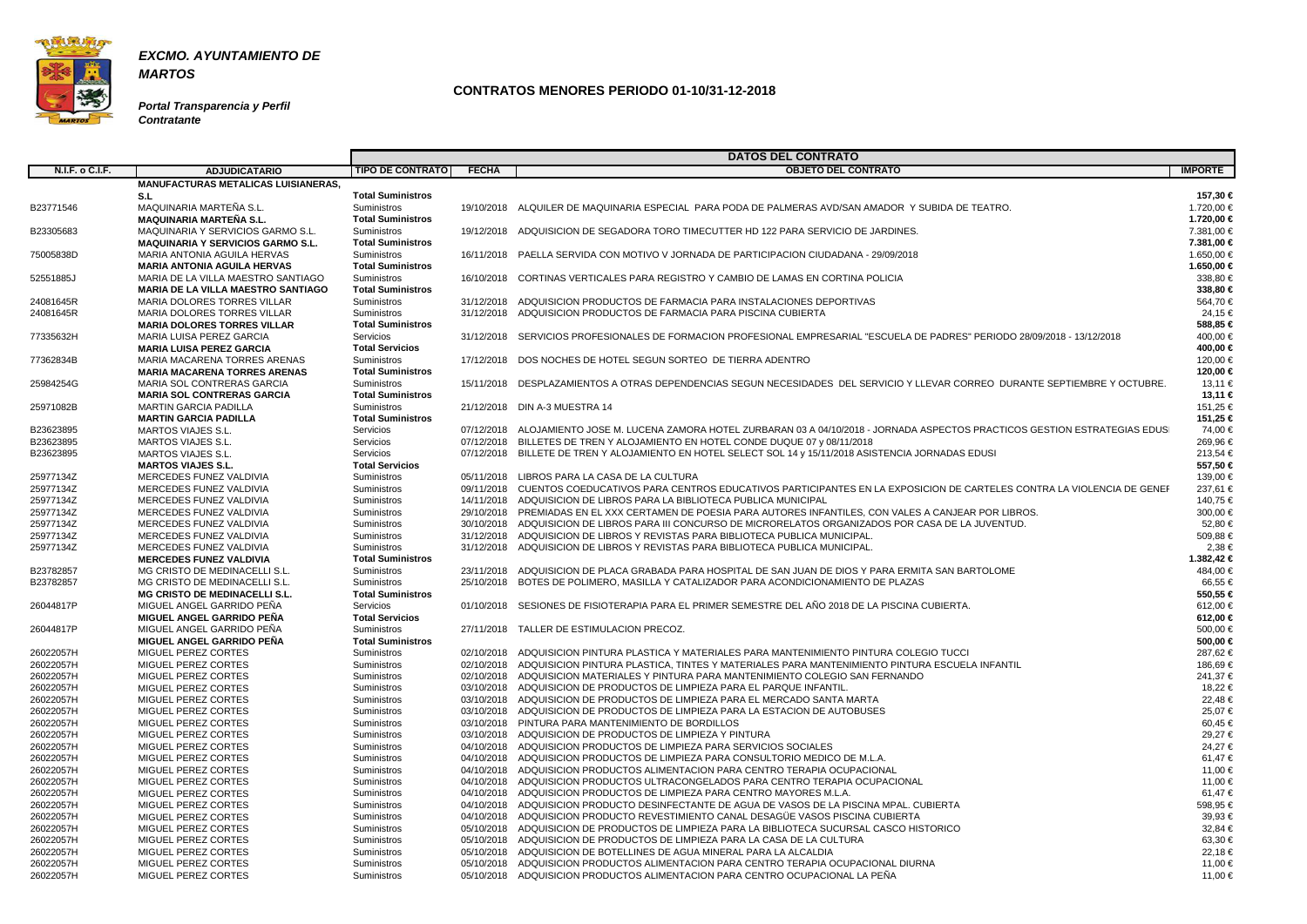

**MARTOS**

**Portal Transparencia y Perfil Contratante**

|                 |                                              |                          |              | <b>DATOS DEL CONTRATO</b>                                                                                                           |                |
|-----------------|----------------------------------------------|--------------------------|--------------|-------------------------------------------------------------------------------------------------------------------------------------|----------------|
| N.I.F. o C.I.F. | <b>ADJUDICATARIO</b>                         | <b>TIPO DE CONTRATO</b>  | <b>FECHA</b> | <b>OBJETO DEL CONTRATO</b>                                                                                                          | <b>IMPORTE</b> |
| 26022057H       | MIGUEL PEREZ CORTES                          | Suministros              |              | 05/10/2018 ADQUISICION PRODUCTOS DE LIMPIEZA PARA CENTRO OCUPACIONAL                                                                | 66,83 €        |
| 26022057H       | MIGUEL PEREZ CORTES                          | Suministros              |              | 05/10/2018 ESMALTE VERDE CARRUAJE KYRO 750 ML                                                                                       | 7,97 €         |
| 26022057H       | MIGUEL PEREZ CORTES                          | Suministros              |              | 05/10/2018 ADQUISICION PRODUCTOS DE LIMPIEZA PARA TEATRO MPAL.                                                                      | 75,33 €        |
| 26022057H       | MIGUEL PEREZ CORTES                          | Suministros              |              | 05/12/2018 PINTURA PLASTICA BLANCA EXTERIOR 15L.                                                                                    | 46,83 €        |
| 26022057H       | MIGUEL PEREZ CORTES                          | Suministros              |              | 07/11/2018 RESTO DE ADQUISICION DE DIVERSOS ESMALTES PARA MANTENIMIENTOS REALIZADOS EN INSTALACIONES DEPORTIVAS.                    | 22,38 €        |
| 26022057H       | MIGUEL PEREZ CORTES                          | Suministros              |              | 09/11/2018 ADQUISICION DE AGUA MINERAL PARA EL AREA DE JUVENTUD Y FESTEJOS 2018.                                                    | 22,18€         |
| 26022057H       | MIGUEL PEREZ CORTES                          | Suministros              |              | 15/10/2018 ADQUISICION YOGOURT PARA ESCUELA INFANTIL VIRGEN DEL PILAR                                                               | 35,90 €        |
| 26022057H       | MIGUEL PEREZ CORTES                          | Suministros              |              | 15/10/2018 ADQUISICION YOGOUR PARA ESCUELA INFANTIL VIRGEN DEL PILAR                                                                | 35,90 €        |
| 26022057H       | MIGUEL PEREZ CORTES                          | Suministros              |              | 15/10/2018 ADQUISICION YOGOURT PARA ESCUELA INFANTIL VIRGEN DEL PILAR                                                               | 35,90 €        |
| 26022057H       | MIGUEL PEREZ CORTES                          | Suministros              |              | 15/10/2018 ADQUISICION YOGOURT PARA ESCUELA INFANTIL VIRGEN DEL PILAR                                                               | 17,96 €        |
| 26022057H       | MIGUEL PEREZ CORTES                          | Suministros              |              | 19/10/2018 PINTURAS PARA MANTENIMIENTO PASO DE PEATONES.                                                                            | 156,09 €       |
| 26022057H       | MIGUEL PEREZ CORTES                          | Suministros              |              | 19/10/2018 ADQUISICION DE 700 LITROS DE HIPOCLORITO PARA MANTENIMIENTO DE PILARES Y FUENTES PUBLICAS.                               | 838,53 €       |
| 26022057H       | MIGUEL PEREZ CORTES                          | Suministros              |              | 23/10/2018 AGUA Y PASTA TEMPLE PARA CARRERA DE SAN JUAN                                                                             | 65,74 €        |
| 26022057H       | MIGUEL PEREZ CORTES                          | Suministros              |              | 26/10/2018 ADQUISICION DE PINTURA BLANCA EXTERIOR DE 15 LITROS PARA MANTENIMIENTOS REALIZADOS EN CAMPO DE FUTBOL.                   | 23,41 €        |
| 26022057H       | MIGUEL PEREZ CORTES                          | Suministros              | 26/10/2018   | ADQUISICION DE ESMALTES Y PINTURAS PARA MANTENIMIENTOS REALIZADOS EN CAMPO DE FUTBOL                                                | 133,90 €       |
|                 | <b>MIGUEL PEREZ CORTES</b>                   | <b>Total Suministros</b> |              |                                                                                                                                     | $3.404,43 \in$ |
| A50308139       | MONDO IBERICA S.A.                           | Suministros              |              | 19/10/2018 HIDRAULICOS CANASTAS BALONCESTO ACB.                                                                                     | 394,48€        |
|                 | <b>MONDO IBERICA S.A.</b>                    | <b>Total Suministros</b> |              |                                                                                                                                     | 394,48€        |
| 52478522C       | <b>MONICA ERENA CAMARA</b>                   | Suministros              |              | 03/10/2018 ESCUELA INFANTIL MUNICIPAL / PRECINTO DOHE COLOR TRANSPARENTE 50X132 / BARRA DE PEGAMENTO CARLIN 20 GRAMOS / CARTULINAS  | 318,13€        |
| 52478522C       | <b>MONICA ERENA CAMARA</b>                   | Suministros              |              | 11/10/2018 ADQUISICION MATERIAL VARIADO DE PAPELERIA PARA DEPENDENCIAS MUNICIPALES                                                  | 79,23 €        |
| 52478522C       | <b>MONICA ERENA CAMARA</b>                   | Suministros              |              | 16/10/2018 ADQUISICION DE 4 UNIDADES DE BOBINA DE PLOTTER PARA EL AREA DE URBANISMO.                                                | 41,82 €        |
| 52478522C       | <b>MONICA ERENA CAMARA</b>                   | Suministros              |              | 19/10/2018 CAJA DE 100 PORTACARNETS 87X87 MM                                                                                        | 9.78 €         |
| 52478522C       | <b>MONICA ERENA CAMARA</b>                   | Suministros              |              | 20/12/2018 Rect. M- 180003 / ROTULADOR EDDING 1200 AZUL (CASA DE LA CULTURA) / ROTULADOR EDDING 1200 ROJO (CASA DE LA CULTURA)      | 76,23 €        |
| 52478522C       | <b>MONICA ERENA CAMARA</b>                   | Suministros              | 23/10/2018   | ADQUISICION DE UNA CAJA DE ETIQUETAS PARA IMPRIMIR                                                                                  | 8,49€          |
|                 | <b>MONICA ERENA CAMARA</b>                   | <b>Total Suministros</b> |              |                                                                                                                                     | 533,68€        |
| 26036602G       | <b>MONICA ORTEGA MOLINA</b>                  | Suministros              |              | 03/12/2018 ADQUISICION CENTRO DE FLORES PARA ACTO MEMORIA HISTORICA DIA 1 DE NOVIEMBRE                                              | 89.99 €        |
| 26036602G       | MONICA ORTEGA MOLINA                         | Suministros              |              | 05/12/2018 CENTRO DE FLORES MONUMENTO A BLAS INFANTE.                                                                               | 59,99€         |
| 26036602G       | MONICA ORTEGA MOLINA                         | Suministros              |              | 09/12/2018 40 plantas de ciclamen para el manumento de la constitucion                                                              | 160,00 €       |
| 26036602G       | MONICA ORTEGA MOLINA                         | Suministros              |              | 09/12/2018 15 sacos de turba, 1 bandeja de alhelie, 2 bandejas de calendula, 2 bandejas de pensamientos, 2 bandejas de violas       | 453,01 €       |
| 26036602G       | MONICA ORTEGA MOLINA                         | Suministros              |              | 09/12/2018 4 abetos de navidad                                                                                                      | 152,00 €       |
| 26036602G       | MONICA ORTEGA MOLINA                         | Suministros              |              | 09/12/2018 dos botes de tinte, 44 claveles rojos, 3 globos de helio, un rollo de pael morado, 4 planchas de esponja seca            | 165,59€        |
| 26036602G       | MONICA ORTEGA MOLINA                         | Suministros              |              | 09/12/2018 350 vincas, 5 dracenas, 50 romeros                                                                                       | 798,00 €       |
| 26036602G       | MONICA ORTEGA MOLINA                         | Suministros              |              | 09/12/2018 centron de flores para la ofrenda a la constitucion                                                                      | 89.99 €        |
| 26036602G       | MONICA ORTEGA MOLINA                         | Suministros              | 09/12/2018   | ramo de ofrenda para feria de san bartolome 2018                                                                                    | 50,00 €        |
| 26036602G       | MONICA ORTEGA MOLINA                         | Suministros              |              | 09/12/2018 adquisicion de material de decoracion de navidad(abetos, flores de pascua, bolas, etc) curso de escaparte y decorac      | 602,00 €       |
| 26036602G       | MONICA ORTEGA MOLINA                         | Suministros              |              | 09/12/2018 corona de olivo para la ofrenda al monumento de los aceituneros, 60 flores de pascua monumento de los aceituneros. fiest | 389,99€        |
| 26036602G       | MONICA ORTEGA MOLINA                         | Suministros              |              | 09/12/2018 6 sacos de tierra y 1 bandeja de esquejes                                                                                | 117,21 €       |
| 26036602G       | <b>MONICA ORTEGA MOLINA</b>                  | Suministros              |              | 10/12/2018 ADQUISICION DE CENTRO DE FLORES PARA ENTREGA DE MEDALLAS PARA POLICIA LOCAL.                                             | 89,99€         |
| 26036602G       | MONICA ORTEGA MOLINA                         | Suministros              |              | 10/12/2018 ADQUISICION DE PLANTAS PARA UTILIZACION POR UNIDAD DE ESTANCIA DIURNA Y TALLER OCUPACIONAL.                              | 180,99 €       |
| 26036602G       | MONICA ORTEGA MOLINA                         | Suministros              |              | 10/12/2018 ADQUISICION DE PLANTAS PARA UTILIZACION POR UNIDAD DE ESTANCIA DIURNA Y TALLER OCUPACIONAL                               | 282,00 €       |
| 26036602G       | MONICA ORTEGA MOLINA                         | Suministros              |              | 28/12/2018 ADQUISICION DE PLANTAS AUTOCTONAS PARA REFORESTACIÓN Y ACTIVIDADES PROGRAMADAS DE EDUCACIÓN MEDIOAMBIENTAL.              | 2.000,00 €     |
| 26036602G       | <b>MONICA ORTEGA MOLINA</b>                  | Suministros              |              | 28/12/2018 ADQUISICION DE 700 ROSALES SEVILLANOS PARA LA AVENIDA DE LOS OLIVARES.                                                   | 2.800,00 €     |
| 26036602G       | MONICA ORTEGA MOLINA                         | Suministros              |              | 28/12/2018 MATERIALES P.F.E.A. 2018 "ADECUACION DE ZONAS VERDES Y CALLES EN MARTOS".-NARANJOS PARA ADECUACION EN C/VIRGEN DE CABEZ/ | 1.320,00 €     |
|                 | <b>MONICA ORTEGA MOLINA</b>                  | <b>Total Suministros</b> |              |                                                                                                                                     | 9.800,75 €     |
| B23764699       | <b>MONTETUCCI SL</b>                         | Suministros              |              | 04/12/2018 ADQUISICION DE 4 BOTELLAS DE ACEITE DE 500 ML PARA MESA PRESIDENCIAL PARA FIESTA DE LA ACEITUNA 2018.                    | 30,01 €        |
|                 | <b>MONTETUCCI SL</b>                         | <b>Total Suministros</b> |              |                                                                                                                                     | 30,01 €        |
|                 | MUEBLES Y EQUIPAMIENTOS ROBERT S.L.L.        |                          |              |                                                                                                                                     |                |
| B23673478       |                                              | Suministros              |              | 05/12/2018 13 JUEGOS DE SABANAS ALGODON-POLIESTER PARA EL CENTRO DE ATENCION A TRABAJADORES TEMPOREROS                              | 346,06 €       |
|                 | MUEBLES Y EQUIPAMIENTOS ROBERT S.L.L.        |                          |              |                                                                                                                                     |                |
| B23673478       |                                              | Suministros              |              | 28/11/2018 CORTINAS ENRROLLABLES PARA PARQUE DE BOMBEROS                                                                            | 924,08 €       |
|                 | MUEBLES Y EQUIPAMIENTOS ROBERT S.L.L.        |                          |              |                                                                                                                                     |                |
| B23673478       |                                              | Suministros              |              | 28/12/2018  EQUIPAMIENTO PARA ALBERGUE DE TEMPOREROS, 15 SILLONES DE ESPERA.                                                        | 1.470,15 €     |
|                 | <b>MUEBLES Y EQUIPAMIENTOS ROBERT S.L.L.</b> |                          |              |                                                                                                                                     |                |
|                 |                                              | <b>Total Suministros</b> |              |                                                                                                                                     | 2.740,29 €     |
| B23378847       | MULTISERVICIOS ELECTROSUR S.L.               | Suministros              |              | 30/10/2018 ADQUISCION DE CEPILO LIMPIAFONDOS PARA MANTENIMIENTOS REALIZADOS EN PISCINA MUNICIPAL.                                   | 31,90 €        |
|                 | <b>MULTISERVICIOS ELECTROSUR S.L.</b>        | <b>Total Suministros</b> |              |                                                                                                                                     | 31,90 €        |
| 75021849N       | NATALIA JIMENO ROLDAN                        | Suministros              |              | 31/12/2018 MATERIAL PROMOCIONAL MARTOS OLIMPICO                                                                                     | 420,17€        |
|                 | <b>NATALIA JIMENO ROLDAN</b>                 | <b>Total Suministros</b> |              |                                                                                                                                     | 420,17 €       |
| B23281033       | NEUMATICOS ALMAZAN E HIJOS SL                | Servicios                |              | 31/12/2018 REPARACION FRENOS Y NEUMATICO VEHICULO 8978-HWW                                                                          | 123,15 €       |
|                 | <b>NEUMATICOS ALMAZAN E HIJOS SL</b>         | <b>Total Servicios</b>   |              |                                                                                                                                     | 123,15 €       |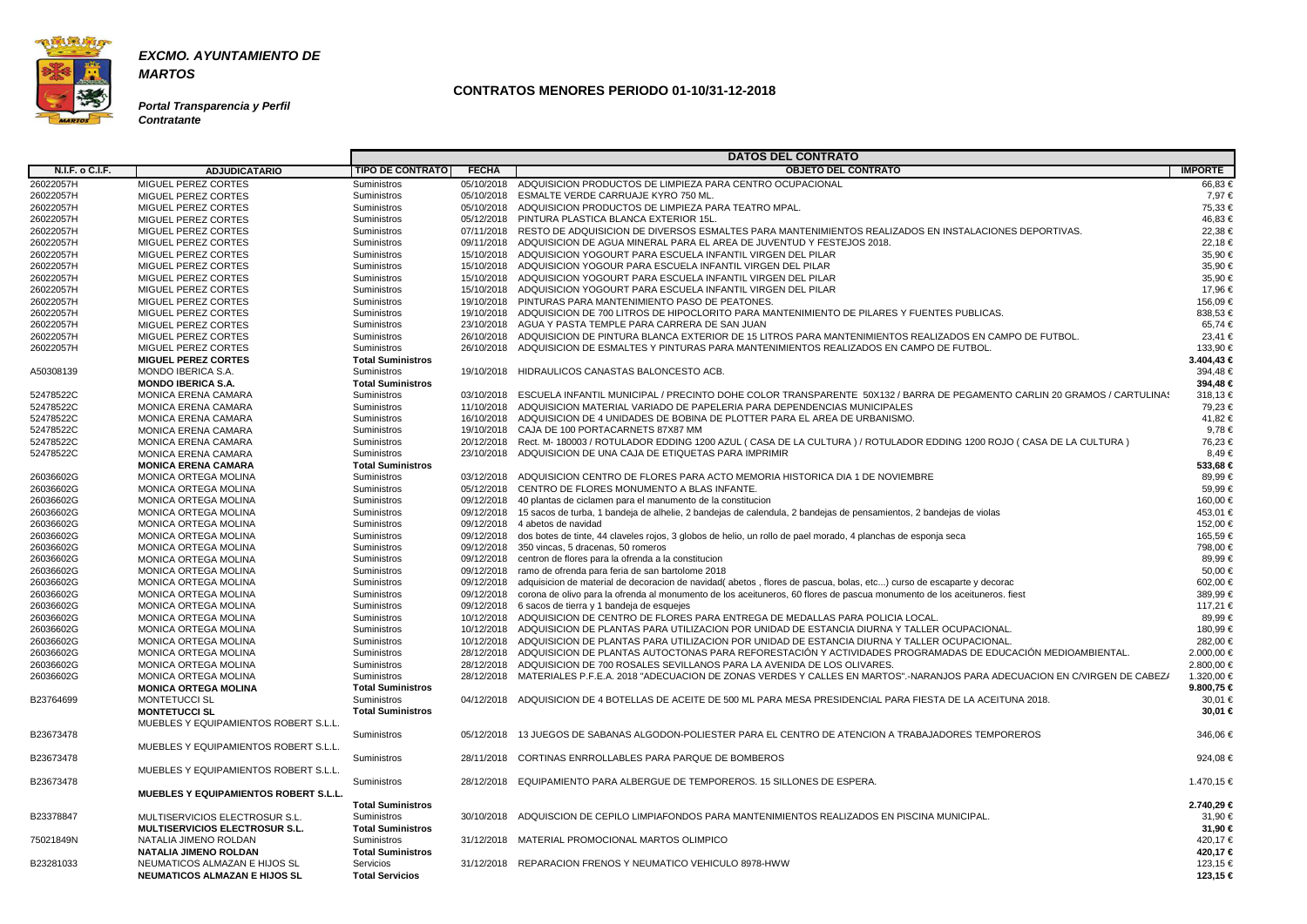

**Portal Transparencia y Perfil Contratante**

|                        |                                       |                            |              | <b>DATOS DEL CONTRATO</b>                                                                                                         |                     |
|------------------------|---------------------------------------|----------------------------|--------------|-----------------------------------------------------------------------------------------------------------------------------------|---------------------|
| N.I.F. o C.I.F.        | <b>ADJUDICATARIO</b>                  | <b>TIPO DE CONTRATO</b>    | <b>FECHA</b> | <b>OBJETO DEL CONTRATO</b>                                                                                                        | <b>IMPORTE</b>      |
| B23281033              | NEUMATICOS ALMAZAN E HIJOS SL         | Suministros                |              | 22/11/2018 ADQUISICION DE LAMPARA HB3 Y MANO DE OBRAS PARA VEHICULO DE POLICIA LOCAL                                              | 19,88 €             |
|                        | <b>NEUMATICOS ALMAZAN E HIJOS SL</b>  | <b>Total Suministros</b>   |              |                                                                                                                                   | 19,88 €             |
| 26023240M              | NOELIA CAMACHO ORTEGA                 | Servicios                  |              | 21/11/2018 TALLERES DE PREVENCION DE VIOLENCIA DE GENERO EN JOVENES.                                                              | 900,00 €            |
|                        | <b>NOELIA CAMACHO ORTEGA</b>          | <b>Total Servicios</b>     |              |                                                                                                                                   | 900,00 €            |
| F20025318              | ORONA, SOCIEDAD COOPERATIVA           | Servicios                  |              | 05/11/2018 REPARACIÓN DE APARATO ELEVADOR(MONTACARGAS) SITO EN LA COCINA DE LA GUARDERIA MUNICIPAL.                               | 1.083,11 €          |
|                        | ORONA, SOCIEDAD COOPERATIVA           | <b>Total Servicios</b>     |              |                                                                                                                                   | 1.083,11 €          |
| B23683030              | <b>ORTIZ DONAIRE S.L</b>              | Servicios                  |              | 19/10/2018 TRABAJOS DE COLOCACION DE CRISTAL Y ALUMINIO PARA DEPARTAMENTO RR.HH. DEL AYUNTAMIENTO.                                | 193,44 €            |
| B23683030              | ORTIZ DONAIRE S.L                     | Servicios                  |              | 19/10/2018 COLOCACION CRISTALES LAMINADOS EN COLEGIO TUCCI                                                                        | 80,95 €             |
|                        | <b>ORTIZ DONAIRE S.L</b>              | <b>Total Servicios</b>     |              |                                                                                                                                   | 274,39 €            |
| B23683030              | <b>ORTIZ DONAIRE S.L</b>              | Suministros                |              | 23/11/2018 ADQUISICION DE CRISTAL TRANSPARENTE CON MEDIDAS ESPECIALES PARA COLEGIO PUBLICO TUCCI                                  | 66,55 €             |
| B23683030              | ORTIZ DONAIRE S.L                     | Suministros                |              | 26/12/2018 OBRA: BIBLIOTECA (JUANJO) 2 CRISTALES TRANSPARENTE CON CANTOS PULIDOS CON UÑERO Y MEDIDAS 0.60X0.23. 1 HORA DE MANO DE | 76.41 €             |
|                        | <b>ORTIZ DONAIRE S.L</b>              | <b>Total Suministros</b>   |              |                                                                                                                                   | 142,96 €            |
| 30524825F              | PABLO LAZARO CORRAL                   | Servicios                  |              | 21/12/2018 REVISIONES VARIAS                                                                                                      | 288,46€             |
|                        | PABLO LAZARO CORRAL                   | <b>Total Servicios</b>     |              |                                                                                                                                   | 288,46 €            |
| B23437213              | PACO PRINT SYSTEM S.L.                | Servicios                  |              | 02/10/2018 IMPRESION PLANOGRAFIA Y FRESADO PARA MANTENIMIENTO SEÑALIZACION                                                        | 24,45 €             |
|                        | PACO PRINT SYSTEM S.L.                | <b>Total Servicios</b>     |              |                                                                                                                                   | 24,45 €             |
| B23437213              | PACO PRINT SYSTEM S.L.                | Suministros                |              | 02/10/2018 ADQUISICION CARTEL PARA PARQUES NUEVO MARTOS                                                                           | 20,00 €             |
| B23437213              | PACO PRINT SYSTEM S.L.                | Suministros                |              | 02/10/2018 LONA DIA INTERNACIONAL DE LAS PERSONAS MAYORES Impresion lona frontli de medidas 300x100cm 1und Confeccion lona a      | 45,99€              |
| B23437213              | PACO PRINT SYSTEM S.L.                | Suministros                |              | 03/10/2018 MATERIALES PARA MANTENIMIENTO DE SEÑALES                                                                               | 202,18€             |
| B23437213              | PACO PRINT SYSTEM S.L.                | Suministros                |              | 03/10/2018 ADQUISICION DE IMPRESION PLANOGRAFICA DE DIBOND DE MEDIDAS 60X20 MAS FRESADO                                           | 24.45 €             |
| B23437213              | PACO PRINT SYSTEM S.L.                | Suministros                |              | 03/10/2018 METRAQUILATOS PARA COLEGIO MONTE LOPE ALVAREZ.                                                                         | 98,97 €             |
| B23437213              | PACO PRINT SYSTEM S.L.                | Suministros                |              | 05/12/2018 ADQUISICION DE 4 VINILOS PARA STAND, VINILO DE CORTE NEGRO MATE                                                        | 42,33 €             |
| B23437213              | PACO PRINT SYSTEM S.L.                | Suministros                |              | 10/12/2018 FIESTA DE LA ACEITUNA 2018 Corporeo de Poliespan de 10cm grosor + Corte. PEDIDO POR MIGUEL ANGEL CASTILLO ORTE         | 55,54 €             |
| B23437213              | PACO PRINT SYSTEM S.L.                | Suministros                |              | 10/12/2018 Rollo de cinta doble cara de 5cm de ancho (1 unidad) PEDIDO POR: Manuel Castillo                                       | 24,20€              |
| B23437213              | PACO PRINT SYSTEM S.L.                | Suministros                |              | 17/12/2018 ADQUISICION DE LONA PARA LA FIESTA DE LA ACEITUNA PHOTOCALL                                                            | 106,36 €            |
| B23437213              | PACO PRINT SYSTEM S.L.                | Suministros                |              | 18/12/2018 ESCUDO MONOCROMATICO EN FACHADA DE PARQUE DE BOMBEROS                                                                  | 229,90 €            |
| B23437213              | PACO PRINT SYSTEM S.L.                | Suministros                |              | 19/10/2018 CARTEL RECOGIDA DE EXCREMENTOS MASCOTAS. Dibond blanco impreso por plana alta calidad de medidas 36x55cm 8UND P        | 160,01 €            |
| B23437213              | PACO PRINT SYSTEM S.L.                | Suministros                |              | 19/11/2018 ROTULACION CON VINILO ACIDO DE LAS VENTANAS DE OFICINA DE REGISTRO                                                     | 137,21 €            |
| B23437213              | PACO PRINT SYSTEM S.L.                | Suministros                |              | 21/11/2018 CARTEL DE PARQUE DE BOMBEROS DE CORPOREO CROMADO+ FRONTIS DE DIBOND PLATA CEPILLADO CON CANTOS LACADOS EN NEGRO        | 992,20€             |
| B23437213              | PACO PRINT SYSTEM S.L.                | Suministros                |              | 21/11/2018 ADQUISICION DE LONA FIESTA DE LA ACEITUNA PARA TOTEM                                                                   | 36,30 €             |
| B23437213              | PACO PRINT SYSTEM S.L.                | Suministros                |              | 22/11/2018 ADQUISCIION DE VINILOS OPACOS PARA STAND DE AYUNTAMIENTO DE MARTOS EN TIERRA ADENTRO 2018.                             | 117,61 €            |
| B23437213              | PACO PRINT SYSTEM S.L.                | Suministros                |              | 23/11/2018 ADQUISICION DE VINILO MONOMETRICO PARA MANTENIMIENTOS DE SEÑALES DE TRAFICO.                                           | 20.47€              |
| B23437213              | PACO PRINT SYSTEM S.L.                | <b>Suministros</b>         |              | 23/11/2018 ADQUISICION DE VINILO DE IMPRESION EN HD PARA MANTENIMIENTO SEÑAL DE TRAFICO                                           | 20,47€              |
|                        | <b>PACO PRINT SYSTEM S.L.</b>         | <b>Total Suministros</b>   |              |                                                                                                                                   | 2.334,19 €          |
| B23764285              | PANADERIA HERMANOS AMATE, S.L.        | Suministros                |              | 19/11/2018 ADQUISICION DE 8000 BOLLOS DE PAN PARA FIESTA DE LA ACEITUNA 2018.                                                     | 2.000,00 €          |
| B23764285              | PANADERIA HERMANOS AMATE, S.L.        | Suministros                |              | 31/12/2018 RESTO DE CONTRATACION PARA ADQUISICION DE 8000 BOLLOS PARA FIESTA DE LA ACEITUNA 2018.                                 | 184,00 €            |
|                        | <b>PANADERIA HERMANOS AMATE, S.L.</b> | <b>Total Suministros</b>   |              |                                                                                                                                   | 2.184,00 €          |
| 30506913N              | PEDRO LUQUE LEON                      | Suministros                |              | 05/10/2018 ADQUISICION PAN Y BOLLERIA PARA CENTRO OCUPACIONAL LA PEÑA                                                             | 49,31 €             |
| 30506913N              | PEDRO LUQUE LEON                      | Suministros                |              | 10/12/2018 ADQUISICION DE PANADERIA Y BOLLERIA PARA UNIDAD DE ESTANCIA DIURNA Y TALLER OCUPACIONAL                                | 44,92 €             |
|                        | PEDRO LUQUE LEON                      | Suministros                |              |                                                                                                                                   | 99,59€              |
| 30506913N<br>30506913N | PEDRO LUQUE LEON                      |                            |              | 11/10/2018 ADQUISICION PAN PARA ESCUELA INFANTIL VIRGEN DEL PILAR<br>11/12/2018 ADQUISICION DE PAN PARA ESCUELA INFANTIL          | 111,57 €            |
| 30506913N              |                                       | Suministros                |              | 11/12/2018 37 BARRAS DE PAN SERVIDAS A LA CARRERA DE ORIENTACION                                                                  |                     |
|                        | PEDRO LUQUE LEON<br>PEDRO LUQUE LEON  | Suministros<br>Suministros |              | 12/11/2018 ADQUISICION PAN PARA ESCUELA INFANTIL                                                                                  | 27,70 €<br>115,31 € |
| 30506913N              |                                       |                            |              | 17/12/2018 ADQUISICION DE PAN PARA DEGUSTACION DE ACEITE EN STAND DE MARTOS EN TIERRA ADENTRO 2018.                               | 11,98 €             |
| 30506913N              | PEDRO LUQUE LEON                      | Suministros                |              |                                                                                                                                   |                     |
| 30506913N              | PEDRO LUQUE LEON                      | Suministros                |              | 22/11/2018 ADQUISICION DE PANADERIA Y BOLLERIA PARA ALIMENTACION EN ESTANCIA DIURNA Y TALLER OCUPACIONAL.                         | 54,80 €             |
| 30506913N              | PEDRO LUQUE LEON                      | Suministros                |              | 26/12/2018 136 BARRAS DE PAN SERVIDAS A LA GUARDERIA INFANTIL                                                                     | 101,83 €            |
| 30506913N              | PEDRO LUQUE LEON                      | Suministros                |              | 26/12/2018 48 BARRAS DE PAN SERVIDAS AL TALLER OCUPACIONAL                                                                        | 35,94 €             |
| 30506913N              | PEDRO LUQUE LEON                      | Suministros                |              | 27/12/2018 100 BARRAS DE PAN SERVIDAS AL TORNEO SOLIDARIO BALONCESTO                                                              | 74,88 €             |
|                        | <b>PEDRO LUQUE LEON</b>               | <b>Total Suministros</b>   |              |                                                                                                                                   | 727,83 €            |
| 77340724G              | PEÑA CUESTA JUAN JOSE                 | Suministros                |              | 22/11/2018 PLACA COMPOSITE 1.20 X 0.25 m, + IMP DIRECTA UV HD                                                                     | 149,85 €            |
|                        | PEÑA CUESTA JUAN JOSE                 | <b>Total Suministros</b>   |              |                                                                                                                                   | 149,85 €            |
| 25974500W              | PEREZ RUBIA JOSE                      | <b>Suministros</b>         |              | 23/11/2018  ESCALINATA Y ESTRELLAS PARA CARROZA REYES MAGOS AA.VV. MONTE LOPE ALVAREZ                                             | 411,40 €            |
|                        | <b>PEREZ RUBIA JOSE</b>               | <b>Total Suministros</b>   |              |                                                                                                                                   | 411,40 €            |
| B23748916              | PESCADOS Y MARISCOS JIMENEZ S.L.      | Suministros                |              | 04/12/2018 ADQUISICION DE PRODUCTOS ULTRACONGELADOS PARA UNIDAD DE ESTANCIA DIURNA Y TALLER OCUPACIONAL.                          | 75,90 €             |
| B23748916              | PESCADOS Y MARISCOS JIMENEZ S.L.      | Suministros                |              | 05/11/2018 ADQUISICION DE PRODUCTOS ULTRACONGELADOS                                                                               | 109,32 €            |
| B23748916              | PESCADOS Y MARISCOS JIMENEZ S.L.      | Suministros                |              | 10/12/2018 ADQUISICION DE PRODUCTOS DE ALIMENTACION PARA UNIDAD DE ESTANCIA DIURNA Y TALLER OCUPACIONAL.                          | 58,96 €             |
| B23748916              | PESCADOS Y MARISCOS JIMENEZ S.L.      | Suministros                |              | 10/12/2018 ADQUISICION DE PRODUCTOS DE ALIMENTACION PARA UNIDAD DE ESTANCIA DIURNA Y TALLER OCUPACIONAL.                          | 86,30 €             |
| B23748916              | PESCADOS Y MARISCOS JIMENEZ S.L.      | Suministros                |              | 11/12/2018 ADQUISICION DE PESCADO PARA ESCUELA INFANTIL                                                                           | 10,40 €             |
| B23748916              | PESCADOS Y MARISCOS JIMENEZ S.L.      | Suministros                |              | 11/12/2018 ADQUISICION DE PESCADO PARA ESCUELA INFANTIL                                                                           | 134,59€             |
| B23748916              | PESCADOS Y MARISCOS JIMENEZ S.L.      | Suministros                |              | 11/12/2018 ADQUISICION DE PESCADO PARA ESCUELA INFANTIL                                                                           | 37,95 €             |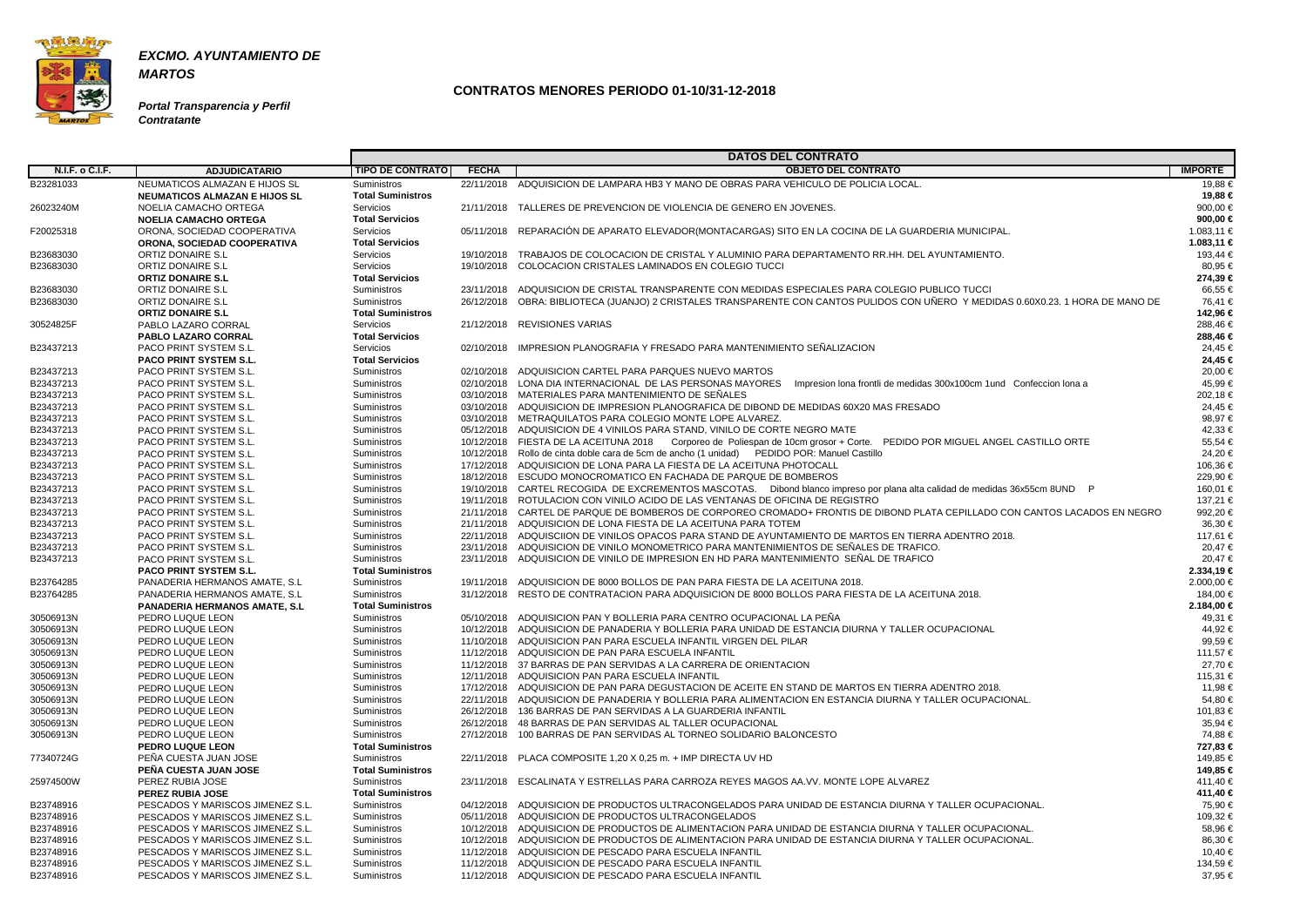

**MARTOS**

**Portal Transparencia y Perfil Contratante**

|                        |                                          | <b>DATOS DEL CONTRATO</b> |              |                                                                                                                                    |                |  |  |
|------------------------|------------------------------------------|---------------------------|--------------|------------------------------------------------------------------------------------------------------------------------------------|----------------|--|--|
| <b>N.I.F. o C.I.F.</b> | <b>ADJUDICATARIO</b>                     | <b>TIPO DE CONTRATO</b>   | <b>FECHA</b> | <b>OBJETO DEL CONTRATO</b>                                                                                                         | <b>IMPORTE</b> |  |  |
| B23748916              | PESCADOS Y MARISCOS JIMENEZ S.L.         | Suministros               |              | 11/12/2018 ADQUISICION DE PESCADO PARA ESCUELA INFANTIL                                                                            | 75,90 €        |  |  |
| B23748916              | PESCADOS Y MARISCOS JIMENEZ S.L.         | Suministros               |              | 12/11/2018 ADQUISICION PESCADO PARA ESCUELA INFANTIL VIRGEN DEL PILAR                                                              | 134,59€        |  |  |
| B23748916              | PESCADOS Y MARISCOS JIMENEZ S.L.         | Suministros               |              | 12/11/2018 ADQUISICION DE PESCADO PARA ESCUELA INFANTIL VIRGEN DEL PILAR                                                           | 131,84 €       |  |  |
| B23748916              | PESCADOS Y MARISCOS JIMENEZ S.L.         | Suministros               |              | 12/11/2018 ADQUISICION PESCADO PARA ESCUELA INFANTIL                                                                               | 75,90 €        |  |  |
| B23748916              | PESCADOS Y MARISCOS JIMENEZ S.L.         | Suministros               |              | 12/11/2018 ADQUISICION PESCADO PARA ESCUELA INFANTIL                                                                               | 48,35 €        |  |  |
| B23748916              | PESCADOS Y MARISCOS JIMENEZ S.L.         | Suministros               |              | 19/10/2018 ADQUISICION DE PRODUCTOS DE ULTRACONGELADOS PARA UNIDAD DE ESTANCIA DIURNA Y TALLER OCUPACIONAL                         | 75,63 €        |  |  |
| B23748916              | PESCADOS Y MARISCOS JIMENEZ S.L.         | Suministros               |              | 19/10/2018 ADQUISICION DE PESCADOS Y Y PRODUCTOS ULTRACONGELADOS PARA ALIMENTACION DE ESTANCIA DIURNA Y TALLLER OCUPACIONAL.       | 37,95 €        |  |  |
| B23748916              | PESCADOS Y MARISCOS JIMENEZ S.L.         | Suministros               |              | 20/12/2018 Albarán 003-AS-18-002236 de fecha: 03/12/2018 / FILETE MERLUZA C/P 6/8 1X5 MASCATO / Albarán 003-AS-18-002279 de fecha: | 233,26€        |  |  |
| B23748916              | PESCADOS Y MARISCOS JIMENEZ S.L.         | Suministros               | 20/12/2018   | Albarán 003-AS-18-002327 de fecha: 17/12/2018 / FILETE MERLUZA C/P 6/8 1X5 MASCATO / MENESTRA ESPECIAL 4X2.5 ESTRELLA PO           | 132,36 €       |  |  |
| B23748916              | PESCADOS Y MARISCOS JIMENEZ S.L.         | Suministros               | 22/11/2018   | ADQUISICION DE PRODUCTOS ULTRACONGELADOS                                                                                           | 37,94 €        |  |  |
| B23748916              | PESCADOS Y MARISCOS JIMENEZ S.L.         | Suministros               | 22/11/2018   | ADQUISICION DE PRODUCTOS ULTRACONGELADOS                                                                                           | 37,95 €        |  |  |
|                        | PESCADOS Y MARISCOS JIMENEZ S.L.         | <b>Total Suministros</b>  |              |                                                                                                                                    | 1.535,09 €     |  |  |
| A23068943              | PIROTECNIA SANCHEZ S.A.                  | Servicios                 |              | 19/11/2018 FUNCION ESPECIAL EN FIESTA DE LA ACEITUNA 2018.                                                                         | 500,00 €       |  |  |
|                        | PIROTECNIA SANCHEZ S.A.                  | <b>Total Servicios</b>    |              |                                                                                                                                    | 500,00 €       |  |  |
| B23490832              | POPULO SERVICIOS TURISTICOS, S.L.        | Servicios                 | 19/11/2018   | ACTIVIDADES LUDICAS EL DIA 8 DE DICIEMBRE DENTRO DEL PROGRAMA DE FIESTA DE LA ACEITUNA 2018.                                       | 907,50 €       |  |  |
|                        | <b>POPULO SERVICIOS TURISTICOS, S.L.</b> | <b>Total Servicios</b>    |              |                                                                                                                                    | 907,50 €       |  |  |
| B23675465              | PRODUCTO SIMON SL                        | <b>Suministros</b>        |              | 04/10/2018 ADQUISICION DESINCRUSTANTE PARA LIMPIEZA SUPERFICIES ACRISTALADAS PISCINA CUBIERTA                                      | 118,39 €       |  |  |
| B23675465              | PRODUCTO SIMON SL                        | <b>Suministros</b>        |              | 04/12/2018 ADQUISICION DE 150 MANTELES BLANCOS Y 20 ROLLOS DE CAMINO MESA PARA FIESTA DE LA ACEITUNA 2018.                         | 661,27 €       |  |  |
|                        | <b>PRODUCTO SIMON SL</b>                 | <b>Total Suministros</b>  |              |                                                                                                                                    | 779,66 €       |  |  |
| B23203425              | PROSEJA S.L.                             | Servicios                 |              | 20/11/2018 ADJUDICACION SERVICIO SEGURIDAD CAMPAÑA ACEITUNA 2018/2019 S/R.D.H. 2536/2018                                           | 4.800,01 €     |  |  |
|                        | PROSEJA S.L.                             | <b>Total Servicios</b>    |              |                                                                                                                                    | 4.800,01 €     |  |  |
| B26321216              | PROTEC SOLANA, S.L.                      | Suministros               |              | 18/12/2018 6 BOTAS INTERVENCIÓN, 22 PANTALON PARQUE COMPLETO, 22 CAMISETA CORTA, 11 BUZO INTERVENCION PARA BOMBEROS.               | 7.520,00 €     |  |  |
| B26321216              | PROTEC SOLANA, S.L.                      | <b>Suministros</b>        |              | 31/12/2018 RESTO FACTURA BOTAS INTERVENCION, PANTALONES PARQUE, CAMISETAS Y BUZOS PARA BOMBEROS                                    | $0,37 \in$     |  |  |
|                        | <b>PROTEC SOLANA, S.L.</b>               | <b>Total Suministros</b>  |              |                                                                                                                                    | 7.520,37 €     |  |  |
| B23331622              | RADIO JAEN S.L. SER                      | Suministros               | 05/12/2018   | PUBLICIDAD PARA LA FIESTA DE LA ACEITUNA 2018.                                                                                     | 363,00 €       |  |  |
|                        | <b>RADIO JAEN S.L. SER</b>               | <b>Total Suministros</b>  |              |                                                                                                                                    | 363,00 €       |  |  |
| 75021414Z              | RAUL PEREZ CORTES                        | Suministros               |              | 03/12/2018 ADQUISICION PRODUCTOS DE LIMPIEZA PARA INSTALACIONES DEPORTIVAS                                                         | 46,20€         |  |  |
| 75021414Z              | RAUL PEREZ CORTES                        | Suministros               |              | 03/12/2018 ADQUISICION PRODUCTOS DE LIMPIEZA PARA ESTADIO MUNICIPAL DE FUTBOL                                                      | 70,83 €        |  |  |
| 75021414Z              | RAUL PEREZ CORTES                        | Suministros               |              | 03/12/2018 ADQUISICION DE PRODUCTOS DE LIMPIEZA PARA LA PISCINA CUBIERTA                                                           | 95,80 €        |  |  |
| 75021414Z              | RAUL PEREZ CORTES                        | Suministros               |              | 04/12/2018 ADQUISICION DE 10 VOLVONE PARA FIESTA DE LA ACEITUNA                                                                    | 12,95 €        |  |  |
| 75021414Z              | RAUL PEREZ CORTES                        | Suministros               |              | 04/12/2018 ADQUISICION DE PINTURA EN SPRAY PARA MANTENIMIENTOS DE CAMION (J-2772-AC).                                              | $6,05 \in$     |  |  |
| 75021414Z              | <b>RAUL PEREZ CORTES</b>                 | Suministros               |              | 04/12/2018 ADQUISCION DE PRODUCTOS DE LIMPIEZA PARA CENTRO DE INFORMACION JUVENIL                                                  | 8,92€          |  |  |
| 75021414Z              | RAUL PEREZ CORTES                        | Suministros               |              | 04/12/2018 ADQUISICION DE PRODUCTOS PARA ALIMENTACION DE ESTANCIA DIURNA Y TALLER OCUPACIONAL                                      | 12,27 €        |  |  |
| 75021414Z              | RAUL PEREZ CORTES                        | Suministros               | 04/12/2018   | ADQUISICION DE 3 BOLSAS DE SOSA CAUTICA DE 1 KG PARA MANTENIMIENTO DE BACHEO EN VARIAS CALLES                                      | 6,75 €         |  |  |
| 75021414Z              | <b>RAUL PEREZ CORTES</b>                 | <b>Suministros</b>        |              | 05/11/2018 MATERIAL PARA LA REALIZACION DE PRACTICAS PARA EL CURSO DE POLIMANTENIMIENTO DE EDIFICIOS Y EQUIPAMIENTOS URBANOS.      | 80,22€         |  |  |
| 75021414Z              | RAUL PEREZ CORTES                        | Suministros               |              | 05/11/2018 MATERIAL PARA LA REALIZACION DE PRACTICAS PARA EL CURSO DE POLIMANTENIMIENTO DE EDIFICIOS Y EQUIPAMIENTOS URBANOS.      | 51,30 €        |  |  |
| 75021414Z              | RAUL PEREZ CORTES                        | Suministros               |              | 05/11/2018 MATERIAL PARA LA REALIZACION DE PRACTICAS PARA EL CURSO DE POLIMANTENIMIENTO DE EDIFICIOS Y EQUIPAMIENTOS URBANOS.      | 12,06 €        |  |  |
| 75021414Z              | <b>RAUL PEREZ CORTES</b>                 | Suministros               |              | 05/11/2018 ADQUISICION DE PRODUCTOS DE ALIMENTACION                                                                                | 12,28 €        |  |  |
| 75021414Z              | RAUL PEREZ CORTES                        | <b>Suministros</b>        |              | 05/12/2018 ADQUISICION DE PRODUCTOS DE LIMPIEZA PARA EL CENTRO OCUPACIONAL.                                                        | 44,29€         |  |  |
| 75021414Z              | RAUL PEREZ CORTES                        | Suministros               |              | 05/12/2018 ADQUISICION DE 2 BOTES DE PINTURA SPRAY TITAN 400 ML PARA MANTENIMIENTO CARROCERIA DE CAMION MAN                        | 12,10 €        |  |  |
| 75021414Z              | RAUL PEREZ CORTES                        | Suministros               |              | 09/11/2018 PINTURA PLASTICA BLANCA EXTERIOR 15L PARA CAMPO DE FUTBOL.                                                              | 48,23 €        |  |  |
| 75021414Z              | <b>RAUL PEREZ CORTES</b>                 | Suministros               |              | 09/11/2018 MATERIAL PARA PRACTICAS DEL CURSO DE POLIMANTENIMIENTO DE EDIFICIOS Y EQUIPAMIENTOS URBANOS                             | 82,16€         |  |  |
| 75021414Z              | RAUL PEREZ CORTES                        | Suministros               |              | 10/12/2018 ADQUISCION DE MATERIAL DE LIMPIEZA Y ASEO PARA EL CENTRO DE ATENCION A TRABAJADORES TEMPOREROS.                         | 494,70 €       |  |  |
| 75021414Z              | RAUL PEREZ CORTES                        | Suministros               |              | 10/12/2018 ADQUISICION DE PRODUCTOS DE ALIMENTACION PARA UNIDAD DE ESTANCIA DIURNA Y TALLER OCUPACIONAL.                           | 22,00 €        |  |  |
| 75021414Z              | RAUL PEREZ CORTES                        | Suministros               |              | 10/12/2018 ADQUISICION DE PRODUCTOS DE ALIMENTACION PARA UNIDAD DE ESTANCIA DIURNA Y TALLER OCUPACIONAL.                           | 12,28 €        |  |  |
| 75021414Z              | RAUL PEREZ CORTES                        | Suministros               |              | 11/12/2018 ADQUISICION DE YOGURT PARA ESCUELA INFANTIL                                                                             | 40,12 €        |  |  |
| 75021414Z              | RAUL PEREZ CORTES                        | Suministros               |              | 11/12/2018 ADQUISICION DE YOGURT PARA LA ESCUELA INFANTIL                                                                          | 40,13 €        |  |  |
| 75021414Z              | RAUL PEREZ CORTES                        | Suministros               |              | 11/12/2018 ADQUISICION DE YOGURT PARA ESCUELA INFANTIL.                                                                            | 40,13 €        |  |  |
| 75021414Z              | RAUL PEREZ CORTES                        | Suministros               |              | 12/11/2018 ADQUISICION DE YOGURT PARA ESCUELA INFANTIL                                                                             | 40,13 €        |  |  |
| 75021414Z              | RAUL PEREZ CORTES                        | Suministros               |              | 12/11/2018 ADQUISICION DE YOGURT PARA ESCUELA INFANTIL                                                                             | 30,09 €        |  |  |
| 75021414Z              | RAUL PEREZ CORTES                        | <b>Suministros</b>        |              | 12/11/2018 ADQUISICION DE YOGURT PARA ESCUELA INFANTIL                                                                             | 40,13 €        |  |  |
| 75021414Z              | RAUL PEREZ CORTES                        | Suministros               |              | 12/11/2018 ADQUISICION DE YOGURT PARA ESCUELA INFANTIL                                                                             | 40,13 €        |  |  |
| 75021414Z              | RAUL PEREZ CORTES                        | Suministros               |              | 12/11/2018 ADQUISICION 96 BOTELLINES DE AGUA MINERAL PARA ALCALDIA                                                                 | 23,23 €        |  |  |
| 75021414Z              | RAUL PEREZ CORTES                        | Suministros               |              | 17/12/2018 MATERIAL DE LIMPIEZA PARA LA CASA MUNICIPAL DE CULTURA                                                                  | 12,92 €        |  |  |
| 75021414Z              | RAUL PEREZ CORTES                        | Suministros               |              | 19/10/2018 ADQUISICION DE PRODUCTOS DE LIMPIEZA PARA EDIFICIO DEL AYUNTAMIENTO.                                                    | 54,76 €        |  |  |
| 75021414Z              | RAUL PEREZ CORTES                        | Suministros               |              | 19/10/2018 ADQUISICION DE PRODUCTOS DE LIMPIEZA PARA ESTACION DE AUTOBUSES.                                                        | 35,50 €        |  |  |
| 75021414Z              | RAUL PEREZ CORTES                        | Suministros               |              | 19/10/2018 ADQUISICION DE ESMALTEE DE DIFERENTES COLORES PARA MANTENIMIENTOS DE PASO DE PEATONES                                   | 11,20 €        |  |  |
| 75021414Z              | RAUL PEREZ CORTES                        | Suministros               |              | 19/10/2018 ADQUISICION DE PRODUCTOS DE ALIMENTACION PARA UNIDAD DE ESTANCIA DIURNA Y TALLER OCUPACIONAL.                           | 8,93 €         |  |  |
| 75021414Z              | RAUL PEREZ CORTES                        | <b>Suministros</b>        |              | 19/10/2018 ADQUISICION DE PRODUCTOS DE ALIMENTACION PARA UNIDAD DE ESTANCIA DIURNA Y TALLER OCUPACIONAL.                           | 12,28 €        |  |  |
| 75021414Z              | RAUL PEREZ CORTES                        | Suministros               |              | 19/10/2018 PRODUCTOS DE LIMPIEZA PARA EL PARQUE INFANTIL.                                                                          | 5,08 €         |  |  |
|                        |                                          |                           |              |                                                                                                                                    |                |  |  |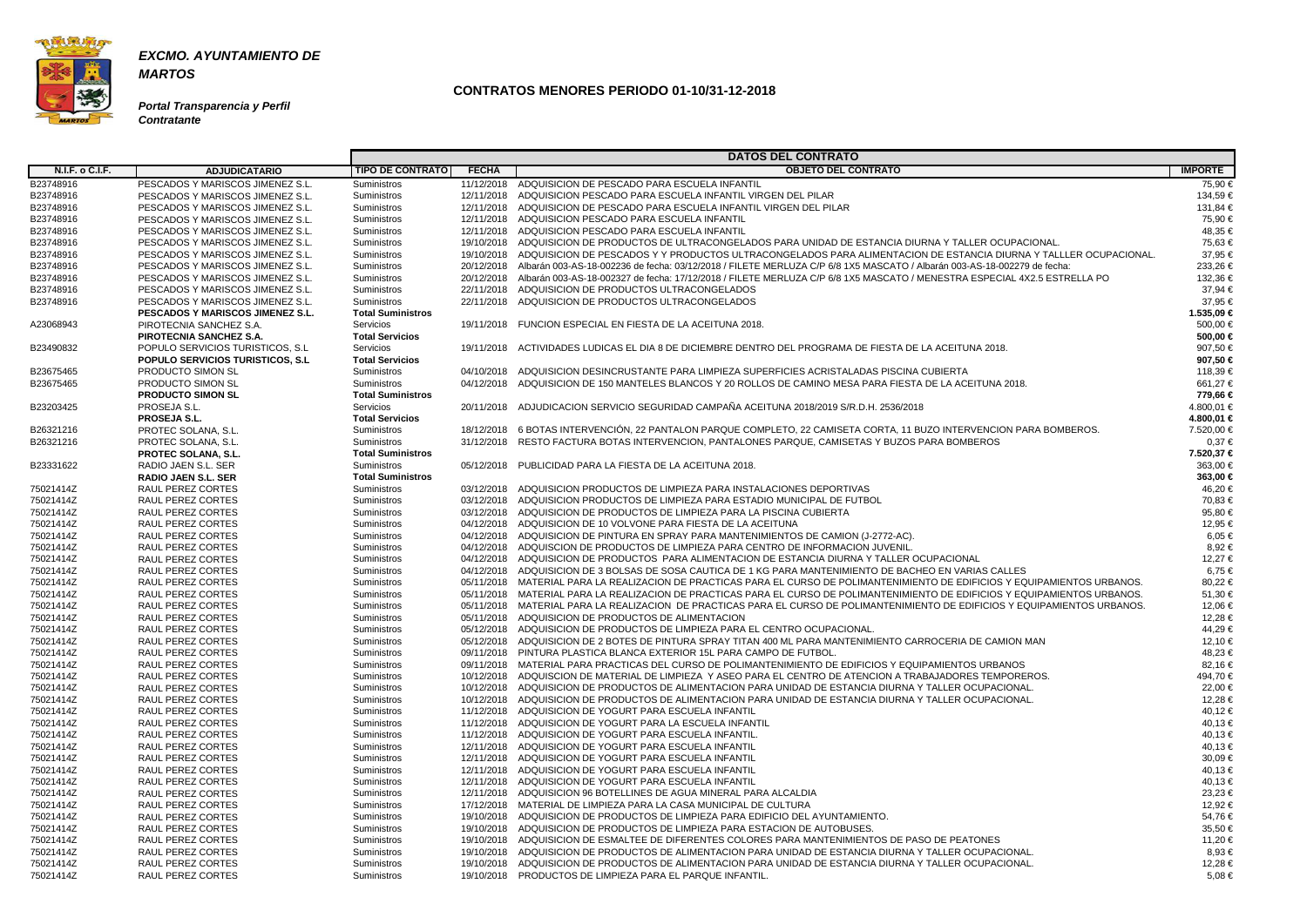

**MARTOS**

**Portal Transparencia y Perfil Contratante**

|                        |                          |                         |              | <b>DATOS DEL CONTRATO</b>                                                                                                           |                |
|------------------------|--------------------------|-------------------------|--------------|-------------------------------------------------------------------------------------------------------------------------------------|----------------|
| <b>N.I.F. o C.I.F.</b> | <b>ADJUDICATARIO</b>     | <b>TIPO DE CONTRATO</b> | <b>FECHA</b> | <b>OBJETO DEL CONTRATO</b>                                                                                                          | <b>IMPORTE</b> |
| 75021414Z              | RAUL PEREZ CORTES        | Suministros             |              | 19/10/2018 ADQUISICION DE MATERIAL DE LIMPIEZA PARA CASA MUNICIPAL DE CULTURA.                                                      | 44,99€         |
| 75021414Z              | RAUL PEREZ CORTES        | <b>Suministros</b>      |              | 19/11/2018 RESTO FACTURA MATERIAL PARA LA REALIZACION DE PRACTICAS DEL CURSO DE POLIMANTENIMIENTO DE EDIFICIOS Y EQUIPAMIENTOS URI  | $0,01 \in$     |
| 75021414Z              | <b>RAUL PEREZ CORTES</b> | <b>Suministros</b>      |              | 19/11/2018 ADQUISICION PRODUCTOS DE LIMPIEZA PARA INSTALACIONES DEPORTIVAS                                                          | 122,38 €       |
| 75021414Z              | RAUL PEREZ CORTES        | Suministros             |              | 21/11/2018 ADQUISICION DE PRODUCTOS DE ALIMENTACION PARA UNIDAD DE ESTANCIA DIURNA Y TALLER OCUPACIONAL.                            | 15,51 €        |
| 75021414Z              | RAUL PEREZ CORTES        | Suministros             | 21/11/2018   | ADQUISICION DE PRODUCTOS DE ALIMENTACION PARA UNIDAD DE ESTANCIA DIURNA Y TALLER OCUPACIONAL.                                       | 12,27€         |
| 75021414Z              | RAUL PEREZ CORTES        | <b>Suministros</b>      | 22/11/2018   | ADQUISICION E PRODUCTOS DE ALIMENTACION PARA CENTRO OCUPACIONAL                                                                     | 12,28 €        |
| 75021414Z              | RAUL PEREZ CORTES        | <b>Suministros</b>      |              | 23/10/2018 ADQUISICION DE PRODUCTOS DE LIMPIEZA PARA EL CENTRO DE EDUCACION DE ADULTOS.                                             | 16,59€         |
| 75021414Z              | RAUL PEREZ CORTES        | <b>Suministros</b>      |              | 23/10/2018 ADQUISICION DE PRODUCTOS DE LIMPIEZA PARA EL COLEGIO VIRGEN DE LA VILLA                                                  | 40,89€         |
| 75021414Z              | RAUL PEREZ CORTES        | Suministros             |              | 23/10/2018 ADQUISICION DE PRODUCTOS DE LIMPIEZA PARA EL COLEGIO SAN AMADOR                                                          | 59,47€         |
| 75021414Z              | <b>RAUL PEREZ CORTES</b> | <b>Suministros</b>      | 23/10/2018   | ADQUISICION DE PRODUCTOS DE LIMPIEZA PARA EL COLEGIO SAN FERNANDO                                                                   | 68,67€         |
| 75021414Z              | RAUL PEREZ CORTES        | <b>Suministros</b>      | 23/10/2018   | ADQUISICION DE PRODUCTOS DE LIMPIEZA PARA EL COLEGIO HERMANOS CARVAJALES                                                            | 84,86€         |
| 75021414Z              | RAUL PEREZ CORTES        | <b>Suministros</b>      |              | 23/10/2018 ADQUISICION DE PRODUCTOS DE LIMPIEZA PARA SERVICIOS SOCIALES.                                                            | 30,52€         |
| 75021414Z              | RAUL PEREZ CORTES        | <b>Suministros</b>      |              | 23/11/2018 ADQUISICION DE PRODUCTOS DE LIMPIEZA PARA EL COLEGIO HERMANOS CARVAJALES.                                                | 85,45 €        |
| 75021414Z              | RAUL PEREZ CORTES        | Suministros             |              | 23/11/2018 ADQUISICION DE PRODUCTOS DE LIMPIEZA PARA LA EMISORA MUNICIPAL DE RADIO                                                  | 32.91 €        |
| 75021414Z              | RAUL PEREZ CORTES        | Suministros             | 23/11/2018   | ADQUISICION DE ESMALTES DE COLORES PARA MANTENIMIENTOS REALIZADOS EN COLEGIO SAN FERNANDO.                                          | 32,86 €        |
| 75021414Z              | RAUL PEREZ CORTES        | <b>Suministros</b>      | 23/11/2018   | ADQUISICION DE PRODUCTOS DE LIMPIEZA PARA EL MERCADO DE SANTA MARTA.                                                                | 24,43€         |
| 75021414Z              | RAUL PEREZ CORTES        | <b>Suministros</b>      |              | 23/11/2018 ADQUISICION DE PRODUCTOS DE LIMPIEZA PARA LA ESTACION DE AUTOBUSES.                                                      | 33,53 €        |
| 75021414Z              | <b>RAUL PEREZ CORTES</b> | <b>Suministros</b>      | 23/11/2018   | ADQUISICION DE PRODUCTOS DE LIMPIEZA PARA ALMACEN DE OBRAS.                                                                         | 6,97€          |
| 75021414Z              | RAUL PEREZ CORTES        | <b>Suministros</b>      | 23/11/2018   | ADQUISICION DE PINTURA ESPECIAL PARA PASOS DE PEATONES.                                                                             | 227,03 €       |
| 75021414Z              | <b>RAUL PEREZ CORTES</b> | <b>Suministros</b>      | 23/12/2018   | YOGHOURT GERVAIS / GARRAFA 10 LITROS LAVAVAJILLAS ZOZOYA / LEJIA NORMAL 4 LTS. TANITO / VOLVONE 750 ml. / SPRAY MOPAS C             | 82,17€         |
| 75021414Z              | RAUL PEREZ CORTES        | <b>Suministros</b>      |              | 23/12/2018 YOGHOURT GERVAIS / GARRAFA 10 LITROS LAVAVAJILLAS ZOZOYA / FREGASUELOS TANITO COLONIA 1.5 LTS. / RECAMBIO DE FREGONA MI  | 159.97 €       |
| 75021414Z              | RAUL PEREZ CORTES        | Suministros             |              | 23/12/2018 LEJIA NORMAL 4 LTS. TANITO / RECAMBIO DE FREGONA MICROFIBRA REX / FREGASUELOS TANITO COLONIA 1.5 LTS. / RECAMBIO DE AMBI | 27.89 €        |
| 75021414Z              | RAUL PEREZ CORTES        | Suministros             |              | 23/12/2018 BOLSA DE MAQUINILLAS DE AFEITAR                                                                                          | 44.77 €        |
| 75021414Z              | RAUL PEREZ CORTES        | <b>Suministros</b>      | 23/12/2018   | LEJIA NORMAL 4 LTS. TANITO / VOLVONE 750 ml                                                                                         | 12,66 €        |
| 75021414Z              | RAUL PEREZ CORTES        | <b>Suministros</b>      |              | 23/12/2018 SPRAY MOPAS CARAMBA 600 ML / AGUA MINERAL 33CL                                                                           | 44,91 €        |
| 75021414Z              | RAUL PEREZ CORTES        | <b>Suministros</b>      |              | 23/12/2018 PLATANO PIEZA / AGUA MINERAL 33CL / BAYETA PARA CRISTALES VILEDA / FREGASUELOS TANITO COLONIA 1.5 LTS. / LEJIA NORMAL 4  | 216,73 €       |
| 75021414Z              | RAUL PEREZ CORTES        | <b>Suministros</b>      |              | 23/12/2018 VOLVONE 750 ml. / FREGASUELOS TANITO COLONIA 1.5 LTS. / LEJIA NORMAL 4 LTS. TANITO                                       | 22,14 €        |
| 75021414Z              | RAUL PEREZ CORTES        | <b>Suministros</b>      |              | 23/12/2018 FREGASUELOS TANITO COLONIA 1.5 LTS. / RECAMBIO DE FREGONA MICROFIBRA REX / LIMPIADOR OXIGENO ACTIVO LA SALUD / SPRAY MOP | 67.59€         |
| 75021414Z              | RAUL PEREZ CORTES        | <b>Suministros</b>      |              | 23/12/2018 LEJIA NORMAL 4 LTS. TANITO / VOLVONE 750 ml. / RECAMBIO DE CEPILLO CARIÑOSA / RECAMBIO DE AMBIENTADOR ELECTRICO AMBIPUR  | 75,61 €        |
| 75021414Z              | RAUL PEREZ CORTES        | Suministros             |              | 23/12/2018 RECAMBIO DE CEPILLO CARIÑOSA / FREGASUELOS TANITO COLONIA 1.5 LTS. / RECAMBIO DE FREGONA MICROFIBRA REX / VOLVONE 750 ml | 26,10 €        |
| 75021414Z              | RAUL PEREZ CORTES        | Suministros             | 23/12/2018   | LIMPIAMUEBLES PRONTO SPRAY / VOLVONE 750 ml. / FREGASUELOS TANITO COLONIA 1.5 LTS. / LIMPIADOR OXIGENO ACTIVO LA SALUD /            | 110,51 €       |
| 75021414Z              | <b>RAUL PEREZ CORTES</b> | <b>Suministros</b>      | 23/12/2018   | LIMPIADOR OXIGENO ACTIVO LA SALUD / RECAMBIO DE FREGONA MICROFIBRA REX / VOLVONE 750 ml. / LEJIA NORMAL 4 LTS. TANITO               | 13,09 €        |
| 75021414Z              | RAUL PEREZ CORTES        | <b>Suministros</b>      | 23/12/2018   | IMPRIMACION HIERRO GRIS 750 ml.                                                                                                     | 4,59€          |
| 75021414Z              | RAUL PEREZ CORTES        | <b>Suministros</b>      | 23/12/2018   | AGUA MINERAL 33CL                                                                                                                   | 23,23 €        |
| 75021414Z              | RAUL PEREZ CORTES        | <b>Suministros</b>      |              | 23/12/2018 RECAMBIO DE FREGONA MICROFIBRA REX / RECAMBIO DE AMBIENTADOR ELECTRICO AMBIPUR / SPRAY MOPAS CARAMBA 600 ML / LIMPIADO   | 110,56 €       |
| 75021414Z              | RAUL PEREZ CORTES        | <b>Suministros</b>      |              | 23/12/2018 LIMPIADOR QUITATINTA / LIMPIAMUEBLES PRONTO SPRAY / FREGASUELOS TANITO COLONIA 1.5 LTS. / VOLVONE 750 ml. / RECAMBIO DE  | 104.21 €       |
| 75021414Z              | RAUL PEREZ CORTES        | <b>Suministros</b>      |              | 23/12/2018 LEJIA NORMAL 4 LTS. TANITO / FREGASUELOS TANITO COLONIA 1.5 LTS.                                                         | 14.37 €        |
| 75021414Z              | RAUL PEREZ CORTES        | Suministros             | 23/12/2018   | RECAMBIO DE FREGONA MICROFIBRA REX / LEJIA NORMAL 4 LTS. TANITO / VOLVONE 750 ml. / ESTROPAJO FRIBRA VERDE SCHOT BRITE 1            | 114,74 €       |
| 75021414Z              | RAUL PEREZ CORTES        | <b>Suministros</b>      |              | 23/12/2018 FREGASUELOS TANITO COLONIA 1.5 LTS. / RECAMBIO DE FREGONA MICROFIBRA REX / LIMPIADOR OXIGENO ACTIVO LA SALUD             | 33,25 €        |
| 75021414Z              | RAUL PEREZ CORTES        | Suministros             |              | 23/12/2018 HIPOCLORITO 1 LTS. / LEJIA NORMAL 4 LTS. TANITO / RECAMBIO DE AMBIENTADOR ELECTRICO AMBIPUR / LIMPIADOR OXIGENO ACTIVO L | 928,11 €       |
| 75021414Z              | RAUL PEREZ CORTES        | Suministros             |              | 23/12/2018 SPRAY MOPAS CARAMBA 600 ML                                                                                               | $3.35 \in$     |
| 75021414Z              | RAUL PEREZ CORTES        | Suministros             |              | 23/12/2018 SPRAY MOPAS CARAMBA 600 ML / VOLVONE 750 ml. / LEJIA NORMAL 4 LTS. TANITO / FREGASUELOS TANITO COLONIA 1.5 LTS.          | 45,60 €        |
| 75021414Z              | RAUL PEREZ CORTES        | Suministros             |              | 23/12/2018 PINTURA SPRAY 200 ML.                                                                                                    | 2,17€          |
| 75021414Z              | RAUL PEREZ CORTES        | Suministros             |              | 25/10/2018 ADQUISICION DE BROCHA Y ESMALTE PARA MANTENIMIENTOS REALIZADOS EN PARKING DEL LLANETE.                                   | 8,64 €         |
| 75021414Z              | RAUL PEREZ CORTES        | Suministros             |              | 25/10/2018 ADQUISCION DE PRODUCTOS DE LIMPIEZA PARA COLEGIO PUBLICO TUCCI.                                                          | 74,46€         |
| 75021414Z              | RAUL PEREZ CORTES        | Suministros             |              | 25/10/2018 ADQUISICION DE PRODUCTOS DE LIMPIEZA PARA CENTRO DE EDUCACION DE ADULTOS.                                                | 49,38€         |
| 75021414Z              | RAUL PEREZ CORTES        | Suministros             |              | 26/10/2018 ADQUISICION DE PRODUCTOS DE LIMPIEZA PARA PISCINA CUBIERTA                                                               | 84,62€         |
| 75021414Z              | RAUL PEREZ CORTES        | Suministros             |              | 26/10/2018 ADQUISICION DE PRODUCTOS QUIMICOS PARA DESINFECCION Y CONTROL DE AGUA EN PISCINA CUBIERTA.                               | 1.277,39 €     |
| 75021414Z              | RAUL PEREZ CORTES        | Suministros             |              | 26/10/2018 ADQUISICION DE PINTURA PLASTICA BLANCA EXTERIOR PARA CAMPO DE FUTBOL.                                                    | 48,23 €        |
| 75021414Z              | RAUL PEREZ CORTES        | Suministros             |              | 26/11/2018 ADQUISICION DE PRODUCTOS DE LIMPIEZA PARA EL ARRESTO MUNICIPAL.                                                          | 62,10 €        |
| 75021414Z              | RAUL PEREZ CORTES        | Suministros             |              | 26/11/2018 ADQUISICION DE LAVAVAJILAS PARA LIMPIAR PIEZAS EN EL ARREGLO DEL SOCAVON DEL POLIGONO INDUSTRIAL.                        | 5,00 €         |
| 75021414Z              | RAUL PEREZ CORTES        | Suministros             |              | 26/11/2018 ADQUISICION DE PRODUCTOS DE LIMPIEZA PARA CONSULTORIO MEDICO EN MONTE LOPE ALVAREZ.                                      | 31,27€         |
| 75021414Z              | RAUL PEREZ CORTES        | Suministros             |              | 26/11/2018 ADQUISICION DE PRODUCTOS DE LIMPIEZA PARA CENTRO DE MAYORES DE MONTE LOPE ALVAREZ.                                       | 49,80 €        |
| 75021414Z              | RAUL PEREZ CORTES        | Suministros             |              | 26/11/2018 ADQUISICION DE PRODUCTOS DE LIMPIEZA PARA SERVICIOS SOCIALES.                                                            | 29,61 €        |
| 75021414Z              | RAUL PEREZ CORTES        | Suministros             |              | 26/11/2018 ADQUISICION DE PRODUCTOS DE LIMPIEZA PARA EDIFICIO DEL AYUNTAMIENTO                                                      | 58,59€         |
| 75021414Z              | RAUL PEREZ CORTES        | Suministros             |              | 26/11/2018 ADQUISICION DE PRODUCTOS DE LIMPIEZA PARA SERVICIO DE GESTION Y RECAUDACION.                                             | 34,24 €        |
| 75021414Z              | RAUL PEREZ CORTES        | Suministros             |              | 26/11/2018 ADQUISICION DE PRODUCTOS DE LIMPIEZA PARA EDIFICIO DE CALLE DOLORES TORRES,41                                            | 26,02 €        |
| 75021414Z              | RAUL PEREZ CORTES        | Suministros             |              | 26/11/2018 ADQUISICION DE PRODUCTOS DE LIMPIEZA PARA TEATRO MUNICIPAL.                                                              | 26,86 €        |
| 75021414Z              | RAUL PEREZ CORTES        | Suministros             |              | 26/11/2018 ADQUISICION DE PRODUCTOS DE LIMPIEZA PARA BIBLIOTECA DE BARRIO                                                           | 15,66 €        |
| 75021414Z              | RAUL PEREZ CORTES        | Suministros             |              | 26/11/2018 ADQUISICION DE PRODUCTOS D LIMPIEZA PARA CASA DE LA CULTURA.                                                             | 15,17 €        |
|                        |                          |                         |              |                                                                                                                                     |                |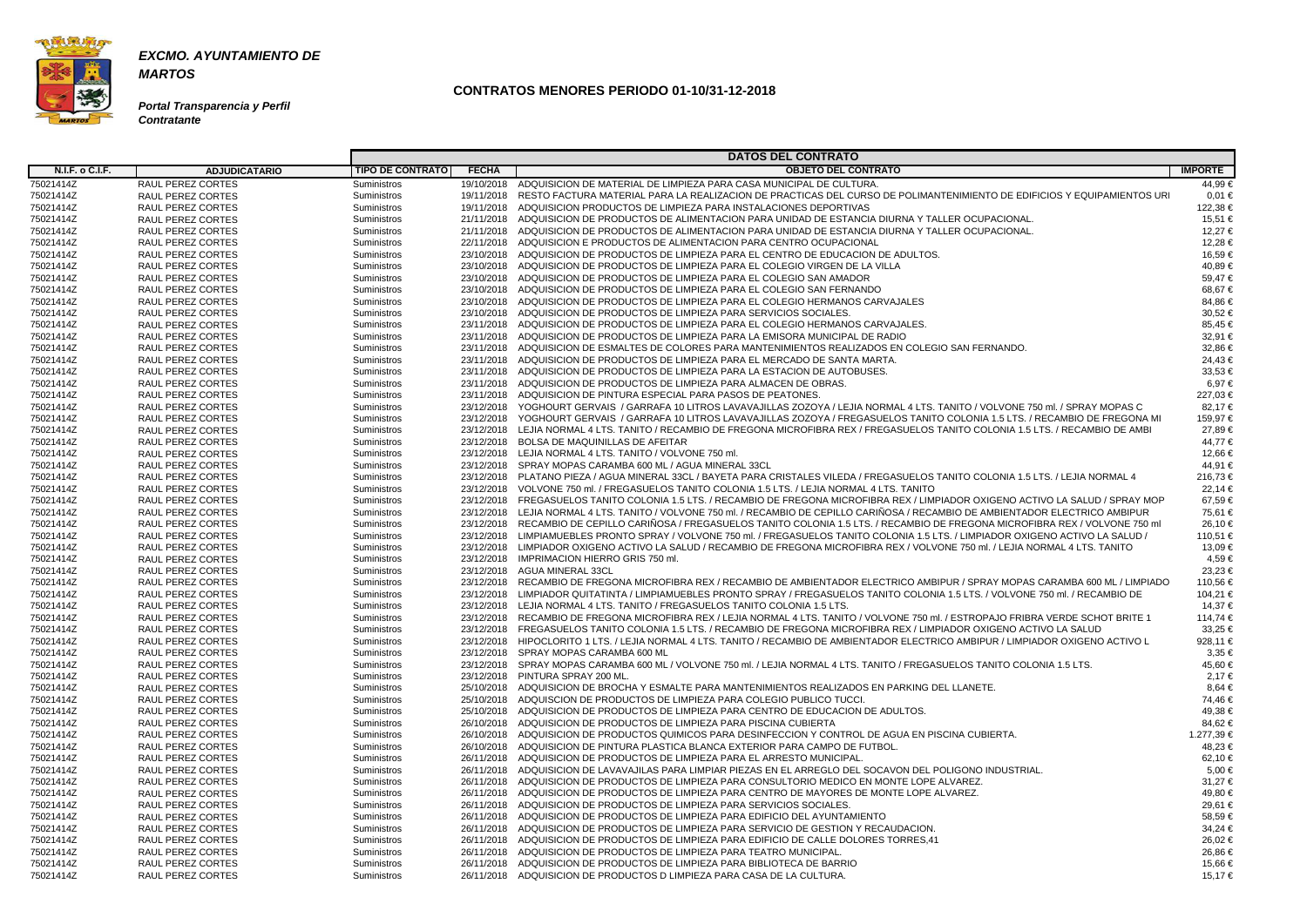

**Portal Transparencia y Perfil Contratante**

|                        |                                       |                          |              | <b>DATOS DEL CONTRATO</b>                                                                                                           |                |
|------------------------|---------------------------------------|--------------------------|--------------|-------------------------------------------------------------------------------------------------------------------------------------|----------------|
| <b>N.I.F. o C.I.F.</b> | <b>ADJUDICATARIO</b>                  | <b>TIPO DE CONTRATO</b>  | <b>FECHA</b> | <b>OBJETO DEL CONTRATO</b>                                                                                                          | <b>IMPORTE</b> |
| 75021414Z              | <b>RAUL PEREZ CORTES</b>              | Suministros              |              | 26/11/2018 ADQUISICION DE PRODUCTOS DE LIMPIEZA PARA ESCUELA INFANTIL                                                               | 49,30 €        |
| 75021414Z              | RAUL PEREZ CORTES                     | Suministros              |              | 27/11/2018 ADQUISICION DE MATERIAL DE PINTURA PARA MANTENIMIENTOS DE BANCOS                                                         | 124,86 €       |
| 75021414Z              | <b>RAUL PEREZ CORTES</b>              | Suministros              |              | 27/11/2018 ADQUISICION DE PRODUCTOS DE LIMPIEZA PARA EL COLEGIO FERNANDO IV                                                         | 46.68€         |
| 75021414Z              | <b>RAUL PEREZ CORTES</b>              | Suministros              |              | 27/11/2018 ADQUISICION DE PRODUCTOS DE LIMPIEZA PARA EL COLEGIO SAN FERNANDO                                                        | 67,25 €        |
| 75021414Z              | <b>RAUL PEREZ CORTES</b>              | Suministros              |              | 27/11/2018 ADQUISICION DE PRODUCTOS DE LIMPIEZA PARA EL COLEGIO SAN AMADOR                                                          | 55,87€         |
| 75021414Z              | RAUL PEREZ CORTES                     | Suministros              |              | 27/11/2018 ADQUISICION DE PRODUCTOS DE LIMPIEZA PARA EL COLEGIO VIRGEN DE LA VILLA                                                  | 42,13 €        |
| 75021414Z              | RAUL PEREZ CORTES                     | Suministros              |              | 30/10/2018 ADQUISIICION DE PRODUCOS DE LIMPIEZA PARA TEARO MUNICIPAL.                                                               | 19,38 €        |
| 75021414Z              | RAUL PEREZ CORTES                     | Suministros              |              | 31/12/2018 ADQUISICION MATERIAL LIMPIEZA PARA ADECUACION ENTORNO FIESTA DE LA ACITUNA                                               | 21,78 €        |
| 75021414Z              | RAUL PEREZ CORTES                     | Suministros              |              | 31/12/2018 ADQUISICION DE BOTELLINES DE AGUA PARA XXXVIII FIESTA DE LA ACEITUNA EN TEATRO MUNICIPAL.                                | 23,23 €        |
|                        | <b>RAUL PEREZ CORTES</b>              | <b>Total Suministros</b> |              |                                                                                                                                     | 7.153,61 €     |
| B23765712              | <b>RENACIMIENTO QUORUM S.L.</b>       | Suministros              |              | 17/12/2018 11 CASCOS GALLET F2, 11 LINTERNAS PARA CASCOS, 2 CARGADORES LINTERNAS.                                                   | $3.156,83 \in$ |
|                        | <b>RENACIMIENTO QUORUM S.L.</b>       | <b>Total Suministros</b> |              |                                                                                                                                     | $3.156,83 \in$ |
| A28076420              | <b>REPSOL BUTANO S.A.</b>             | Suministros              |              | 13/12/2018 3 CARGAS DE PROPANO PARA ESCUELA INFANTIL                                                                                | 185,55 €       |
| A28076420              | REPSOL BUTANO S.A.                    | Suministros              |              | 21/12/2018 6 BOTELLAS DE BUTANO PARA ALBERGUE INMIGRANTES                                                                           | 91,98€         |
| A28076420              | REPSOL BUTANO S.A.                    | Suministros              |              | 31/12/2018 BOTELLA DE PROPANO PARA C/ GRANADA 8                                                                                     | 61,85 €        |
|                        | <b>REPSOL BUTANO S.A.</b>             | <b>Total Suministros</b> |              |                                                                                                                                     | 339,38 €       |
| A80298839              | REPSOL COMERCIAL P.S.A.               | Suministros              |              | 17/12/2018  GASOLINA PARA MAQUINARIA PRACTICAS BOMBEROS, SUPLIDOS POR LOURDES MARTINES GOMEZ.                                       | 36,91 €        |
|                        | <b>REPSOL COMERCIAL P.S.A.</b>        | <b>Total Suministros</b> |              |                                                                                                                                     | 36,91 €        |
| B23379795              | RIVERA-BUS VIAJES S.L                 | Servicios                |              | 17/12/2018 SERVICIO DE TRANSPORTE EN AUTOBUS MARTOS - SIERRA AHILLOS 09/12 - SENDERISMO                                             | 280,00 €       |
|                        | <b>RIVERA-BUS VIAJES S.L</b>          | <b>Total Servicios</b>   |              |                                                                                                                                     | 280,00 €       |
| 77323975E              | ROCIO PULIDO LOPEZ                    | Servicios                |              | 13/12/2018 ALQUILER PANTALLA LED EMISION DIRECTO PRIMERA EXTRACCION FIESTA ACEITUNA                                                 | 1.028,50 €     |
|                        | <b>ROCIO PULIDO LOPEZ</b>             | <b>Total Servicios</b>   |              |                                                                                                                                     | 1.028,50 €     |
| 77323975E              | ROCIO PULIDO LOPEZ                    | Suministros              |              | 13/12/2018 ADQUISICION E INSTALACION DE MICROPERFORADOS EN ARCO DE ENTRADA AL RECINTO DE LA FIESTA DE LA ACEITUNA 2018              | 2.000,13 €     |
|                        | <b>ROCIO PULIDO LOPEZ</b>             | <b>Total Suministros</b> |              |                                                                                                                                     | 2.000,13 €     |
| 24130783B              | ROSA CHICO RODRIGUEZ                  | Suministros              |              | 17/10/2018 Revision de Repetidor / Micro portatil Kenwood / Bateria de Portátil Kenwood / Pinzas KBH-18 / Pinzas KBH-12 / Reparacio | 678,81 €       |
|                        | <b>ROSA CHICO RODRIGUEZ</b>           | <b>Total Suministros</b> |              |                                                                                                                                     | 678,81 €       |
| 77341835B              | ROSA VILLEN ZUHEROS                   | Servicios                |              | 19/11/2018 ELABORACION Y REPARTO DE BOLSAS DEL HOYO PARA LA FIESTA DE LA ACEITUNA 2018.                                             | 5.581,00 €     |
| 77341835B              | ROSA VILLEN ZUHEROS                   | Servicios                |              | 31/12/2018 RESTO DE PROPUESTA PARA ELABORACION Y REPARTO DE HOYOS EN FIESTAS DE ACEITUNA 2018                                       | $9.93 \in$     |
|                        | <b>ROSA VILLEN ZUHEROS</b>            | <b>Total Servicios</b>   |              |                                                                                                                                     | 5.590,93 €     |
| 77341835B              | ROSA VILLEN ZUHEROS                   | Suministros              |              | 11/10/2018 DESAYUNOS, ALMUERZOS Y CENAS SERVIDAS A DETENIDOS ARRESTOS MUNICIPALES DURANTE SEPTIEMBRE 2018                           | 87.45 €        |
|                        | <b>ROSA VILLEN ZUHEROS</b>            | <b>Total Suministros</b> |              |                                                                                                                                     | 87,45 €        |
| B23792021              | SADYC DISEÑO E IMPRESION S.L.         | Suministros              |              | 06/11/2018 300 PAÑUELOS DE POLIESTER ROJO SERIGRAFIADOS                                                                             | 294,03 €       |
|                        | SADYC DISEÑO E IMPRESION S.L.         | <b>Total Suministros</b> |              |                                                                                                                                     | 294,03 €       |
| B23537145              | SALONES MORIS, S.L.                   | Suministros              |              | 04/12/2018 COMIDA INSTITUCIONAL FIESTA DE LA ACEITUNA.                                                                              | 3.657,76 €     |
| B23537145              | SALONES MORIS, S.L.                   | Suministros              |              | 09/11/2018 INVITACION INSTITUCIONAL VISITA DIRECTOR AGENCIA IDEA A AYUNTAMIENTO Y VALEO.                                            | 218,53 €       |
| B23537145              | SALONES MORIS, S.L.                   | Suministros              |              | 27/12/2018 COMIDA NAVIDAD EMPLEADOS                                                                                                 | 957,00 €       |
|                        | <b>SALONES MORIS, S.L.</b>            | <b>Total Suministros</b> |              |                                                                                                                                     | 4.833,29 €     |
|                        | SDAD. COOP. AGRARIA AND. "SAN AMADOR" |                          |              |                                                                                                                                     |                |
| F23006273              |                                       | <b>Suministros</b>       |              | 04/12/2018 ADQUISICION DE 21 GARRAFAS DE 5 LITROS DE ACEITE PARA PREAPARACION FIESTA ACEITUNA 2018                                  | 398,98€        |
|                        | SDAD. COOP. AGRARIA AND. "SAN AMADOR" |                          |              |                                                                                                                                     |                |
| F23006273              |                                       | Suministros              |              | 04/12/2018 ADQUISICION DE 4 BOTELLA DE 500 ML PARA MESA DE FIESTA DE LA ACEITUNA 2018.                                              | 32,00 €        |
|                        | SDAD. COOP. AGRARIA AND. "SAN AMADOR" |                          |              |                                                                                                                                     |                |
| F23006273              |                                       | Suministros              |              | 16/10/2018 ADQUISICION DE TRES ESTUCHES DE ACEITE PARA PONENTES DE MESA REDONDA SOBRE TURISMO Y PATRIMONIO. IV JORNADAS DE TURISI   | 33,00 €        |
|                        | SDAD. COOP. AGRARIA AND. "SAN AMADOR" |                          |              |                                                                                                                                     |                |
| F23006273              |                                       | Suministros              |              | 26/11/2018 OBSEQUIO A MONITORES QUE IMPARTEN EL TALLER DE DEFENSA PERSONAL.                                                         | 24,00 €        |
|                        | SDAD, COOP, AGRARIA AND, "SAN AMADOR" |                          |              |                                                                                                                                     |                |
| F23006273              |                                       | <b>Suministros</b>       |              | 26/12/2018 BOTELLAS DE ACEITE DE OLIVA Y ESTUCHES PARA CROSS PANTANO DEL VIBORAS                                                    | 280,10 €       |
|                        | SDAD, COOP, AGRARIA AND, "SAN AMADOR" |                          |              |                                                                                                                                     |                |
|                        |                                       | <b>Total Suministros</b> |              |                                                                                                                                     | 768,08 €       |
| B91721951              | <b>SEMU SPORT SL</b>                  | Suministros              |              | 28/12/2018 CAMISETAS PROMOCIONALES                                                                                                  | 3.996,58 €     |
|                        | <b>SEMU SPORT SL</b>                  | <b>Total Suministros</b> |              |                                                                                                                                     | 3.996,58 €     |
| B60070505              | SEÑALES GIROD S.L.                    | Suministros              |              | 27/11/2018 ADQUISICION DE 20 PILONA MODELO "DALIA".                                                                                 | 767,62 €       |
|                        | <b>SEÑALES GIROD S.L.</b>             | <b>Total Suministros</b> |              |                                                                                                                                     | 767,62 €       |
| A80643117              | <b>SERFIEX</b>                        | Servicios                |              | 05/10/2018 COSTE REVISION FINANCIERA ACTUARIAL DEL PLAN DE PENSIONES EMPLEADOS DEL AYUNTAMIENTO DE MARTOS. PERIODO 2014/2016.       | 1.197,90 €     |
|                        | <b>SERFIEX</b>                        | <b>Total Servicios</b>   |              |                                                                                                                                     | 1.197,90 €     |
| 52478521L              | <b>SERGIO ERENA CAMARA</b>            | Suministros              |              | 10/12/2018 ADQUISCION DE 15 RECAMBIOS DE AGENDA CON ANILLAS PARA DIVERSAS DEPENDIENCIAS MUNICIPALES.                                | 120,52 €       |
| 52478521L              | <b>SERGIO ERENA CAMARA</b>            | Suministros              |              | 11/12/2018 100 CARTULINAS A4 PARA ACTIVIDADES DEL AREA DE CULTURA.                                                                  | 10,89 €        |
| 52478521L              | <b>SERGIO ERENA CAMARA</b>            | <b>Suministros</b>       |              | 14/11/2018 ANTENAS DE SEGURIDAD PARA POLIGONO INDUSTRIAL                                                                            | 2.233,28 €     |
| 52478521L              | <b>SERGIO ERENA CAMARA</b>            | <b>Suministros</b>       |              | 14/11/2018 CONFECCION DE TRES SELLOS PARA EL PROGRAMA EDUSI.                                                                        | 47,69 €        |
| 52478521L              | <b>SERGIO ERENA CAMARA</b>            | Suministros              |              | 17/12/2018 SOBRES CD PARA PELICULAS Y GOMETS REDONDOS COLOR VERDE PARA LOS LIBROS INFANTILES, DE LA BIBLIOTECA PUBLICA MUNICIPAL    | 9,20€          |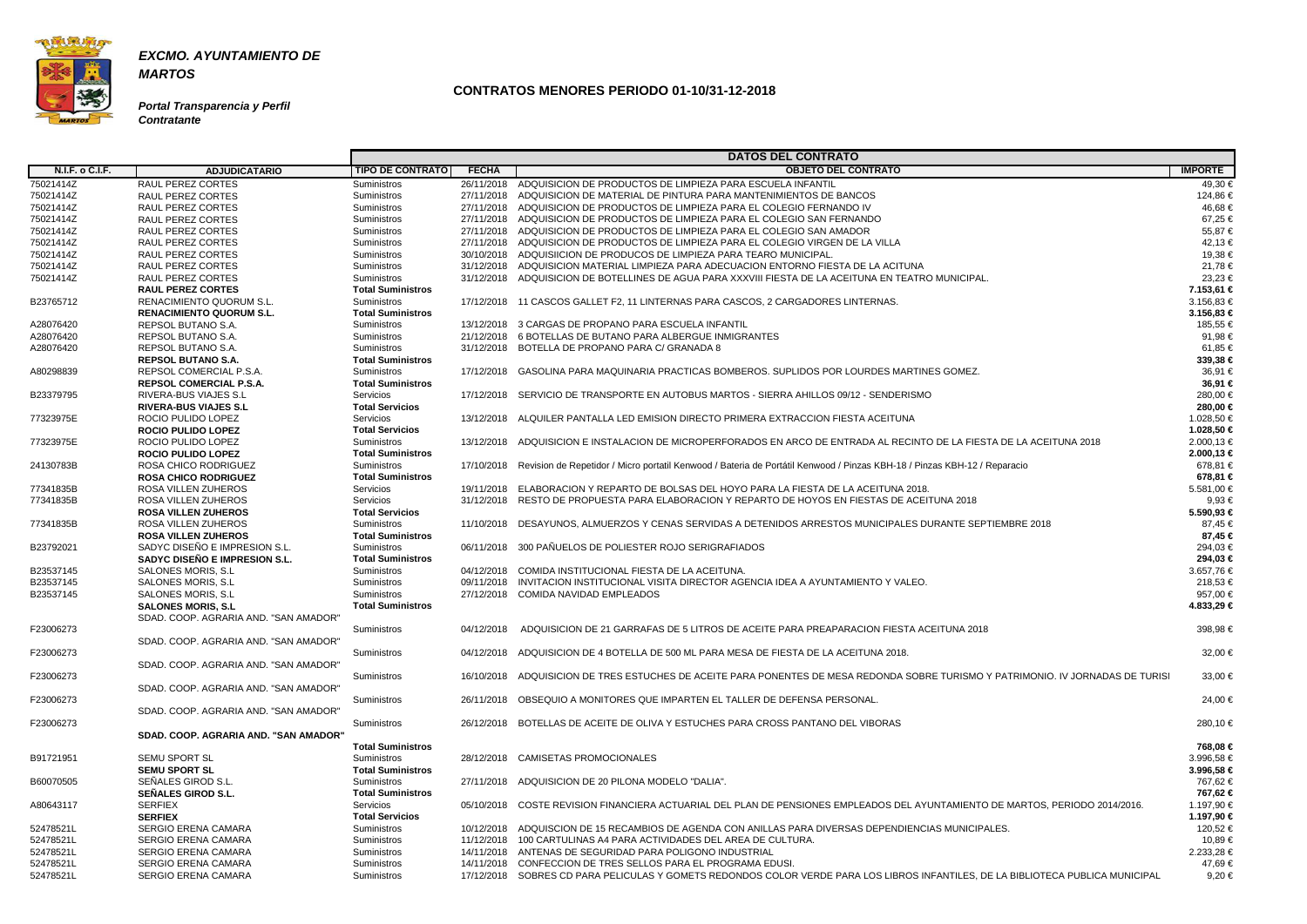

**MARTOS**

**Portal Transparencia y Perfil Contratante**

|                        |                                                      |                                   |              | <b>DATOS DEL CONTRATO</b>                                                                                                        |                  |
|------------------------|------------------------------------------------------|-----------------------------------|--------------|----------------------------------------------------------------------------------------------------------------------------------|------------------|
| <b>N.I.F. o C.I.F.</b> | <b>ADJUDICATARIO</b>                                 | <b>TIPO DE CONTRATO</b>           | <b>FECHA</b> | <b>OBJETO DEL CONTRATO</b>                                                                                                       | <b>IMPORTE</b>   |
| 52478521L              | <b>SERGIO ERENA CAMARA</b>                           | Suministros                       |              | 18/12/2018 RESTO DE ADQUISICION DE DISPOSITIVO PARA CONECTAR RED PRIVADA PARA BOMBEROS.                                          | 5,00 €           |
| 52478521L              | <b>SERGIO ERENA CAMARA</b>                           | Suministros                       | 19/10/2018   | ADQUISCION DE BLOQUE DE MEMORIA PARA INSTALACIONES INFORMATICAS.                                                                 | 34,53 €          |
| 52478521L              | <b>SERGIO ERENA CAMARA</b>                           | Suministros                       |              | 19/10/2018 5 ALMOHADILLAS ERGONÓMICAS PARA TECLADOS.                                                                             | 54,45 €          |
| 52478521L              | <b>SERGIO ERENA CAMARA</b>                           | Suministros                       |              | 21/11/2018 ADQUISICION DE MATERIAL DE PAPELERIA Y OFICINA PARA DEPENDENCIAS MUNICIPALES.                                         | 559,12€          |
| 52478521L              | <b>SERGIO ERENA CAMARA</b>                           | Suministros                       |              | 21/12/2018 MATERIAL DE PAPELERIA PARA EL CENTRO OCUPACIONAL                                                                      | 38,77 €          |
| 52478521L              | <b>SERGIO ERENA CAMARA</b>                           | Suministros                       | 21/12/2018   | CIZALLA Y BLISTER ETIQUETAS RESISTENTES                                                                                          | 122,60 €         |
| 52478521L              | <b>SERGIO ERENA CAMARA</b>                           | Suministros                       |              | 21/12/2018 MATERIAL DE PAPELERIA Y OFICINA PARA DEPENDENCIAS MUNICIPALES                                                         | 339,97€          |
| 52478521L              | <b>SERGIO ERENA CAMARA</b>                           | <b>Suministros</b>                |              | 21/12/2018 MATERIAL DE PAPELERIA Y OFICINA PARA DEPENDENCIAS MUNICIPALES                                                         | 147,68 €         |
| 52478521L              | <b>SERGIO ERENA CAMARA</b>                           | <b>Suministros</b>                |              | 26/10/2018 ADQUISICION DE CAMARA FOTOGRAFICA Y TARJETA DE MEMORIA PARA POLICIA LOCAL.                                            | 142,30 €         |
| 52478521L              | <b>SERGIO ERENA CAMARA</b>                           | Suministros                       |              | 26/11/2018 ADQUISICION DE SELLOS PARA JUVENTUD Y FESTEJOS.                                                                       | 23,63 €          |
| 52478521L              | <b>SERGIO ERENA CAMARA</b>                           | Suministros                       |              | 26/11/2018 ADQUISICION DE ROTULADOR DE DETECTOR DE BILLETES FALSOS PARA SERVICIO DE GESTION Y RECAUDACION                        | 22,94 €          |
| 52478521L              | <b>SERGIO ERENA CAMARA</b>                           | <b>Suministros</b>                |              | 27/11/2018 ALFOMBRILLAS KENSINGTON PARA RATON                                                                                    | 295,85 €         |
| 52478521L              | <b>SERGIO ERENA CAMARA</b>                           | Suministros                       |              | 30/11/2018 DISPOSITIVO PARA CONECTAR VPN. RED PRIVADA VIRTUAL EN EL PARQUE DE BOMBEROS.                                          | 813,32 €         |
| 52478521L              | <b>SERGIO ERENA CAMARA</b>                           | <b>Suministros</b>                |              | 30/11/2018 SELLO DE CAUCHO PARA LA COORDINACION DEL PROYECTO EMPLEATE PROGRESA MARTOS.                                           | 14,19 €          |
|                        | <b>SERGIO ERENA CAMARA</b>                           | <b>Total Suministros</b>          |              |                                                                                                                                  | 5.035,93 €       |
| 52541209D              | SERRANO PEÑA JOSE LUIS                               | Servicios                         | 28/12/2018   | SEGUIMIENTO ARQUEOLOGICO VIVIENDA TENERIAS MARTOS, CALLE TORREDONJIMENO 7(TENERIAS)                                              | 2.420,00 €       |
|                        | <b>SERRANO PEÑA JOSE LUIS</b>                        | <b>Total Servicios</b>            |              |                                                                                                                                  | 2.420,00 €       |
| F23016983              | SOC. COOP. AND. HERMUSAN                             | Suministros                       |              | 04/10/2018 ADQUISICOIN CARNE, HUEVOS Y EMBUTIDO PARA CENTRO TERAPIA OCUPACIONAL                                                  | 131,45 €         |
| F23016983              | SOC. COOP. AND. HERMUSAN                             | <b>Suministros</b>                |              | 04/10/2018 ADQUISICOIN CARNE, HUEVOS Y EMBUTIDO PARA CENTRO TERAPIA OCUPACIONAL                                                  | 91,74 €          |
| F23016983              | SOC. COOP. AND. HERMUSAN                             | <b>Suministros</b>                |              | 04/12/2018 ADQUISICION DE PRODUCTOS DE ALIMENTACION PARA UNIDAD DE ESTANCIA DIURNA Y TALLER OCUPACIONAL.                         | 107.70 €         |
| F23016983              | SOC. COOP. AND. HERMUSAN                             | <b>Suministros</b>                |              | 04/12/2018 ADQUISICION DE PRODUCTOS DE ALIMENTACION PARA UNIDAD DE ESTANCIA DIURNA Y TALLER OCUPACIONAL.                         | 137,15 €         |
| F23016983              | SOC. COOP. AND. HERMUSAN                             | <b>Suministros</b>                |              | 05/10/2018 ADQUISICION CARNE Y HUEVOS PARA CENTRO OCUPACIONAL LA PENA                                                            | 56,83 €          |
| F23016983              | SOC. COOP. AND. HERMUSAN                             | <b>Suministros</b>                |              | 05/10/2018 ADQUISICION CARNEY HUEVOS PARA CENTRO OCUPACIONAL LA PEÑA                                                             | 77,21 €          |
| F23016983              | SOC. COOP. AND. HERMUSAN                             | <b>Suministros</b>                | 05/11/2018   | CARNE, EMBUTIDOS Y HUEVOS PARA CENTRO OCUPACIONAL                                                                                | 160,31 €         |
| F23016983              | SOC. COOP. AND. HERMUSAN                             | Suministros                       | 09/11/2018   | ADQUISICION DE CARNES Y HUEVOS PARA ESCUELA INFANTIL                                                                             | 22,76€           |
| F23016983              | SOC. COOP. AND. HERMUSAN                             | <b>Suministros</b>                |              | 09/11/2018 ADQUISICION DE CARNES Y HUEVOS PARA EESCUELA INFANTIL                                                                 | 9,10 $\in$       |
| F23016983              | SOC. COOP. AND. HERMUSAN                             | Suministros                       |              | 09/11/2018 ADQUISICION DE CARNES Y HUEVOS PARA ESCUELA INFANTIL.                                                                 | 18,20€           |
| F23016983              | SOC. COOP. AND. HERMUSAN                             | Suministros                       |              | 10/10/2018 ADQUISICION CARNEY HUEVOS PARA ESCUELA INFANTIL VIRGEN DEL PILAR                                                      | 22,76€           |
| F23016983              | SOC. COOP. AND. HERMUSAN                             | <b>Suministros</b>                |              | 10/12/2018 ADQUISICION DE CARNE, EMBUTIDO Y HUEVOS PARA ALIMENTACION DE UNIDAD DE ESTANCIA DIURNA Y TALLER OCUPACIONAL.          | 25,53 €          |
| F23016983              | SOC. COOP. AND. HERMUSAN                             | <b>Suministros</b>                |              | 10/12/2018 ADQUISICION DE CARNE.EMBUTIDO Y HUEVOS PARA ALIMENTACION DE UNIDAD DE ESTANCIA DIURNA Y TALLER OCUPACIONAL.           | 17,60 €          |
| F23016983              | SOC. COOP. AND. HERMUSAN                             | <b>Suministros</b>                |              | 10/12/2018 ADQUISICION DE CARNE.EMBUTIDO Y HUEVOS PARA ALIMENTACION DE UNIDAD DE ESTANCIA DIURNA Y TALLER OCUPACIONAL.           | 119,63 €         |
| F23016983              | SOC. COOP. AND. HERMUSAN                             | Suministros                       |              | 10/12/2018 ADQUISICION DE CARNE.EMBUTIDO Y HUEVOS PARA ALIMENTACION DE UNIDAD DE ESTANCIA DIURNA Y TALLER OCUPACIONAL.           | 59,43 €          |
| F23016983              | SOC. COOP. AND. HERMUSAN                             | <b>Suministros</b>                |              | 11/10/2018 ADQUISICION CARNE Y HUEVOS PARA ESCUELA INFANTIL                                                                      | 90.79€           |
| F23016983              | SOC. COOP. AND. HERMUSAN                             | <b>Suministros</b>                |              | 11/10/2018 ADQUISICION CARNE Y HUEVOS PARA ESCUELA INFANTIL                                                                      | 99,28€           |
| F23016983              | SOC. COOP. AND. HERMUSAN                             | <b>Suministros</b>                |              | 11/10/2018 ADQUISICION CARNEY HUEVOS PARA ESCUELA INFANTIL VIRGEN DEL PILAR                                                      | 64,20€           |
| F23016983              | SOC. COOP. AND. HERMUSAN                             | <b>Suministros</b>                |              | 11/10/2018 ADQUISICION CARNE Y HUEVOS PARA ESCUELA INFANTIL VIRGEN DEL PILAR                                                     | 18,20 €          |
| F23016983              | SOC. COOP. AND. HERMUSAN                             | Suministros                       |              | 11/10/2018 ADQUISICION CARNE Y HUEVOS PARA ESCUELA INFANTIL VIRGEN DEL PILAR                                                     | 30,38 €          |
| F23016983              | SOC. COOP. AND. HERMUSAN                             | <b>Suministros</b>                |              | 11/10/2018 ADQUISICION CARNE Y HUEVOS PARA ESCUELA INFANTIL VIRGEN DEL PILAR                                                     | 9,10 €           |
| F23016983              | SOC. COOP. AND. HERMUSAN                             | Suministros                       |              | 11/12/2018 ADQUISICION DE HUEVOS Y CARNE PARA ESCUELA INFANTIL<br>11/12/2018 ADQUISICION DE HUEVOS Y CARNE PARA ESCUELA INFANTIL | 89,09€           |
| F23016983              | SOC. COOP. AND. HERMUSAN<br>SOC. COOP. AND. HERMUSAN | Suministros                       |              |                                                                                                                                  | $9,10 \in$       |
| F23016983<br>F23016983 | SOC. COOP. AND. HERMUSAN                             | Suministros<br>Suministros        |              | 11/12/2018 ADQUISICION DE HUEVOS Y CARNE PARA ESCUELA INFANTIL<br>11/12/2018 ADQUISICION DE HUEVOS Y CARNE PARA ESCUELA INFANTIL | 9,10€<br>27,30 € |
|                        | SOC. COOP. AND. HERMUSAN                             |                                   |              | 11/12/2018 ADQUISCION DE HUEVOS Y CARNE PARA ESCUELA INFANTIL                                                                    | 78,80 €          |
| F23016983<br>F23016983 | SOC. COOP. AND. HERMUSAN                             | <b>Suministros</b><br>Suministros |              | 11/12/2018 ADQUISICION DE HUEVOS Y CARNE PARA ESCUELA INFANTIL                                                                   | 36,19€           |
| F23016983              | SOC. COOP. AND. HERMUSAN                             | Suministros                       |              | 11/12/2018 ADQUISICION DE HUEVOS Y CARNE PARA ESCUELA INFANTIL                                                                   | 26,73 €          |
| F23016983              | SOC. COOP. AND. HERMUSAN                             | Suministros                       |              | 11/12/2018 ADQUISICION DE HUEVOS Y CARNE PARA ESCUELA INFANTIL                                                                   | 80,04 €          |
| F23016983              | SOC. COOP. AND. HERMUSAN                             | Suministros                       |              | 12/11/2018 ADQUISICION DE CARNES Y HUEVOS PARA ESCUELA INFANTIL.                                                                 | 30,90 €          |
| F23016983              | SOC. COOP. AND. HERMUSAN                             | Suministros                       |              | 12/11/2018 ADQUISICION DE CARNES Y HUEVOS PARA ESCUELA INFANTIL.                                                                 | 74,44 €          |
| F23016983              | SOC. COOP. AND. HERMUSAN                             | Suministros                       |              | 12/11/2018 ADQUISICION DE CARNES Y HUEVOS PARA ESCUELA INFANTIL.                                                                 | 81,38 €          |
| F23016983              | SOC. COOP. AND. HERMUSAN                             | Suministros                       |              | 12/11/2018 ADQUISICION DE CARNES Y HUEVOS PARA PARA ESCUELA INFANTIL.                                                            | 9,10 €           |
| F23016983              | SOC. COOP. AND. HERMUSAN                             | Suministros                       |              | 12/11/2018 ADQUISICION DE CARNES Y HUEVOS PARA ESCUELA INFANTIL                                                                  | 9,10 €           |
| F23016983              | SOC. COOP. AND. HERMUSAN                             | Suministros                       |              | 12/11/2018 ADQUISICION CARNE Y HUEVOS PARA ESCUELA INFANTIL                                                                      | 44,65 €          |
| F23016983              | SOC. COOP. AND. HERMUSAN                             | Suministros                       |              | 12/11/2018 ADQUISICION CARNE Y HUEVOS PARA ESCUELA INFANTIL                                                                      | 38,38 €          |
| F23016983              | SOC. COOP. AND. HERMUSAN                             | Suministros                       |              | 19/10/2018 ADQUISICION DE CARNE, EMBUTIDO Y HUEVOS PARA ALIMENTACION DE UNIDAD DE ESTANCIA DIURNA Y TALLER OCUPACIONAL.          | 99,52 €          |
| F23016983              | SOC. COOP. AND. HERMUSAN                             | Suministros                       |              | 19/10/2018 ADQUISCION DE CARNE,EMBUTIDOS Y HUEVOS PARA UNIDAD DE ESTANCIA DIURNA Y TALLER OCUPACIONAL.                           | 71,78 €          |
| F23016983              | SOC. COOP. AND. HERMUSAN                             | Suministros                       |              | 19/10/2018 ADQUISICION DE CARNE Y EMBUTIDOS PARA ALIMENTACION DE UNIDAD DE ESTANCIA DIURNA Y TALLER OCUPACIONAL                  | 39,75 €          |
| F23016983              | SOC. COOP. AND. HERMUSAN                             | Suministros                       |              | 20/11/2018 ADQUISICION EMBUTIDO PARA BOCADILLOS COLABORADORES ORGANIZACION CASA DEL TERROR                                       | 6,42 €           |
| F23016983              | SOC. COOP. AND. HERMUSAN                             | Suministros                       |              | 20/11/2018 ADQUISICION EMBUTIDO PARA BOCADILLOS COLABORADORES ORGANIZACION CASA DEL TERROR                                       | 13,97 €          |
| F23016983              | SOC. COOP. AND. HERMUSAN                             | Suministros                       |              | 22/11/2018 CARNE.EMBUTIDOS Y HUEVOS PARA CENTRO OCUPACIONAL.                                                                     | 74,59 €          |
| F23016983              | SOC. COOP. AND. HERMUSAN                             | Suministros                       |              | 22/11/2018 CARNE, EMBUTIDOS Y HUEVOS PARA CENTRO OCUPACIONAL                                                                     | 70,38 €          |
|                        |                                                      |                                   |              |                                                                                                                                  |                  |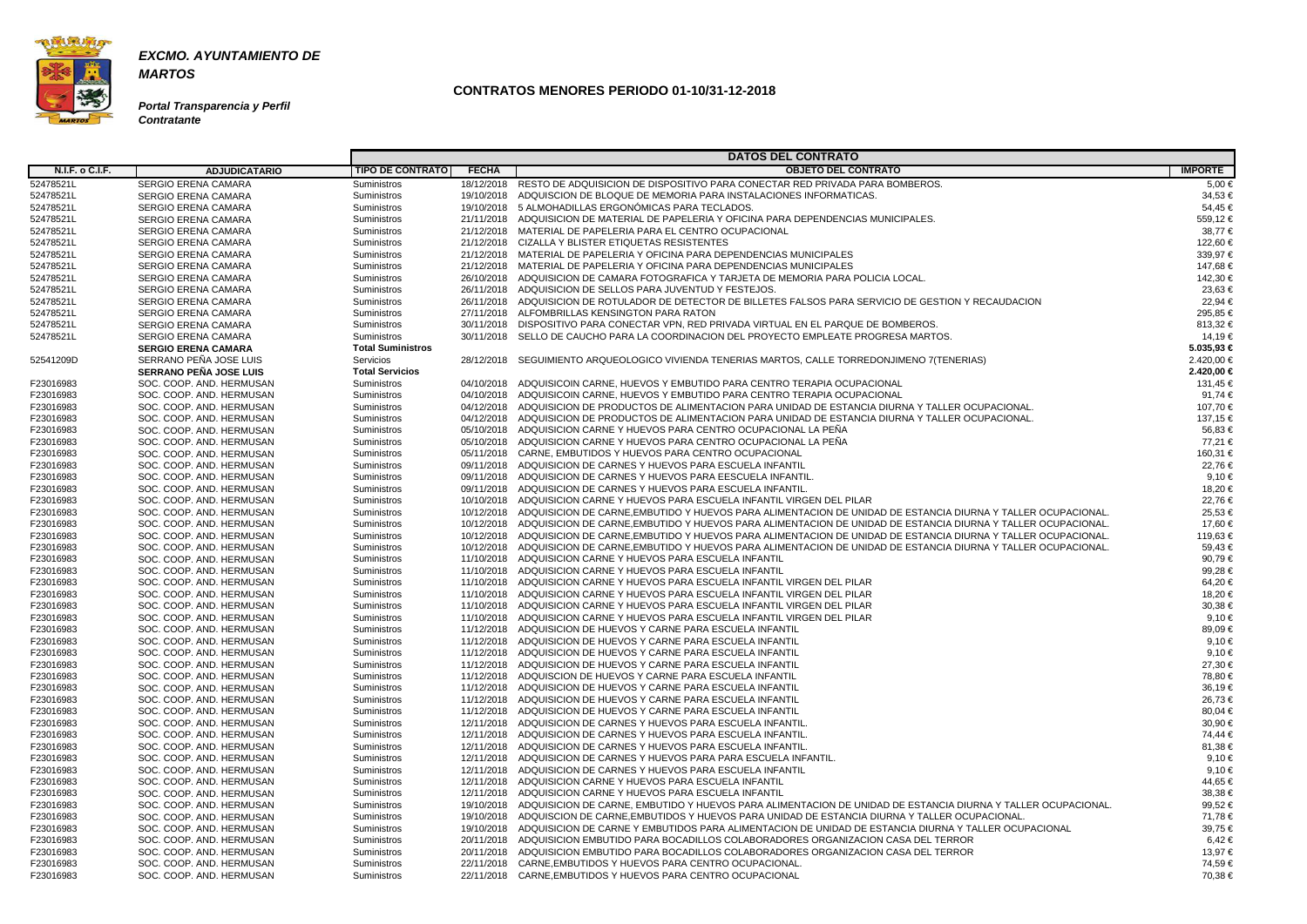

**Portal Transparencia y Perfil Contratante**

|                        |                                                 |                          |              | <b>DATOS DEL CONTRATO</b>                                                                                                           |                |
|------------------------|-------------------------------------------------|--------------------------|--------------|-------------------------------------------------------------------------------------------------------------------------------------|----------------|
| N.I.F. o C.I.F.        | <b>ADJUDICATARIO</b>                            | <b>TIPO DE CONTRATO</b>  | <b>FECHA</b> | <b>OBJETO DEL CONTRATO</b>                                                                                                          | <b>IMPORTE</b> |
| F23016983              | SOC. COOP. AND. HERMUSAN                        | Suministros              |              | 23/12/2018 1 (CHORIZO FRESCO) / 2 (MORCILLA DE CEBOLLA) / 3 (ORDEN A.P.A 1556/2002 P.E. 0.05€/Kg) / 4 (MUSLOS DE POLLO) /           | 308,36 €       |
| F23016983              | SOC. COOP. AND. HERMUSAN                        | <b>Suministros</b>       |              | 23/12/2018 1 (POLLO ENTERO ) / 2 (O.M. APA 18-01-2002 CANAL EUROPEA 0.052€ kg. ) / 3 (MUSLOS DE POLLO ) / 4 (O.M. APA 18/01/200     | 205,63€        |
|                        | <b>SOC. COOP. AND. HERMUSAN</b>                 | <b>Total Suministros</b> |              |                                                                                                                                     | 2.904,05 €     |
|                        | SOCIEDAD GENERAL DE AUTORES DE ESPA\A           |                          |              |                                                                                                                                     |                |
| G28029643              |                                                 | Servicios                | 04/10/2018   | 10% RECAUDACION DERECHOS DE AUTOR OBRA SAFARI EN EL TEATRO MPAL. DENTRO DEL PROGRAMA PLATEA EL 27/10/2018.-                         | 127.05 €       |
|                        | SOCIEDAD GENERAL DE AUTORES DE ESPAVA           |                          |              |                                                                                                                                     |                |
| G28029643              |                                                 | Servicios                |              | 26/11/2018 10% RECAUDACION TAQUILLA DERECHOS DE AUTOR OBRA "TEBAS LAND" EL 01/12/2018(PLATEA).-                                     | 99.83 €        |
|                        |                                                 |                          |              |                                                                                                                                     |                |
|                        | SOCIEDAD GENERAL DE AUTORES DE<br><b>ESPA\A</b> | <b>Total Servicios</b>   |              |                                                                                                                                     | 226,88 €       |
|                        | SOCIEDAD UNIPERSONAL DRAGER SAFETY              |                          |              |                                                                                                                                     |                |
|                        |                                                 |                          |              | Numero de serie: AREC-0023 ALCOTEST 7110 CON TECLADO                                                                                |                |
| A83140012              | HISPANIA S.A.                                   | Servicios                | 20/11/2018   | DISCO DE VALVULA PANORAMA (Orden de servicio: 003292531 / 10                                                                        | 575,48 €       |
|                        | SOCIEDAD UNIPERSONAL DRAGER SAFETY              |                          |              |                                                                                                                                     |                |
|                        | <b>HISPANIA S.A.</b>                            | <b>Total Servicios</b>   |              |                                                                                                                                     | 575,48 €       |
|                        | SOCIEDAD UNIPERSONAL DRAGER SAFETY              |                          |              |                                                                                                                                     |                |
| A83140012              | HISPANIA S.A.                                   | Suministros              |              | 17/12/2018 7 UNIDADES DE MASCARA FPS M2, 11 CAJAS DE TRANSPORTE Y 10 CHEMMAX TIPO 3-4.                                              | 3.172,34 €     |
|                        | SOCIEDAD UNIPERSONAL DRAGER SAFETY              |                          |              |                                                                                                                                     |                |
|                        | <b>HISPANIA S.A.</b>                            | <b>Total Suministros</b> |              |                                                                                                                                     | 3.172,34 €     |
| B23442551              | SUMINISTROS LA MURALLA S.L.                     | Suministros              | 02/11/2018   | CREDITO RETENIDO APORTACION MUNICIPAL REFORMADO PROYECTO ADECUACION PLAZAS Y ZONAS VERDES P.F.E.A 2017                              | 382.49€        |
| B23442551              | SUMINISTROS LA MURALLA S.L.                     | Suministros              |              | 03/12/2018 EMISOR TERMICO DE ALUMINIO PARA CENTRO DE MAYORES MONTE LOPE ALVAREZ                                                     | 353.32 €       |
| B23442551              | SUMINISTROS LA MURALLA S.L.                     | <b>Suministros</b>       | 05/10/2018   | CREDITO RETENIDO APORTACION MUNICIPAL REFORMADO PROYECTO ADECUACION PLAZAS Y ZONAS VERDES P.F.E.A 2017                              | $0.07 \in$     |
| B23442551              | SUMINISTROS LA MURALLA S.L.                     | Suministros              |              | 05/11/2018 MATERIAL PARA LA REALIZACION DE PRACTICAS PARA EL CURSO DE POLIMANTENIMIENTO DE EDIFICIOS Y EQUIPAMIENTOS URBANOS.       | 24,20€         |
| B23442551              | SUMINISTROS LA MURALLA S.L.                     | Suministros              |              | 05/11/2018 GAFA CICLON ESPECIAL HERRERIA PARA RAFAEL GUTIERREZ EXPOSITO.                                                            | 18.15 €        |
| B23442551              | SUMINISTROS LA MURALLA S.L.                     | Suministros              |              | 05/12/2018 DOCUMENTO ORIGEN (Albarán S/284131 de 13/11/2018.) / MARCA GUANTE CONDUCTOR FLOR VACUNO GRIS T-10 788-LG P1199 / MARCA   | 91.95 €        |
| B23442551              | SUMINISTROS LA MURALLA S.L.                     | Suministros              |              | 06/11/2018 APORTACION MUNICIPAL MATERIALES P.F.E.A. 2018 "ADECUACION DE ZONAS VERDES Y CALLES EN MARTOS".-                          | 443.84 €       |
| B23442551              | SUMINISTROS LA MURALLA S.L.                     | Suministros              |              | 06/11/2018 APORTACION MUNICIPAL MATERIALES P.F.E.A. 2018 "ADECUACION DE ZONAS VERDES Y CALLES EN MARTOS".                           | 14.67 €        |
| B23442551              | SUMINISTROS LA MURALLA S.L.                     | Suministros              |              | 09/10/2018 12 GUANTES DE NITRILO FLOCADO PARA PERSONAL DE NUEVA INCORPORACION PFEA DEL SERVICIO DE LIMPIEZA                         | 17,42 €        |
| B23442551              | SUMINISTROS LA MURALLA S.L.                     | Suministros              |              | 12/11/2018 DOCUMENTO ORIGEN (Albarán S/283108 de 04/09/2018.) / BOTA PIEL PUNTERA/PL Nº 37 ECO MASTIA P1199 -                       | 15,11 €        |
| B23442551              | SUMINISTROS LA MURALLA S.L.                     | Suministros              |              | 12/11/2018 DOCUMENTO ORIGEN (Albarán S/282593 de 20/07/2018.) / CALZADO ALBA TRABA BLANCO T-40 P10676                               | 35,21 €        |
| B23442551              | SUMINISTROS LA MURALLA S.L.                     | Suministros              |              | 12/11/2018 DOCUMENTO ORIGEN (Albarán S/282670 de 26/07/2018.) / CALZADO ALBA TRABA BLANCO Nº38 P10676                               | 35,21€         |
| B23442551              | SUMINISTROS LA MURALLA S.L.                     | Suministros              | 14/11/2018   | ADQUISICION DE 12 PARES DE GUANTES NYLON POLIURETANO GRIS NEGRO Y 12 PARES GUANTES PARA SERVICIO DE ALUMBRADO PUBLICO               | 16,84 €        |
| B23442551              | SUMINISTROS LA MURALLA S.L.                     | Suministros              |              | 16/10/2018 ADQUISICION EPIS COMPLEMENTARIOS PARA PRACTICAS PERSONAL CURSO DE POLIMANTENIMIENTO                                      | 38.99€         |
| B23442551              | SUMINISTROS LA MURALLA S.L.                     | Suministros              |              | 18/12/2018 APORTACION MUNICIPAL MATERIALES P.F.E.A. 2018 "ADECUACION DE ZONAS VERDES Y CALLES EN MARTOS".                           | 774,33 €       |
| B23442551              | SUMINISTROS LA MURALLA S.L.                     | Suministros              |              | 20/12/2018 DOCUMENTO ORIGEN (Albarán S/284565 de 18/12/2018.) / DOCUMENTO ORIGEN (Presupuesto S/181808 de 17/12/2018.) / STIHL      | 1.601,62 €     |
| B23442551              | SUMINISTROS LA MURALLA S.L.                     | Suministros              |              | 21/11/2018 APORTACION MUNICIPAL MATERIALES P.F.E.A. 2018 "ADECUACION DE ZONAS VERDES Y CALLES EN MARTOS".-                          | 261.84 €       |
| B23442551              | SUMINISTROS LA MURALLA S.L.                     | Suministros              |              | 21/11/2018 APORTACION MUNICIPAL MATERIALES P.F.E.A. 2018 "ADECUACION DE ZONAS VERDES Y CALLES EN MARTOS".                           | 92,63 €        |
| B23442551              | SUMINISTROS LA MURALLA S.L.                     | Suministros              |              | 21/11/2018 APORTACION MUNICIPAL MATERIALES P.F.E.A. 2018 "ADECUACION DE ZONAS VERDES Y CALLES EN MARTOS".-                          | 375,00 €       |
| B23442551              | SUMINISTROS LA MURALLA S.L.                     | Suministros              |              | 22/11/2018 ADQUISIICION DE MASCARILLAS PARA UTILIZACION POR SERVICIO DE AYUDA A DOMICILIO.                                          | 46,46€         |
|                        | SUMINISTROS LA MURALLA S.L.                     |                          | 26/11/2018   | 20 MASCARILLAS FFP2 PARA CURSO DE BOMBEROS                                                                                          | 9.68€          |
| B23442551<br>B23442551 |                                                 | Suministros              |              | 26/11/2018 RESTO FACTURA PIJAMAS DE TRABAJO Y 12 ZUECOS PARA LIMPIEZA DE SUPERFICIES Y MOBILIARIO EN EDIFICIOS Y LOCALES.           | 24,60 €        |
|                        | SUMINISTROS LA MURALLA S.L.                     | Suministros              |              |                                                                                                                                     |                |
| B23442551              | SUMINISTROS LA MURALLA S.L                      | Suministros              |              | 26/12/2018 DOCUMENTO ORIGEN (Albarán S/284661 de 26/12/2018.) / DOCUMENTO ORIGEN (Presupuesto S/181840 de 26/12/2018.) / PRODUC     | 252,65€        |
| B23442551              | SUMINISTROS LA MURALLA S.L.                     | Suministros              |              | 27/11/2018 EQUIPOS DE PROTECCION INDIVIDUAL PARA LOS BOMBEROS DE MARTOS.                                                            | 729,33 €       |
| B23442551              | SUMINISTROS LA MURALLA S.L.                     | Suministros              |              | 31/12/2018 DOCUMENTO ORIGEN (Albarán S/284090 de 08/11/2018.) / MARCA GUANTE CONDUCTOR FLOR VACUNO GRIS T-9 788-LG P1199 / MARCA    | 284,92€        |
|                        | <b>SUMINISTROS LA MURALLA S.L.</b>              | <b>Total Suministros</b> |              |                                                                                                                                     | 5.940,53 €     |
|                        | TELEFONICA SOLUCIONES DE INFORMATICA            |                          |              |                                                                                                                                     |                |
|                        |                                                 |                          |              |                                                                                                                                     |                |
| A78053147              | Y COMUNICACIONES DE ESPAÑA S.A.U.               | Servicios                |              | 21/12/2018 Tecnología de Información TSOL 4167899 - Cuota trimestral (Nov 2018-Dic 2018-Enero 2019) Movistar Gestion de Flotas - O  | 578,62 €       |
|                        | TELEFONICA SOLUCIONES DE INFORMATICA            |                          |              |                                                                                                                                     |                |
|                        |                                                 |                          |              |                                                                                                                                     |                |
| A78053147              | Y COMUNICACIONES DE ESPAÑA S.A.U.               | Servicios                |              | 21/12/2018 Tecnología de Información TSOL 4167899 - Cuota trimestral (Agosto 2018-Septiembre 2018- Octubre 2018) Movistar Gestion d | 578,62 €       |
|                        | TELEFONICA SOLUCIONES DE INFORMATICA            |                          |              |                                                                                                                                     |                |
|                        |                                                 |                          |              |                                                                                                                                     |                |
|                        | Y COMUNICACIONES DE ESPAÑA S.A.U.               | <b>Total Servicios</b>   |              |                                                                                                                                     | 1.157,24 €     |
| 52550744E              | TERESA FUNEZ VALDIVIA                           | <b>Suministros</b>       |              | 19/11/2018 ADQUISICION DOS BOLSOS BANDOLERA PARA RUEDAS DE PRENSA EN EXTERIORES                                                     | 68,00 €        |
|                        | <b>TERESA FUNEZ VALDIVIA</b>                    | <b>Total Suministros</b> |              |                                                                                                                                     | 68,00 €        |
|                        | TOPOSUR , PROYECTOS Y TOPOGRAFIA, S.L           |                          |              |                                                                                                                                     |                |
| B23570484              |                                                 | Servicios                |              | 28/12/2018 FOTOGAMETRIA TERRESTRE DE ALTA PRECISION EN FACHADA Y TRASERA DE CASA ANTIGUA PROXIMIDADES FUENTE DE LA VILLA(TENERIAS   | 816,75 €       |
|                        | <b>TOPOSUR , PROYECTOS Y TOPOGRAFIA, S.L</b>    |                          |              |                                                                                                                                     |                |
|                        |                                                 | <b>Total Servicios</b>   |              |                                                                                                                                     | 816,75 €       |
| B23423726              | TUCCI-CLIMA S.L.                                | Servicios                |              | 10/10/2018 Reparación de averia que saltaba todo el aire, reparar fancoil en Edificio principal                                     | 369,05 €       |
| B23423726              | TUCCI-CLIMA S.L.                                | Servicios                |              | 22/10/2018 TRABAJOS DE REFORMA Y AVERIA DE CALEFACCION, SUSTITUCION Y MONTAJE DE MATERIALES ROTOS EN COLEGIO PUBLICO TUCCI.         | 1.830,73 €     |

| OS DEL CONTRATO                                                                                                                                |                        |
|------------------------------------------------------------------------------------------------------------------------------------------------|------------------------|
| <b>OBJETO DEL CONTRATO</b>                                                                                                                     | <b>IMPORTE</b>         |
| ) / 3 (ORDEN A.P.A 1556/2002 P.E. 0.05€/Kg) / 4 (MUSLOS DE POLLO) /<br>L EUROPEA 0.052€ kg. ) / 3 ( MUSLOS DE POLLO ) / 4 ( O.M. APA 18/01/200 | 308,36 €<br>205,63€    |
|                                                                                                                                                | 2.904,05 €             |
| AFARI EN EL TEATRO MPAL. DENTRO DEL PROGRAMA PLATEA EL 27/10/2018.-                                                                            | 127,05 €               |
| )R OBRA "TEBAS LAND" EL 01/12/2018(PLATEA).-                                                                                                   | 99,83 €                |
|                                                                                                                                                | 226,88 €               |
| 003292531 / 10<br>Numero de serie: AREC-0023 ALCOTEST 7110 CON TECLADO                                                                         | 575,48€                |
|                                                                                                                                                | 575,48 €               |
| ANSPORTE Y 10 CHEMMAX TIPO 3-4.                                                                                                                | 3.172,34 €             |
|                                                                                                                                                | 3.172,34 €             |
| ORMADO PROYECTO ADECUACION PLAZAS Y ZONAS VERDES P.F.E.A 2017                                                                                  | 382,49€                |
| MAYORES MONTE LOPE ALVAREZ<br>ORMADO PROYECTO ADECUACION PLAZAS Y ZONAS VERDES P.F.E.A 2017                                                    | 353,32 €               |
| ARA EL CURSO DE POLIMANTENIMIENTO DE EDIFICIOS Y EQUIPAMIENTOS URBANOS.                                                                        | 0,07€<br>24,20€        |
| <b>GUTIERREZ EXPOSITO.</b>                                                                                                                     | 18,15 €                |
| 118.) / MARCA GUANTE CONDUCTOR FLOR VACUNO GRIS T-10 788-LG P1199 / MARCA                                                                      | 91,95€                 |
| 3 "ADECUACION DE ZONAS VERDES Y CALLES EN MARTOS".-                                                                                            | 443,84 €               |
| 3 "ADECUACION DE ZONAS VERDES Y CALLES EN MARTOS".-                                                                                            | 14,67 €                |
| <b>IL DE NUEVA INCORPORACION PFEA DEL SERVICIO DE LIMPIEZA</b>                                                                                 | 17,42 €                |
| 118. ) / BOTA PIEL PUNTERA/PL № 37 ECO MASTIA P1199 -                                                                                          | 15,11 €                |
| 118.) / CALZADO ALBA TRABA BLANCO T-40 P10676                                                                                                  | 35,21 €                |
| 118.) / CALZADO ALBA TRABA BLANCO №38 P10676                                                                                                   | 35,21 €                |
| )LIURETANO GRIS NEGRO Y 12 PARES GUANTES PARA SERVICIO DE ALUMBRADO PUBLICC                                                                    | 16,84 €                |
| CTICAS PERSONAL CURSO DE POLIMANTENIMIENTO                                                                                                     | 38,99€                 |
| 3 "ADECUACION DE ZONAS VERDES Y CALLES EN MARTOS".-<br>18. ) / DOCUMENTO ORIGEN ( Presupuesto S/181808 de 17/12/2018. ) / STIHL                | 774,33 €<br>1.601,62 € |
| 3 "ADECUACION DE ZONAS VERDES Y CALLES EN MARTOS".-                                                                                            | 261,84 €               |
| 3 "ADECUACION DE ZONAS VERDES Y CALLES EN MARTOS".-                                                                                            | 92,63 €                |
| 3 "ADECUACION DE ZONAS VERDES Y CALLES EN MARTOS".-                                                                                            | 375,00 €               |
| I POR SERVICIO DE AYUDA A DOMICILIO.                                                                                                           | 46,46€                 |
| S.                                                                                                                                             | $9,68 \in$             |
| OS PARA LIMPIEZA DE SUPERFICIES Y MOBILIARIO EN EDIFICIOS Y LOCALES.                                                                           | 24,60 €                |
| 18.) / DOCUMENTO ORIGEN ( Presupuesto S/181840 de 26/12/2018.) / PRODUC                                                                        | 252,65 €               |
| 3OMBEROS DE MARTOS.                                                                                                                            | 729,33 €               |
| 118.) / MARCA GUANTE CONDUCTOR FLOR VACUNO GRIS T-9 788-LG P1199 / MARCA                                                                       | 284,92 €               |
|                                                                                                                                                | 5.940,53 €             |
| stral (Nov 2018-Dic 2018-Enero 2019) Movistar Gestion de Flotas - O                                                                            | 578,62 €               |
| stral (Agosto 2018-Septiembre 2018- Octubre 2018) Movistar Gestion d                                                                           | 578,62 €               |
| DAS DE PRENSA EN EXTERIORES                                                                                                                    | 1.157,24 €<br>68,00 €  |
|                                                                                                                                                | 68,00 €                |
| EN FACHADA Y TRASERA DE CASA ANTIGUA PROXIMIDADES FUENTE DE LA VILLA(TENERIA!                                                                  | 816,75 €               |
|                                                                                                                                                | 816,75 €               |
| ncoil en Edificio principal                                                                                                                    | 369,05 €               |
| ON, SUSTITUCION Y MONTAJE DE MATERIALES ROTOS EN COLEGIO PUBLICO TUCCI.                                                                        | 1.830,73 €             |
|                                                                                                                                                |                        |